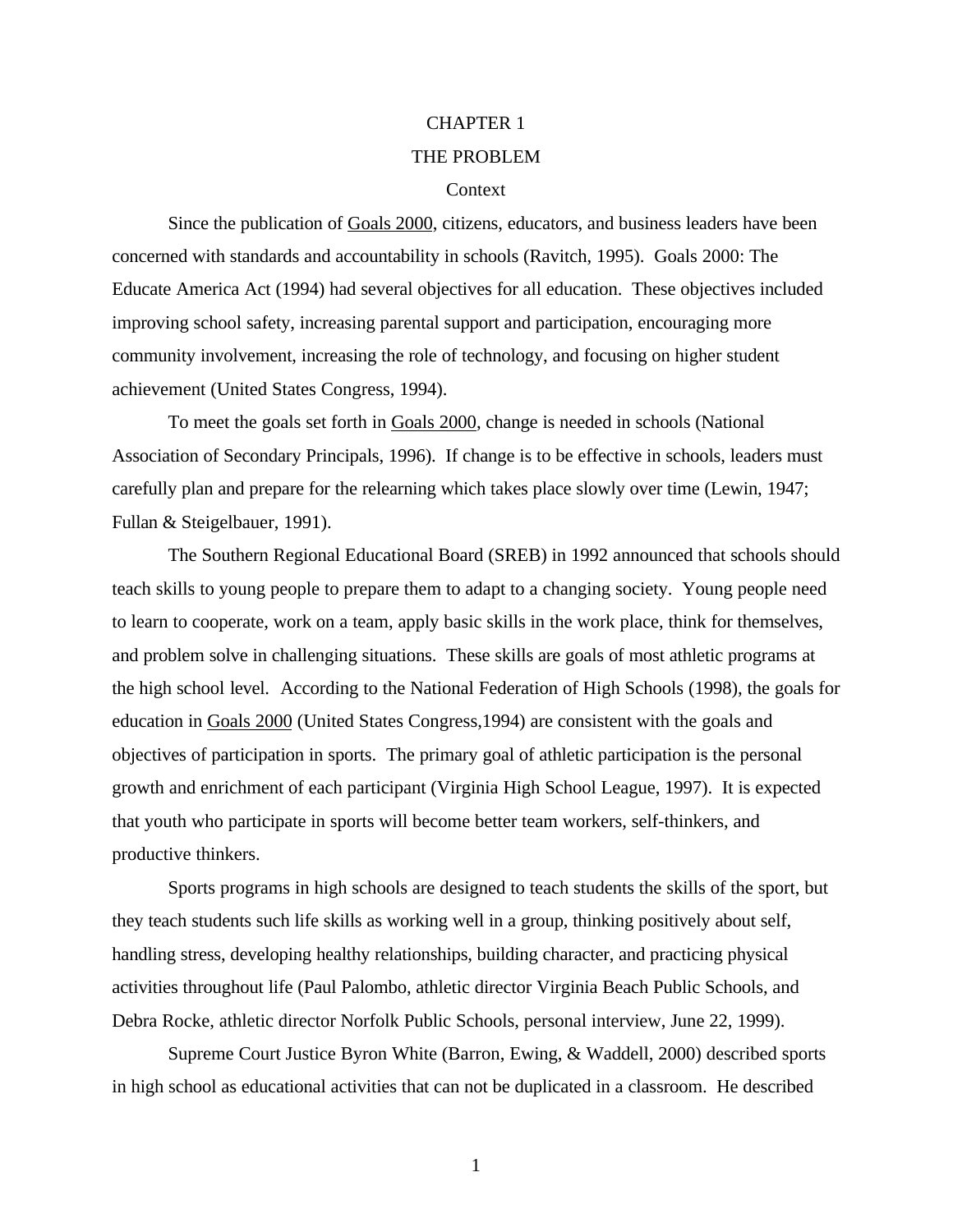the skills taught as "thinking and acting quickly and efficiently under pressure and forcing students to meet their inadequacies face-to-face and do something about them as nothing else does" (p. 409).

In the United States, youth are participating in various sports in tremendous numbers. High schools in the United States had 14,510,000 students in 1996. Of that population, 50.3% participated in a sport at the varsity level, yet 25% of all adults are not currently physically active (United States Department of Health and Human Services, 1996). What happens when America's youth become adults?

The National Center for Chronic Disease Prevention and Health Promotion reported in 1997 that physical activity or participation in sports is linked to enhanced health and reduced risk of serious disease development. Despite this knowledge, many adults in the United States are sedentary or less active than is recommended.

Sports psychologists agree that continued physical activity can increase mental health. They believe that physical activity is associated with reduced stress, decreased depression, fewer neuroses, less anxiety, and positive emotional effects for both genders (International Society of Sport Psychologists, 1992).

Lifespans for Americans are expected to increase during the first half of the  $21<sup>st</sup>$  century (Haskell, 1996). The population of the United States will have greater numbers of people over age 65. Keeping these older adults healthy will be a challenge. One of the most significant strategies to promote healthy longevity is to continue or increase the physical activity in older people (Haskell). Participation in sports is a physical activity for youth that may promote the likelihood of greater physical activity in adulthood.

Historically, researchers have shown that participation in sports has an effect on high school students (Holland & Andre, 1987). Studies involving self-concept, self-confidence, delinquent behavior, achievement, and attitude show that participation in sports positively affects students (Dowell, Badgett, & Hunkler, 1972; Goodenow & Grady, 1994; Kirsch, 1999; Landers & Landers, 1978).

Motivation theory (Roberts, 1992) and personal investment theory (PIT) (Maehr & Braskamp, 1986) are explanations for why people participate in sports and continue later in life. These theories need to be utilized in the early education process to promote more continued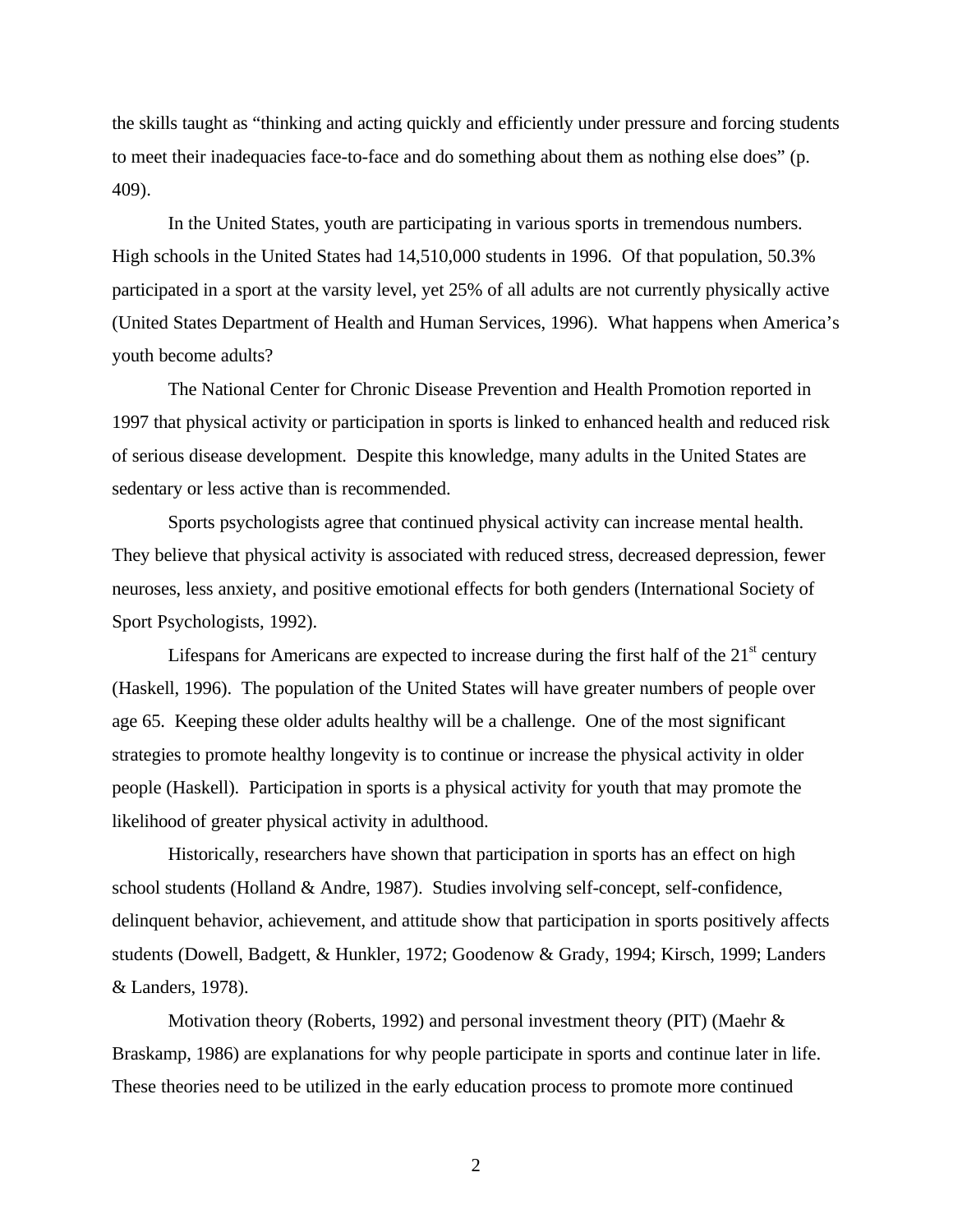activity in adults. Knowledge about what motivates young people to continue to participate in sports needs to be made public so athletic programs can provide these motivators.

Studies involving size of school, location, classes taken, number of sports played, and relationships with a coach or another adult show positive effects on students who participate in sports (Basinger, 1999; Crain, 1981; Grabe, 1976; Kirsch, 1999; Slavin & Madden, 1979).

Despite what seems to be overwhelming positive results from sports participation and continued activity by adults, state boards of education and local school boards are focusing on academics, placing new academic standards on athletes, and cutting back sports programs' resources and opportunities. In August of 1991, the Chicago school board cut the athletic budgets of its 64 high schools from \$6,700 per school per year to \$750 per school per year (Barron, Ewing, & Waddell, 2000). High schools in Ohio had to abolish several sports for a year (Diringer, 1993). The Ohio school systems could no longer afford to put students on the fields and playing courts; provide transportation from school, games, and home; purchase uniforms; and provide insurance against injury. Even the famed Sports Illustrated in 1995 printed, "It's hard to imagine a world where boys and girls can't play. But it's getting easier. More schools are dropping sports programs" (Sports Illustrated, 1995, inside front cover of special collector's series).

One example of new academic standards for athletes occurred in Virginia in 1993 when the Virginia High School League (VHSL) agreed to support the Virginia State Board of Education by not allowing any student who had not passed all three portions of the Literacy Passport Test (a test given initially to sixth grade students that had to be passed before the student could graduate) to participate in a VHSL sanctioned activity ( Ken Tilley, Executive Director of the Virginia High School League, telephone interview, November 14, 1999).

Other academic changes for athletes include increasing the requirements for graduation from high school and requiring the athlete to maintain a higher grade point average to participate in sports than what is required of students to graduate (Virginia Department of Education, 1998). Credit is not awarded for sports participation, regardless of the student's performance. The increase in the number of credits needed and the emphasis placed on grades received may push sports further out of the realm of possibility for young people. Many school districts have increased graduation requirements and mandated a 2.0 cumulative grade point average for any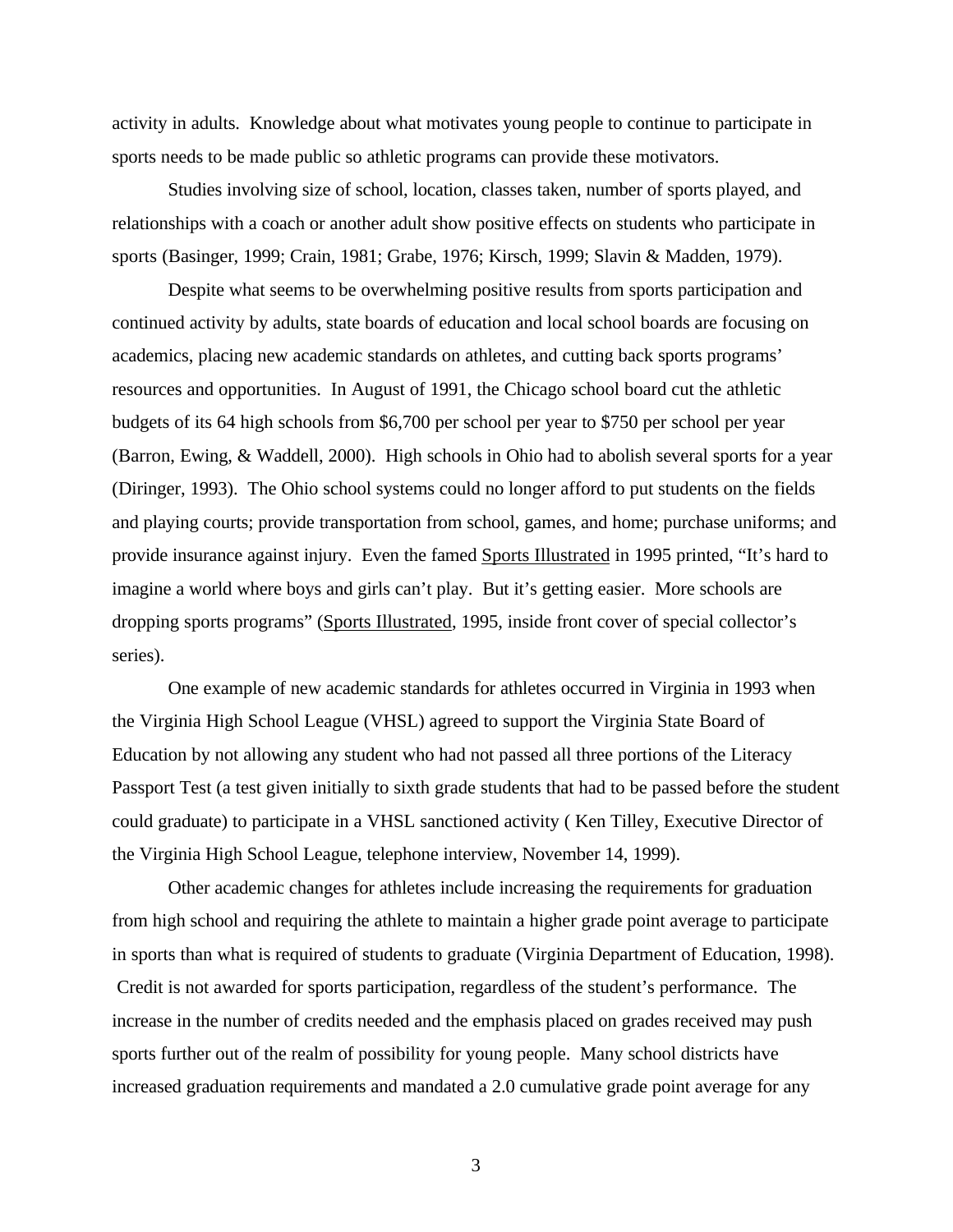student participating in extracurricular activities such as sports (Jimmy Williford, supervisor for athletics and physical education, Portsmouth Public Schools, and Bert Harrell, Director of Athletics, Norfolk Public Schools, telephone interview, October 22, 1999).

#### Purpose

The problem that emerges from the current context for this study is that school systems in the United States are considering cut backs and changes in athletic activities to put more resources into increasing student achievement. The legislature in Texas mandated by law that an athlete must have a AC@ or better average before participation in sports would be permitted. This law, commonly known as the "No pass-no play" Act of 1984, was passed during a special session in the summer of 1984 in which Governor Mark White spoke highly of the "no pass-no play" law. He felt that for years Texas had been getting the job done on the football field, disregarding the classroom. He spoke of the changed world. Texas had scored on the fields but had been outsmarted in the classroom. He convinced the legislature to pass a law forcing Texas students to pay more attention to their grades (Bonnie Northcutt, Director of Policy, Texas High School League, personal communication, September 6, 2000).

The National Federation of State High Schools surveyed its members in 1994 and found that 25 percent charged students to play sports (Hardy, 1997). In Poquoson, Virginia, athletes must pay to play. In an interview with Dave Nelson, athletic director at Poquoson High School, on December 17, 1999, he stated that this measure was primarily necessary to offset the rising costs of insurance.

The author conducted this study to identify the long-term effects of participation in high school sports as perceived by former participants. This information can be utilized by policy makers and administrators of high schools to determine whether to decrease the sports offerings, continue to offer the current variety of sports, or increase the sports offerings. Concern exists that with a new era of achievement accountability, standards, and associated pressures placed on administrators to raise student and school performance levels, athletic opportunities may be cut from high school programs. The information found in this report provides a base for further study of the lifelong effects of participation in high school sports. The findings of this study provide evidence of what our youth are getting and keeping from their participation in sports programs in our high schools.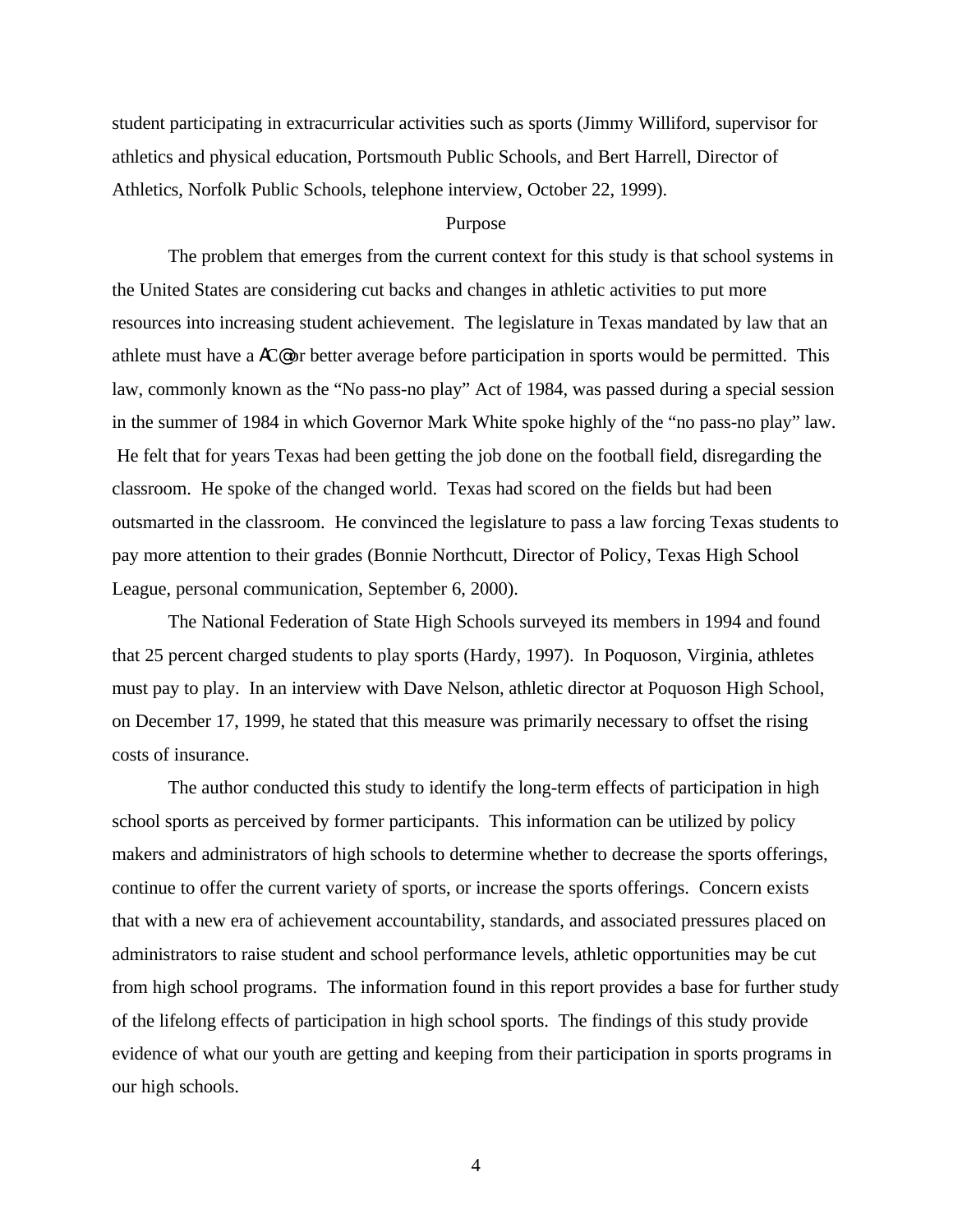#### Theoretical Framework and Related Literature

Organizational factors and personal factors affect a student=s participation in sports, and participation in sports affects the adult life of the participant. Communication of the long-term effects of high school sports participation to school systems is critical to the Bechtol Sports Participation Theory (BSPT) around which this project was conducted. This communication of the effects is part of the theoretical framework. The theory was developed using the available literature and thoughts from the researcher. A diagram of the BSPT is in Figure 1. Literature on each component of the theory is reviewed in this section.

#### Organizational Factors Affecting Participation in High School Sports

Organizational factors are not controlled by the individual. They are the influences of the organization on the members of that organization. In this case, the organization is the high school, and the factors are size of school, the influential adults who had an effect on the student, the geographical location (state) of the school, the racial mix of the student population, and the course content of the classes taken by the participant while in the school. Each of these factors may affect the participation of a student in athletics. Participation in athletics, in turn, may affect the life of the individual.

### Size of School

Mr. Michael Caprio, principal of Granby High School (2,200 enrollment), Norfolk, Virginia, and Mrs. Marge Stealy, principal of Norview High School (1,000 enrollment), Norfolk, Virginia, said that the size of their schools contributes to the amount of extracurricular participation (personal communication, October 25, 1999). Smaller schools tend to have a larger percentage of their student population participate in an extracurricular activity than do larger schools.

Grabe (1976) studied high school students in 15 small schools and five large schools to determine if size of the school was a variable in extracurricular participation. He found that students from small schools had more variability in self-concept than those from large schools,  $\overline{F}$  $(1,1054) = 12.49$ ,  $p \le 0.01$ . He determined that students in small schools were more likely to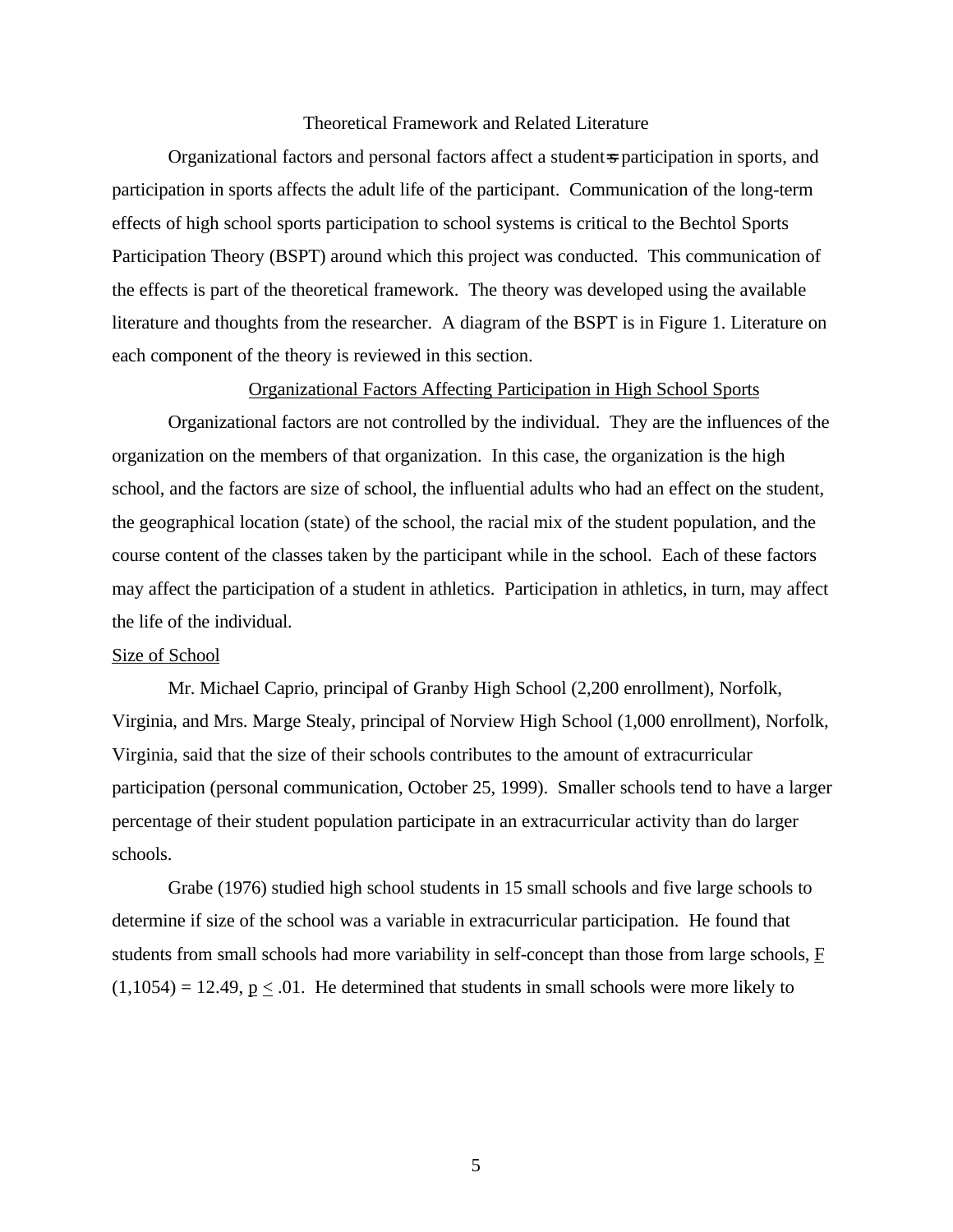<span id="page-5-0"></span>

Figure 1. Initial conceptual model of the factors that influence participation in sports and the long-term effects of that participation. Question marks refer to long-term effects to be found in the study. <sup>a</sup> Refers to factors or features expected by the researcher to contribute to the long-term effects of sports participation in high school. No literature was found on these factors or features.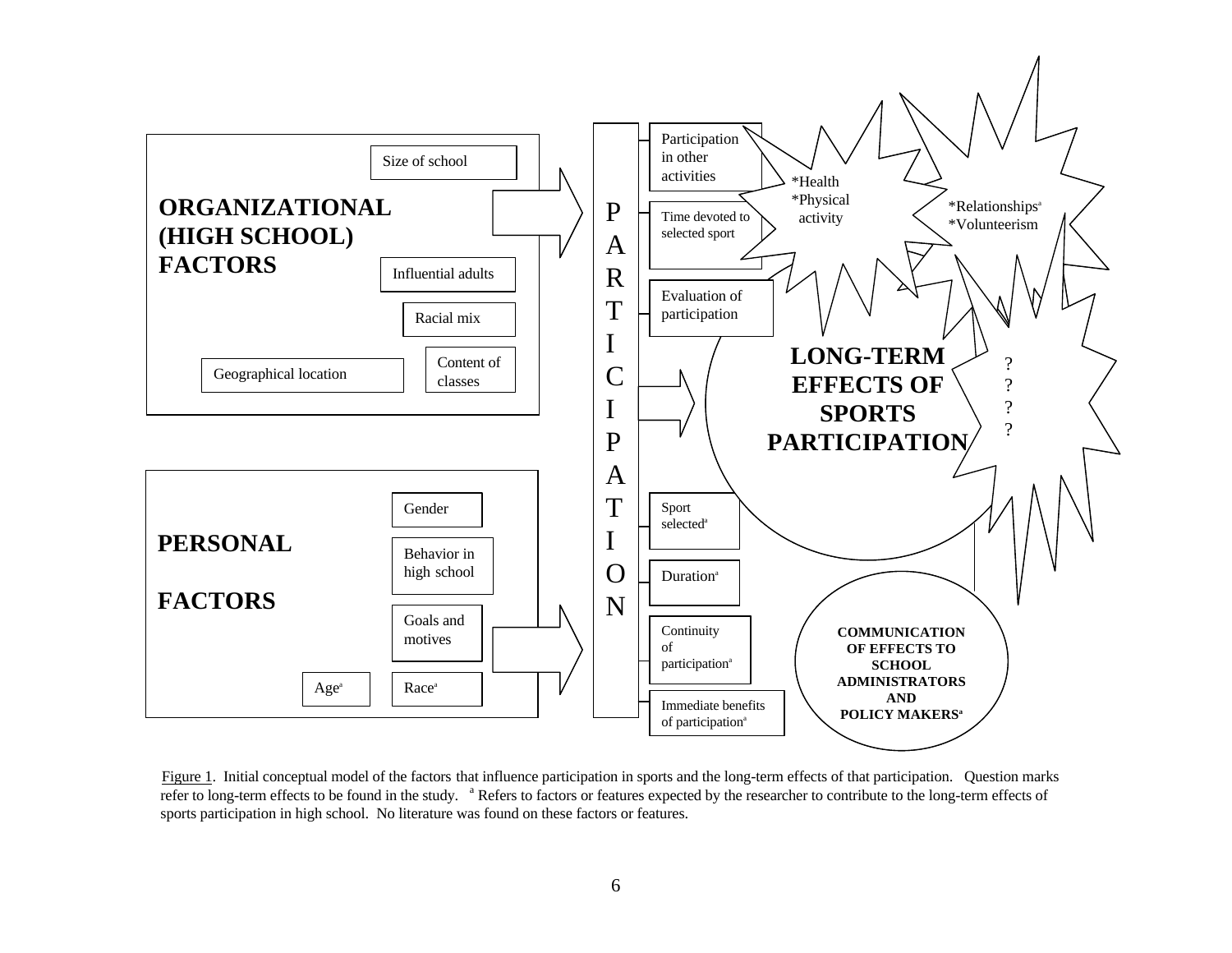participate in extracurricular activities than students in large schools. Grabe found that students in small schools felt more pressure to participate and be successful in extracurricular activities than students in large schools.

### Influential Adults

The coach is important in the high school sports environment. The coach usually has a significant effect on the student athlete. This effect can be positive or negative. The coach often sees more of the student than most family members. Members of a sports team spend a great deal of time with their fellow team members and the coach. This relationship can be a source of negative or positive growth for the student.

In 1972, Snyder completed a study of 270 high schools in Ohio to determine how influential the coach had been in the high school players= decision about further education. He surveyed the basketball coaches at each of these high schools. Two randomly selected varsity seniors from each team completed a survey. He received a 64.5% response from the coaches and a 50% response from the players. The players ranked the coach-s influence on their future educational plans right behind the mother (1) and the father (2). Coaches ranked their high school coach number one with mother and father falling to second and third, respectively. The coach was found to be more influential in the lives of lower socioeconomic students than upper socioeconomic students.

Snyder looked at the relationship between player and coach again in 1975. He used the same 270 high schools in Ohio. This time he randomly selected two players from the varsity basketball teams and sent them questionnaires. He studied the relationship between the intensity of team involvement--defined as a substitute, a starter, or a star--and educational plans, the amount of advice about college selection given by the coach, and the players' perception of the coach=s influence. The findings were reported in percentages of the substitutes and the starters. Snyder provided no data on the stars. The conclusion Snyder drew from this study was that the influence of a coach on a player increases as the player progresses from substitute to starter. Snyder suggested that future researchers could investigate the relationship between player and coach over time. The results of Snyder=s study are in Table 1.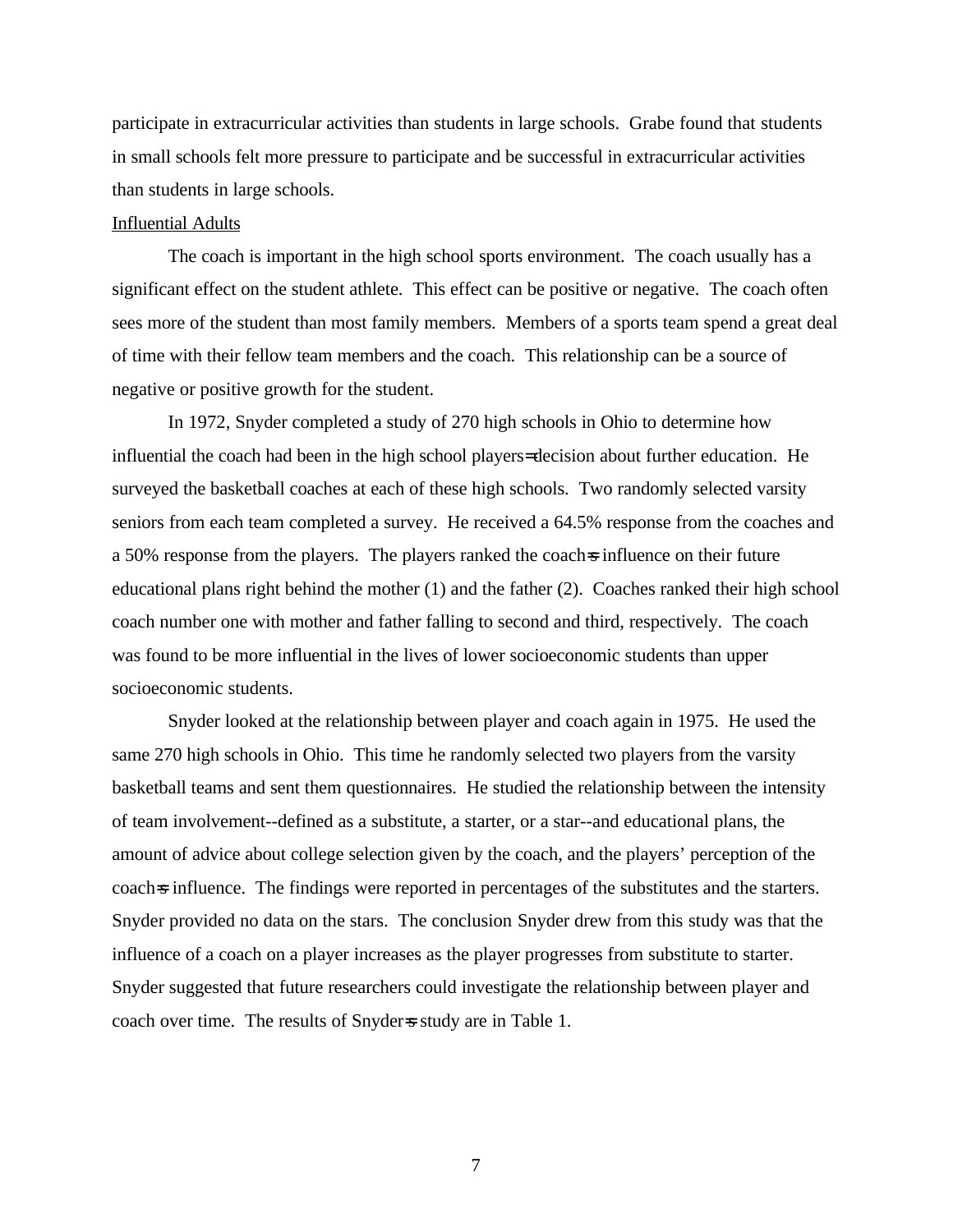# Table 1

Players' Perceptions of the Coach=s Influence, the Coach=s Advice, and Players' College Plans by Team Involvement

| Team involvement |           |  |
|------------------|-----------|--|
| Substitute %     | Starter % |  |
| $(N=71)$         | $(N=125)$ |  |
|                  |           |  |
| 31               | 60        |  |
| 54               | 30        |  |
| 15               | 10        |  |
|                  |           |  |
| 26               | 57        |  |
| 43               | 31        |  |
| 31               | 12        |  |
|                  |           |  |
| 80               | 93        |  |
| 20               | 7         |  |
|                  |           |  |

Note. Adapted from Snyder, E. E. (1975). Athletic team involvement, educational plans, and the coach-player relationship. Adolescence, X, 191-200.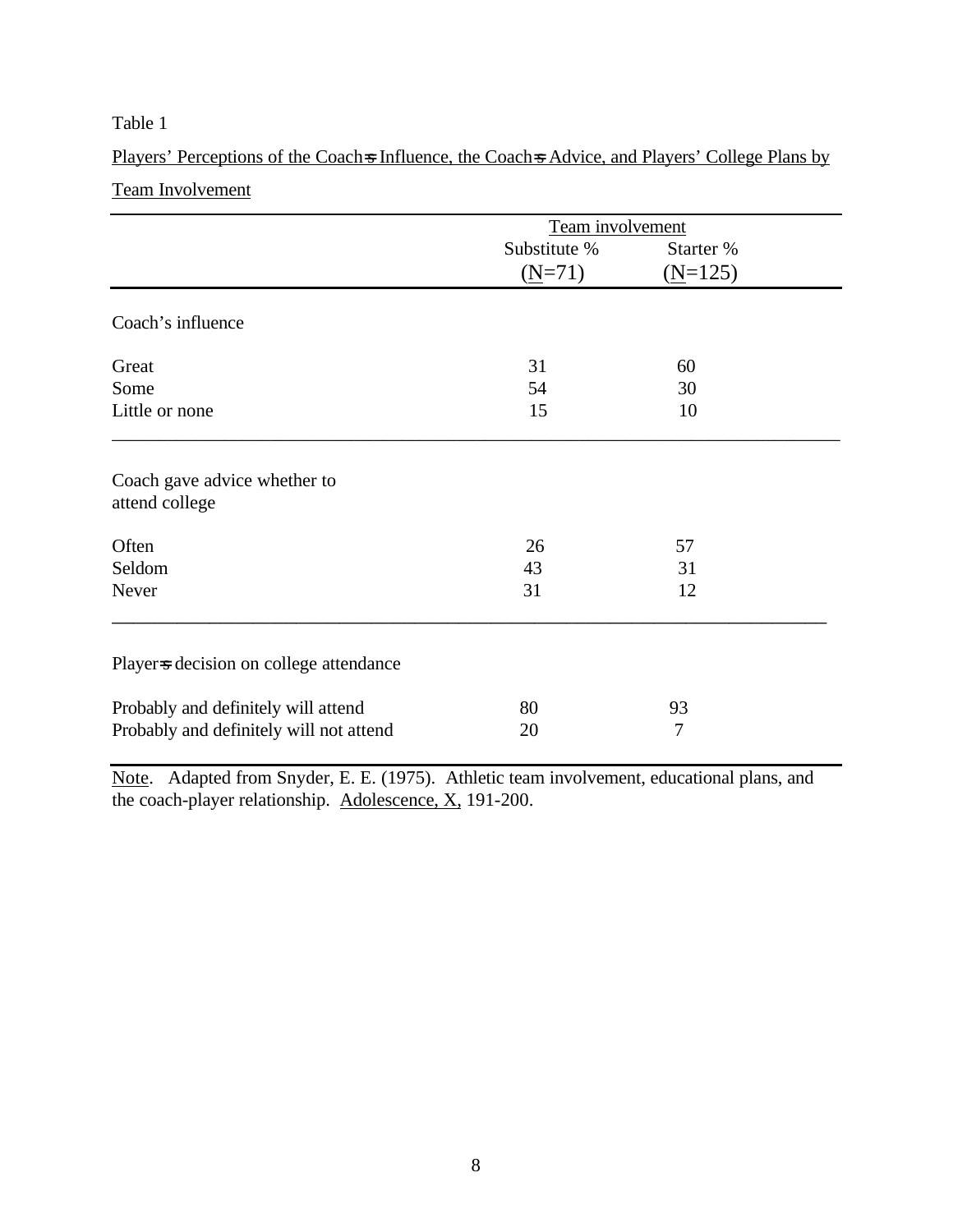High school coaches today believe that they have much more impact later in life than at the time they are coaching the students. In personal interviews with three current high school coaches, all discussed the number of students coming back five to ten years later to thank them (Ann Laughner, Herman Sawyer, & Dave Houdak, personal interview, June 14, 1999). They believed their roles to be important, but not observable nor measurable by the student until time had elapsed.

#### Racial Mix

Another organizational factor that influences participation is racial mix of the student population of a school. Participation on an athletic team with both white and African-American students increases the positive relationships among the races (Crain, 1981). This positive relationship among races may transfer to adulthood.

In 1981, Crain discovered in desegregated schools in the South that students who participate in sports have a better relationship with people of different races. Crain identified 200 schools at random, administered interviews to the principals, and sent questionnaires to 10 teachers from each school and 55 students in each school. He used regression analyses to predict school success, defined as black and white students having positive relationships. Crain regressed school success (criterion variable) on the schools' programs (predictor variables) one at a time. He found that most programs did not show a positive regression coefficient with school success.

The major problem Crain (1981) found in the schools was the lack of a social program to integrate the races. Most of the students claimed that racial tensions made high school life harder. His conclusion was that the most important difference between successful (having good relations between the races) and unsuccessful (having poor race relations) high schools was that successful schools had higher levels of student participation in extracurricular activities (among white students the difference was 44% in unsuccessful schools to 83% in successful schools and among black students the difference was 38% in unsuccessful schools to 78% in successful schools). Crain determined that the black and white students who participated together in a club or on a team had a better relationship than those who were just in class together. Crain concluded, ABut whatever techniques are used, the most important step is the first one: The school administration must decide that the extracurricular program is not a >frill,= but a key element of a successful school@  $(p. 126)$ .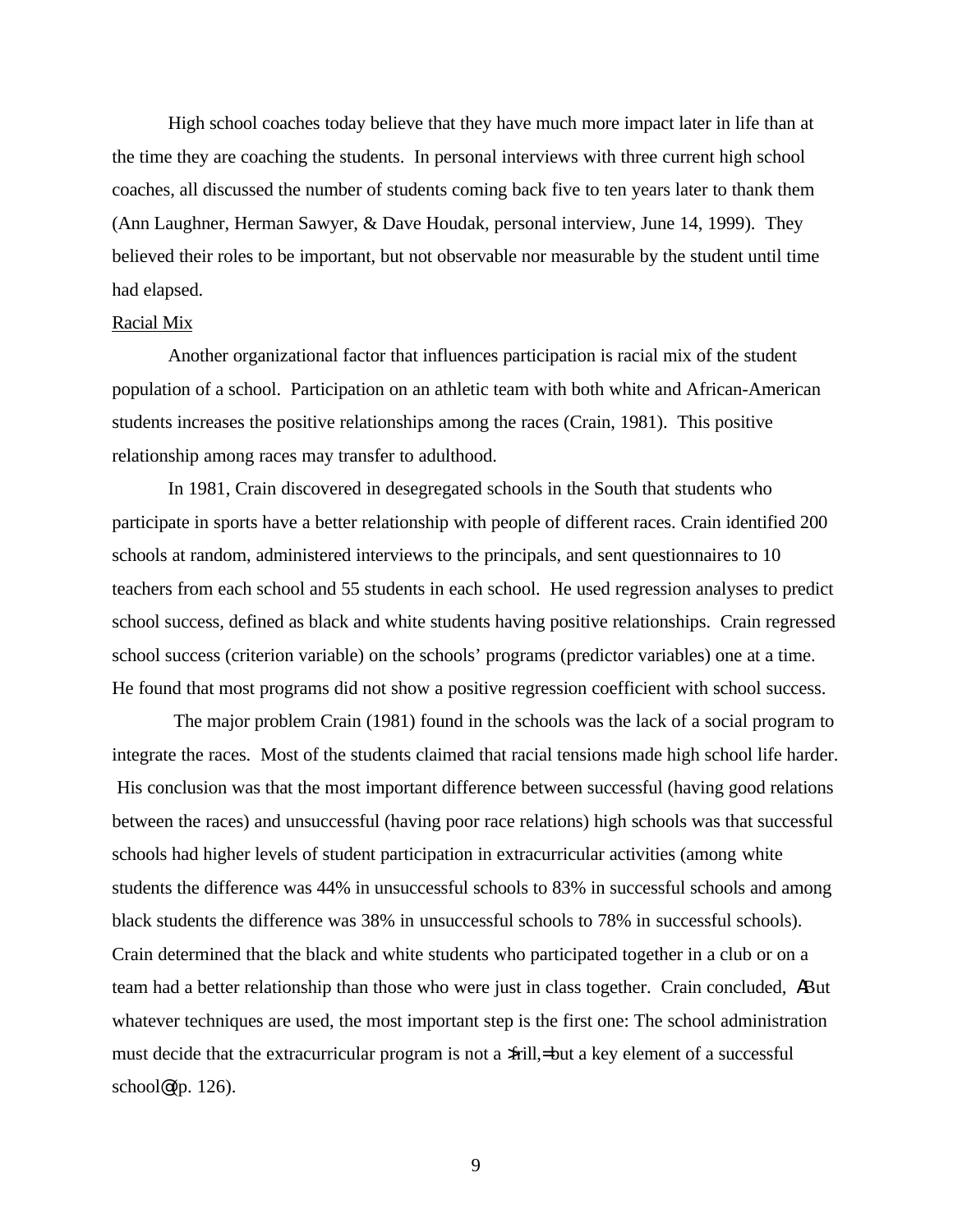Crain (1981) did not report the regression coefficients. His conclusions are based on data not available to the reader.

### Geographical Location

A similar study to that of Crain in 1981 was done in 1979 by Slavin & Madden using desegregated high schools from two regions, the North and South. They were interested in whether the region made a difference in the racial relationships of high school students. They found that students who worked with persons of other races in class or on a team had better racial relationships than those who did not. The authors stated there were no differences between students from the North and students from the South, but they concluded that cooperative activities such as what happens on a team are the most important factors in promoting cross-racial positive contact.

The National Federation of High School Associations (1998) found that states in the western United States have more high school sports participants than states in the South, Midwest, Northeast, and Southwest. High School sports participants by region are in Table 2.

#### Table 2

|  |  | Number of High School Sports Participants by Region of the United States in 1997 |
|--|--|----------------------------------------------------------------------------------|
|  |  |                                                                                  |

| Region of the United States | Number of participants |  |
|-----------------------------|------------------------|--|
| West                        | 1,637,539              |  |
| Midwest                     | 1,516,385              |  |
| Northeast                   | 1,202,236              |  |
| South                       | 1,093,625              |  |
| Southwest                   | 903,044                |  |
|                             |                        |  |

Note. Compiled from National Federation of High School Associations. (1998). 1998-1999 handbook. Kansas City, MO: Author.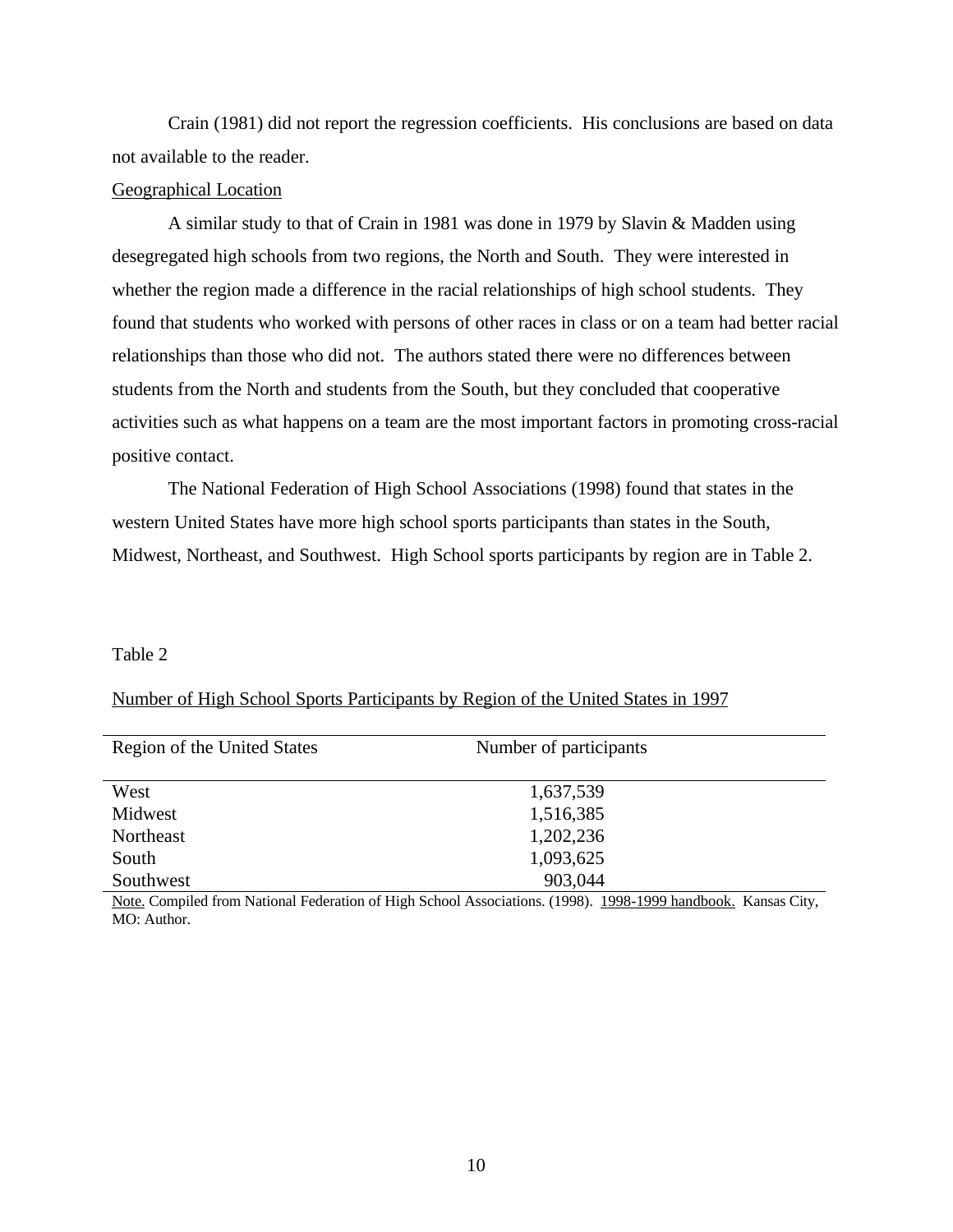#### Course Content of Classes Taken

Students participating in a class called Promoting Achievement in School through Sport (PASS) had higher test scores, attendance, and self-concept in several California schools than did those students not participating in PASS (McClendon, 1998). McClendon used t-tests to see if differences existed between participants and nonparticipants with respect to grades, grade point averages, and attendance. Her sample size was 900. She found differences in grades and grade point averages but no differences in attendance. She found PASS students' grades and grade point averages were higher than students not in PASS. Her specific data were not available pending copyright regulations.

PASS is based on an assumption that all students can improve in academic areas through the use of sport culture. The PASS class is an elective taught for credit to any student. The student does not have to be an athlete. The PASS curriculum uses eight fundamentals of athletic mastery to teach students how to achieve in all areas of their lives not just on the playing fields or courts (American Sport Institute, 1998).

Mid-Continent Regional Educational Laboratory conducted a study of 680 PASS students and 680 control group students (McCombs & Lauer, 1998). They found nine percent more PASS students than control group students improved their grade point average. Grades were collected at the beginning of the year and at the end of the year. Forty-seven percent of the PASS students improved their grade point averages compared to 38 percent of the control group. Ten percent of the PASS students improved by one grade point compared to five percent of the control group. PASS students out performed the control group on all measures.

### Personal Factors Affecting Participation in High School Sports

Personal factors affecting sports participation include gender, behavior of the participant while in high school, and goals and motives for playing sports. Initially, this researcher believed that the age of a participant and a participant's race may affect participation in high school sports. No pertinent literature relating age or race of participant to the long-term effects of participation was discovered.

### Gender

A discussion of sports and gender would not be complete without a reference to Title IX of the Education Act Amendments of (1972). This act guaranteed equal opportunity for females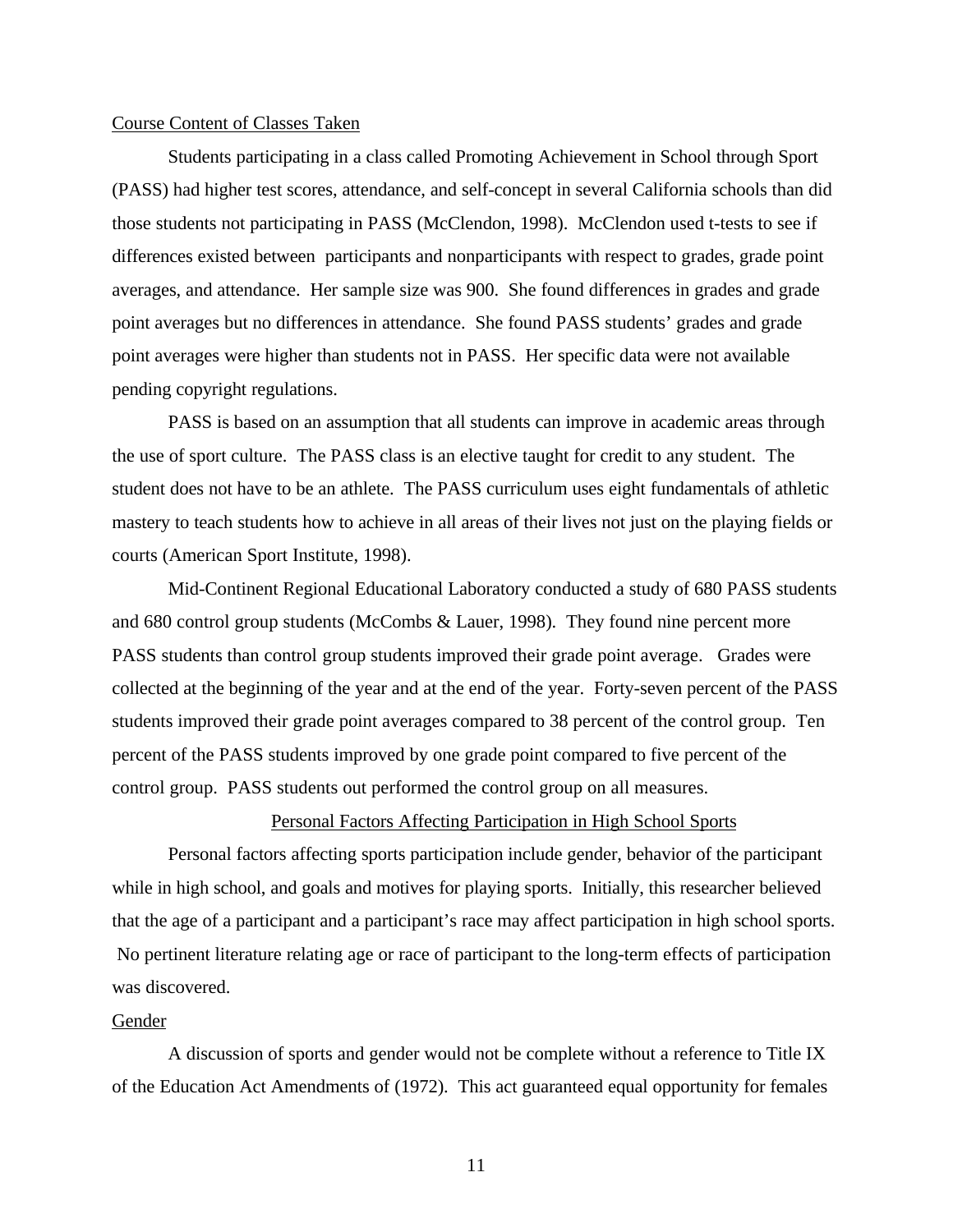in the sports arena. Prior to 1972, sports in most schools were gender segregated, and the opportunities were not equal. In 1971, seven percent of all high school athletes were females; by 1981, 35% of the total were females (Phillips, 1993). In 1999, 41% of all athletes in high schools were females (National Federation of High School Associations, 1999).

Litigation over equality of opportunity for both sexes continues today. Schools are trying to comply by providing equal resources and opportunities to both male and female athletes. The relevance of Title IX information for this study involves primarily opportunity. Prior to 1972, many high schools did not offer a large selection of female sports. Some schools did not offer any sports for women with the exception of cheerleading. Today, more high schools have equivalent opportunities for females and males, including several co-educational sports opportunities such as golf, wrestling, and cheerleading (Virginia High School League, 1999). Behavior in High School

Another personal variable that affects participation is that of delinquent behavior or discipline problems. Does participation in a sport lessen the frequency of delinquent behaviors? Landers and Landers (1978) used analysis of variance and chi-square and found no differences between participants and nonparticipants with respect to committing delinquent acts. However, Sokol-Katz and Braddock (1999) found opposite results. They regressed school related delinquency on sport participation, school size, public or private school affiliation, school environment, standardized test scores, degree of being at risk, and peer values. They found sports participation was a greater predictor of delinquent behaviors (Beta = .32,  $p \leq .001$  in males and Beta = .22,  $p \leq .001$  in females) than the other predictor variables. Sports participants had fewer school related delinquent behaviors. The difference in the findings of these authors may be associated with sampling error. Landers and Landers used 521students from one high school in the late 1970s while Sokol-Katz and Braddock used the data from the National Education Longitudinal Studies (NELS) for the United States in the late 1990s. Sokol-Katz and Braddock sampled 4,035 females and 3,746 males.

Whitley and Pressley (1996) sampled students from all high schools in North Carolina. They conducted t-tests to determine if differences existed between athletes and nonathletes with respect to graduation rate, drop out rate, attendance, grade point average, and discipline. In 21 out of 22 t-tests the athletes performed better. The authors concluded that if more students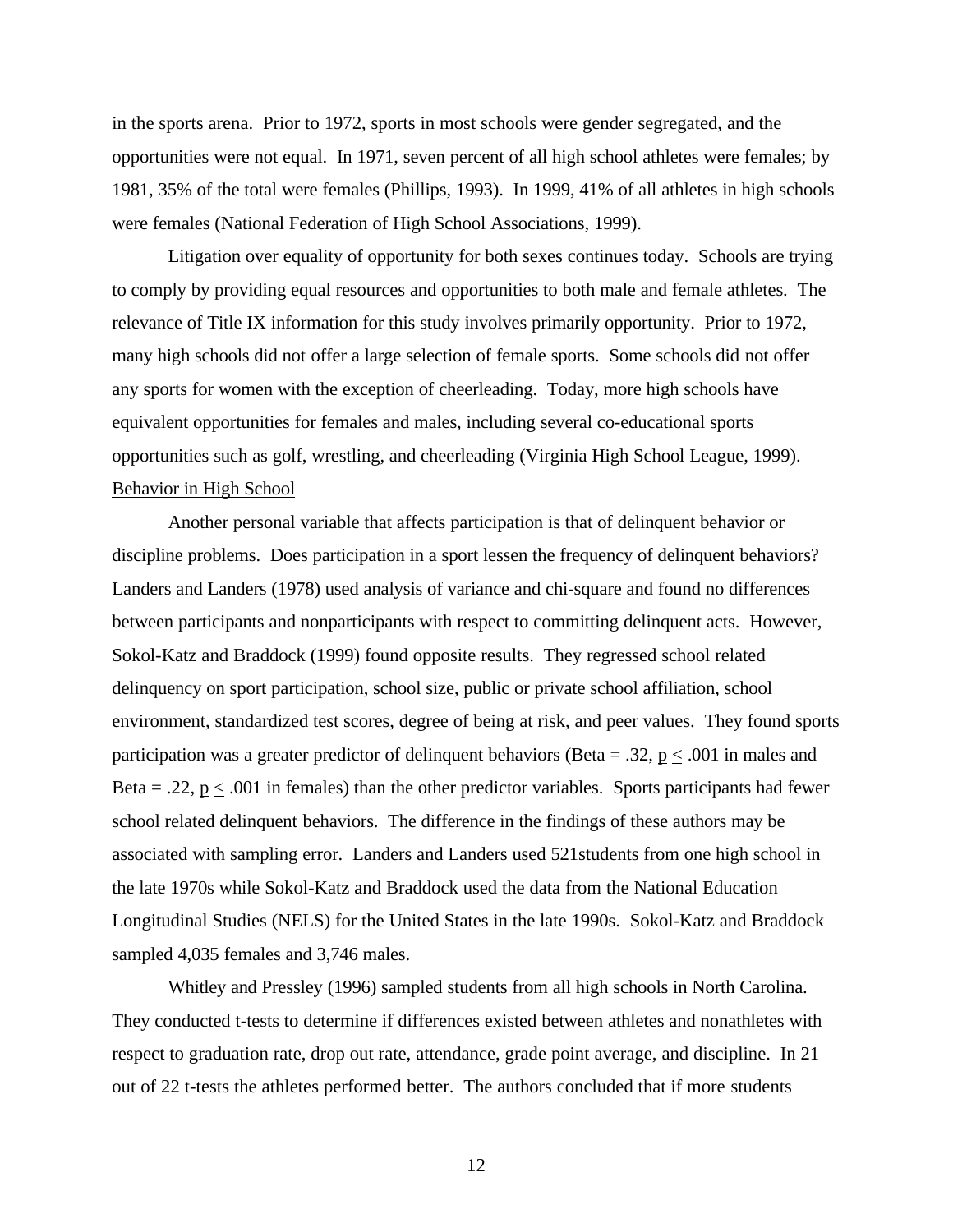participated in sports, there would be fewer discipline problems in the high schools in North Carolina.

### Goals and Motives

The goals and motives of students may influence their participation in sports. Goodenow and Grady (1994) found that sense of belonging to something correlated positively with friends' values ( $r = .44$ ,  $p \le .05$ ), with school work ( $r = .55$ ,  $p \le .05$ ), and with motivation ( $r = .46$ ,  $p \le$ .05). Their sample size was 301. The idea of being a part of something motivates students to get involved while in school. Persons who belong to something in school can look forward to increased life successes according to Maslow (1943). In his hierarchy of needs, he proposed that the need to belong is a strong motivator and must be met at an acceptable level before selfactualization emerges as a motivator.

 White, Duda, and Keller (1998) conducted a study of 192 youth (100 males and 92 females) participating in sports. The students were involved in various sports. Two questionnaires were administered, one to determine goal orientation and the other to determine perceived purpose of the sport. The authors found that task-oriented students perceived success as mastery or personal improvement. The ego-oriented students perceived success as winning or being the best at the sport. The authors suggested that the task-oriented person is most likely to demonstrate adaptive sports behaviors of playing longer, striving for personal skill within the sport, and healthy competitiveness. Gender differences for goal orientation were analyzed with a multiple analysis of variance (MANOVA), and no differences between males and females in goal orientation [F (1, 158) = 2.75, p > .05] or ego orientation [F (1, 158) = 0.07, p > .05] were found.

In the White et al. (1998) purpose-of-sport survey, seven factors emerged from the student responses. One of the factors worried the authors because it captured items related to using illegal ways to get ahead in life and to developing superior attitudes about themselves. Differences between males and females on the seven perceived purposes were analyzed with MANOVA. Differences were revealed between males and females. Males were higher than females on sports as a vehicle to (1) heighten status and popularity with peers [ $\underline{F}$  (1, 107) = 4.85,  $p \leq .05$ , (2) teach deception and superiority over peers [F (1, 107) = 8.40,  $p \leq .005$ ], and (3) encourage competitiveness  $[\underline{F}(1, 107) = 9.03, \underline{p} \le .005]$ . One may conclude from these data that teaching children to be task oriented may be more critical for males than females.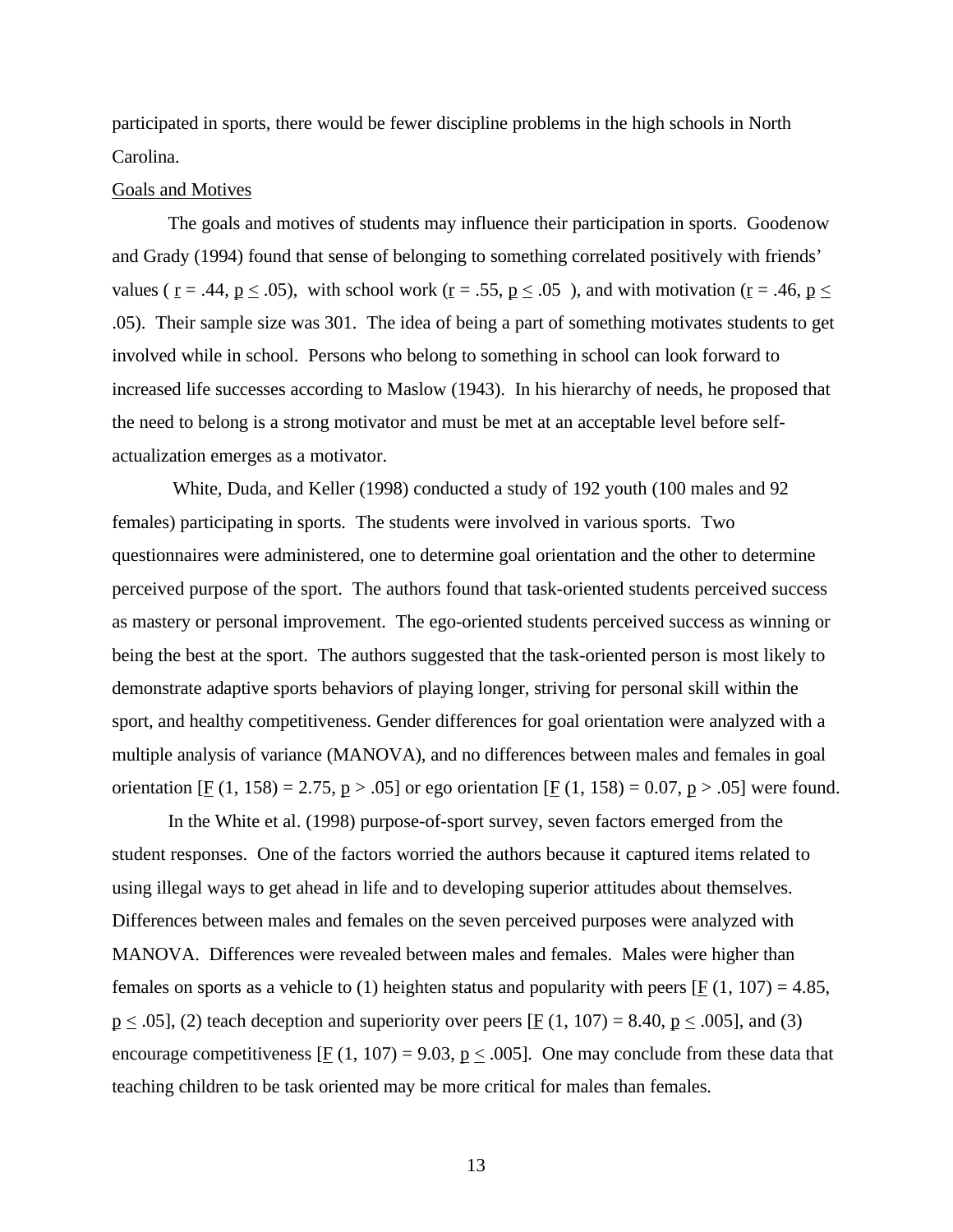Another study on ego and task orientation was done by Ntoumanis and Biddle (1998). Participants were 146 university athletes (male=84 and female=62) from England. The authors found that task-oriented athletes were inclined towards mastery, and ego-oriented athletes were inclined toward performance and self-concept. Hierarchical regression analysis was utilized to test the link between task orientation and motivation. No relationships were found by these authors.

Gill, Williams, Dowd, Beaudoin, and Martin (1996) looked at competitive orientation and motives for adult participation in sports. They found that motivation and competitiveness are in line with earlier studies using student populations. The authors used three different samples (a running club, N=43; two exercise classes, N=35; and a cardiac rehabilitation program, N=44). A gender-by-sample group MANOVA on three competitiveness scores revealed gender [F  $(3,99)$  = 6.73,  $p \leq .001$  and sample group [F (6,198) = 3.82,  $p \leq .001$  main effects and no interaction effects. The MANOVA on motive scores revealed gender [ $\text{F}$  (10, 85) = 3.77,  $p \le 0.001$ ] and sample group  $[\underline{F}(20, 170) = 3.09, \underline{p} \le .001]$  main effects and no interaction effects. The results from this study benefit the current research because the sample was adults not students. Previous researchers have focused on student athletes.

Gray-Lee & Granzin (1997) conducted a study of 211 adult males and females to explain the extent of participation in sports and the type of sport participation. They used Personal Investment Theory (PIT) (Maehr & Braskamp, 1986) as a tool for the interpretation of their data. They used Wilks= lambda to test relationships between sport behavior and the 11 constructs of PIT. The authors conducted three discriminate analyses. A MANOVA was done using the PIT constructs (11) and produced a Wilks' Lambda of .571 ( $p \leq .001$ ). The second discriminate analysis involved the antecedents-to-meanings concept of the PIT (personal experience, age stage, and performance) and produced a Wilks' lambda of .736 ( $p \leq .001$ ). The third analysis examined the relationships between demographic variables and extent of participation. In this analysis, a positive relationship between socioeconomic status and increased participation existed. As socioeconomic status increased so did the participation.

### Features of Participation in High School Sports

Several features of a participant's participation in high school sports are relevant. These include the person's participation in other activities while in school and the amount of time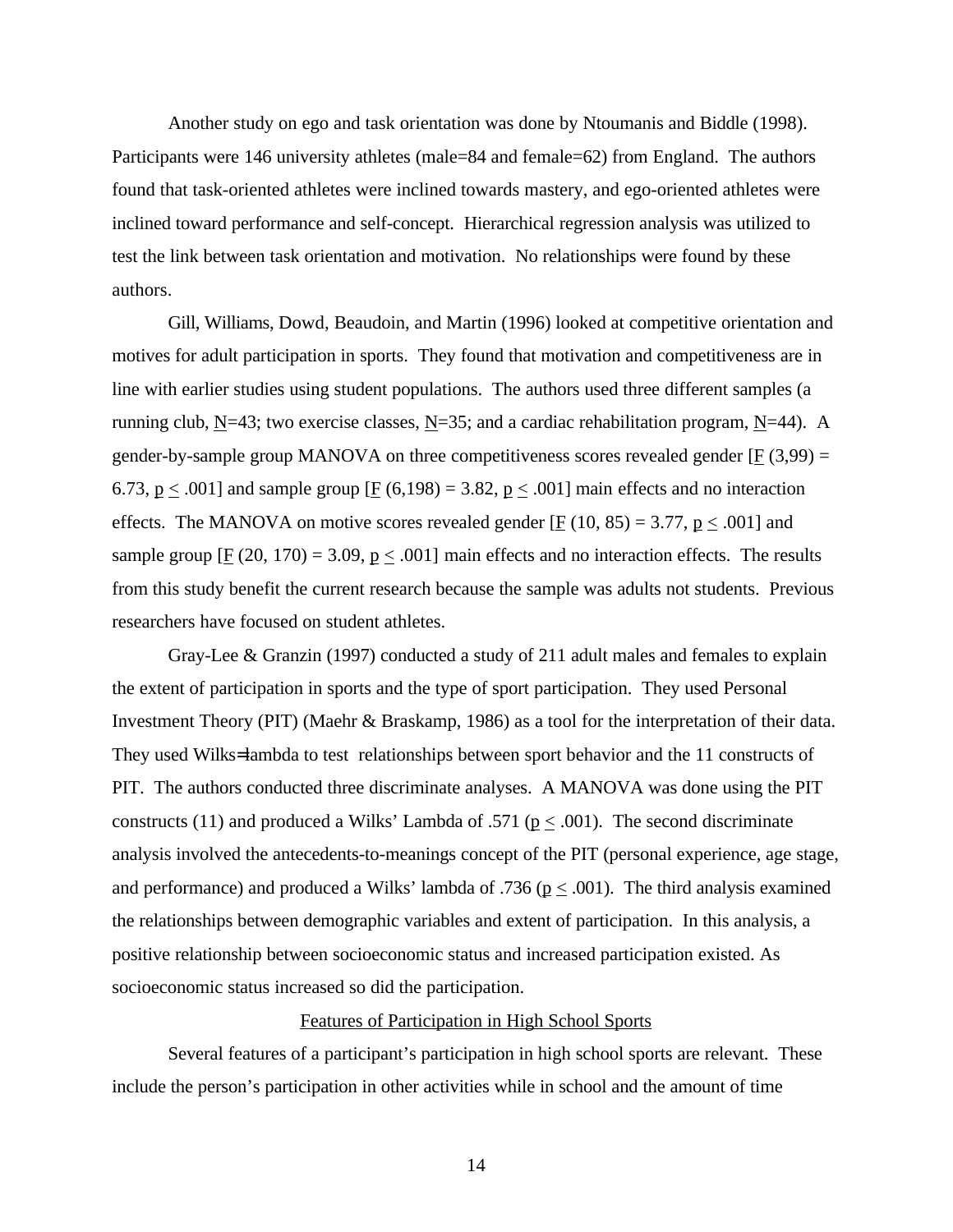devoted to the sport (daily, yearly, per-game, and era played). The participant's evaluation of the experience may affect participation. The researcher expected additional areas that may affect the participation of a student to include the sports played, the duration played, the continuity of participation, and the immediate benefits of participation. All of these features of participation may be associated with the long-term effects of participation in high school sports.

#### Participation in Other Activities

The number of activities a student participates in can affect academic performance. If a student who participates in athletics and other activities does better academically in high school than the student who just plays sports, then schools need to encourage multiple activity involvement. Feltz & Weiss (1984) used analysis of covariance to demonstrate that students who participated in one sport and no other activity had lower American College Test (ACT) scores than those who participated in a sport and at least five other activities. This study may indicate that a student who participated in a sport and other activities would score higher on the ACT test. The authors did not provide data on the other activities.

#### Time Devoted to Selected Sports

A person who played a sport for many years may be expected to be involved in sports as an adult. At the very least, the adult would be physically active and supportive of sports programs. Robinson (1993), in the American=s Use of Time Project at the University of Maryland, asked 2,500 adults to rank the activities they liked to do and those they did not like to do. Averages were used and a scaled score given from 0-10 with a standard deviation of 2.4. The second highest ranking activity on the scale was playing sports (9.2). It is not known whether these adults played sports in high school, but a large number of adults enjoy participation in sports.

#### Evaluation of Participation in Sports

How students evaluated their sports participation experiences may affect their participation. Dowell, Badgett, and Hunkler (1972) used Pearson correlations to determine if sports participation correlated higher with a positive self-concept than non-participation. Participation correlated higher than non-participation with emotional and physical self-concept, but participation correlated negatively with intellectual self-concept. The terms physical, emotional, and intellectual self-concept were not defined, nor did the authors provide the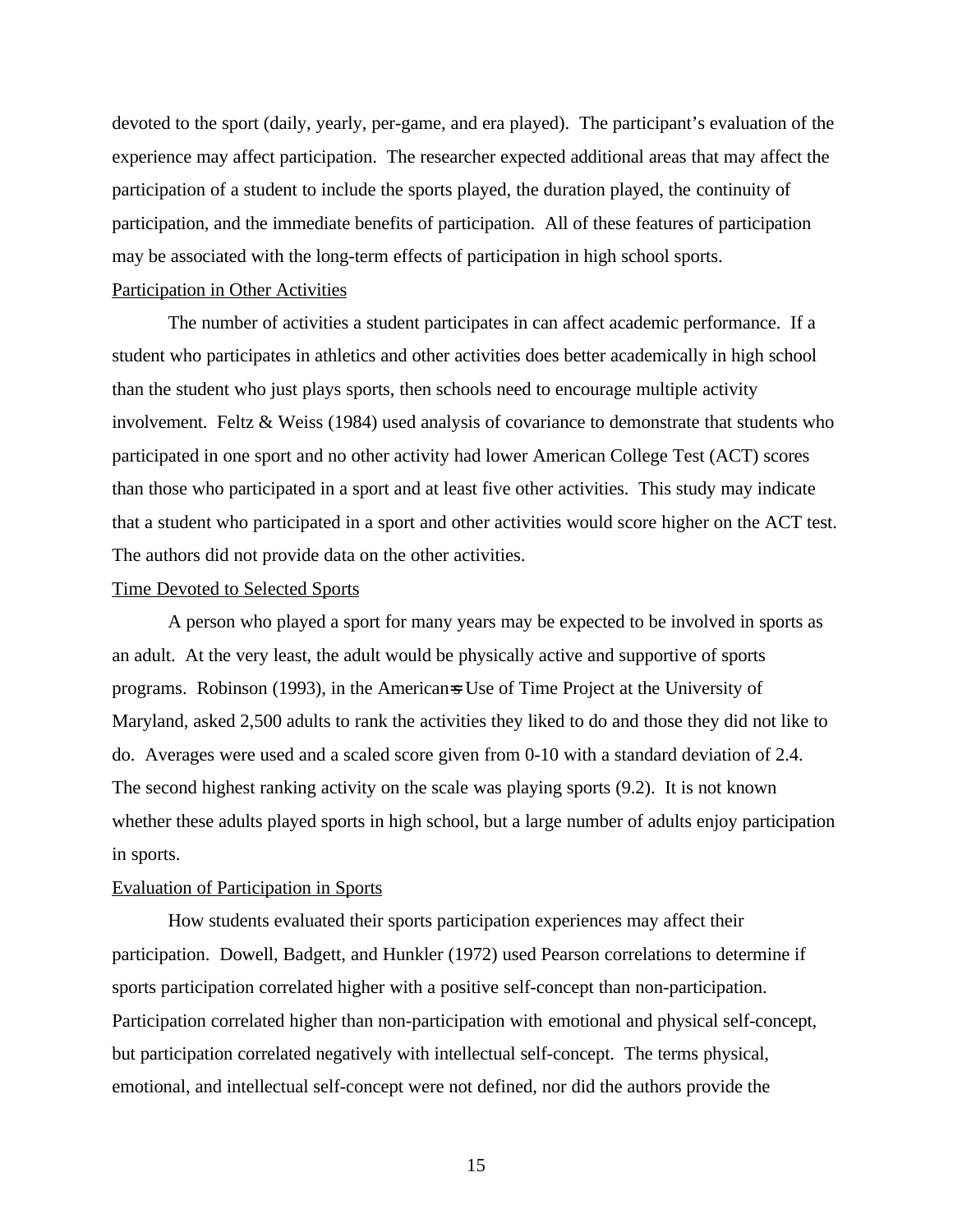correlation coefficients for the reader. The authors' conclusions seemed to indicate that the participants felt better about their physical capabilities than their intellectual capabilities.

Participation in High School Sports and Its Long-Term Effects on Adults

Some of the possible effects of sports participation on adult life have been studied by earlier researchers. The effects most often studied were volunteerism, physical activities, and health. The researcher expected to find building relationships to be a long-term effect; however, no relevant literature relating to relationships and long-term effects of sports participation were discovered.

#### Volunteerism

Likelihood of involvement and volunteering to serve are possible outcomes of participation in sports. Hanks (1981) studied 10,245 high school seniors to look at whether sports participation increased their likelihood of political involvement as an adult. Using multiple regression he found that participation in yearbook, participation in student government, and participation in service clubs were greater predictors of volunteer service in adult life than participation in sports. He did not provide the regression coefficients for the reader.

Lindsay (1984) used National Educational Longitudinal Studies (NELS) data in a multiple regression analysis and concluded that sports participation was a significant predictor of social participation as an adult. The instrument he used was a questionnaire of adult social participation behaviors. The participants were surveyed one year, two years, four years, and seven years after graduation. The hypothesis for his study was that participation in high school activities is associated with participation in social activities as adults. He found the direct effect of high school participation on adult participation, controlling for other variables, was Beta = .225 ( $p \le$ .001). The next most influential determinant was educational attainment at Beta = .172 ( $p \le$ .001). Lindsay stated, "The most important finding is that students who participate in extracurricular activities during high school are more likely to participate in a broad range of social activities as an adult" (p. 81).

#### Physical Activity

A high school sports participant who put a great deal of time into the sport would be expected to continue some form of physical activity as an adult. Duda and Tappe (1988) used middle-aged and older adults to investigate the relationships between predictors of personal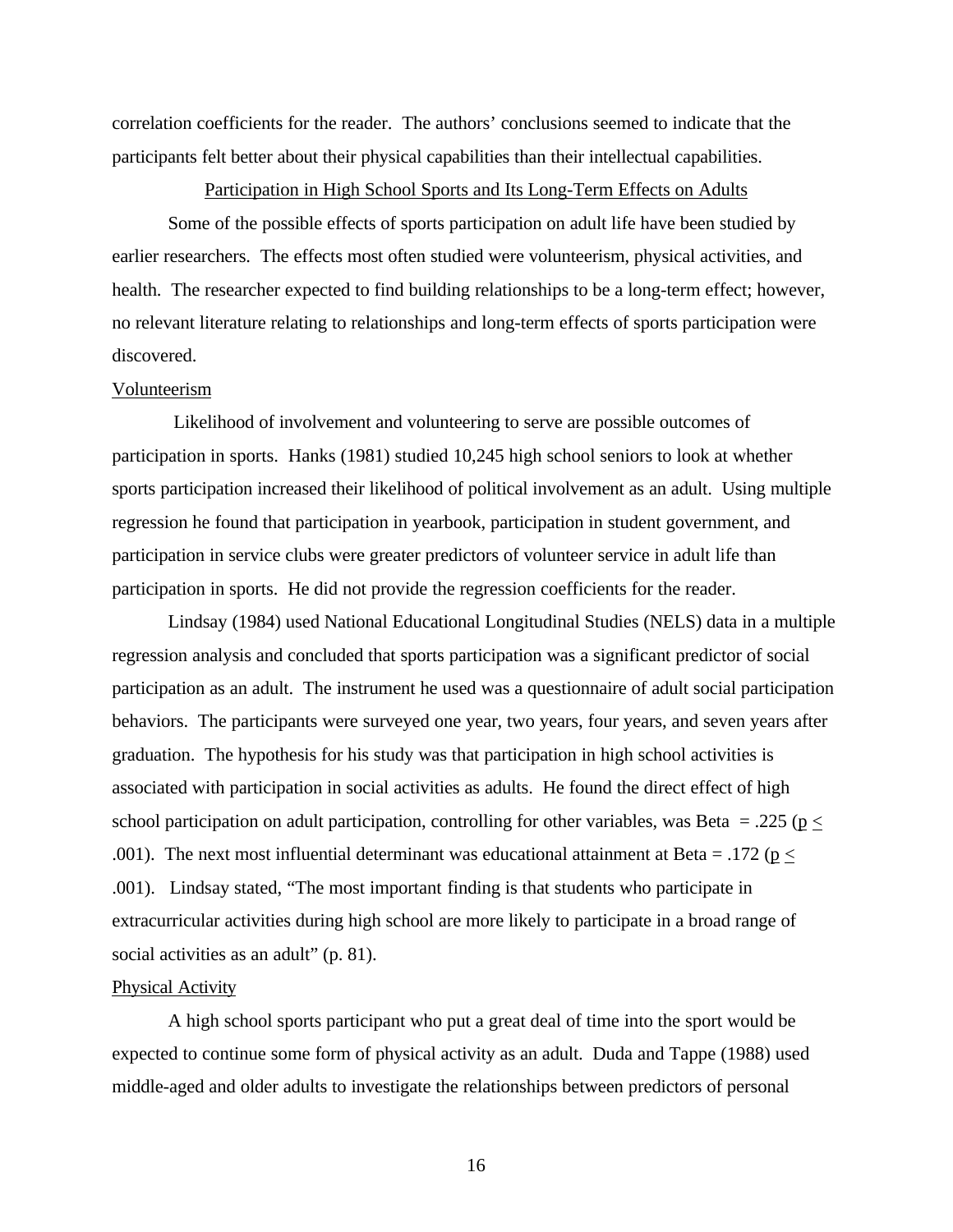investment and physical activity. The authors regressed personal investment, sense-of-self, and incentive variables on present level of activity and expected future activity. Future activity was determined by asking the participants their activity plans six months into the future.

Forty-seven adults aged 50-81 were a part of this study. First, a present level of activity was determined. Next, activity incentives were accessed. The results yielded seven possible incentives. A sense-of-self score was determined by questionnaires. Finally, a perception-ofopportunities score was derived. The means for all independent variables were calculated, and recognition was found to be the best predictor (Beta<sup>=</sup> .145,  $p \leq 0.05$ ) of physical activity. A multiple regression to predict intended level of physical activity in the future found exercising for mastery or self-improvement to be the best predictor (Beta  $=$  192, p < .01).

### Health

A preponderance of literature has been written on the health effects of sports participation. Virtually every medical journal regularly has an article about physical activity or exercise and the importance of both to good health.

The National Center for Chronic Disease Prevention and Health Promotion, Centers for Disease Control and Prevention (1997) made ten recommendations for promoting lifelong physical activity. The center recommended that sports in schools and recreational leagues should continue and expand to meet the needs of all students. It encouraged continuous evaluation of programs to ensure the offerings meet the needs of society.

Other health benefits of sports participation are reduced risk of cardiovascular disease, lower body fat, and more efficient use of oxygen by the body (Kavanaugh & Shephard, 1990).

A panel of doctors writing for the Centers for Disease Control and Prevention and the American College of Sports Medicine summarized the reasons for participation in sports for adults. The panel stated that physical activity in regular quantity and duration could decrease coronary heart disease, hypertension, non-insulin-dependent diabetes, osteoporosis, colon cancer, anxiety, and depression. They revealed that 250,000 deaths per year could be attributed to a lack of regular physical activity (Pate, Pratt, Blair, Haskell, Macera, Bouchard, Buchner, Ettinger, Heath, King, Kriska, Leon, Marcus, Morris, Paffenbarger, Patrick, Pollock, Rippe, Sallis, & Wilmore, 1995). Unlike other doctors, this panel of leading doctors believed that shorter bouts of intermittent physical activity could be accumulated over a day and create the same benefits as a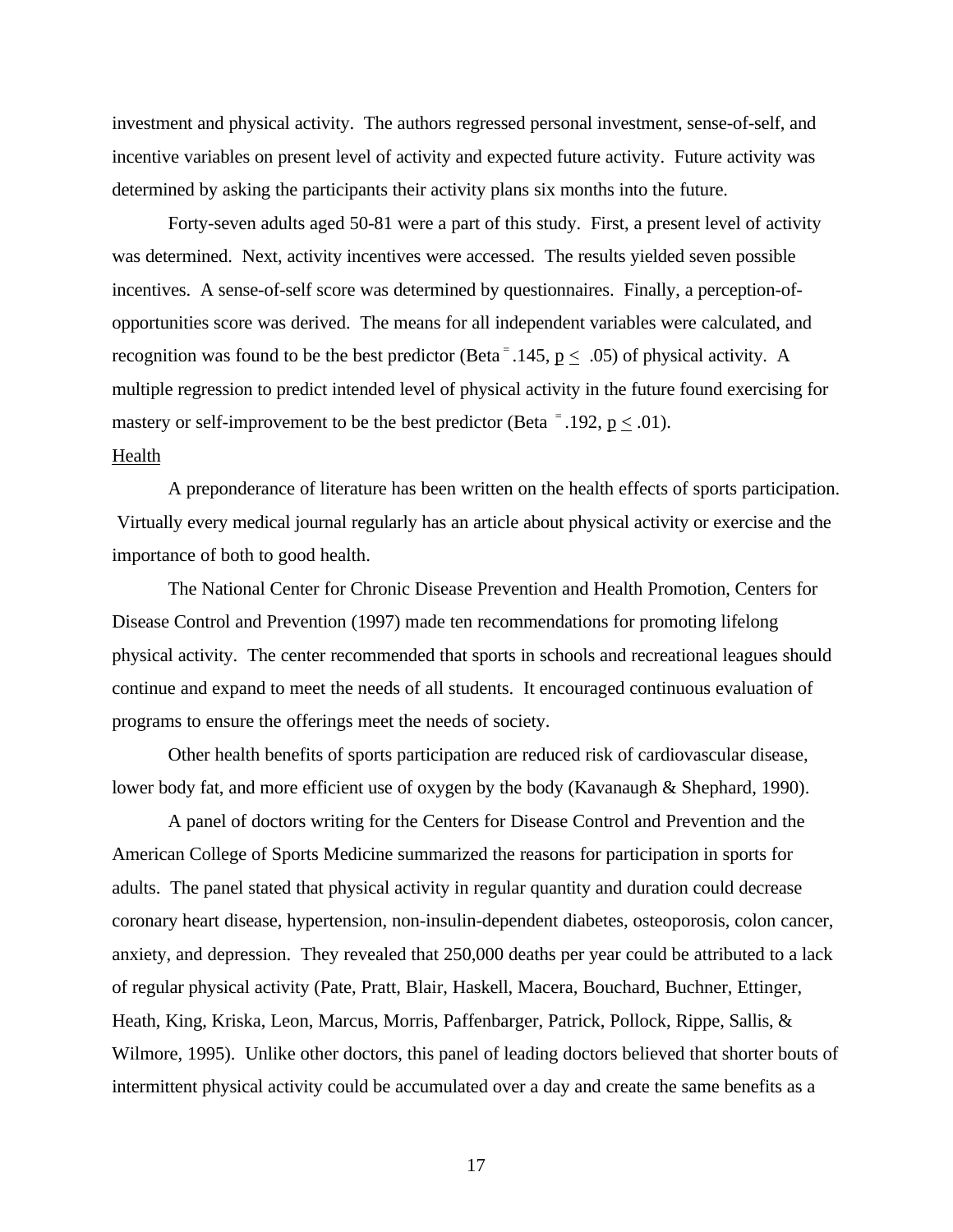30-minute daily session. They recommended that a person build up to one 30-minute session of physical activity per day.

The panel found that demographics affect a person=s amount of physical activity. Men are more likely than women to engage in physical activity and sports. The total amount of time spent engaged in sports decreases as age increases. African Americans and other minorities are less active than white Americans, and this difference in activity is more prominent in women. People with higher levels of education participate in more leisure activities than those with less education (Pate et al., 1995).

Given that participation in sports may influence adolescent physical, emotional, and intellectual development in a positive manner, one may predict that persons would be affected as adults. Persons who participated in a high school sport may not continue to play as an adult, but they may have acquired personal beliefs, skills, or actions that affect their adult lives (Holland  $\&$ Andre, 1987).

### Communication of Effects to School Administrators

The effects on adults from participation in high school sports may or may not be important enough to an individual to warrant alerting the school system. If an individual wanted to let the school know of the impact sports had on one-s life, what would be said and in what manner? These concerns are addressed in items used in the interviews conducted by this researcher.

#### Summary of the Literature Related to the Theoretical Framework

Table A1 in Appendix A is a summary of the literature and findings related to the initial Bechtol Sports Participation Theory (BSPT) depicted in Figure 1. The information in the review and the researcher's ideas contributed to the development of the theory on which this study is based. From the literature came the domains of organizational and personal factors that affected participation in high school sports and the participation features of participation in other activities, time, and evaluation of the experience. The review of literature provided few effects of participation. The intent of this researcher was to test the initial BSPT and determine the longterm effects of participation in high school sports as perceived by the selected sample of top-ten Fortune 500 company employees.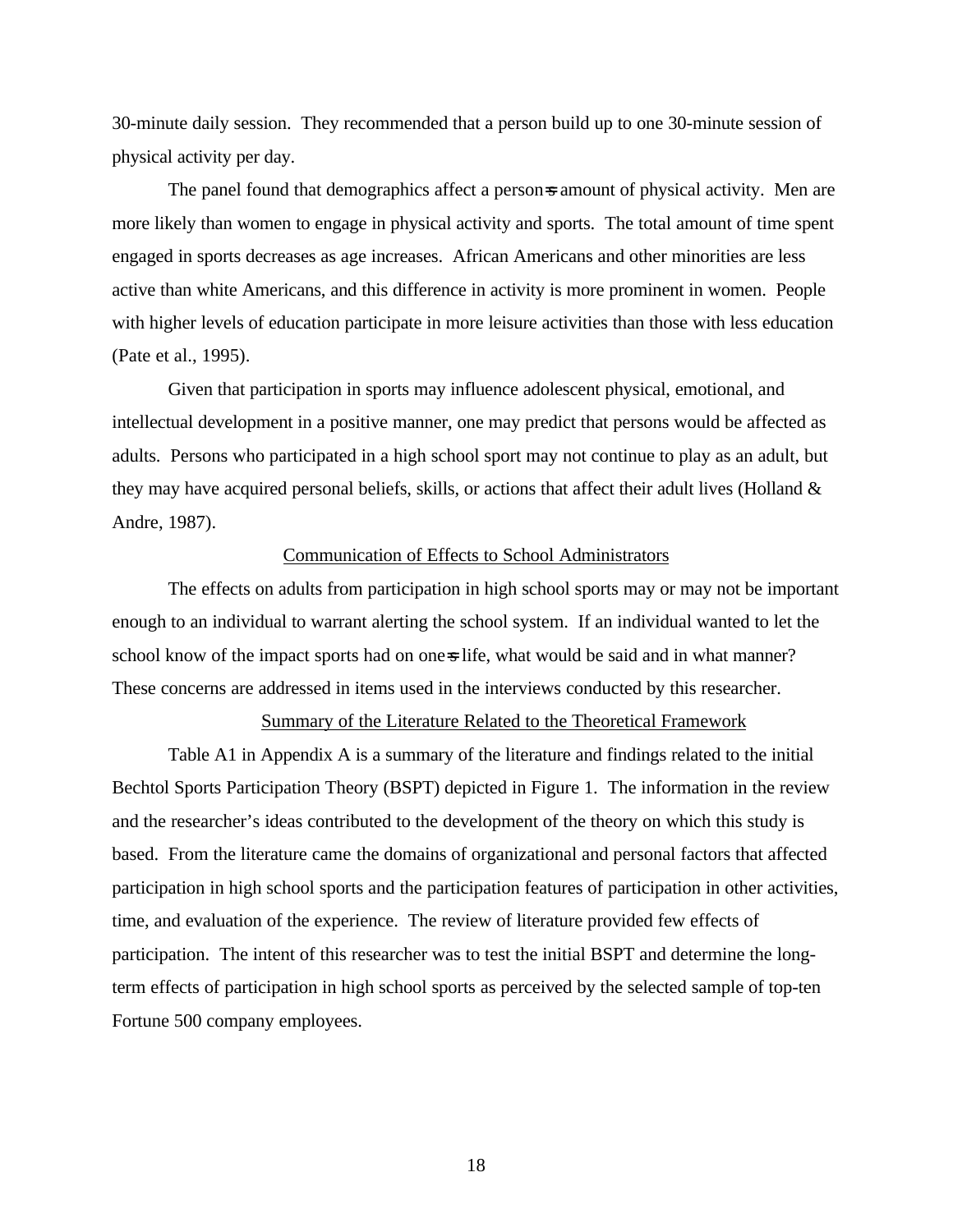## Guiding Questions

The major question of interest in this study was: What are adults= perceptions of the longterm effects of participation in high school sports? The following related questions guided the study to completion. The questions are in five major categories with questions under each category.

- 1. What organizational factors affect the participation of high school students in sports?
	- a. How does the size of the school affect the participation of students in sports?
	- b. How does the geographical location of the school affect the participation of students in sports?
	- c. How does the racial mix of the school population affect the participation of students in sports?
	- d. How do influential adults affect the participation of students in sports?
	- e. How does the content of classes taken while in high school affect the participation of students in sports?
- 2. What personal factors affect the participation of high school students in sports?
	- a. How does gender affect participation of students in sports?
	- b. How do the goals and motives affect participation of students in sports?
	- c. How does the behavior affect participation of students in sports?
	- d. How does the race affect participation of students in sports?
	- e. How does the age affect participation of students in sports?
- 3. What participation features affect the participation of high school students in sports?
	- a. How does the type of sport played affect participation in sports?
	- b. How does the time devoted to sports affect participation in sports?
	- c. How does the duration and continuity in sports affect participation in sports?
	- d. How does the participation in other activities along with sports affect participation in sports?
	- e. How does the evaluation of the participation experience affect participation in sports?
- 4. What are the long-term effects of participation in high school sports?
	- a. What are the effects of sports participation on one-s health?
	- b. What are the effects of high school sports participation on one-s physical activity?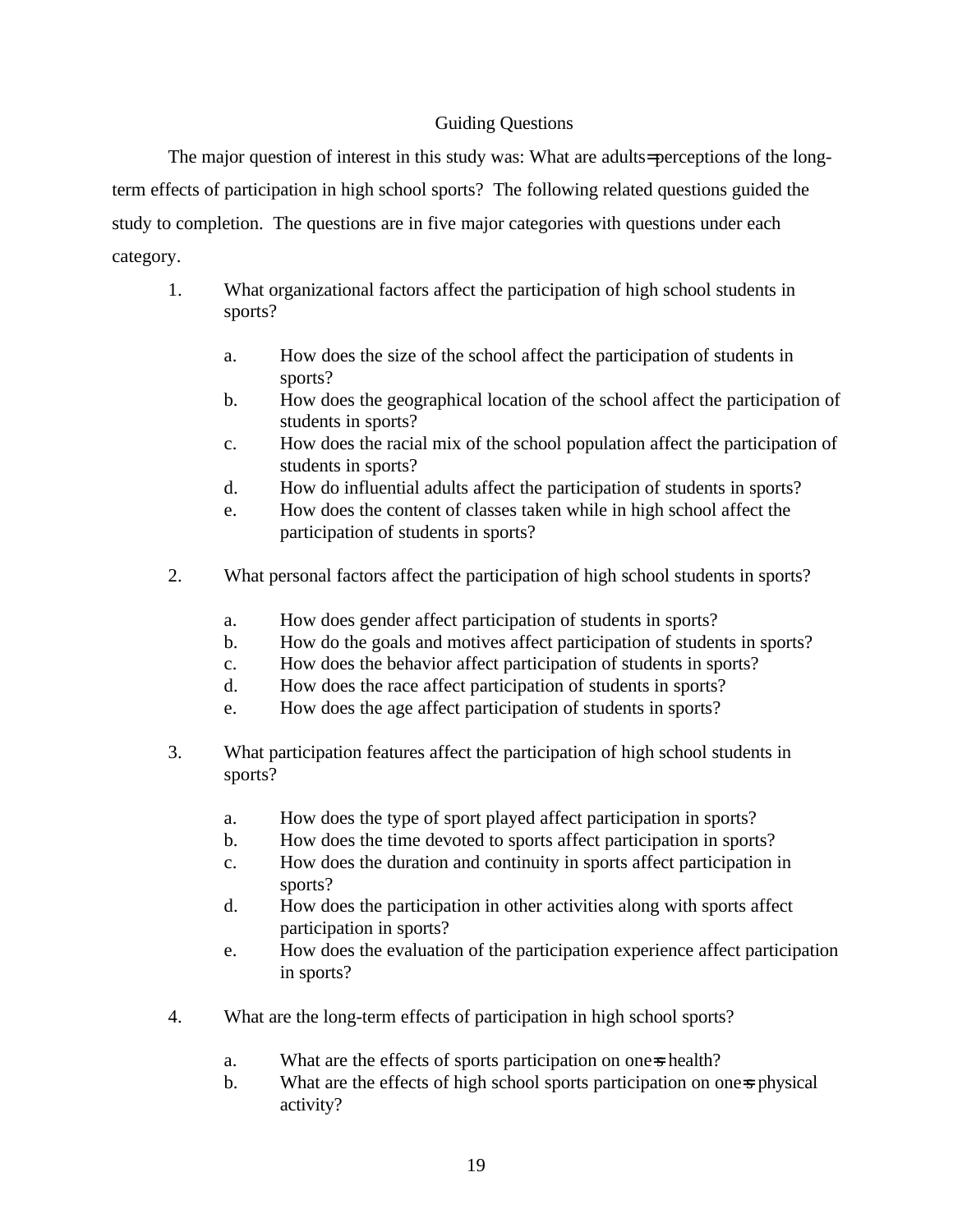- c. What are the effects of high school sports participation on one-s ability to build relationships?
- d. What are the effects of high school sports participation on one=s willingness to volunteer in organizations?
- 5. How would communication of the long-term effects of high school sports participation be made to school administrators and policy makers?
	- a. What would be said to the school administrators?
	- b. What would be said to the policy makers of school divisions?

### Definition of Terms

For the purpose of this study several terms have unique definitions. The terms are defined in Table 3. The interview protocol items are in Appendix D.

### Overview of the Report of the Study

Chapter two is a description of the methodology used for this study. Chapter three contains a narrative of the findings and data matrices with relevant raw data. The researcher's conclusions, discussion, implications for educational leaders, and recommendations for further areas of research are in chapter four. The references, appendices, and vita follow chapter four.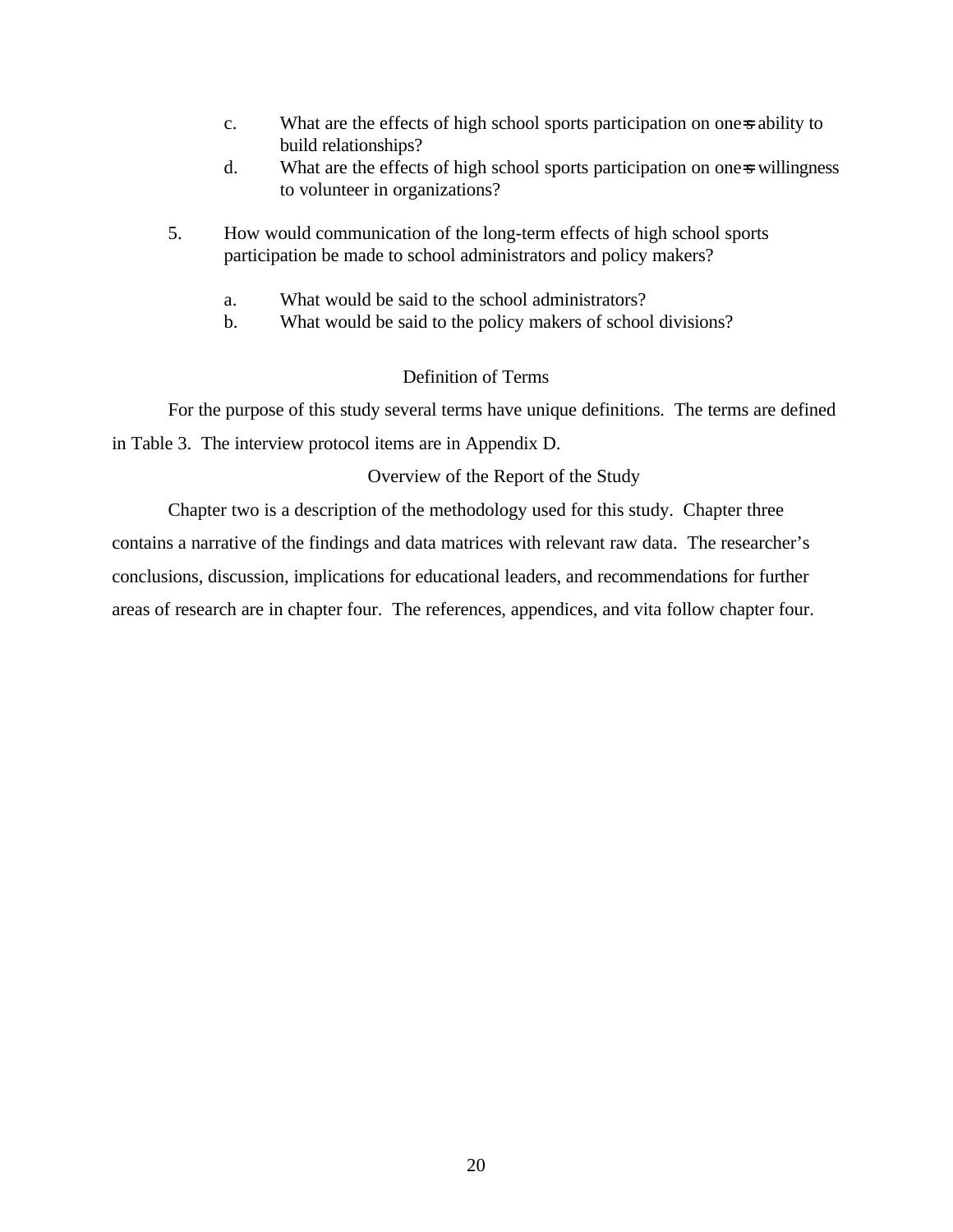# Table 3

# Definitions of Unique Terms Used in This Study

| Term                      | Definition                                                 | Interview protocol item <sup>a</sup> |
|---------------------------|------------------------------------------------------------|--------------------------------------|
| Participation in sports   | Being a member of a high school competitive archery,       |                                      |
|                           | baseball, basketball, cheerleading, crew, cross-country,   |                                      |
|                           | field hockey, football, golf, gymnastics, ice hockey,      |                                      |
|                           | lacrosse, soccer, softball, swimming, tennis, track,       |                                      |
|                           | volleyball, or wrestling team. Managing any of the teams.  |                                      |
| Size of school            | Small school 1-500 students, medium school 501-1000        | 4                                    |
|                           | students, and large school more than 1000 students.        |                                      |
| Geographical location     | State in the United States in which the school is located. | $\overline{2}$                       |
|                           |                                                            |                                      |
| Type of locality          | Location of school is urban, rural, or suburban            | 3                                    |
| Racial mix                | The percentage of black and white students in the high     | 6                                    |
|                           | school at the time the participant attended.               |                                      |
| Coach of the team         | The adult who was responsible for the team.                | 15                                   |
|                           |                                                            |                                      |
| Duration of participation | The number of years of sports participation.               | 10                                   |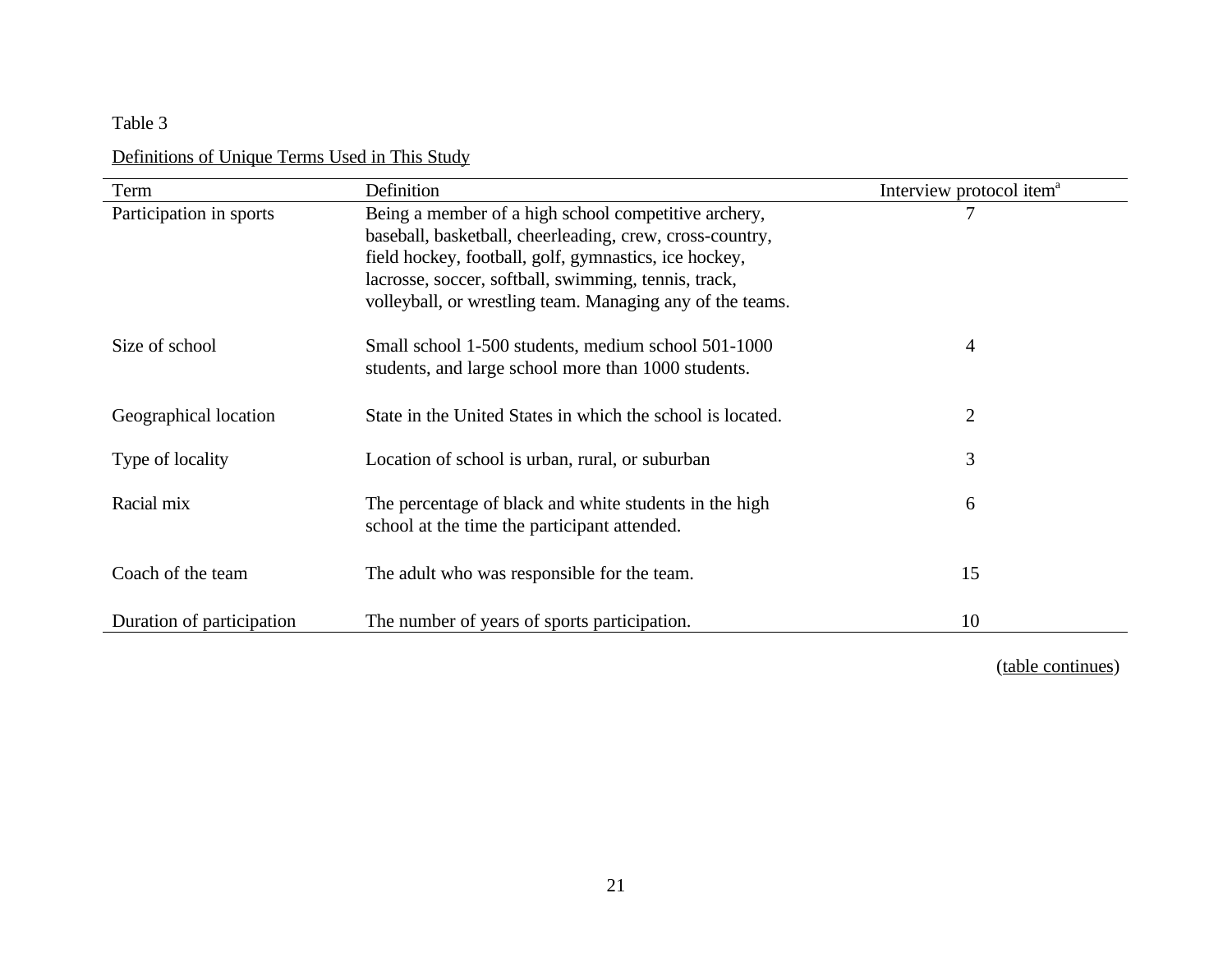# Table 3 (continued)

| Term                                                                                                                                                   | Definition                                                                                                                        | Interview protocol item <sup>a</sup> |
|--------------------------------------------------------------------------------------------------------------------------------------------------------|-----------------------------------------------------------------------------------------------------------------------------------|--------------------------------------|
| Type of participation                                                                                                                                  | Starter, regular, or reserve player.                                                                                              | 14                                   |
| Continuity                                                                                                                                             | Consecutive years of participation in sports.                                                                                     | 10                                   |
| Age                                                                                                                                                    | The age at the time of initial sports participation.                                                                              | 9                                    |
| Evaluation                                                                                                                                             | The person's perception of whether the sports experience<br>was positive or negative.                                             | 11                                   |
| Time devoted to sports                                                                                                                                 | The amount of daily time, years, or individual playing time<br>of the participant and the era in which participation<br>occurred. | 8                                    |
| Other activities<br>$\frac{\partial \mathbf{m}}{\partial t}$ is the subset of the set of $\mathbf{m}$ in $\mathbf{A}$ and $\mathbf{m}$ in $\mathbf{D}$ | Other areas of participation while in high school in<br>addition to sports.                                                       | 25                                   |

<sup>a</sup>The interview protocol is Appendix D.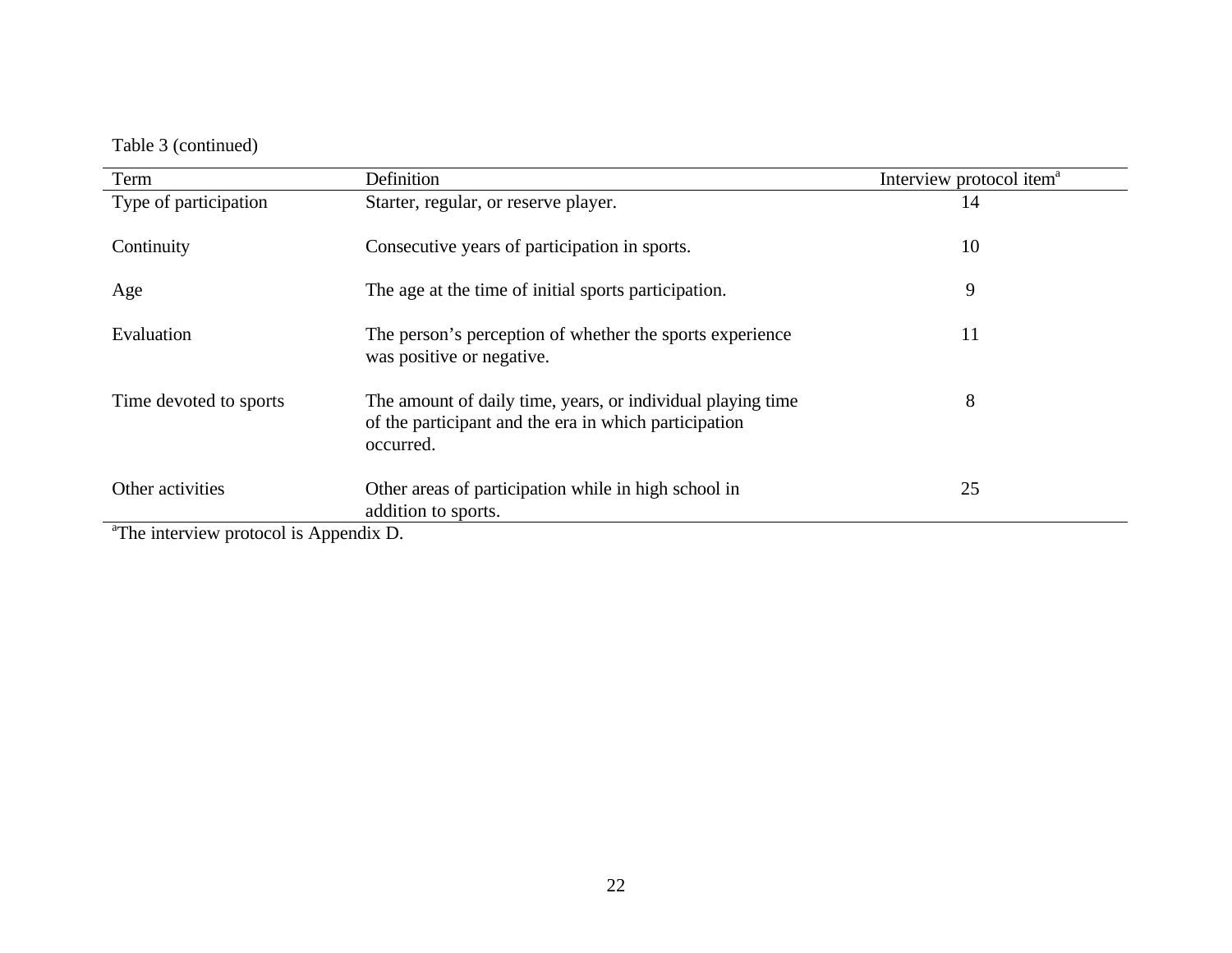#### CHAPTER TWO

#### **[METHODOLOGY](#page-5-0)**

The methodology in this study is qualitative. Qualitative researchers seek to reveal how parts of a phenomenon (sports participation) coexist to create a different phenomenon (effects on adults) (Merriam, 1998). The research strategy is multiple case studies. A case is both a process and a unit to be studied (Yin, 1994).

#### Population and Sample

The population for this study was adult males and females in upper-management positions (as defined by the corporation) in a top-ten Fortune 500 corporation. Ten participants (five men and five women) were selected using purposeful sampling based on the following criteria: (1) The person had participated in a high school competitive sport. (2) The person was a top-ten Fortune 500 upper-management employee or a retired upper-level management employee. (3) The person was not a professional athlete.

These criteria were chosen to enable the target audience of school administrators and policy makers concerned with sports programs in high schools to trust and respect the opinions of the participants. Males and females were included to be certain the effects on both genders were shared. The researcher chose to add the criteria of being a non-professional athlete to eliminate bias due to a longer participation time period.

The population created a challenging issue of access. Fortune 500 employees were highly visible and on tight time schedules. The researcher had difficulty scheduling appointments of sufficient time to conduct a thorough interview.

An initial contact was attempted by telephoning the top-ten Fortune 500 companies. The researcher introduced herself and explained the purpose of the study. In all ten Fortune 500 companies, the procedure ended at this point. The researcher could not get through via telephone to an employee of the corporation.

Another method of accessing the population was required. This method included sharing the names of the top-ten companies with acquaintances, friends, and family members of the researcher and soliciting assistance to locate the Fortune 500 employees. This procedure was successful. Names and phone numbers of employees were forwarded to the researcher. When an employee was suggested for participation and willing to participate, a telephone call or electronic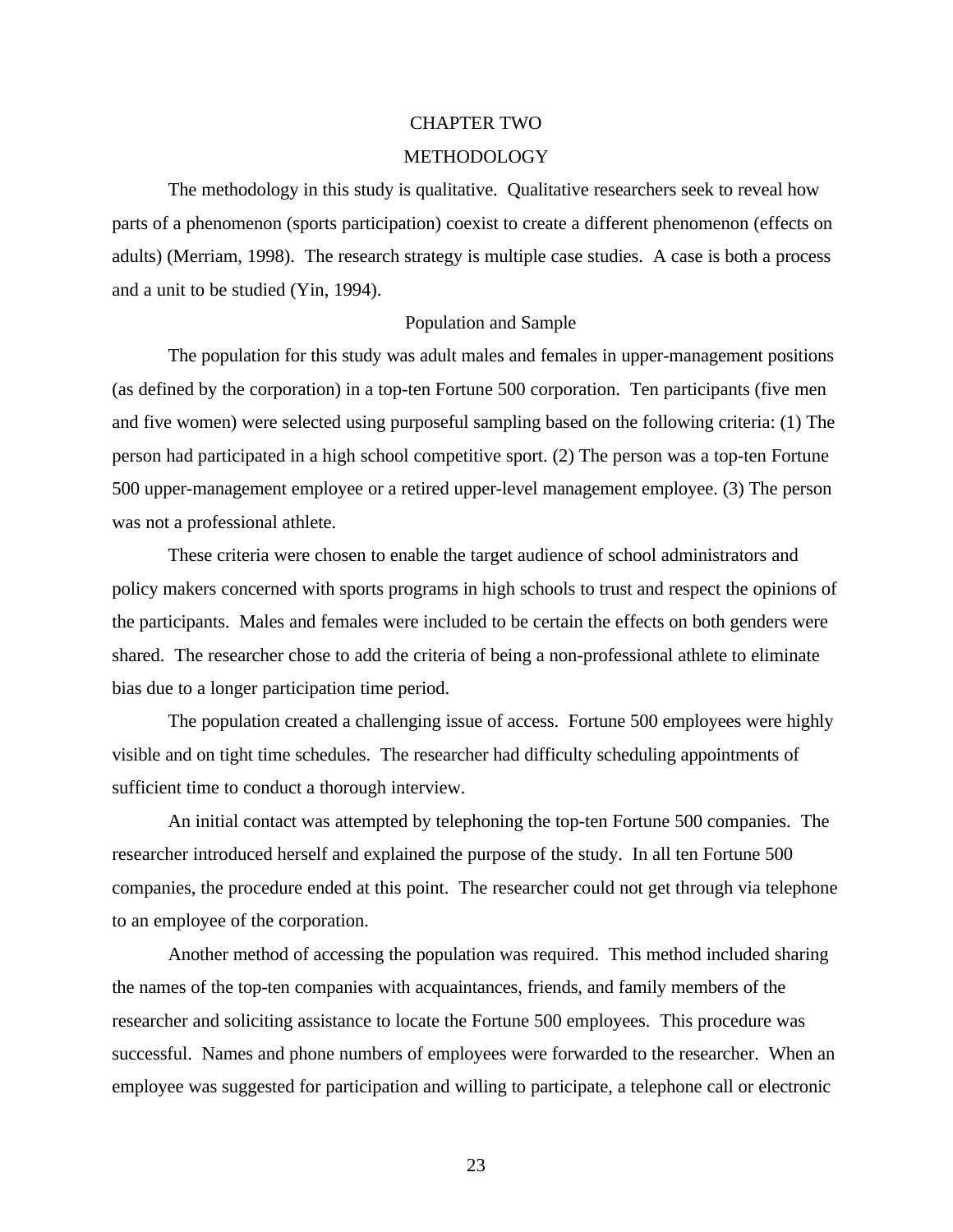mail message was sent to the employee. This procedure continued until a qualified participant was found in each of the top-ten Fortune 500 companies.

After the initial and follow-up telephone calls, a letter was sent to each participant that included a timeline for possible interviewing, a request for permission to audiotape the session, information on the ability to withdraw from the study at any time, and a promise of complete confidentiality. A statement of support for the study from the Virginia High School League (Appendix B) was included with the letter. The last step prior to conducting the interview was a telephone call or electronic mail message to set up the date and time for the interview.

### Data Collection

Data were collected with three methods: interviewing, reviewing high school yearbooks, and observing. In this section interviewing is described, the construction and structure of the interview items are reviewed, the process of obtaining content validity of the interview items is explained, the process of conducting the interview is detailed, the process for reviewing the yearbooks is described, and the process for observing the offices is delineated.

### Interviews

Interview questions were constructed to gain information pertaining to the organizational factors that affected participation, the personal factors that affected participation, the features of participation, the long-term effects of high school sports participation, and the communication of the findings to school administrators and policy makers. The interview was semi-structured. The protocol included 33 structured questions and several probes for many of the questions. Construction and Structure of the Interview Protocol

The interview questions were developed around the five major domains in the theoretical framework for the study: organizational factors, personal factors, features of participation, longterm effects of sports participation, and communication of effects to school administrators and policy makers.

Questions or opened-ended statements were created for each factor or feature within the five domains. At least one question was created to secure a response related to each factor or feature.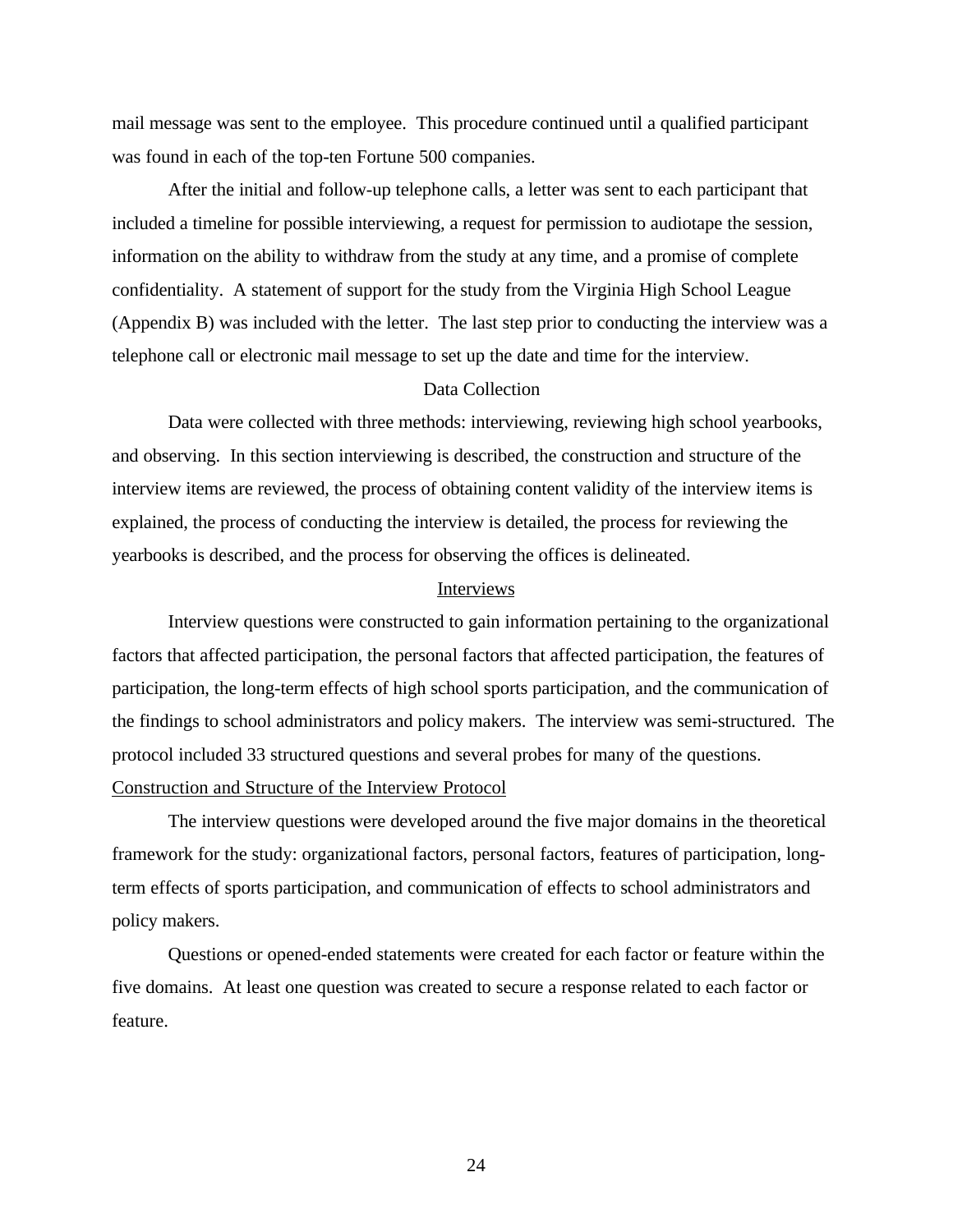The final set of interview items is in Exhibit 1. The items are divided into the five domains and the factors or features within each domain as described in the initial BSPT. The items are numbered to reflect the order in the interview protocol in Appendix D.

## Checking the Validity of the Data

All research requires validity and reliability checks. Merriam (1998) refers to this as trustworthiness. Can the reader trust this research? In this study, validity was checked by utilizing review panels; conducting member checks; keeping an audit trail of dates, events, and significant happenings related to the interviews recorded in a journal; and conducting pilot studies.

Utilizing review panels. A content validity check was conducted on the interview protocol. This was done by using the instrument in Appendix C. The purpose of this instrument was to validate each item in the interview. The items were first identified as being connected to a domain, then the degree of association with that domain was rated, and finally the clarity of the statement was judged.

The initial review panel consisted of 29 doctoral candidates, 12 females and 17 males, in summer residence at Virginia Tech. The second review panel consisted of 10 labor relations employees for the government. There were seven females and three males on this panel. Seventy percent of these employees had participated in a high school sport. The third review panel consisted of 15 former high school athletes who were currently working and considered themselves successful in business. This panel consisted of 8 females and 7 males.

These validity checks were continued until 80% of the panel put the item in the expected domain, and rated the clarity of the statement a three. The items were revised after each review panel.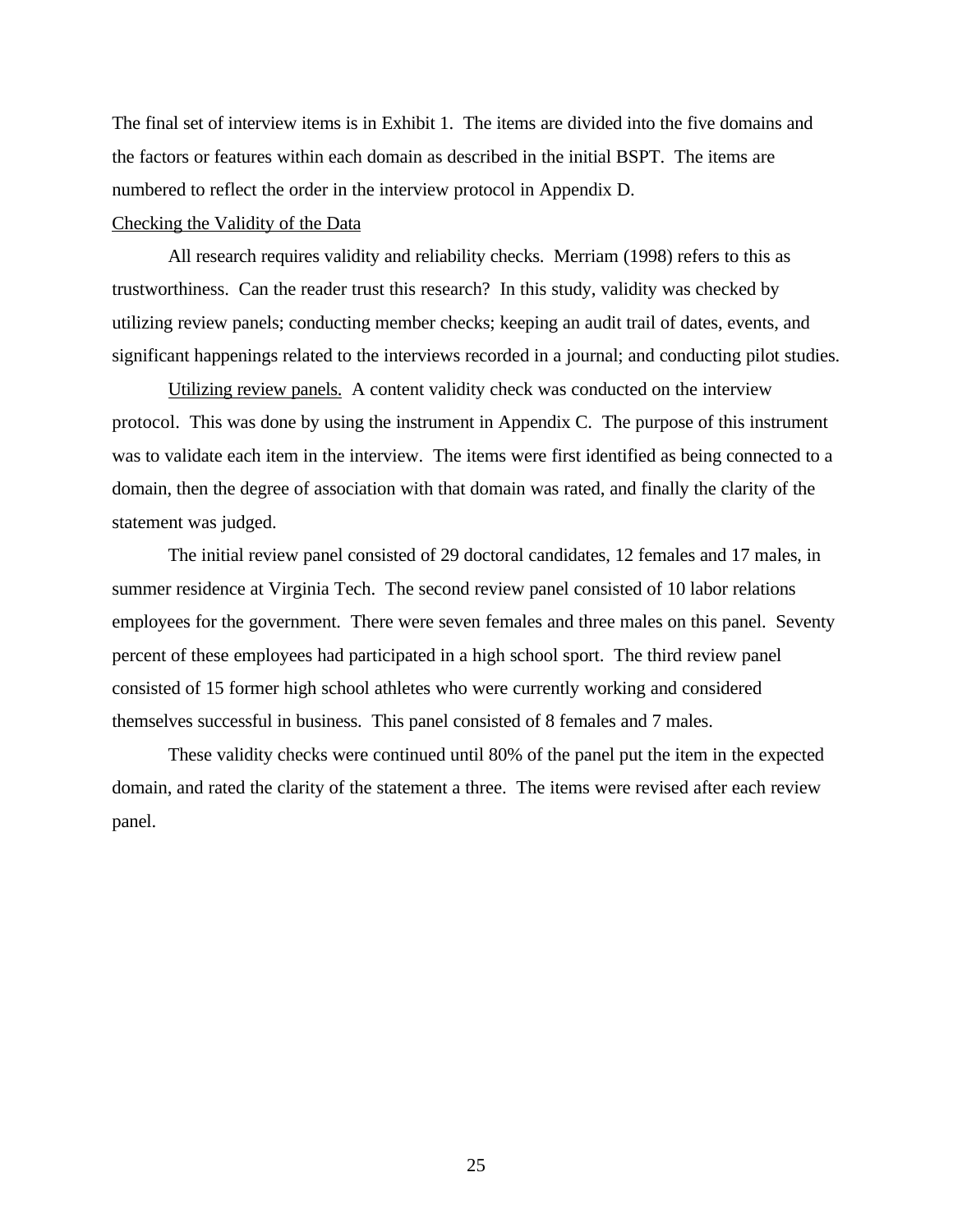## Exhibit 1

## Interview Questions by Domain and Variable

# DOMAIN: ORGANIZATIONAL FACTORS AFFECTING PARTICIPATION IN HIGH SCHOOL SPORTS

### *Geographical Location*

- 2. Where in the United States did you attend high school?
- 3. Was your high school locality urban, rural, or suburban?

## *Size of School*

- 4. How many students were in your high school?
- 13. Do you recall the division level of your school 1A, 2A; 1, 2, 3; or A, AA, AAA?

## *Racial Mix*

 6. Describe the racial mix of students in your school. Probes: Was your student population predominately white? Was your population predominately black? Approximately what percentage were black and what percentage were white?

# *Influential Adults*

- 26. Was there an adult in your high school life who impacted the rest of your life? Tell me more about that person and what he or she did for you? Probe: Who were the adults that influenced you while you were in high school?
- 20. Did you have any adults in your life while in high school who played a significant role in your decision to play sports? If so, tell me about those persons.

(exhibit continues)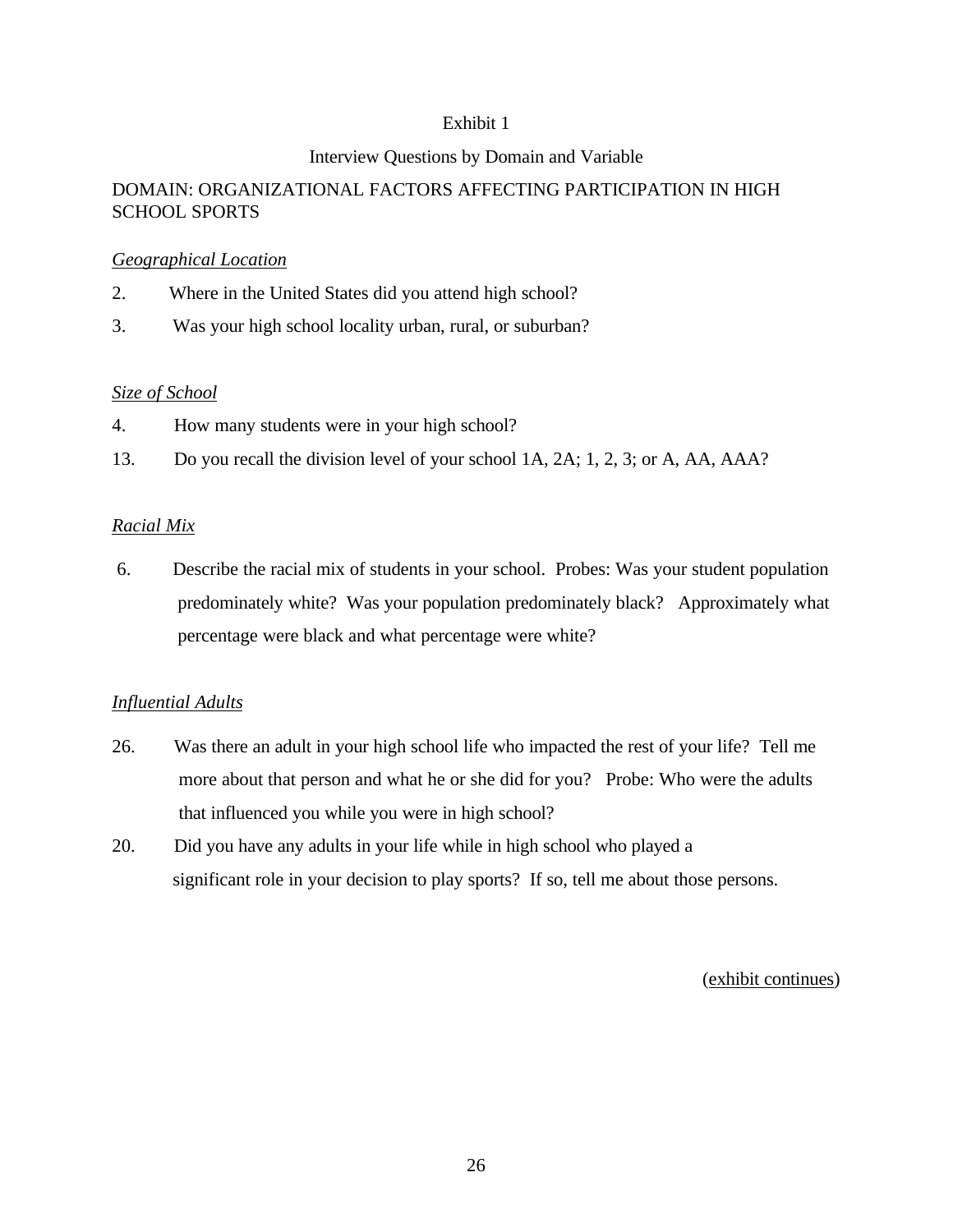15. Tell me what you remember most about your coach.

### *Content of Classes*

18. Did any of the classes you took in high school prepare you better than others for competition in your sports endeavors? How?

# DOMAIN: PERSONAL FACTORS AFFECTING PARTICIPATION IN HIGH SCHOOL **SPORTS**

### *Gender*

Gender: male or female. (Not an interview item)

19. Tell me how being (male, female) may have affected your participation in sports while in high school.

### *Goals and Motives*

- 17. I am going to give you a statement and I would like you to respond: Winning was the most important thing about sports to me when I was in high school.
- 16. Tell me about the reasons you played sports. Probes: Why did you play sports? How important were sports to you? What did you receive from playing sports?

### *Age*

9. How old were you and in what grade when you began to play sports?

### *Behavior in High School*

11. Describe your experiences while in high school? Probes: Tell me about your social life, your relationships with other students, and your relationships with teachers and administrators. Tell me about the worst times. Tell me about the best times. How would you describe your behavior in school? How would teachers describe your behavior? (exhibit continues)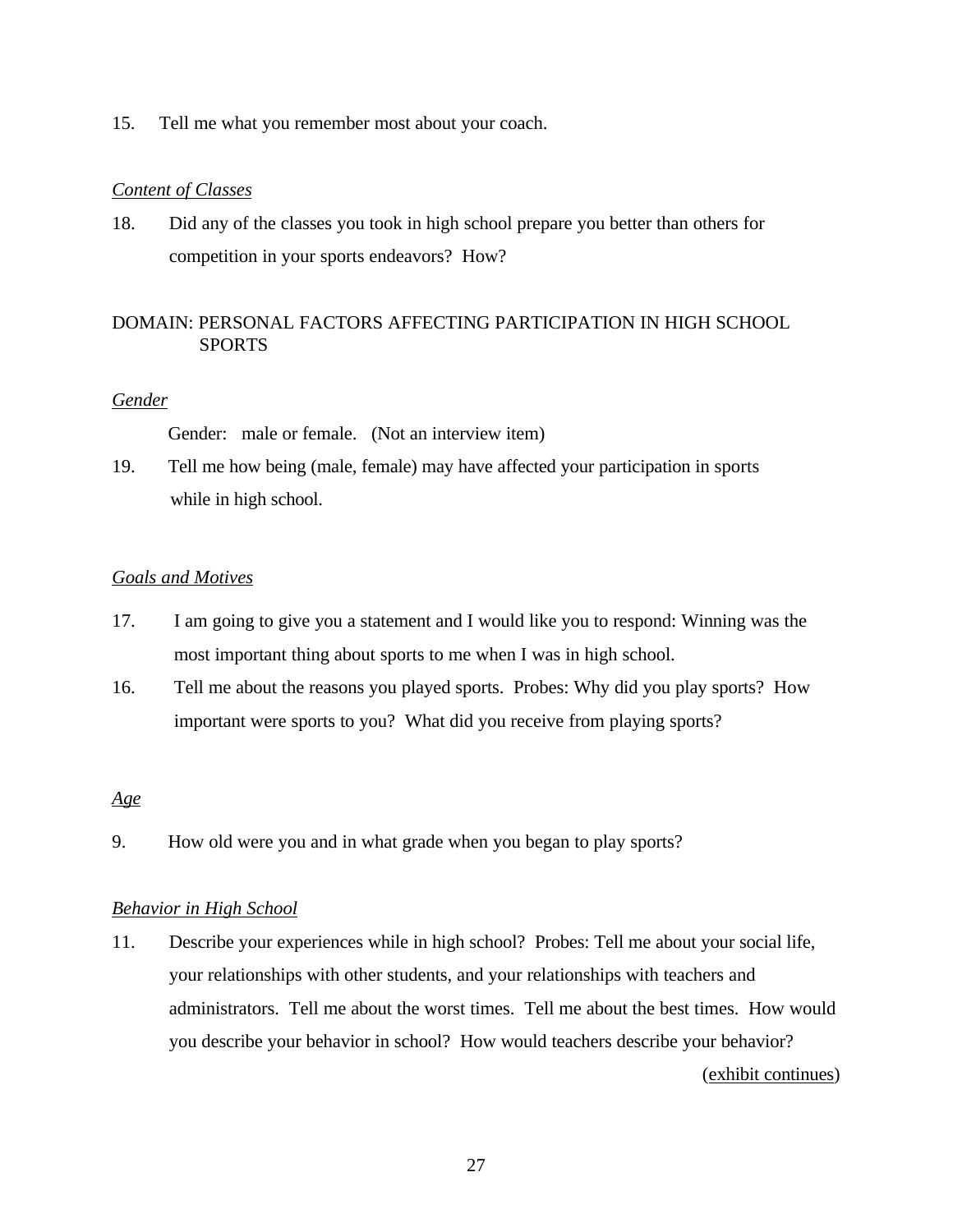# DOMAIN: FEATURES OF PARTICIPATION

### *Sports Played*

- 7. While in high school, on what sports teams were you a member?
- 12. How successful were your teams? What were your records? Did you win any championships?

## *Time Devoted to Selected Sport*

- 8. Let-s focus for a few minutes on your involvement in (baseball, for example). How much practice and play time did you put into this sport? Daily? Years?
- 5. In what years did you attend high school?
- 10. Was your participation time continuous from when you began to play til the end of high school? Probes: Tell me why or why not. How many years did you play?
- 14. Would you describe your playing time as reserve, regular, or starter and why?

### *Participation in Other Activities*

25. While in high school, in what activities other than sports did you participate? Probe: Rank these activities from most enjoyable to least enjoyable.

### *Evaluation of Participation*

21. Looking back to your high school days, how did you feel about your participation in sports? Why?

### DOMAIN: LONG-TERM EFFECTS OF PARTICIPATION IN HIGH SCHOOL SPORTS

- 27. If you currently have any sports paraphernalia or memorabilia in your office, tell me about it. Probes: What meaning do they have for you? Do others ask about them?
- 24. Tell me about your current physical and sports-related activities. Probes: Do you still play? Are you a spectator? Are you a supporter? Do you coach?

### (exhibit continues)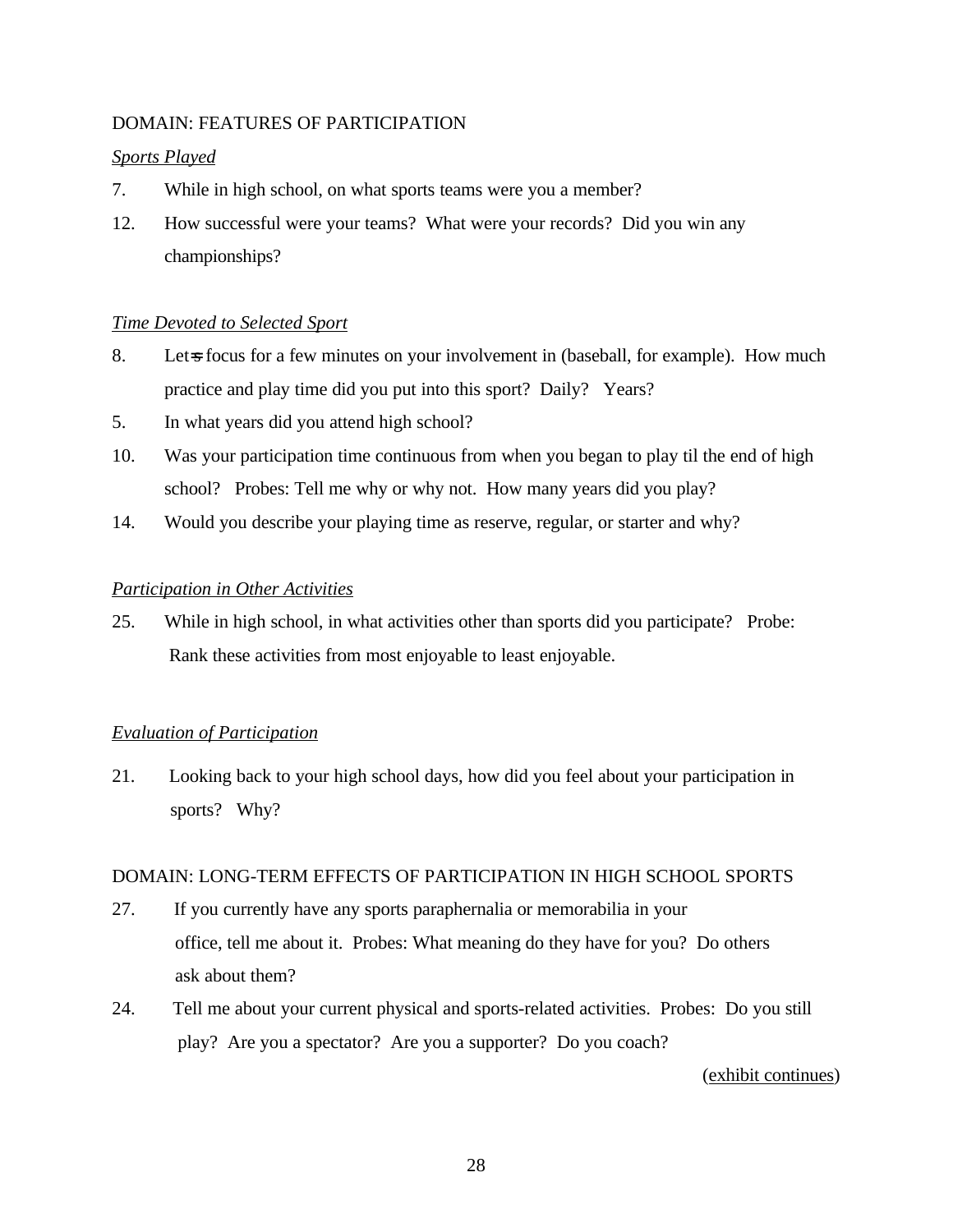- 23. What do you think would be lost to adults if schools were to cut back on sports offerings?
- 31. How did sports participation affect your adult life? Probes: health, physical, relationships, time management, career, volunteerism, commitment, leisure, leadership, communication, or opportunities.
- 28. Tell me some of the ways sports philosophy has become part of your life (physical, verbal or written terms, child-rearing).
- 22. What do you think about high school sports today? Would you want your son or daughter to play competitive sports in high school? Why or why not?

# DOMAIN: COMMUNICATION OF EFFECTS TO SCHOOL ADMINISTRATORS AND POLICY MAKERS

- 29. What would you say to students in the United States regarding the long-term effects of participating in competitive sports in high school?
- 30. If you could share your current opinions with policy makers in school districts regarding participating in competitive sports in their schools, what would you say about the long-term effects?
- 32. What advice can you give me on how I might best communicate the long-term effects of participation in competitive high school sports to school administrators and school boards?

### DEMOGRAPHIC DATA

| Corporation                                               |          |
|-----------------------------------------------------------|----------|
|                                                           | Age      |
|                                                           |          |
|                                                           | Children |
|                                                           |          |
| How many hours per week do you spend in leisure activity? |          |
|                                                           |          |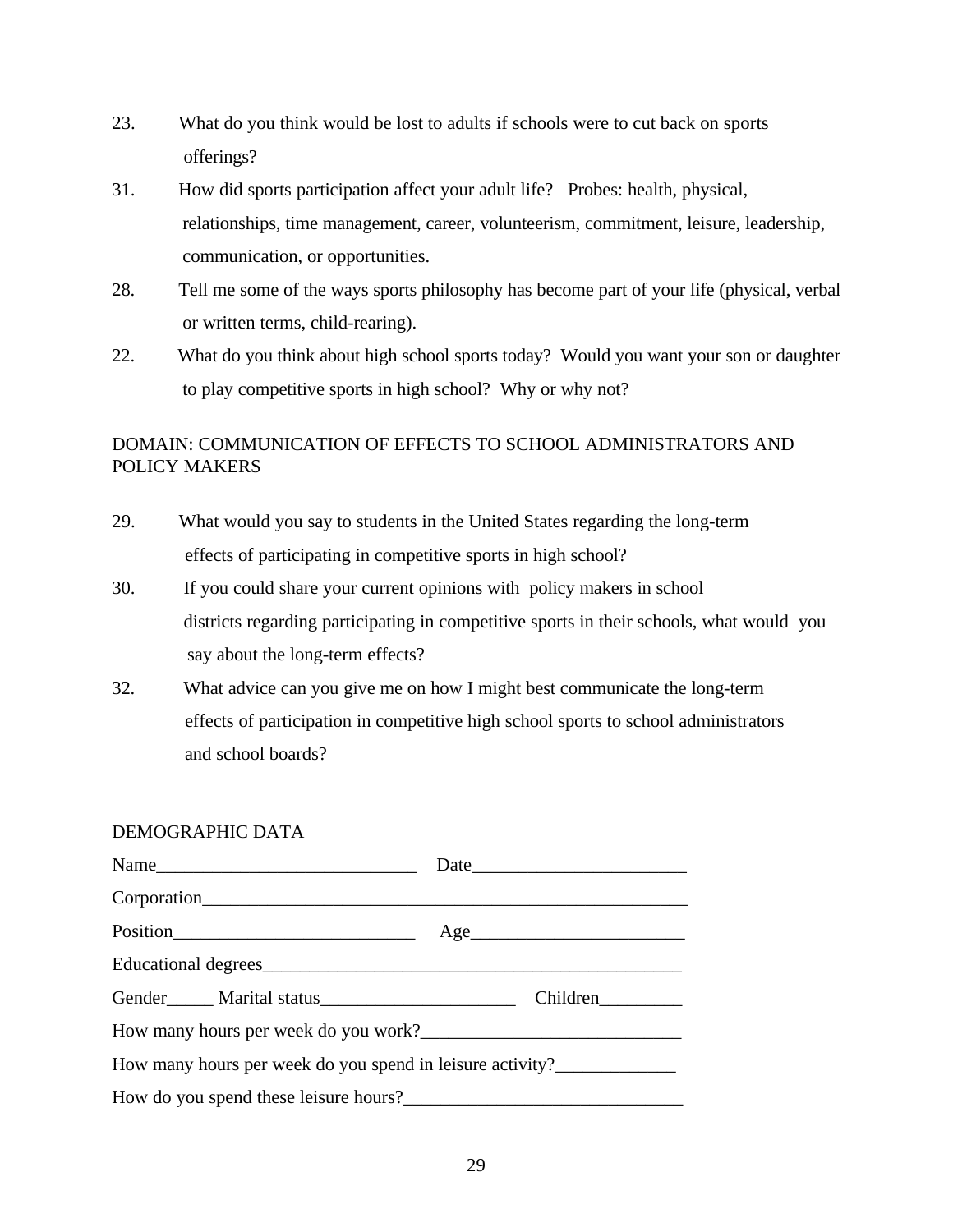The results of the first validity check indicated that 80% of the panel thought that 17 of the 33 questions fit well in the expected domain. These 17 questions were rated a two or three for clarity. The other 16 questions were reworded, and the definitions of the domains were refined for the second review panel.

 Eighty percent of the second review panel correctly placed 20 of the 33 items in their expected domains. These 20 items were rated a two or three for clarity. Following a third revision, the items were administered to another panel, all of whom played a sport in high school. Eighty percent of the third review panel placed all 33 items in the expected domains, and all 33 items were rated a three for clarity. The validity check results are displayed in Table 4.

Conducting member checks. This validity check was done by allowing participants to read over their transcripts for accuracy. Any response that was not transcribed accurately was adjusted until the interviewee was satisfied with the accuracy of the transcription. Changes were made in two of the transcripts.

Keeping an audit trail. All data and analyses of data were kept as if an auditor were watching the entire process. Audiotapes and transcripts were kept along with all the charts from the constant-comparative analyses. The dates and times for scheduled interviews, member checks, or any contacts relating to this study were entered into a journal kept by the researcher. Any significant happening related to this study was recorded by date in the journal. This journal was kept as if it were being audited.

Conducting pilot studies. Two pilot case studies were conducted to add to the content validity of the interview protocol. These cases were selected using convenience sampling. Two male executives were selected as subjects. These men participated in at least one high school sport, agreed to be a part of the study, had never been a professional athlete, and were currently corporate employees. The piloting was done to determine if the needed data would be collected with the questions and probes; to establish a more appropriate order to the items; to give the author an opportunity to practice interviewing, recording, and transcribing; and to determine the approximate time needed for each interview. The pilots resulted in reordering the questions,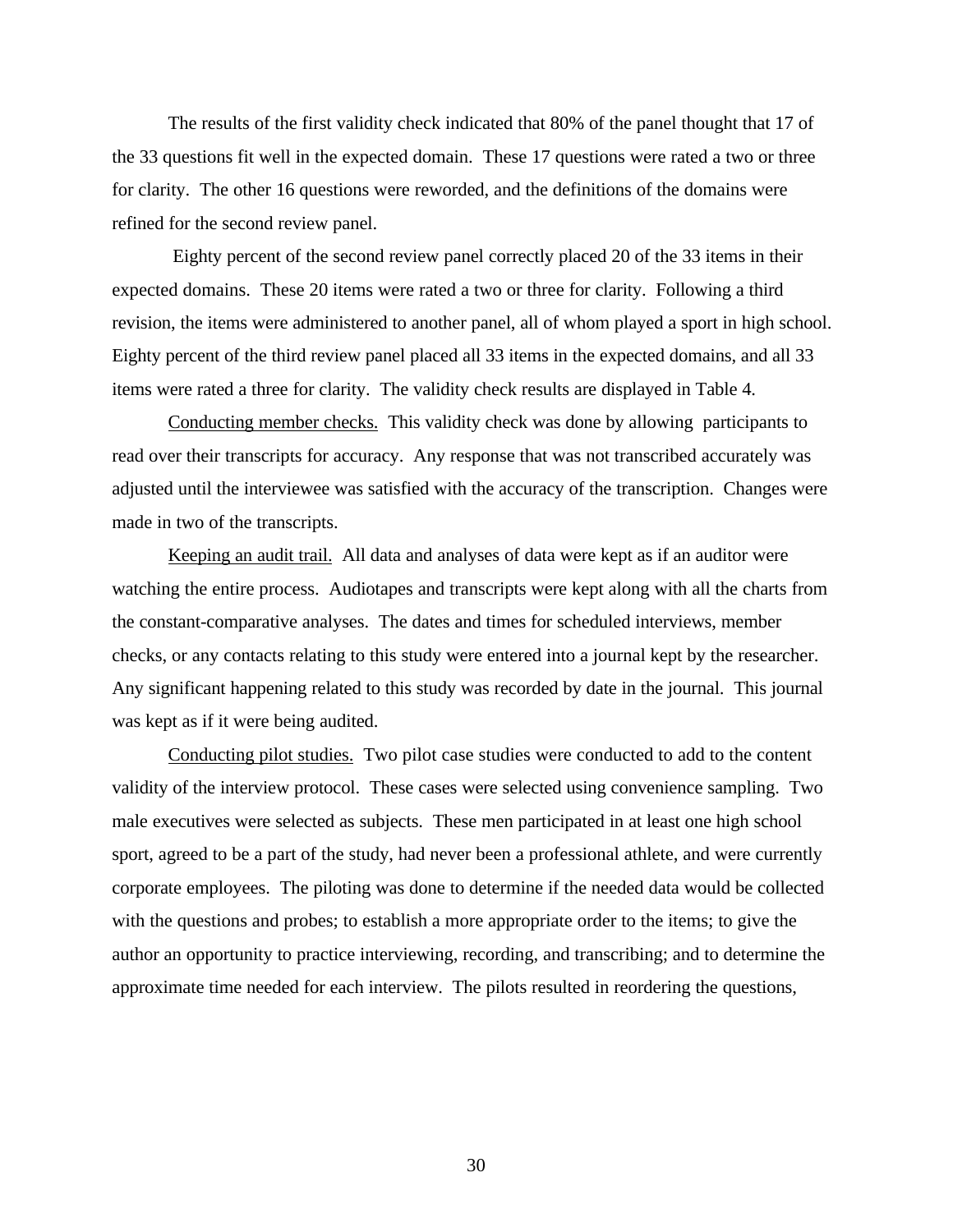# Table 4

| Trial 1 $(N=29)$  |                      |                      | Trial 2 $(N=10)$     |                      | Trial 3 $(N=15)$ |                      |
|-------------------|----------------------|----------------------|----------------------|----------------------|------------------|----------------------|
| Item <sup>a</sup> | % selecting expected | Mean                 | % selecting expected | Mean                 | % selecting      | Mean                 |
|                   | domain               | clarity <sup>b</sup> | domain               | clarity <sup>b</sup> | expected domain  | clarity <sup>b</sup> |
| $\mathbf{1}$      | 77.0                 | 3.0                  | 90.0                 | 3.0                  | 100.0            | 3.0                  |
| $\overline{2}$    | 70.0                 | 2.0                  | 60.0                 | 2.0                  | 86.6             | 3.0                  |
| 3                 | 93.5                 | 3.0                  | 90.0                 | 3.0                  | 86.6             | 3.0                  |
| 4                 | 70.0                 | 2.0                  | 90.0                 | 3.0                  | 86.6             | 3.0                  |
| 5                 | 100.0                | 3.0                  | 90.0                 | 3.0                  | 100.0            | 3.0                  |
| 6                 | 96.7                 | 3.0                  | 100.0                | 3.0                  | 100.0            | 3.0                  |
| 7                 | 93.5                 | 3.0                  | 80.0                 | 3.0                  | 93.3             | 3.0                  |
| 8                 | 70.0                 | 2.0                  | 40.0                 | 2.0                  | 80.0             | 3.0                  |
| 9                 | 61.0                 | 2.0                  | 30.0                 | 2.0                  | 86.6             | 3.0                  |

# Content Validity Data: Trial 1, Trial 2, and Trial 3 Results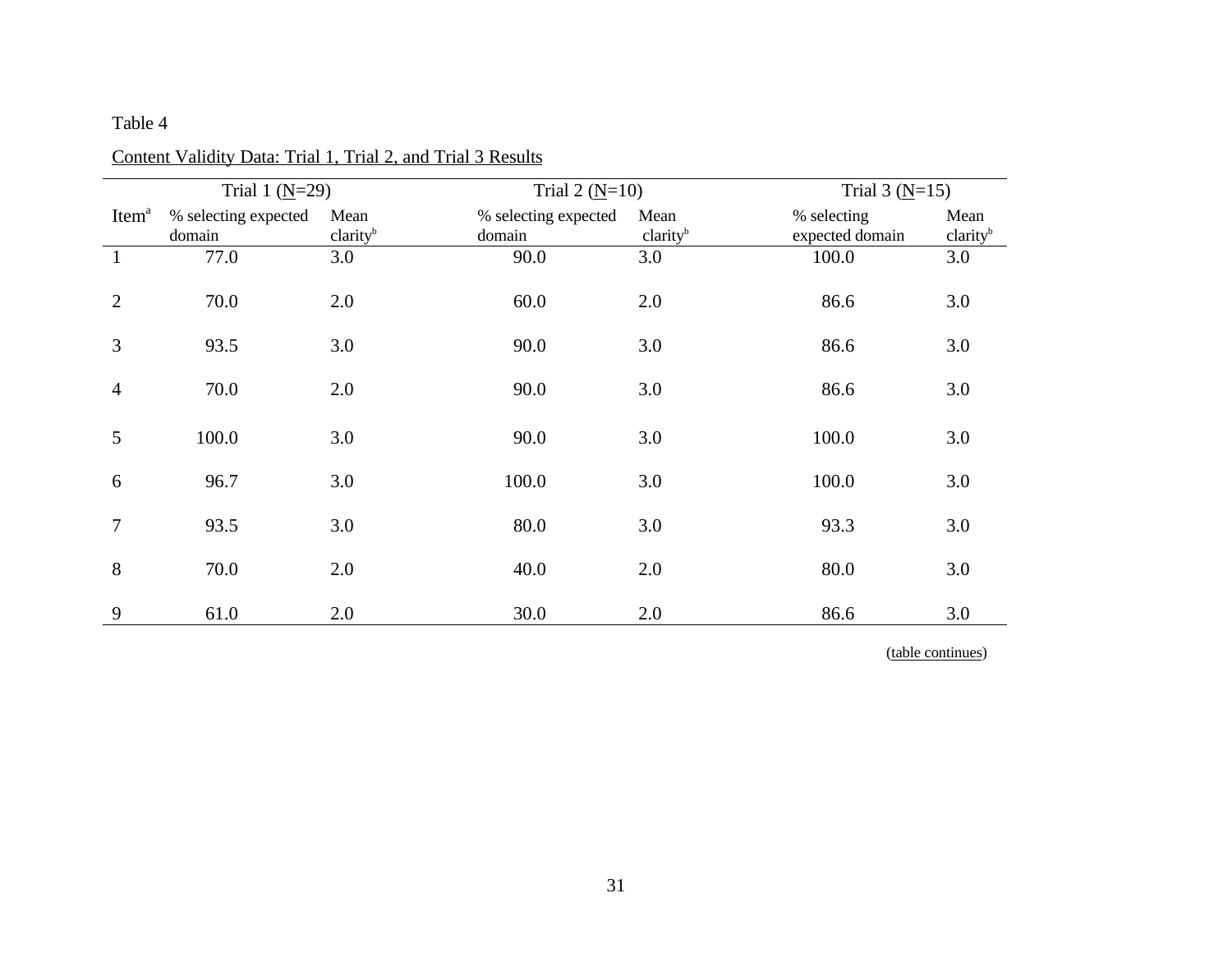|                   | Trial 1<br>$(M=29)$            |                              | Trial 2<br>$(M=10)$            |                              | Trial 3                        | $(M=15)$                     |
|-------------------|--------------------------------|------------------------------|--------------------------------|------------------------------|--------------------------------|------------------------------|
| Item <sup>a</sup> | % selecting<br>expected domain | Mean<br>clarity <sup>b</sup> | % selecting<br>expected domain | Mean<br>clarity <sup>b</sup> | % selecting<br>expected domain | Mean<br>clarity <sup>b</sup> |
| 10                | 58.0                           | 2.0                          | 70.0                           | 2.0                          | 80.0                           | 3.0                          |
| 11                | 67.0                           | 2.0                          | 70.0                           | 2.0                          | 86.6                           | 3.0                          |
| 12                | 80.6                           | 2.9                          | 60.0                           | 2.0                          | 93.3                           | 3.0                          |
| 13                | 80.6                           | 3.0                          | 100.0                          | 3.0                          | 93.3                           | 3.0                          |
| 14                | 90.3                           | 3.0                          | 80.0                           | 2.9                          | 86.6                           | 3.0                          |
| 15                | 77.0                           | 3.0                          | 80.0                           | 3.0                          | 93.3                           | 3.0                          |
| 16                | 67.0                           | 2.0                          | 100.0                          | 3.0                          | 93.3                           | 3.0                          |
| 17                | 45.0                           | 2.0                          | 50.0                           | 2.0                          | 86.6                           | 3.0                          |
| 18                | 41.0                           | 3.0                          | 50.0                           | 3.0                          | 80.0                           | 3.0                          |
| 19                | 70.0                           | 3.0                          | 40.0                           | 2.0                          | 86.6                           | 3.0                          |

Table 4 (continued)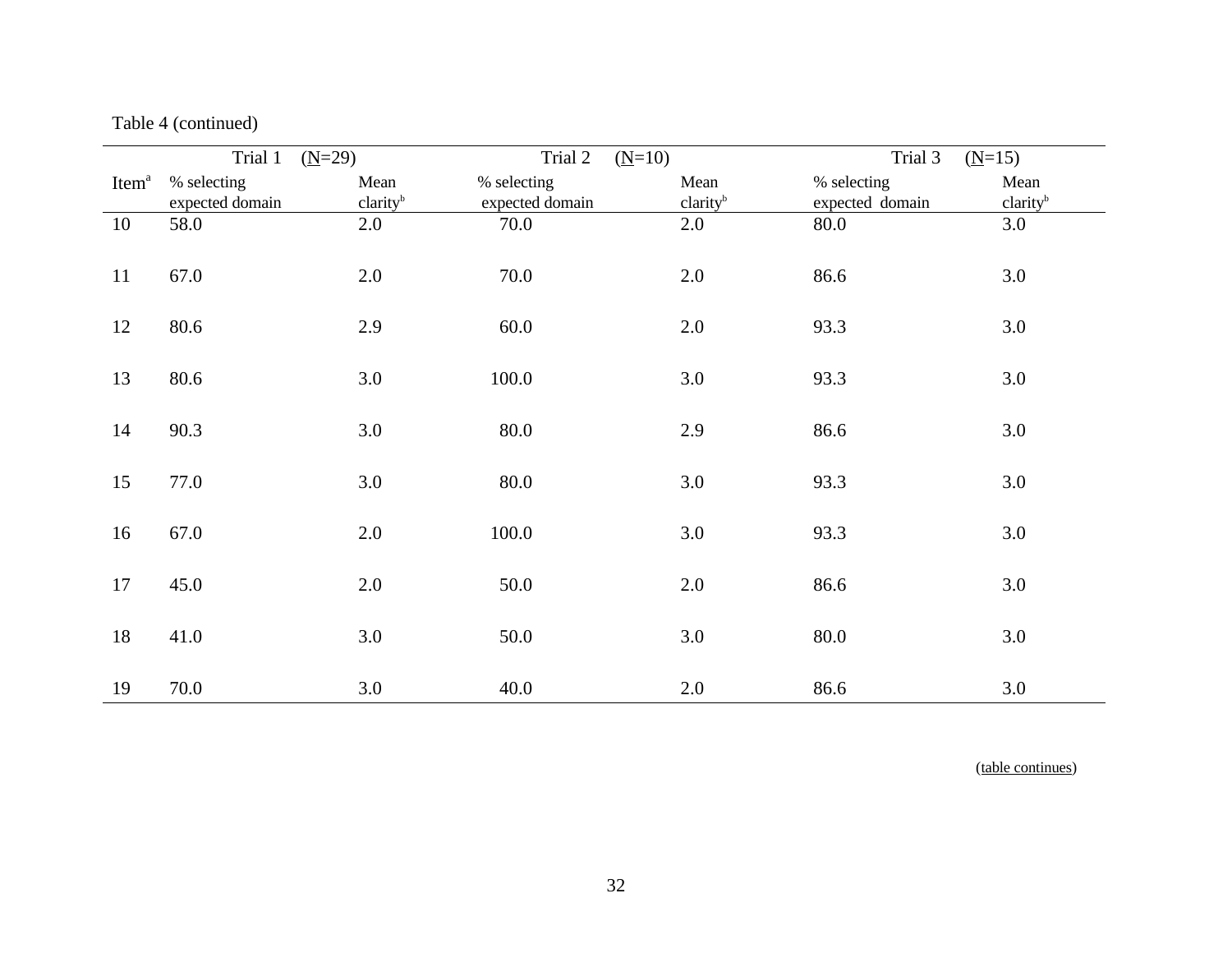|                   | Trial 1<br>$(N=29)$            |                              | Trial 2<br>$(M=10)$            |                              | Trial 3                        | $(M=15)$                     |
|-------------------|--------------------------------|------------------------------|--------------------------------|------------------------------|--------------------------------|------------------------------|
| Item <sup>a</sup> | % selecting<br>expected domain | Mean<br>clarity <sup>b</sup> | % selecting<br>expected domain | Mean<br>clarity <sup>b</sup> | % selecting<br>expected domain | Mean<br>clarity <sup>b</sup> |
| 20                | 100.0                          | 3.0                          | 100.0                          | 3.0                          | 80.0                           | 3.0                          |
| 21                | 80.6                           | 3.0                          | 100.0                          | 3.0                          | 80.0                           | 3.0                          |
| 22                | 87.0                           | 3.0                          | 90.0                           | 3.0                          | 96.6                           | 3.0                          |
| 23                | 100.0                          | 3.0                          | 100.0                          | 3.0                          | 96.6                           | 3.0                          |
| 24                | 100.0                          | 3.0                          | 100.0                          | 3.0                          | 96.6                           | 3.0                          |
| 25                | 100.0                          | 3.0                          | 100.0                          | 3.0                          | 100.0                          | 3.0                          |
| 26                | 87.0                           | 3.0                          | 90.0                           | 3.0                          | 100.0                          | 3.0                          |
| 27                | 58.0                           | 3.0                          | 60.0                           | 3.0                          | 80.0                           | 2.8                          |
| 28                | 93.5                           | 3.0                          | 90.0                           | 3.0                          | 100.0                          | 3.0                          |

Table 4 (continued)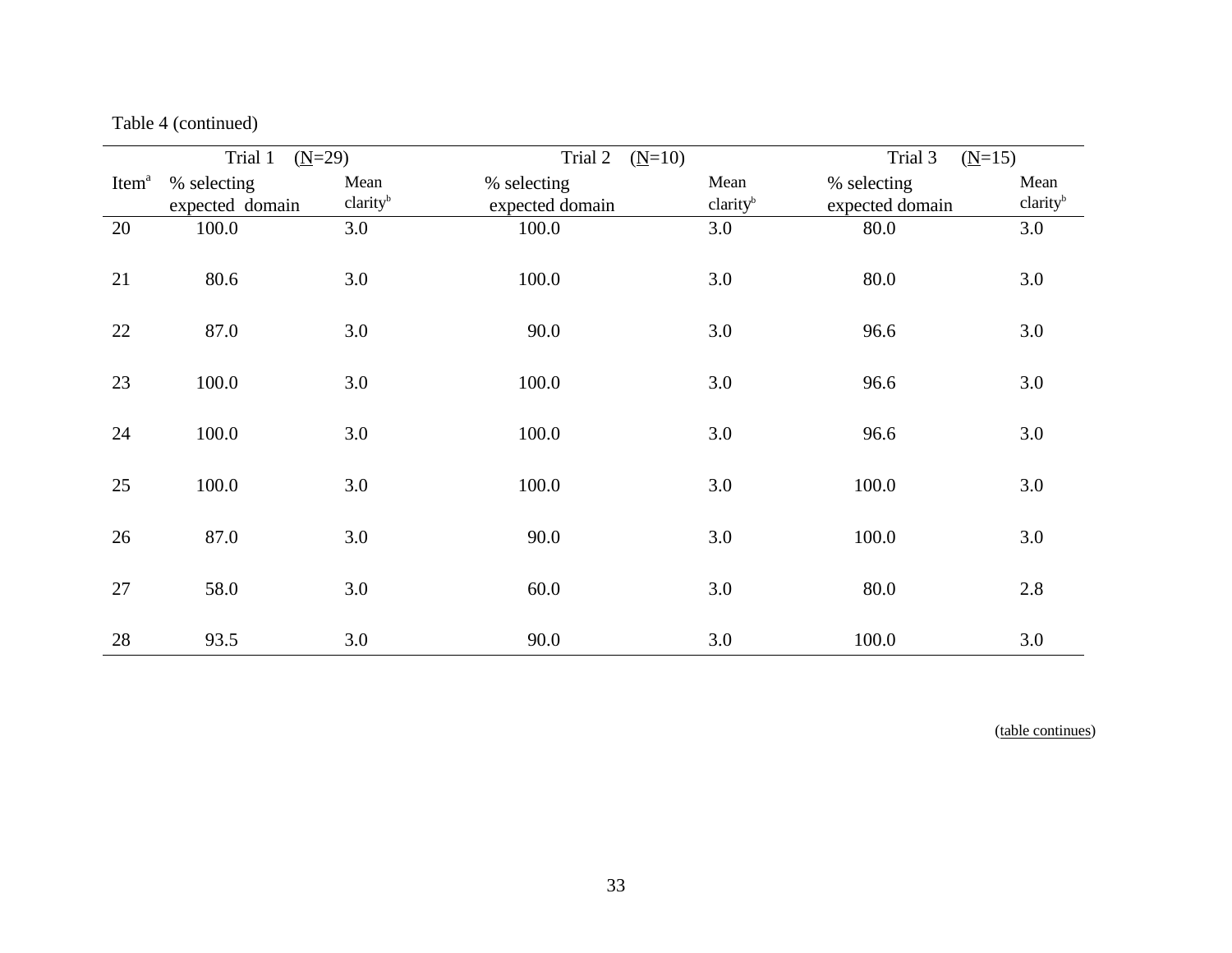|                   | Table 4 (continued)            |                              |                                |                              |                                |                              |
|-------------------|--------------------------------|------------------------------|--------------------------------|------------------------------|--------------------------------|------------------------------|
|                   | Trial 1                        | $(N=29)$                     | Trial 2<br>$(N=10)$            |                              | Trial 3<br>$(N=15)$            |                              |
| Item <sup>a</sup> | % selecting<br>expected domain | Mean<br>clarity <sup>b</sup> | % selecting<br>expected domain | Mean<br>clarity <sup>b</sup> | % selecting<br>expected domain | Mean<br>clarity <sup>b</sup> |
| 29                | 38.0                           | 2.0                          | 30.0                           | 3.0                          | 80.0                           | 3.0                          |
| 30                | 80.6                           | 3.0                          | 80.0                           | 3.0                          | 96.6                           | 3.0                          |
| 31                | 70.0                           | 2.0                          | 60.0                           | 3.0                          | 80.0                           | 3.0                          |
| 32                | 80.6                           | 2.0                          | 90.0                           | 3.0                          | 80.0                           | 3.0                          |
| 33                | 64.0                           | 2.0                          | 70.0                           | 3.0                          | 86.6                           | 3.0                          |

<sup>a</sup> Exact item can be found in Appendix C. <sup>b</sup> Mean refers to the total of all respondents' answers divided by the number in that trial.

.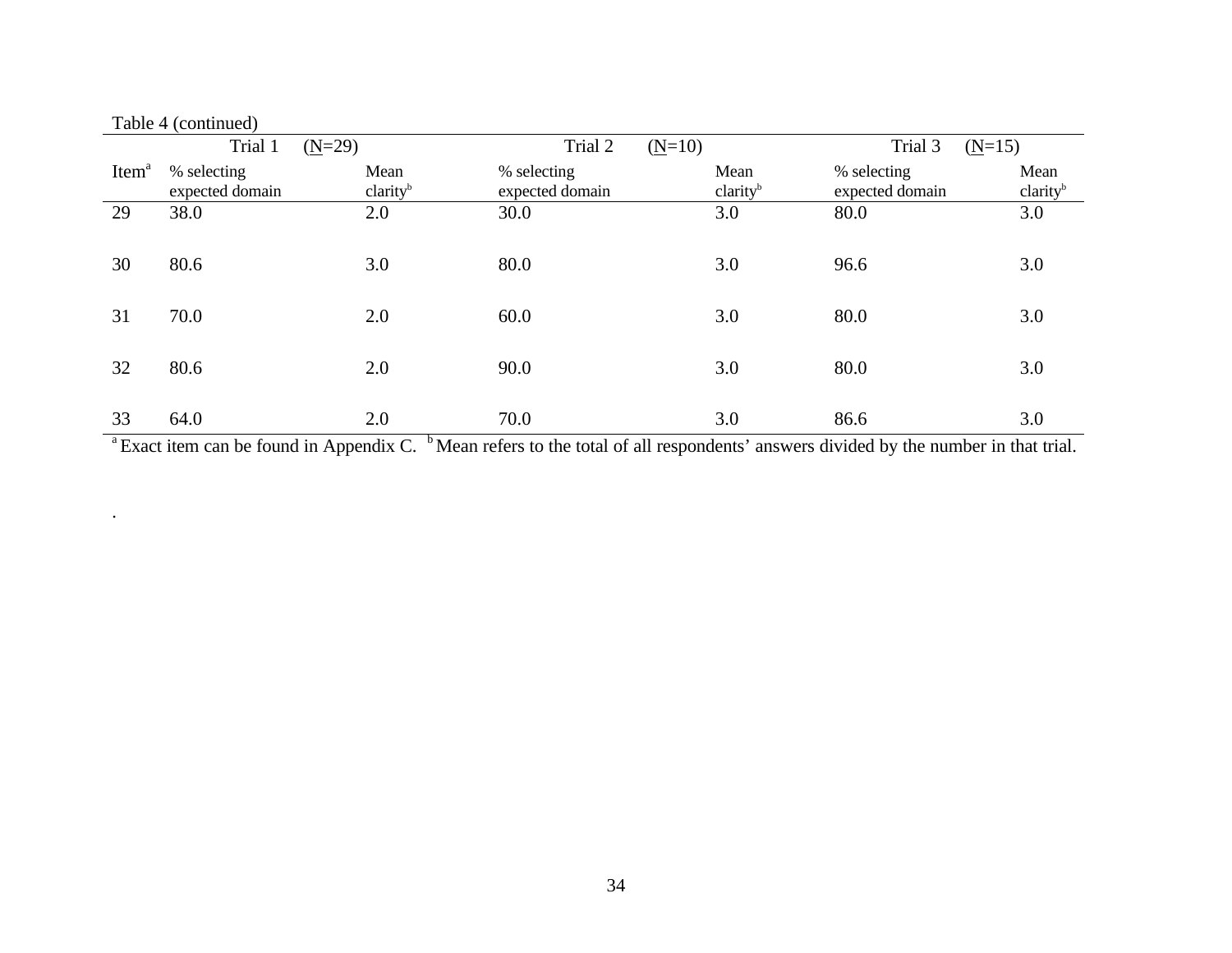modifying the wording of ambiguous questions, deleting one question perceived by both participants to be redundant, and adding probes where necessary to get the needed data. Conducting the Interviews

Upon completion of the content validity checks the interviews were scheduled. The interviewees were asked to set aside one hour to complete the interview so that a limited number of interruptions would occur. They were asked to bring copies of their high school yearbooks to the interview.

Interviews were conducted face-to-face or by telephone. Participants in Virginia, Pennsylvania, and North Carolina were interviewed face-to-face. Participants in Michigan, New Jersey, and Arkansas were interviewed over the phone. Figure 2 contains the type of contact for each interview. During the interview, an effort was made to make it flow as if it were a conversation. Permission was sought for each of the interviews to be audiotaped by the researcher for later transcription.

Upon completion of each interview the participant was thanked, given a token of appreciation representing Virginia Tech, and reminded that a copy of the transcript would be sent to them for their verification. Each participant was told that the tapes, documents, analyses,

| Participant | <b>Type of interview</b> |
|-------------|--------------------------|
| 01          | face-to-face             |
| 02          | face-to-face             |
| 03          | face-to-face             |
| 04          | telephone                |
| 05          | face-to-face             |
| 06          | face-to-face             |
| 07          | face-to-face             |
| 08          | telephone                |
| 09          | telephone                |
| 10          | face-to-face             |

Figure 2. A description of the type of interview conducted.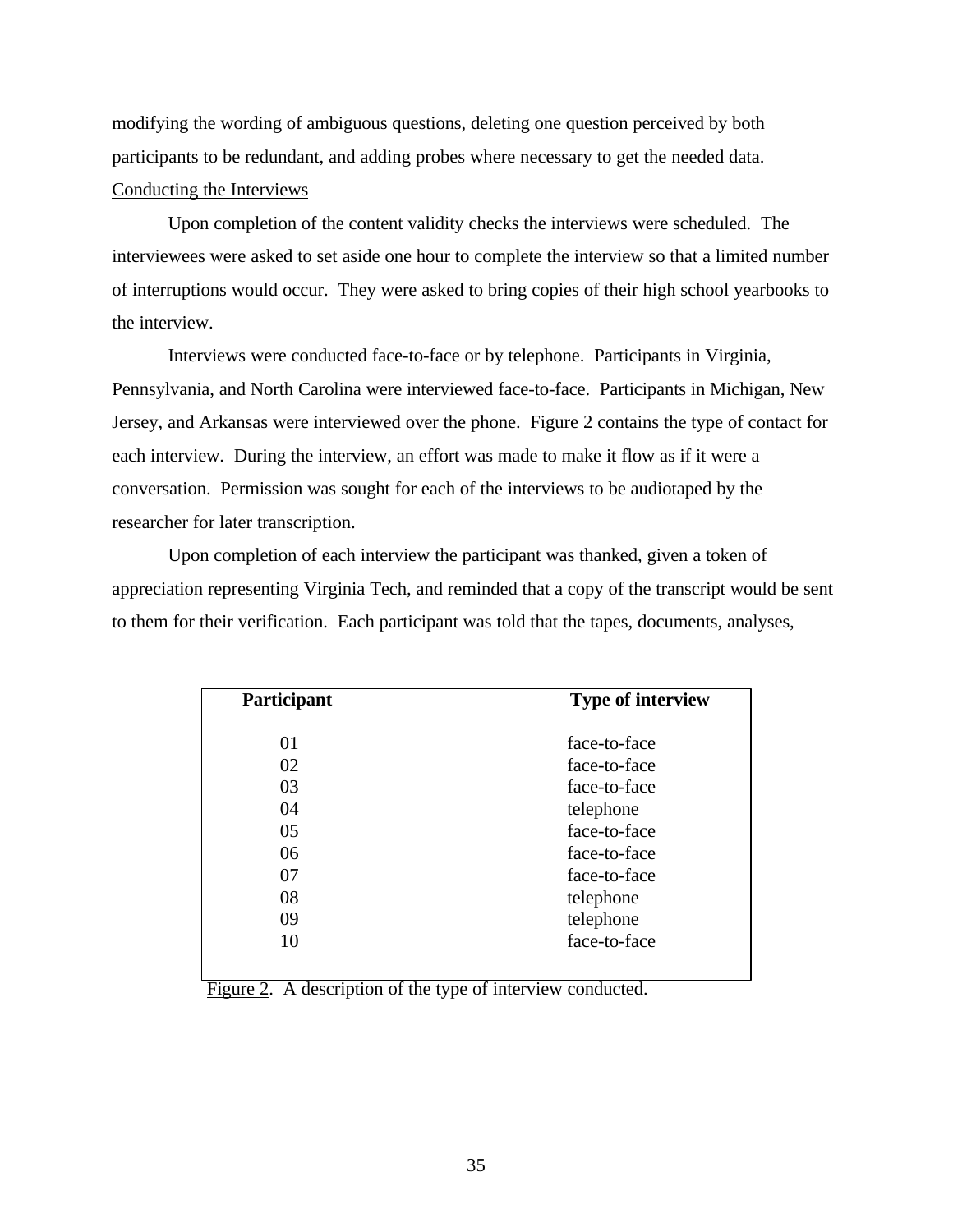and notes would be safely kept in the researcher=s home until one year from completion of the study. After each interview the notes and tapes were transcribed.

### Yearbooks

Another source of data was each participant=s high school yearbook. These books were perused to verify the sports the person participated in, the period of time the person participated, the number of years the person participated, the success of the team, and the type of participation. The data relating to these issues were recorded by the researcher during the interview. The interviewee stopped at any time to show and explain to the researcher an item in the yearbook.

#### **Observations**

In the face-to-face interviews, observation was included to gather information related to sports that existed in the participants' offices. Pictures, plaques, trophies, awards, and fan paraphernalia from high school, college, or professional sports were observed. In the interviews done by telephone, the participant was asked to describe any sports-related items that were currently in their office. In both situations these data were taken in the form of notes and transcribed by the researcher.

#### Data Analysis: Constant-Comparative Method

The data collected from the interviews, yearbooks, and observations were analyzed using the constant-comparative method (Maykut & Morehouse, 1994). This qualitative data analysis method is a kinesthetic way of comparing and identifying the common themes found in the interviews.

The process began by transcribing the notes from each interview. When transcribing the data, the lines in the transcript were numbered for easy identification of who said what. When transcription was complete, a photocopy enlargement of the transcript was made.

The next step was unitizing the data on index cards, then placing each categorized and coded card on a large wall chart. The charts were labeled with phrases or words to describe the identified domains. Each unit on a card had demographic information on the back for use in the written narrative. This visual method of coding and categorizing allowed the relevant themes to emerge. Coding and categorizing continued until all the data units were placed on wall charts. These charts are part of the audit trail. Exhibit 2 is a graphic of what the charts looked like on a wall.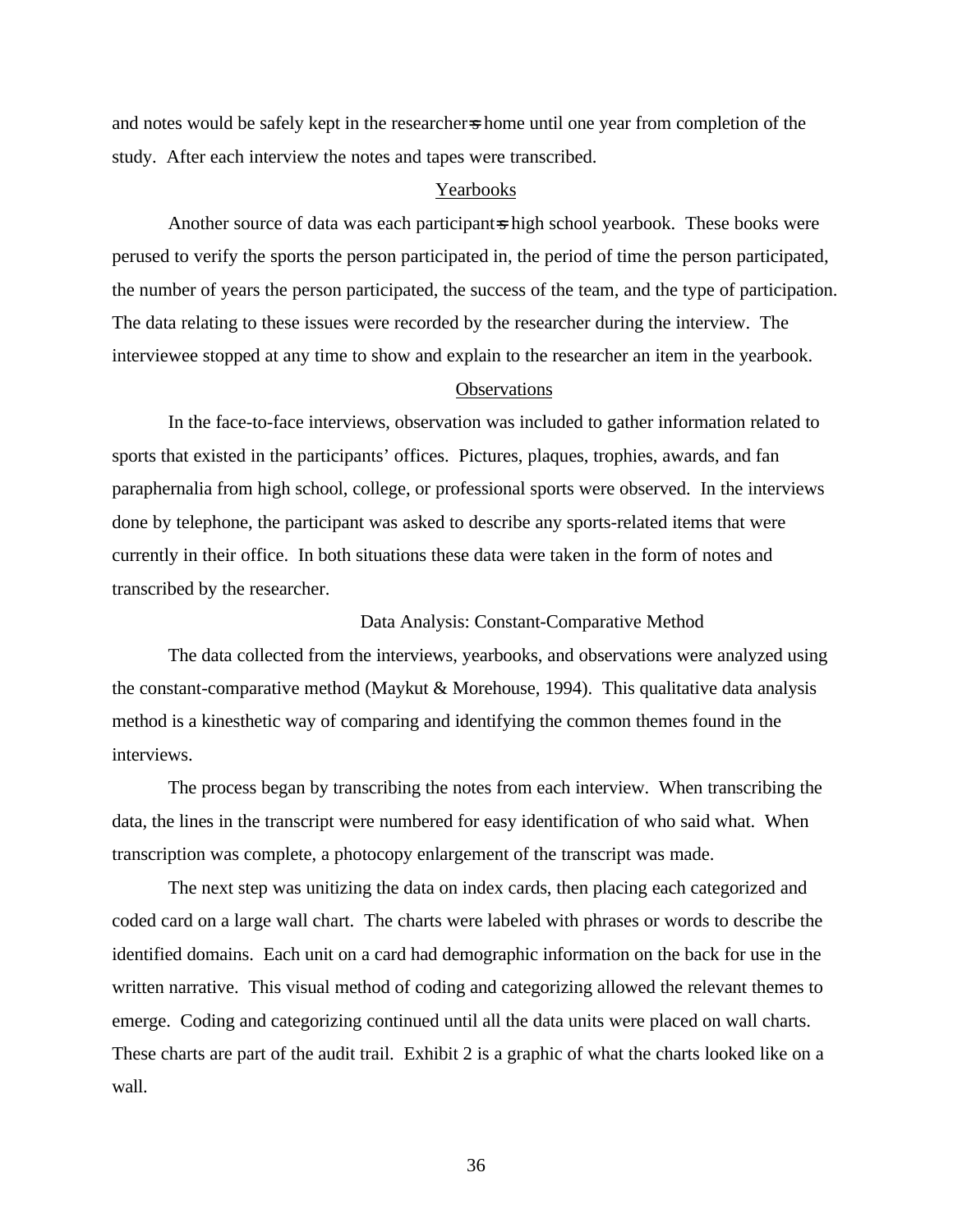Exhibit 2 Examples of Constant-Comparative Analysis Charts



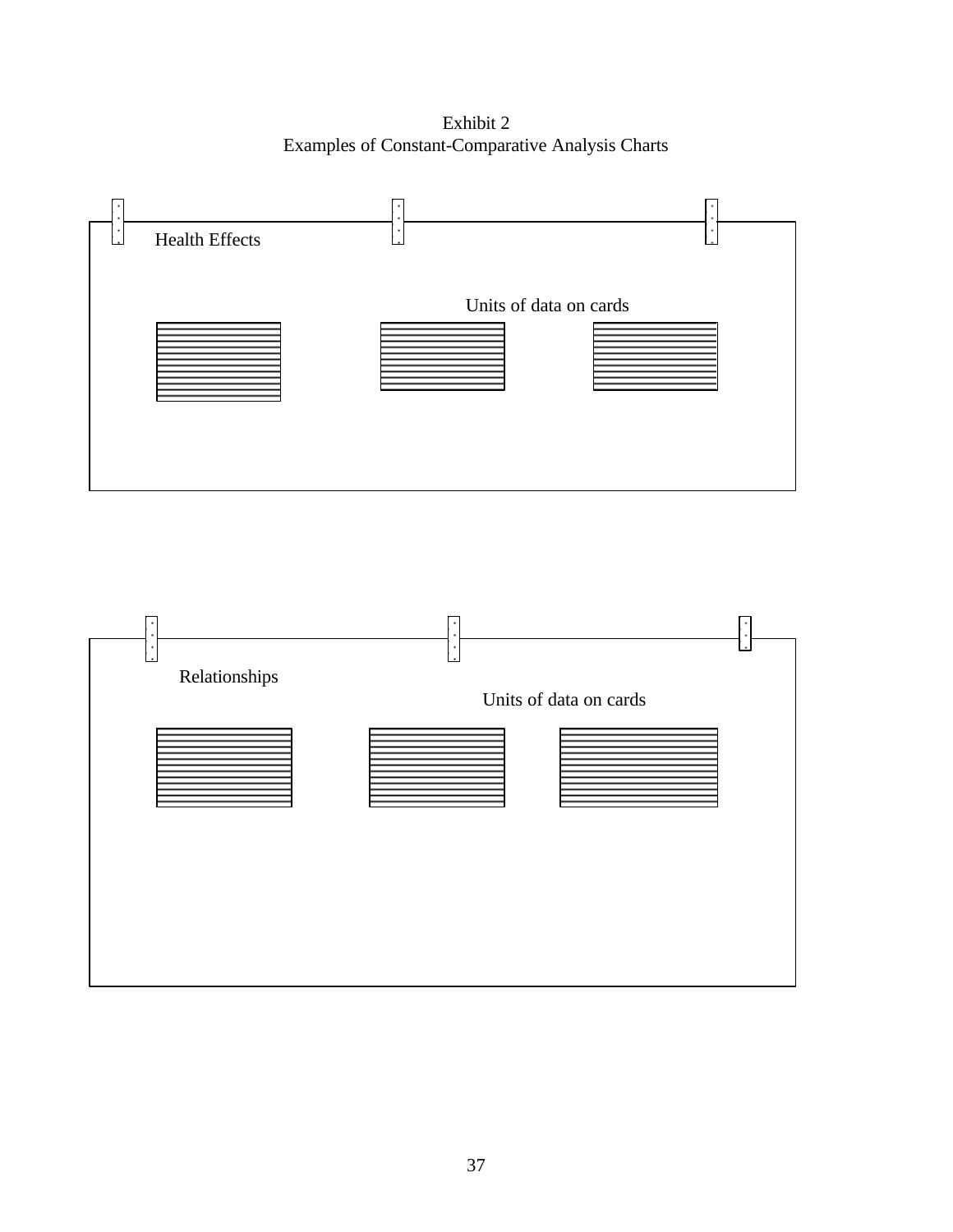After several cards appeared in one category, a rule for inclusion was written. Only those data units that fit the rule were then placed in the category. These rules became the long-term effects that are the outcomes of this study. They appeared unconnected at first, but were merged to create the narrative of the constant-comparative analysis of the data. This method enabled better organization of themes and effects and resulted in a higher quality written narrative. The raw data from each domain of the BSPT are displayed in tables within this narrative. These tables are raw data matrices and contain the relevant raw data from the transcripts (Miles & Huberman, 1994).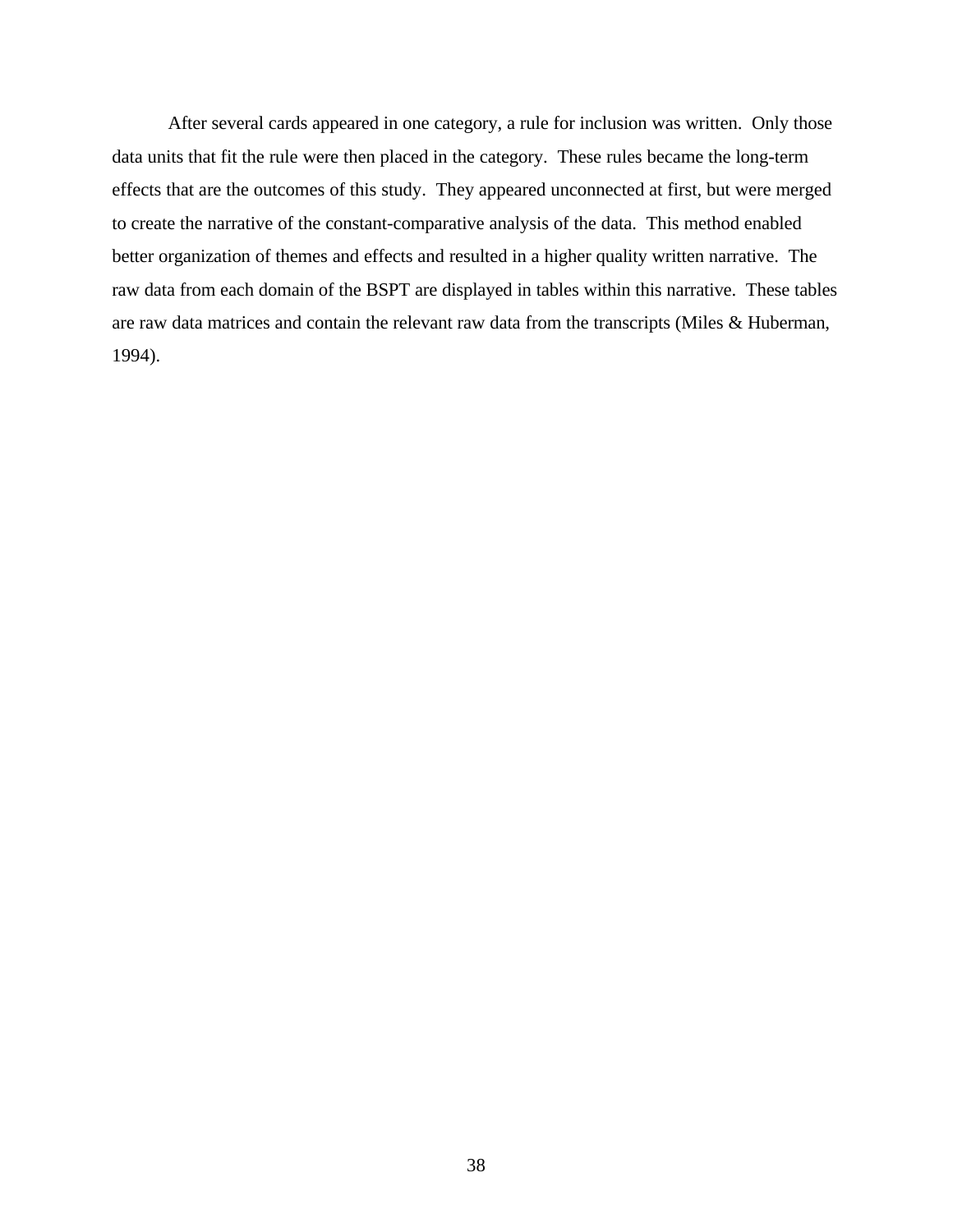### [CHAPTER 3](#page-5-0)

### FINDINGS

The results of ten interviews, six observations, and nine analyses of participants' yearbooks are in this chapter. A description of each participant is presented prior to the discussion of the themes that emerged from the data.

#### The Participants

 Participant 01 was a black male who attended high school (grades 10-12) from 1969- 1972 in a suburban area of a southern state. He wrestled in a school of 2,200 students, 66% of whom were white. He began participating competitively at age 11 and continued through college.

Participant 02 was a white male who attended high school (grades 10-12) from 1968-1971 in an urban area of a southern state. Among other sports, he participated in football for a school of 2,700 students, that after integration was 50% white and 50% black. He began competitive participation at the age of 14 and continued through college. He did not participate during his junior year in high school because his parents pulled him off the team due to falling grades.

Participant 03 was a white male who attended high school from 1947-1951 in a suburb of a city in a midwestern state. He participated in football for three years at a high school with about 1,800 students, 98% of whom were white and the remaining 2% Asian. He began to play competitive sports at age 14 and played until he reached his senior year in high school.

Participant 04 was a white male who attended high school (three years) from 1971-1974 in a suburb of a midwestern state. He participated in football at a school with 1,200 students, 82% of whom were white, 15% black, and 3% Asian. He began to play football at age 14 and played through his high school career. He graduated from high school after his junior year.

Participant 05 was a white male who attended high school (grades 10-12) from 1960-1963 in an urban locality of a northeastern state. He participated in football at a school of approximately 1,800 students all of whom were white. He began playing competitive sports at the age of 10 and continued through college.

Participant 06 was a white female who attended high school in a rural community of a northern state from 1976-1983. Her high school was grade six through twelve and had 1,200 students. There were no minority students in her school. Participant 06 began competitive sports at age 13 and ran track during eighth and ninth grades.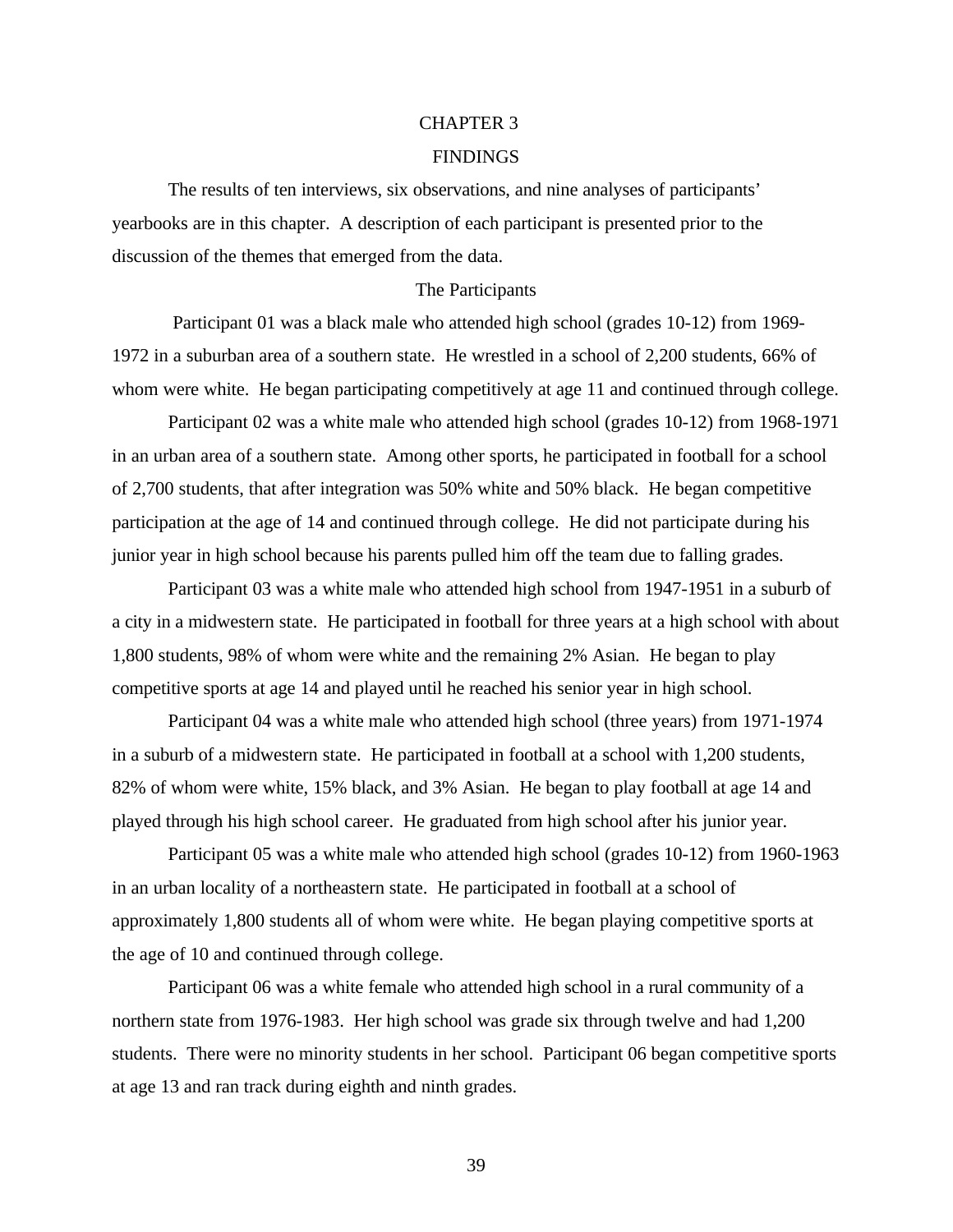Participant 07 was a white female softball player from a suburb of a northern state. She attended high school from 1971-1975. Her high school had 1,500 students, 99% of whom were white with the remaining percentage black. Participant 07 began to play softball at age 15 and continued through high school.

Participant 08 was an Asian female who attended high school in a suburb of a southern state during 1982-1986. Her predominately white high school had 1,000 students with a large population of Asians. Among other sports, Participant 08 played softball from age 11 through college.

Participant 09 was a white female who attended high school in a rural town in a southern state from 1983-1987. She attended a school of about 1,000 students, 80% of whom were white and 20% black. Participant 09 was a cheerleader for her high school. She began competitive participation at age 11. During her freshman and sophomore years she stopped cheering and resumed during her junior year.

Participant 10 was a white female who attended high school in a suburb of a southern state during 1994-1998. She attended a high school of 2,500 students with a good mix of white, black, and Filipino races. She began to play competitive sports at the age of five. Participant 10 played volleyball during her entire high school career.

Nine of the participants were employees of the top-ten Fortune 500 companies during 1999-2000, one participant was retired from a top-ten Fortune 500 company, and all were considered to be among top management personnel by his or her Fortune 500 company. All participated in a varsity-level sport while in high school. Of particular note is the fact that there is a participant in this study who attended high school during each of the past six decades. Figure 3 is a chart of the participants and the decades they were in high school.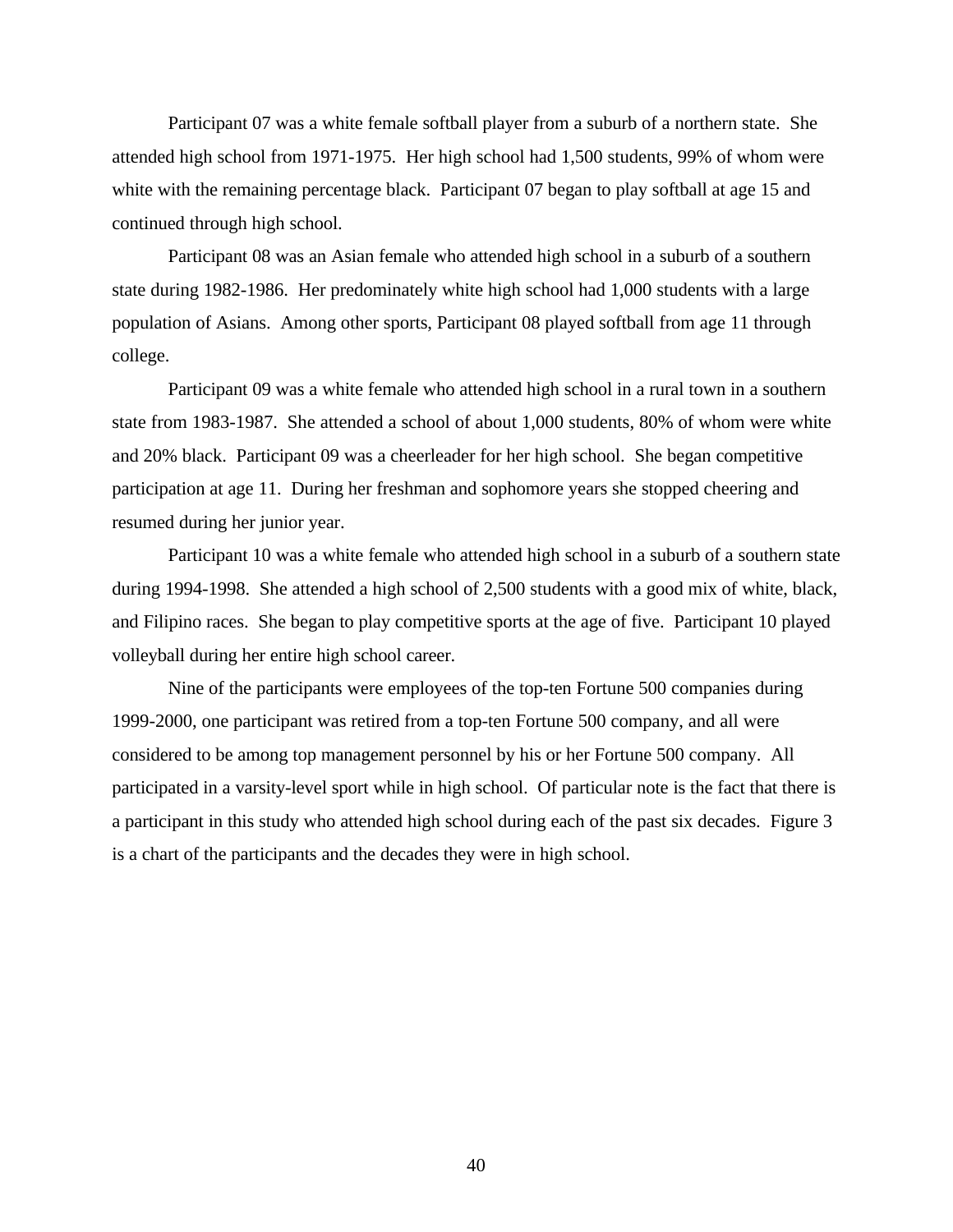| <b>DECADE</b> | YEARS ATTENDED                                                | <b>PARTICIPANT</b>         |  |
|---------------|---------------------------------------------------------------|----------------------------|--|
| 1940s         | 1947-1951                                                     | 03                         |  |
| 1950s         | 1947-1951                                                     | 03                         |  |
| 1960s         | 1960-1963<br>1968-1971<br>1969-1972                           | 05<br>02<br>01             |  |
| 1970s         | 1968-1971<br>1969-1972<br>1971-1974<br>1971-1975<br>1976-1983 | 02<br>01<br>04<br>07<br>06 |  |
| 1980s         | 1976-1983<br>1982-1986<br>1983-1987                           | 06<br>08<br>09             |  |
| 1990s         | 1994-1998                                                     | 10                         |  |
|               |                                                               |                            |  |

Figure 3. Participants attended high school during each of the past six decades. Participants 01, 02, 03, and 06 attended during two decades.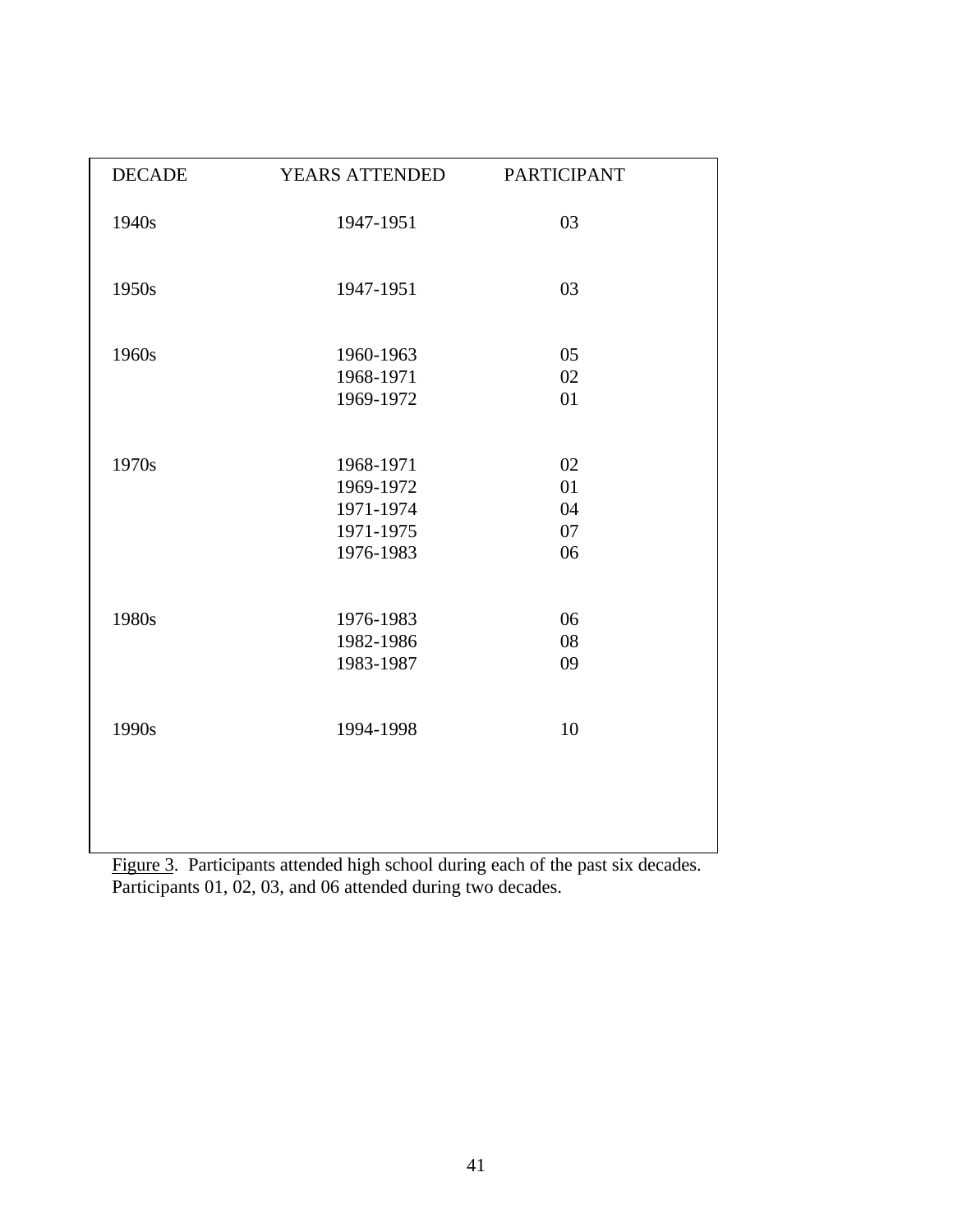#### Coding of the Data

Data from transcripts, observations, and yearbooks of the participants were coded. The code for a transcript included a capital T (for transcript) and the number assigned to the participant followed by a slash, then a number referring to the page of that transcript followed by a slash, and finally a number referring to the line of that transcript. An example of a transcript code is (T03/5/178). The data cited would be from the transcript of Participant 03 on page 5, line 178. A citation to an observation has the capital letters OBS and the participant number followed by a slash and the date of the observation. An example of a citation of an observation is (OBS09/July 1, 2000). A yearbook citation has YB and the participant number (YB02).

## Emergent Themes

The themes that emerged from the data are presented according to the Bechtol Sports Participation Theory (BSPT) that is in Chapter 1, Figure 1. The organizational factors affecting participation in high school sports are presented first, the personal factors affecting participation in high school sports are presented second, then the features of participation which provide a description of the respondents' participation are presented. Next, the themes that emerged from the data on participation in high school sports are presented. To become an effect theme, at least two of the participants had to mention the lasting attribute. Finally, the suggestions from the participants on how to communicate this information to school administrators and policy makers are discussed.

## Organizational Factors Affecting Participation in High School Sports

The organizational factors that may affect participation in high school sports were identified from previous research as content of classes, size of school, influential adults, geographic location, and racial mix. A summary of the raw data on the organizational factors found to affect participation in high school sports is in Table 5.

#### Content of Classes

The first factor affecting participation in high school sports in the organizational domain was the content of the classes taken while in high school. Five of the ten participants saw a connection between class content and participation or competition. The courses mentioned were math (Participants 01 and 02), gym (Participants 04 and 08), and journalism (Participant 03).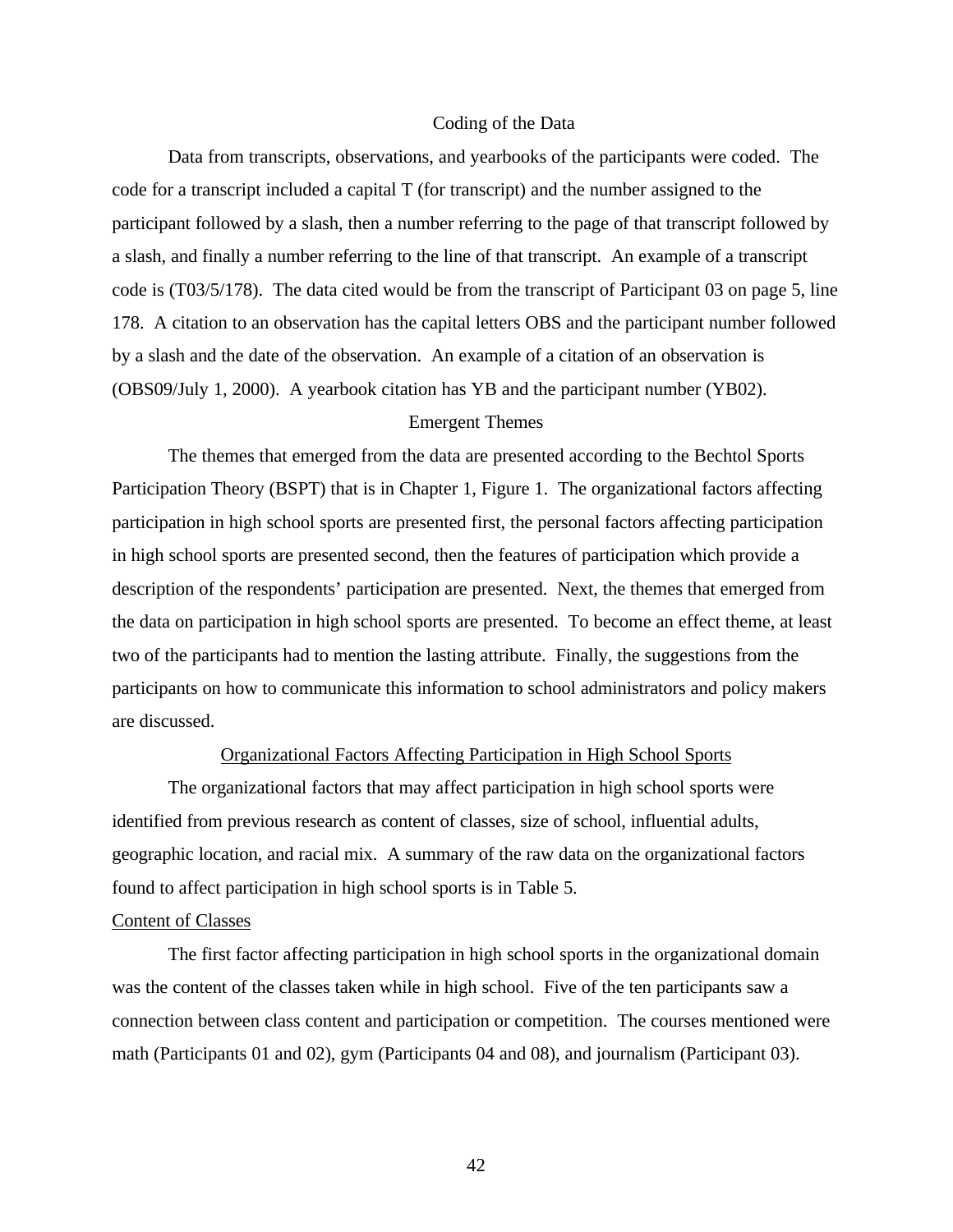# Table 5

| Participant | <b>Content of classes</b>                                                                                                                                     | Size of school                                                                                         | <b>Influential adults</b>                                                                                                                                                     | Geographical<br><b>location</b> | <b>Racial mix</b>                                                                            |
|-------------|---------------------------------------------------------------------------------------------------------------------------------------------------------------|--------------------------------------------------------------------------------------------------------|-------------------------------------------------------------------------------------------------------------------------------------------------------------------------------|---------------------------------|----------------------------------------------------------------------------------------------|
| 01<br>Male  | "Math prepared me for<br>everything" $(T01/6/134)$ .                                                                                                          | " $10^{th}$ , $11^{th}$ , and $12^{th}$ ,<br>about 2,200 ballpark<br>figure" (T01/2/27).               | "Coach. He treated us<br>like sons (T01/7/153)<br>and we treated him like<br>kin-folk" (T01/7/161).                                                                           | Suburban<br>Virginia            | "Roughly 66% white<br>and 33% black"<br>$(T01/2/34)$ .                                       |
| 02<br>Male  | "Math always pushed me<br>to try harderThe<br>classes [math] helped me<br>from the standpoint of<br>continuing to challenge<br>myself" (T02/5-6/124-<br>127). | "Because we were going"<br>through integration. It<br>went from 1,800 to<br>$2,700$ " (T02/1-2/24-26). | "Coachhe spent a lot"<br>of time He was<br>always after us He<br>had a significant<br>influence from the<br>standpoint that he wasn't<br>just a coach"<br>$(T02/6/139-146)$ . | Urban<br>Virginia               | "Predominately white,<br>then we merged, say<br>50% white, 50%<br>black" $(T02/2/31-33)$ .   |
| 03<br>Male  | "Journalism, because it<br>was a little competitive"<br>$(T03/7/157-158).$                                                                                    | "About 1,800"<br>$(T03/1/20)$ .                                                                        | "I didn't have any adult<br>who played a role in my<br>decision to play"<br>$(T03/7/172)$ .                                                                                   | Suburban<br><i>Illinois</i>     | "Virtually all white,<br>I'd say 98% white and<br>2% Asian"<br>$(T03/1/25)$ .                |
| 04<br>Male  | "Gym class would have<br>pushed me<br>competitively"<br>$(T04/5/102)$ .                                                                                       | "About 1,200"<br>$(T04/1/21)$ .                                                                        | "No, not at all"<br>$(T04/5/112)$ .                                                                                                                                           | Suburban<br>Ohio                | "Predominately white,<br>few Hispanics, as far<br>as blacks, I'd say<br>$15\%$ " (T04/2/35). |

# Raw Data Matrix: Organizational Factors Affecting Participation in High School Sports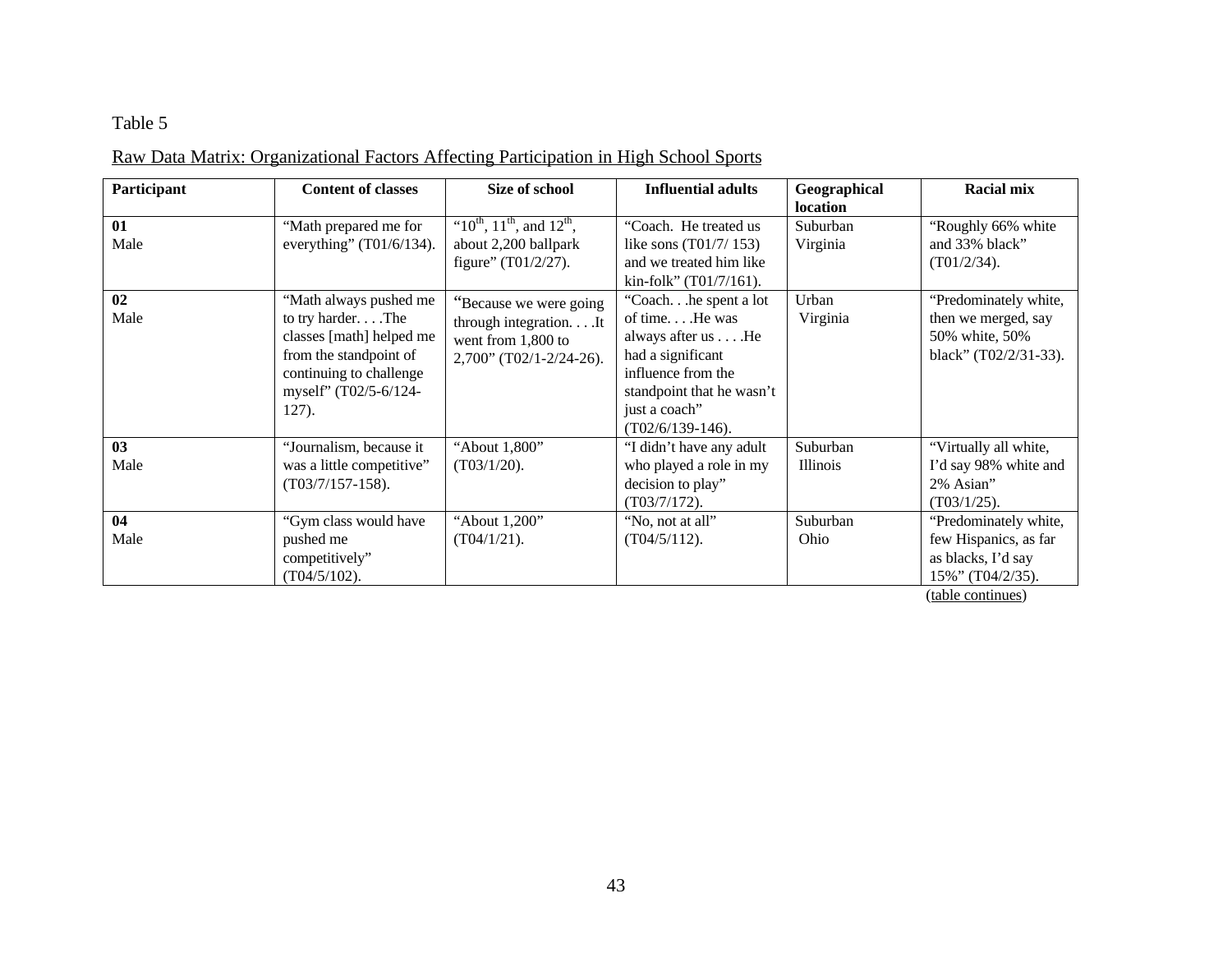| Participant | <b>Content of classes</b> | Size of school          | <b>Influential adults</b> | Geographical             | <b>Racial mix</b>                     |
|-------------|---------------------------|-------------------------|---------------------------|--------------------------|---------------------------------------|
|             |                           |                         |                           | location                 |                                       |
| 05          | "I never saw a            | "Approximately 1,600-   | "My dad always            | <b>Urban Connecticut</b> | "100% white"                          |
| Male        | connection between        | $1,800$ " (T05/1/22).   | encouraged us to play     |                          | (T05/2/28).                           |
|             | academics and             |                         | He was an icon in the     |                          |                                       |
|             | athletics--only to stay   |                         | valley" (T05/5/99-        |                          |                                       |
|             | eligible" (T05/4/90).     |                         | $100$ ).                  |                          |                                       |
| 06          | "No" (T06/4/83).          | "Approximately 1,200.   | "My father, who was a     | Urban                    | "No black, all white"                 |
| Female      |                           | Small school, very      | basketball coach and      | Pennsylvania             | $(T06/2/26)$ .                        |
|             |                           | competitive [with the   | wanted me to be           |                          |                                       |
|             |                           | larger schools] we      | involved" $(T06/4/92)$ .  |                          |                                       |
|             |                           | didn't have a lot come  |                           |                          |                                       |
|             |                           | out [for track]"        |                           |                          |                                       |
|             |                           | (T06/1/20).             |                           |                          |                                       |
| 07          | "No" (T07/3/73).          | " $1,500$ " (T07/1/20). | "My parents Our           | Suburban                 | "Predominately white,                 |
| Female      |                           |                         | whole family was          | Pennsylvania             | I'd say 99% to 1%                     |
|             |                           |                         | sports oriented"          |                          | black" $(T07/1/25)$ .                 |
|             |                           |                         | $(T07/4/80)$ .            |                          |                                       |
| 08          | "I guess PE taught us     | "Maybe 1,000"           | "No. I decided on my      | Suburban Virginia        | "Ethnically diverse, we               |
| Female      | how to compete"           | $(T08/1/22)$ .          | own" (T08/4/98).          |                          | had a lot of Asian, but               |
|             | $(T08/4/89)$ .            |                         |                           |                          | predominately                         |
|             |                           |                         |                           |                          | Caucasian" (T08/2/27-                 |
|             |                           |                         |                           |                          | 28).                                  |
|             |                           |                         |                           |                          | $\lambda$ and $\lambda$ and $\lambda$ |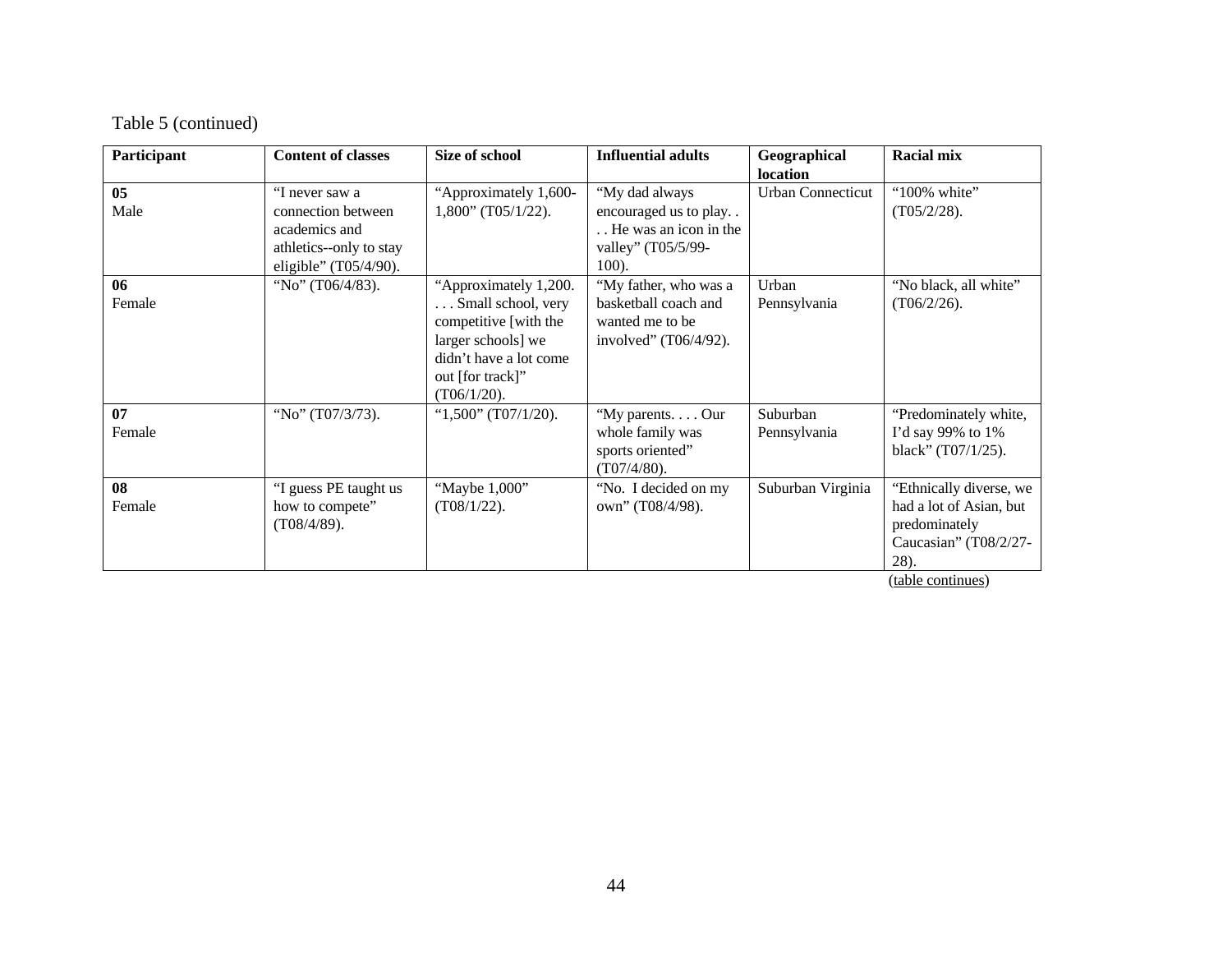Table 5 (continued)

| Participant    | <b>Content of classes</b>                                                                                                                                                                                          | Size of school                                                                                                                                                                                                                                                                                                                                            | <b>Influential adults</b>                                                                                                                                                                                                                                                                                         | Geographical<br>location                                                                                                                                                                                                                                                                                         | <b>Racial mix</b>                                                                                                                                                                                                                                                                      |
|----------------|--------------------------------------------------------------------------------------------------------------------------------------------------------------------------------------------------------------------|-----------------------------------------------------------------------------------------------------------------------------------------------------------------------------------------------------------------------------------------------------------------------------------------------------------------------------------------------------------|-------------------------------------------------------------------------------------------------------------------------------------------------------------------------------------------------------------------------------------------------------------------------------------------------------------------|------------------------------------------------------------------------------------------------------------------------------------------------------------------------------------------------------------------------------------------------------------------------------------------------------------------|----------------------------------------------------------------------------------------------------------------------------------------------------------------------------------------------------------------------------------------------------------------------------------------|
| 09<br>Female   | "I don't believe so"<br>$(T09/5/101)$ .                                                                                                                                                                            | "Approximately 1,000"<br>$(T09/1/20)$ .                                                                                                                                                                                                                                                                                                                   | "My cheering sponsor<br>and my mom"<br>$(T09/5/119)$ .                                                                                                                                                                                                                                                            | Rural Virginia                                                                                                                                                                                                                                                                                                   | "80% white, 20%<br>black" (T09/1/25).                                                                                                                                                                                                                                                  |
| 10<br>Female   | "Probably not"<br>(T10/4/89).                                                                                                                                                                                      | "A lot, almost 2,500"<br>$(T10/1/22)$ .                                                                                                                                                                                                                                                                                                                   | "My coach. He<br>kept pushing me"<br>$(T10/4 - 5/98 - 100)$ .                                                                                                                                                                                                                                                     | Suburban Virginia                                                                                                                                                                                                                                                                                                | "It was a good mix of<br>white, black, and<br>Asian (predominately<br>Filipino). Equal<br>percentages of all"<br>$(T10/2/27-28)$ .                                                                                                                                                     |
| <b>Summary</b> | Five of the participants<br>saw a connection<br>between course content<br>and participation or<br>competition. Two<br>participants mentioned<br>math, two mentioned<br>gym or PE, and one<br>mentioned journalism. | One of the participants<br>thought that size of<br>school affected<br>participation because<br>her school was small<br>and participation<br>limited, yet the teams<br>were competitive with<br>larger schools. The<br>others did not discuss<br>size in relation to<br>participation. The size<br>range of the schools<br>was 1,000 to 2,700<br>students. | The participants were<br>influenced by adults to<br>participate in sports.<br>Four said a coach<br>influenced them to play<br>by asking or by<br>encouraging them to<br>continue, four had a<br>parent to influence<br>them through support<br>and encouragement,<br>and three had no<br>influence from an adult. | There was no<br>discussion of<br>geographic area<br>and its effect on<br>participation. Five<br>of the participants<br>were from the<br>South, two were<br>from the Midwest.<br>and three were<br>from the North. Six<br>participants said<br>they lived in<br>suburban areas,<br>three urban, and<br>one rural. | There was no<br>discussion of whether<br>the racial mix affected<br>participation in sports.<br>Seven of the<br>participants were from<br>mostly white schools,<br>two from ethnically<br>diverse student<br>populations, and one<br>said after merging<br>50% white and 50%<br>black. |

Note. In the citations, the T represents transcript. The first number is the participant's identification number, the second number is the page, and the final number is the line number.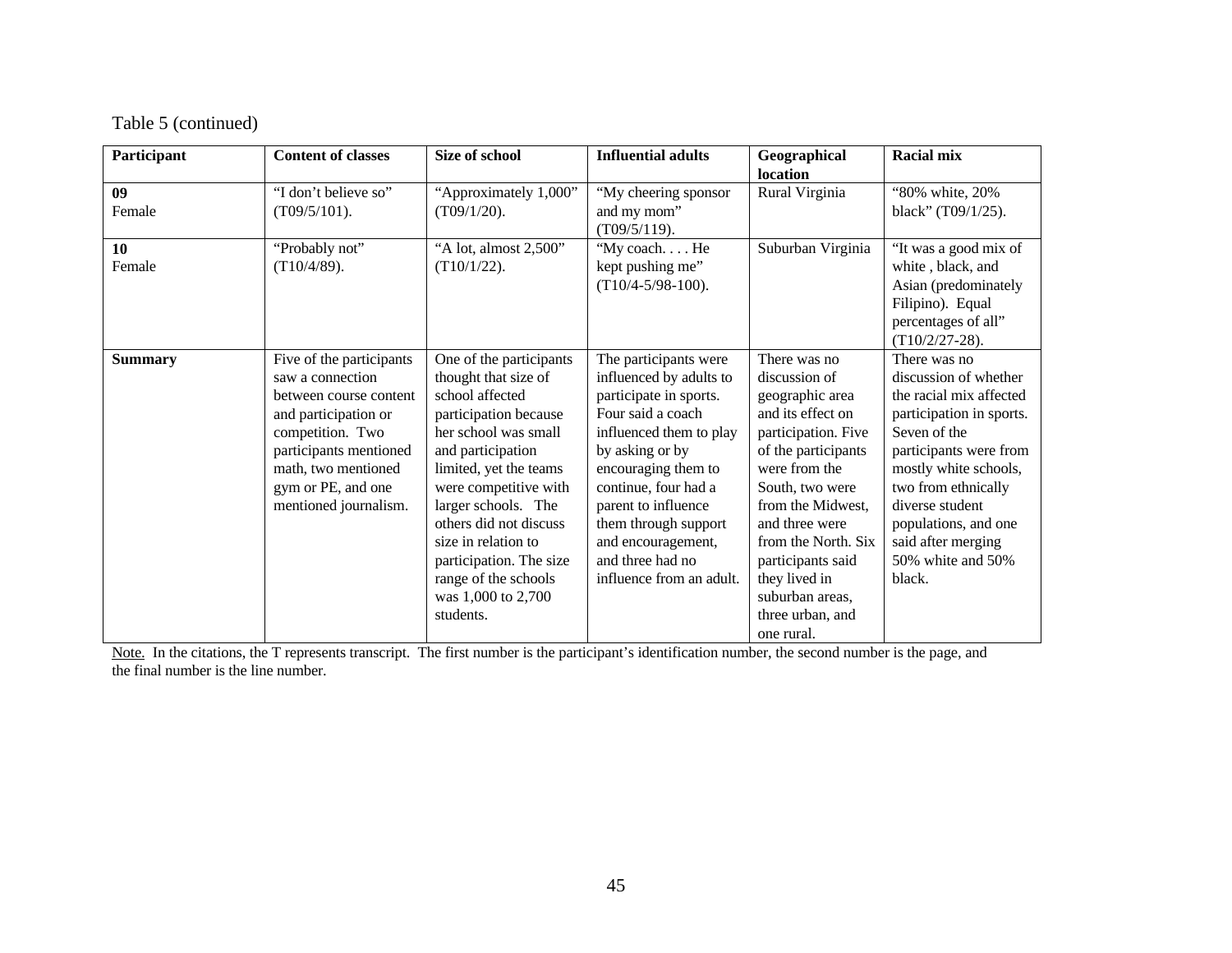One comment by Participant 02 was, "Math always pushed me to try harder. . . . The classes [math] helped me from the standpoint of continuing to challenge myself" (T02/5-6/124-127). Size of School

The high schools of the participants in this study ranged from 1,000 students to approximately 2,700 students. One participant felt that the size of the high school affected her participation in sports. She said that since her school was small, there was a strong competitive atmosphere. Her school was one of the smallest in the area, yet its teams competed with all the larger schools and experienced success. Due to her school's small enrollment, not many students came out for the track team (T06/1/20); thus, she was able to participate on a varsity-level team while in grade nine.

### Influential Adults

Four of the ten participants believed that their coaches had a significant impact on their decision to participate in sports in high school. Participant 01 stated how important the relationship with his coach had been in his decision to wrestle in high school. His coach allowed him to come from the junior high to wrestle as a freshman and encouraged him to work hard to become better. He stated, "Coach treated us like sons (T01/7/153). . .and we treated him like kin-folk" (T01/7/161).

Four of the ten participants believed that a parent had an impact on their participation. Two of these participants felt their fathers were influential in their decision to participate, one said her mother influenced her, and one felt both her parents had encouraged her by being a very sports-oriented family. Participant 06 said that her father was the boys' basketball coach and he wanted his daughter involved in sports. Participant 05 stated, "My Dad always encouraged us to play. . . . He was an icon in the valley" (T05/5/99-100). His encouragement came by reputation. Three of the participants did not feel that an adult had influenced them to participate in high school sports.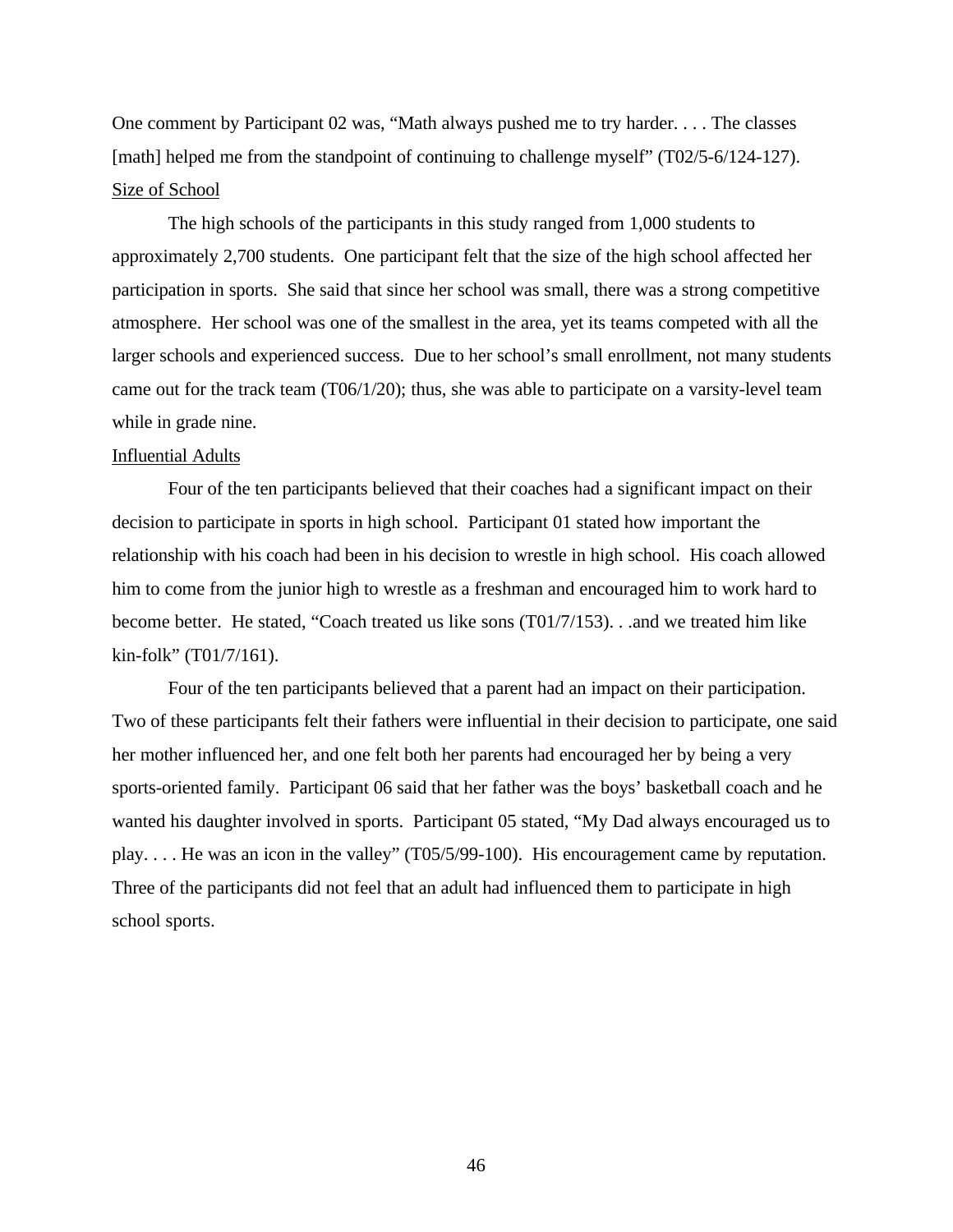## Geographical Location

There was no discussion with any of the participants on whether they thought the locality in which they lived had an effect on their participation. Five of the participants were from high schools in the South which, according to the National Federation of High School Associations (1998), was fourth among five regions in the United States for numbers of participants in high school sports. Two of the respondents were from the Midwest, and three were from the North. Of the ten participants, six attended high school in a suburban area, three thought their community was urban, and one said she grew up in a rural area.

## Racial Mix

The participants did discuss the racial make up of the student body while they attended high school, but no one discussed how that mix affected their participation in sports. Seven of the participants stated that they had attended a high school with a student population that was mostly white (Participants 01, 03, 04, 05, 06, 07, and 09). One participant said "50% white, 50% black" (T02/2/31-33), and two referred to their schools as being ethnically diverse (Participants 08 and 10).

Although five factors were previously identified as influencing participation, this researcher found content of classes, size of school, and influential adults to affect participation in high school sports.

## Personal Factors Affecting Participation in High School Sports

Earlier researchers found three personal factors that may affect participation in high school sports. These factors were gender, behavior in high school, and goals and motives. This researcher felt that the factors of race and age may affect participation. The raw data relating to the personal factors that may affect participation in high school sports are in Table 6. Gender

All of the male participants believed that their gender affected their participation in high school sports. They were expected to play sports. Some statements made by the male participants included, "Boys played sports" (T02/6/131-136), "It was a guy thing" (T03/7/166- 169), "Being a male, it was expected that you'd participate in sports" (T05/4/95-96). During the decades the males participated in sports, there were not as many options for their female classmates.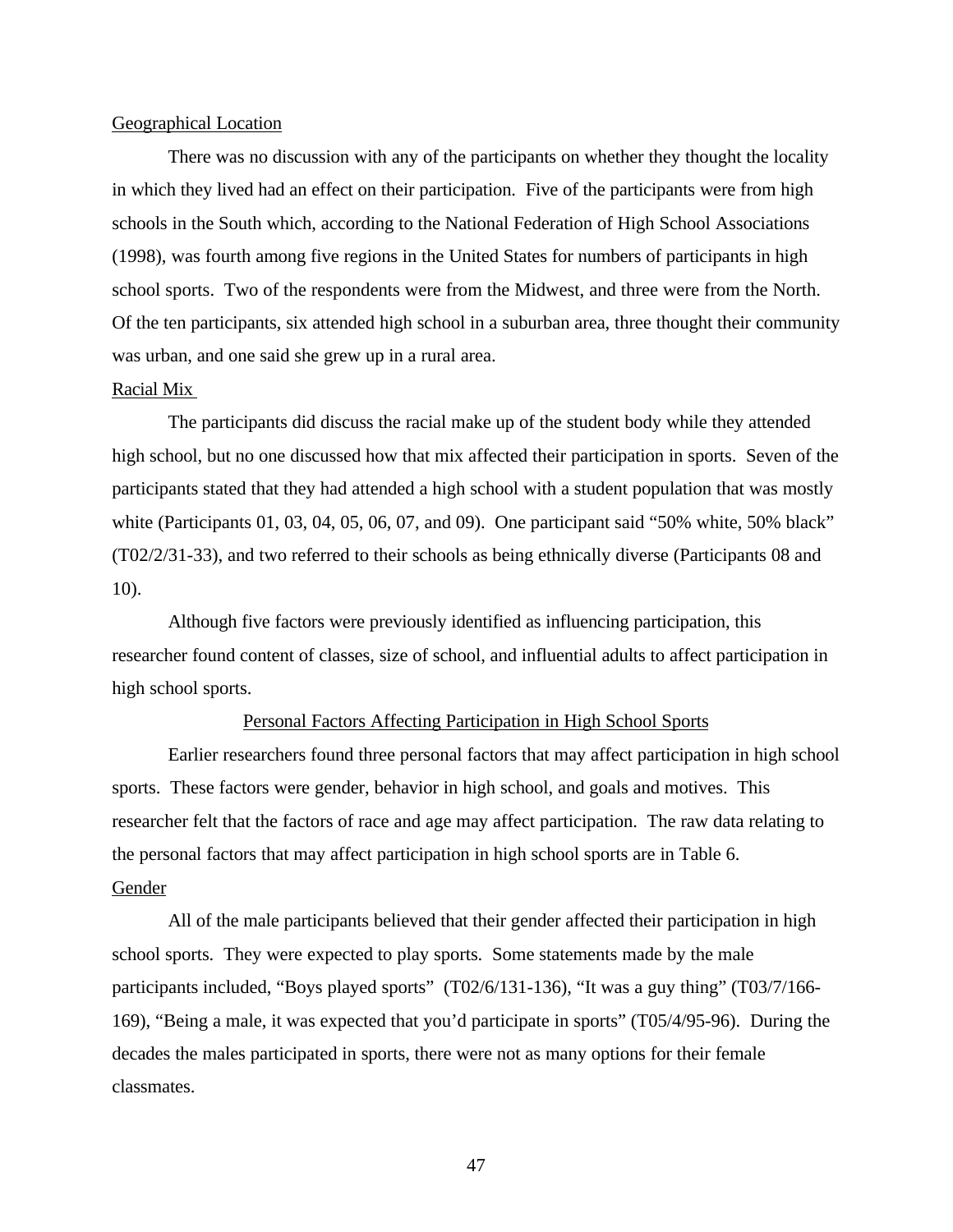# Table 6

# Raw Data Matrix: Personal Factors Affecting Participation in High School Sports

| Participant | <b>Gender</b>            | <b>Behavior</b> in high   | Race                     | Age                                               | <b>Goals and motives</b> |
|-------------|--------------------------|---------------------------|--------------------------|---------------------------------------------------|--------------------------|
|             |                          | school                    |                          |                                                   |                          |
| 01          | "I was able to           | "Carefree Voted           | "My junior high was      | " $6^{\text{th}}$ or $7^{\text{th}}$ grade, about | "To interact with all my |
| Male        | participate in every     | most likely to succeed    | mostly black and the     | 11" (T01/2/46).                                   | peersFellowship          |
|             | sport I wantedI          | Teachers thought          | high school was mostly   |                                                   | I played for the         |
|             | can't see any difference | pretty decent of me"      | white. I hesitated to    |                                                   | challenge" (T01/5/106-   |
|             | [between genders]"       | $(T01/3-4/72-81)$ .       | play" $(T01/3/66-67)$    |                                                   | 108).                    |
|             | $(T01/6/144-148).$       |                           | My best friends were     |                                                   |                          |
|             |                          |                           | white" (T01/8/182).      |                                                   |                          |
| 02          | "I was expected to play  | "Accepted by students.    | "They integrated with    | "8 <sup>th</sup> grade, about 14"                 | "I enjoyed it. I was     |
| Male        | football. I was          | My grades fell and I      | the all black school     | $(T02/2/46-47)$ .                                 | good at it It got me     |
|             | expected to be a jock    | had to drop off the       | Changed our team         |                                                   | a scholarship"           |
|             | Boys played sports"      | team" (T02/3-4/61-75).    | name and mascot"         |                                                   | $(T02/5/104-105)$ .      |
|             | $(T02/6/131-136)$ .      |                           | $(T02/2/31-33)$ .        |                                                   |                          |
| 03          | "If I wasn't male, I     | "ShyTwo                   | School was virtually all | "Freshman in high                                 | "I loved sportsAll       |
| Male        | wouldn't have            | detentions in four years, | white—no discussion      | school- $-13$ "                                   | the kids were into       |
|             | participated No          | I wasn't a behavior       | on race affecting        | (T03/2/37).                                       | sports I grew up         |
|             | female sports at the     | $problem \dots I wasn't$  | participation.           |                                                   | loving sports"           |
|             | timeIt was a guy         | in trouble" $(T03/3/54-$  |                          |                                                   | $(T03/5/115-121)$ .      |
|             | thing" (T03/7/166-       | $67)$ .                   |                          |                                                   |                          |
|             | 169).                    |                           |                          |                                                   |                          |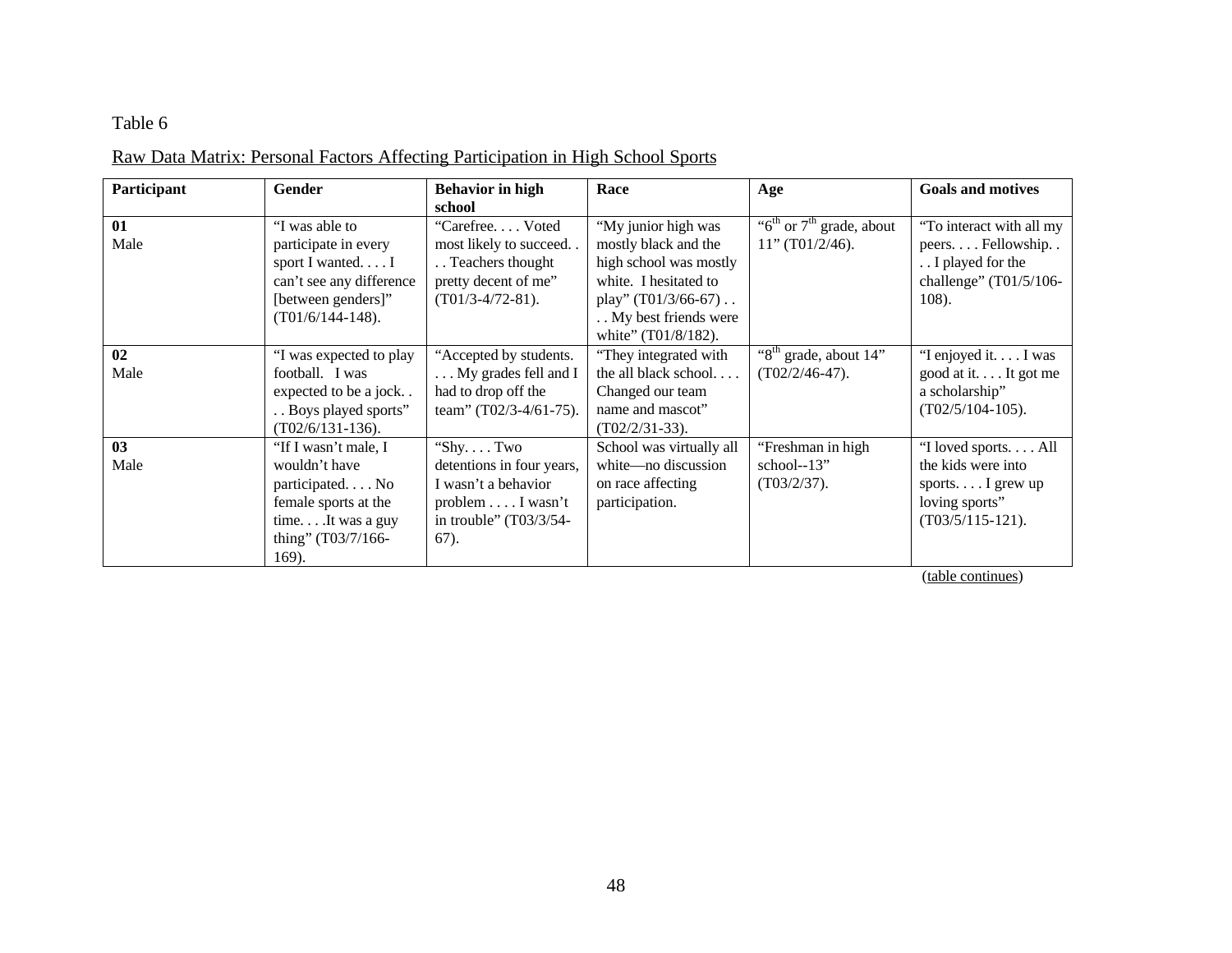| Participant    | Gender                 | <b>Behavior</b> in high   | Race                    | Age                        | <b>Goals and motives</b>  |
|----------------|------------------------|---------------------------|-------------------------|----------------------------|---------------------------|
|                |                        | school                    |                         |                            |                           |
| 04             | "Sports were male      | "I received straight A's. | No discussion on race   | $\sqrt[416]{8}$ grade--14" | "I enjoyed it, I had fun  |
| Male           | dominated Society      | My relationship           | and its effect on       | $(T04/2/46)$ .             | doing it" $(T04/4/90)$ .  |
|                | 'approved' of it"      | with teachers was         | participation.          |                            |                           |
|                | $(T04/5/107-108)$ .    | wonderful I was an        |                         |                            |                           |
|                |                        | aide in science and       |                         |                            |                           |
|                |                        | $gym. \ldots$ With the    |                         |                            |                           |
|                |                        | faculty, no issues"       |                         |                            |                           |
|                |                        | $(T04/3/54-58)$ .         |                         |                            |                           |
| 0 <sub>5</sub> | "Being a male, it was  | "I went to the            | No discussion on how    | "Little League--10"        | "My father was an         |
| Male           | expected that you'd    | principal's office a lot  | race affected           | years old" (T05/2/37).     | outstanding               |
|                | participate in sports" | I was clowning            | participation as school |                            | athlete It was the        |
|                | $(T05/4-95-96)$ .      | around trying to attract  | was 100% white.         |                            | thing to do to be cool    |
|                |                        | girls I was asked to      |                         |                            | My peer group were        |
|                |                        | leave many classes"       |                         |                            | all athletes" (T05/4/76-  |
|                |                        | $(T05/2-3/45-50)$ .       |                         |                            | 80).                      |
| 06             | "Boys were expected to | "All-around good          | No discussion on how    | $\sqrt[416]{8}$ grade--13" | "My dad wanted me to      |
| Female         | play If we were        | student Got along         | race affected           | $(T06/2/33)$ .             | play basketball. I was    |
|                | better than males, we  | with teachers. I was      | participation since the |                            | too short $All I$         |
|                | would be harassed or   | their pet" (T06/2-3/41-   | school was all white.   |                            | could do was run $I$      |
|                | made to feel           | 50).                      |                         |                            | enjoyed it" $(T06/3/70 -$ |
|                | uncomfortable"         |                           |                         |                            | 73).                      |
|                | $(T06/4/87-90)$ .      |                           |                         |                            |                           |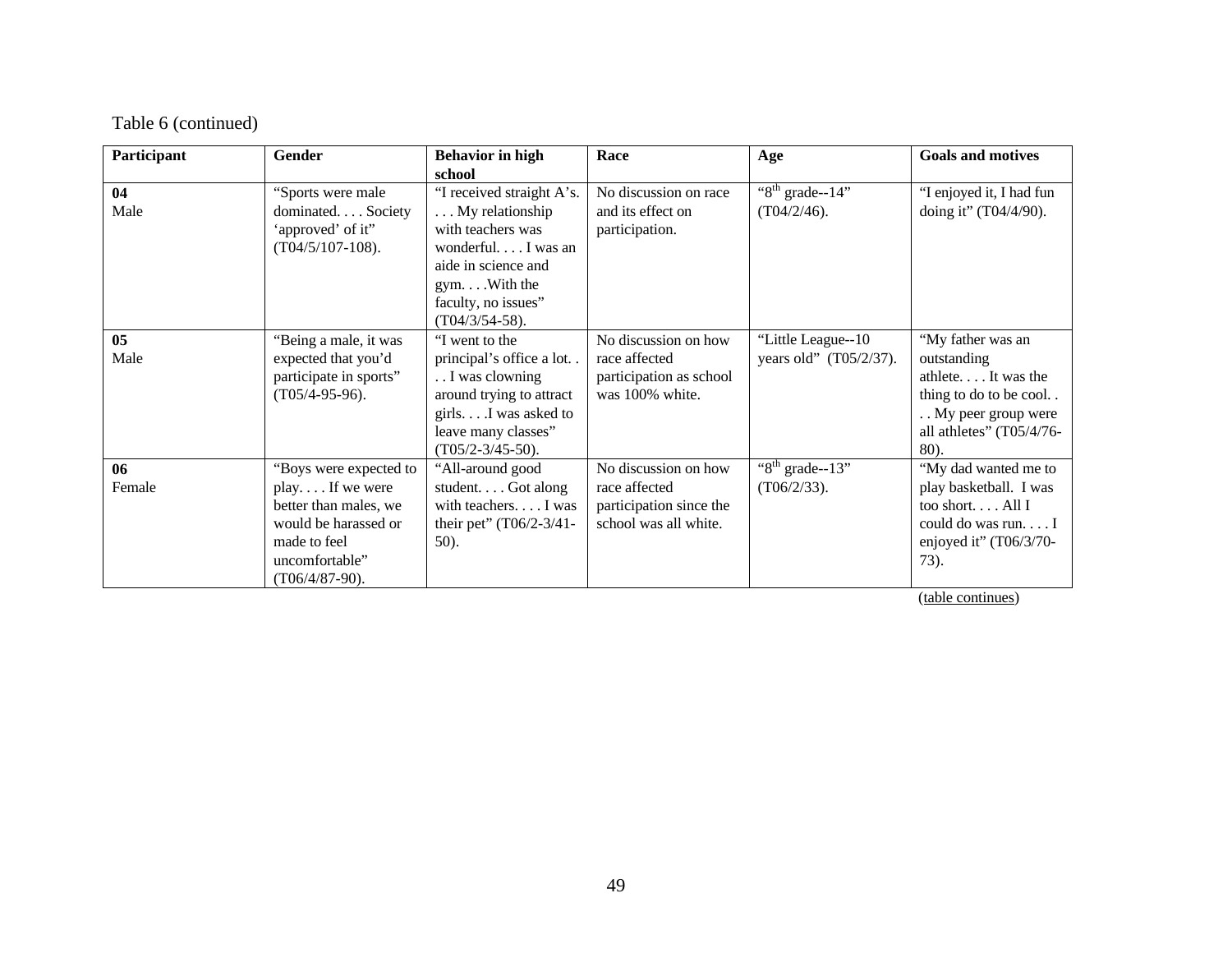| Participant  | <b>Gender</b>                                                                                                                                                                                                    | <b>Behavior</b> in high<br>school                                                                                                                                                  | Race                                                                                                                                                                            | Age                                                                                                                                         | <b>Goals and motives</b>                                                                                                                                                   |
|--------------|------------------------------------------------------------------------------------------------------------------------------------------------------------------------------------------------------------------|------------------------------------------------------------------------------------------------------------------------------------------------------------------------------------|---------------------------------------------------------------------------------------------------------------------------------------------------------------------------------|---------------------------------------------------------------------------------------------------------------------------------------------|----------------------------------------------------------------------------------------------------------------------------------------------------------------------------|
| 07<br>Female | "I couldn't play the<br>sports I wanted to<br>No interest in sports<br>[girls] until someone<br>asked me to play"<br>$(T07/3-4/75-77)$ .<br>"Girls didn't have the<br>opportunitiesI felt<br>gypped" (T07/3/64). | "Good, I put up a good<br>front. Teachers<br>believed that I just<br>didn't like being a<br>teenager" $(T07/2/41 -$<br>46).                                                        | No discussion on how<br>race affected<br>participation as the<br>school was 99% white.                                                                                          | " $10^{th}$ grade--15"<br>$(T07/2/33)$ .                                                                                                    | "Sports were real"<br>important to me<br>growing $up. \ldots I$<br>wanted to play<br>baseball, but couldn't.<br>Someone asked me to<br>play softball"<br>$(T07/3/63-68)$ . |
| 08<br>Female | "I didn't see any<br>discrimination<br>except the males had<br>more people come and<br>watch. You had to pay<br>to see them play"<br>$(T08/3/93-95)$ .                                                           | "Talked a lot<br>Teachers always asked<br>'why I wasn't like my<br>$sisters'. \ldots Social$<br>butterfly and athlete<br>.Voted friendliest and<br>funniest" $(T08/3/52 -$<br>55). | "Team made it feel like<br>family. $\ldots$ The day I<br>got my citizenship they<br>gave me a shirt with<br>American flags all over.<br>I felt welcomed"<br>$(T08/5/104-109)$ . | " $5th$ grade--11"<br>$(T08/2/37)$ . "As I got<br>to middle school I<br>played more and it<br>became more<br>competitive"<br>$(T08/2/37)$ . | "To meet new friends.<br>It was also a way to be<br>unique from my sisters"<br>$(T08/4/81-82)$ .                                                                           |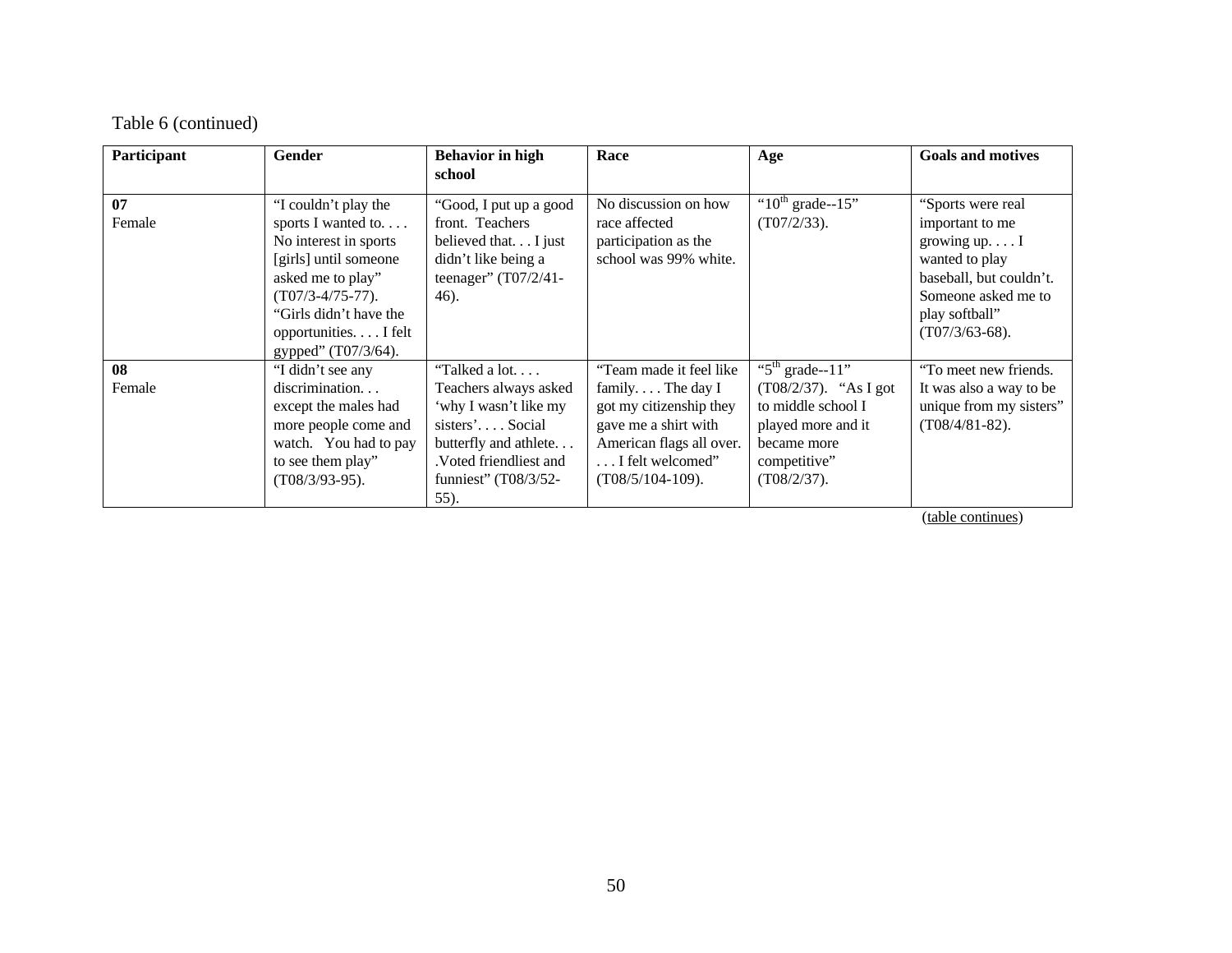| Participant | <b>Gender</b>           | <b>Behavior in high</b> | Race                   | Age                                     | <b>Goals and motives</b> |
|-------------|-------------------------|-------------------------|------------------------|-----------------------------------------|--------------------------|
|             |                         | school                  |                        |                                         |                          |
| 09          | "Girls' teams [were]    | "Good relationships"    | There was no           | $\overline{6}$ <sup>th</sup> grade--11" | "I always wanted to be   |
| Female      | very little attended    | with friends and        | discussion on how race | $(T09/2/35)$ .                          | a cheerleader since      |
|             | None of us wanted to    | teachers not very       | affected participation |                                         | fourth grade and         |
|             | cheer for the girls'    | competitive with girls" | (YB09).                |                                         | watching the Dallas      |
|             | games" (T09/5/106-      | $(T09/2-3/46-52)$ .     |                        |                                         | Cheerleaders"            |
|             | 110).                   |                         |                        |                                         | $(T09/4/82-83)$ .        |
| 10          | "My school was most     | "Teacher's pet          | There was no           | "5 years old. I always                  | "Sports were always"     |
| Female      | known for girls'        | buddies with all the    | discussion on how race | played something"                       | the best and quickest    |
|             | basketballthen          | administrators"         | affected participation | $(T10/2/37-38)$ .                       | way to make friends      |
|             | volleyball We           | $(T10/2/47-48)$ .       | $(YB10)$ .             |                                         | and get involved"        |
|             | made it big We got      |                         |                        |                                         | $(T10/4/75-76)$ .        |
|             | more positive attention |                         |                        |                                         |                          |
|             | than the boys"          |                         |                        |                                         |                          |
|             | $(T10/4/91-96)$ .       |                         |                        |                                         |                          |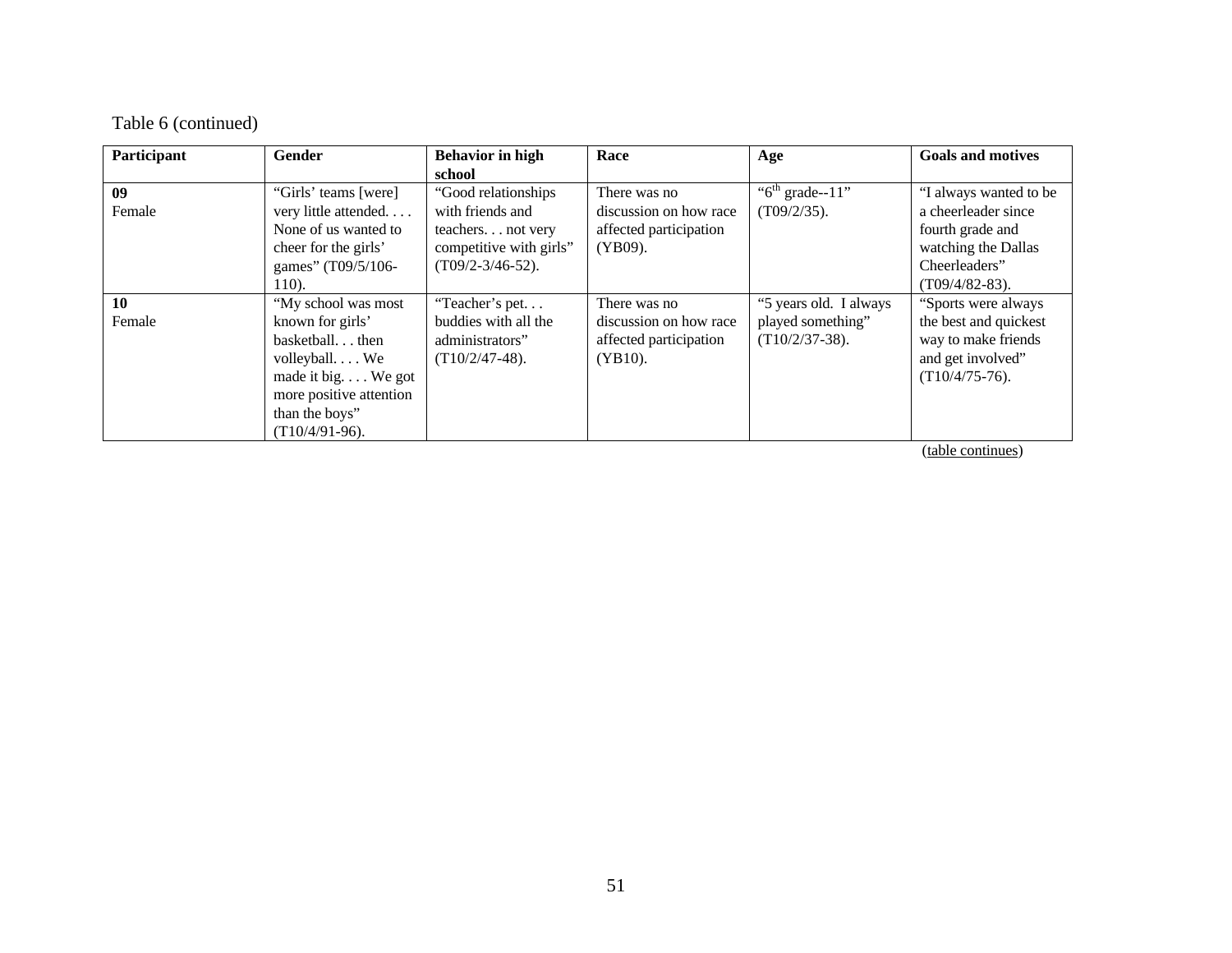| Participant    | <b>Gender</b>            | <b>Behavior</b> in high | Race                   | Age                    | <b>Goals and motives</b>      |
|----------------|--------------------------|-------------------------|------------------------|------------------------|-------------------------------|
|                |                          | school                  |                        |                        |                               |
| <b>Summary</b> | The five male            | One participant         | Race was discussed by  | The age of initial     | The reasons for playing       |
|                | participants thought     | connected his behavior  | one participant as it  | competition for the    | were for fellowship or to     |
|                | males were expected to   | to participation in     | related to his         | participants ranged    | make friends, mentioned by    |
|                | play sports. Two         | sports. He dropped      | participation: He was  | from five to fifteen.  | three participants; a         |
|                | female participants      | sports because of       | hesitant to play in a  | Eight participants     | challenge, mentioned by       |
|                | thought there was less   | grades. The             | mostly white high      | began to play a sport  | one; enjoyment, mentioned     |
|                | fan attendance at girls' | participants were well  | school. The others did | prior to entering high | by four participants; for the |
|                | sports, one female was   | behaved, but minor      | not discuss race and   | school.                | love of sports, mentioned by  |
|                | harassed by males, and   | behavior problems       | how it affected        |                        | one; to be cool, mentioned    |
|                | one felt that girls got  | were mentioned by one.  | participation.         |                        | by one; to be involved,       |
|                | more attention than      |                         |                        |                        | mentioned by one; to be       |
|                | boys.                    |                         |                        |                        | unique, mentioned by one;     |
|                |                          |                         |                        |                        | to do something one always    |
|                |                          |                         |                        |                        | wanted to do, mentioned by    |
|                |                          |                         |                        |                        | one; to please dad,           |
|                |                          |                         |                        |                        | mentioned by one; and to      |
|                |                          |                         |                        |                        | earn a scholarship to         |
|                |                          |                         |                        |                        | college, mentioned by one.    |

Note. In the citations, the T represents transcript. The first number is the participant's identification number, the second number is the page, and the final number is the line number. YB in a citation refers to yearbook and the number is the participant number.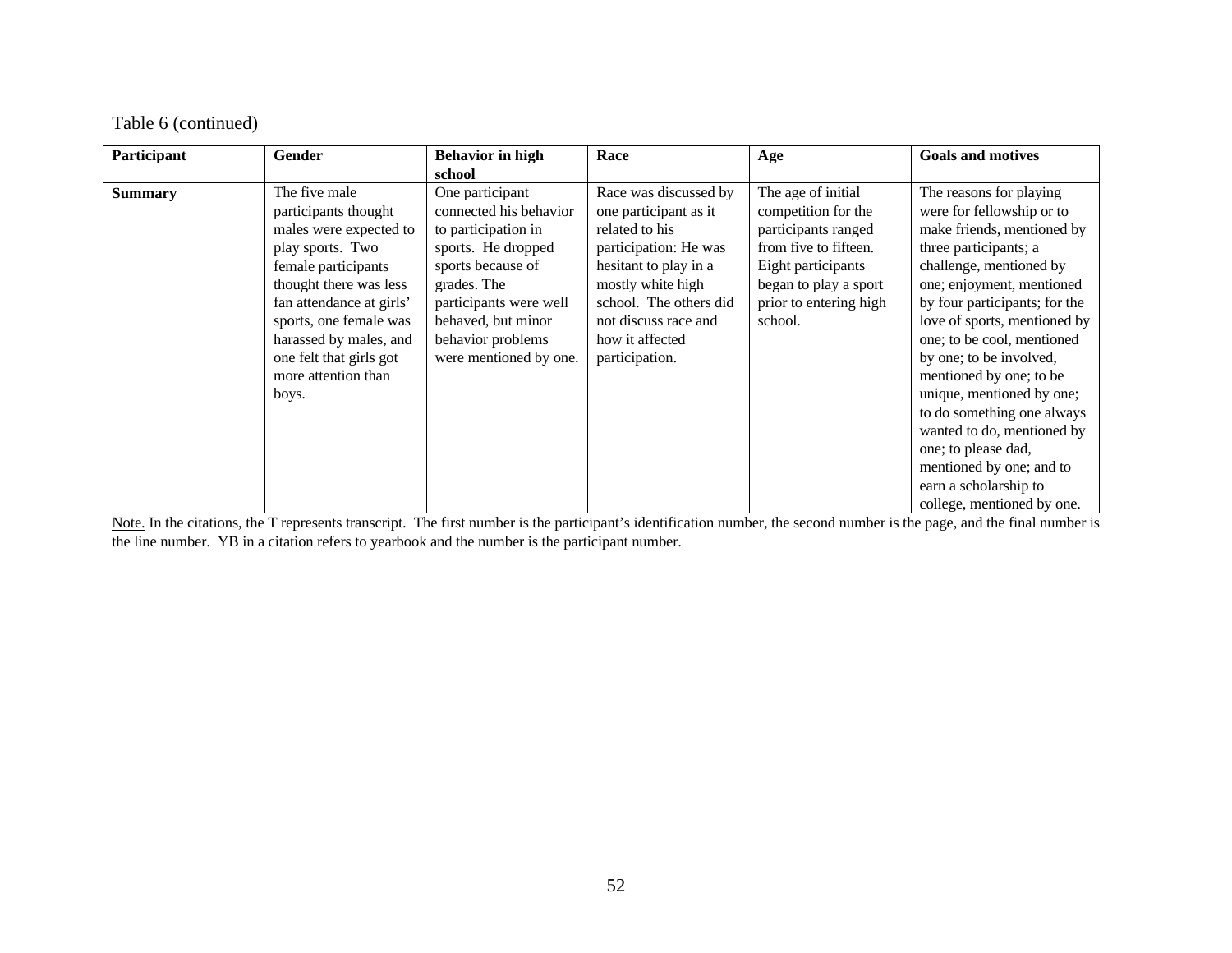The female participants had fewer opportunities than the males to participate in sports. Another gender issue was that although a fee was charged for admission to most male sporting events, the attendance was higher than at female events (Participants 08 and 09). Participant 06, a female track participant, was harassed by the males that were slower than she. Another female participant bragged that the girls' basketball and volleyball teams in her school were always better than the boys' teams, and the girls got all the positive attention. Participant 07, a female, stated, "I couldn't play the sports I wanted to . . ." (T07/3/75), and "Girls didn't have the opportunities. . . . I felt gypped" (T07/3/64).

# Behavior in High School

The data on behavior in high school are descriptive, and only one participant saw a relationship between his behavior and his sports participation. Nine of the ten participants said their behavior in high school was good. One male participant mentioned minor behavior problems for which he spent a lot of time in the principal's office. He clowned around trying to attract girls (T05/2-3/45-50). He did not connect these behavior problems to participation.

 One participant connected his behavior to sports participation. He let his grades drop, and his parents made him quit the team for a year. He explained that he did get his grades back up so he could continue to play his senior year and go on to earn a scholarship to play in college (T02/3/50-54).

### Race

Four of the male participants were white and one was black. Four of the female participants were white and one was Asian. The black male participant discussed his race and its effect on his participation in sports. He admitted that he had attended an all-black middle school and was hesitant to try out for the high school wrestling team because they were integrated. Even the coach was white. He feared what that would mean. Participant 01 (black male) stated, "My best friends were white" (T01/8/182). He did not think that would have been true had he not wrestled. He played for the white coach to whom he still refers as family and to whom he attributes his admission to college. Participant 01 believes that his participation in sports enabled him to make friends with students of other races.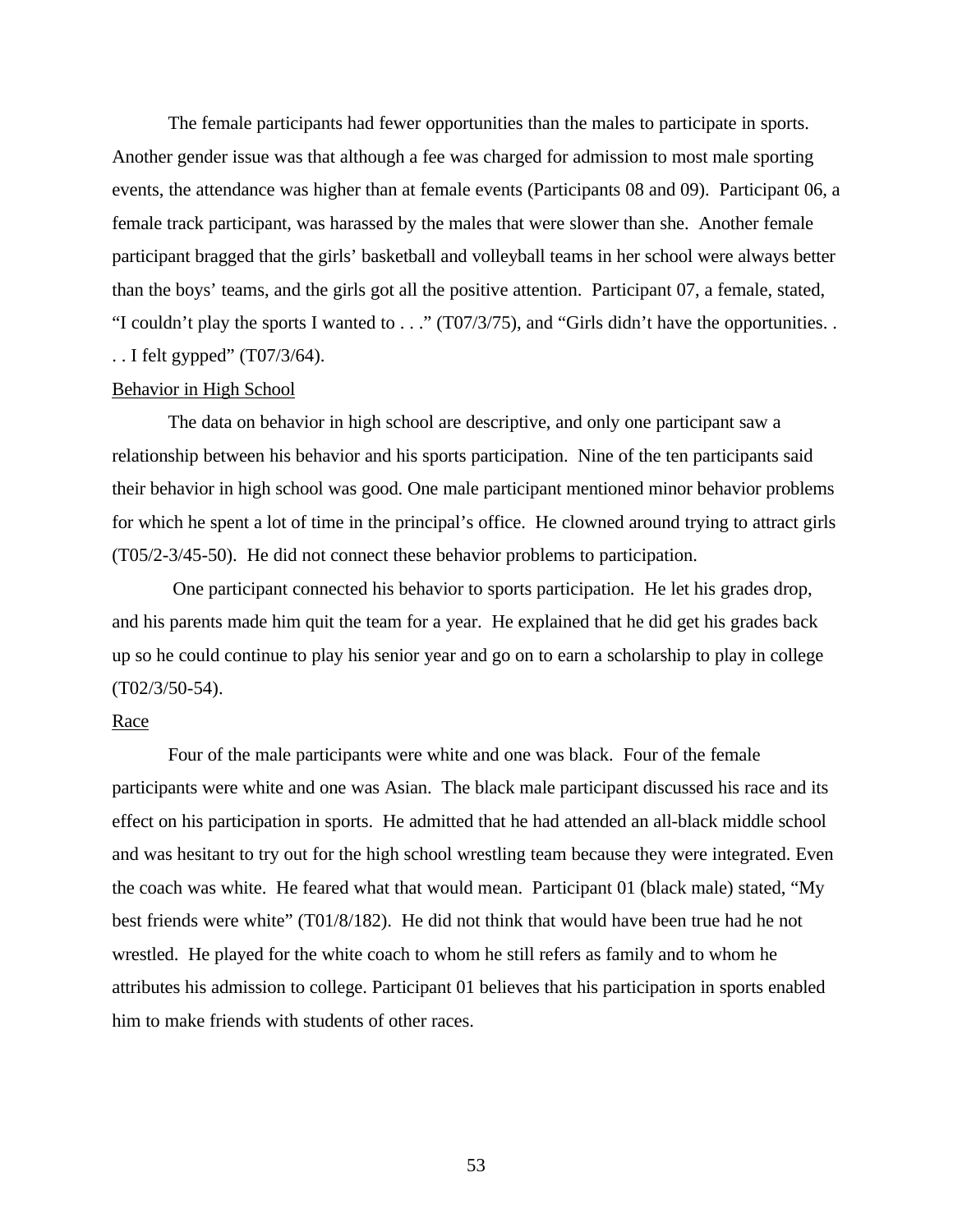There is a large range in the age of initial competition among the participants. One of the participants began to play competitively at age five (Participant 10), and one did not begin until age 15, after entering high school (Participant 07). Eight of the ten participants had competed in sports prior to high school. One participant said, "I always played something" (T10/2/40). Age was not discussed by any of the participants as affecting their participation in high school sports. Goals and Motives

A variety of responses on goals and motives can be categorized as playing for pleasure, playing for advancement, and playing to please others. Some played for a combination of reasons. Participant 02 stated, "I enjoyed it. . . . I was good at it. . . . It got me a scholarship" (T02/5/104-105). Participant 06 played because her father wanted her to play basketball, but she was too short. She played track to please her father. Participant 07 said, "Someone asked me to play softball" (T07/3/68). One said she played to be involved in something and to make friends (Participant 10). One participant with several siblings said she played to be unique. Her sisters were academians [sic] and she wanted to be different (T08/4/82-83).

Of the previously discovered personal factors that may affect participation in high school sports, this researcher found gender, behavior in high school, and goals and motives to have a direct effect on participation. Race, a new finding, had an affect on the participation of one of the participants.

### Features of Participation in High School Sports

The data that emerged from the participation domain are descriptive. This is a result of the way the questions were asked. The researcher did not probe for the connections between the participation features and the long-term effects of sports participation on the lives of the interviewees. Thus, the data are descriptions of the interviewees' participation in sports while in high school. The participation features that emerged from the data are summarized in Table 7.

#### Age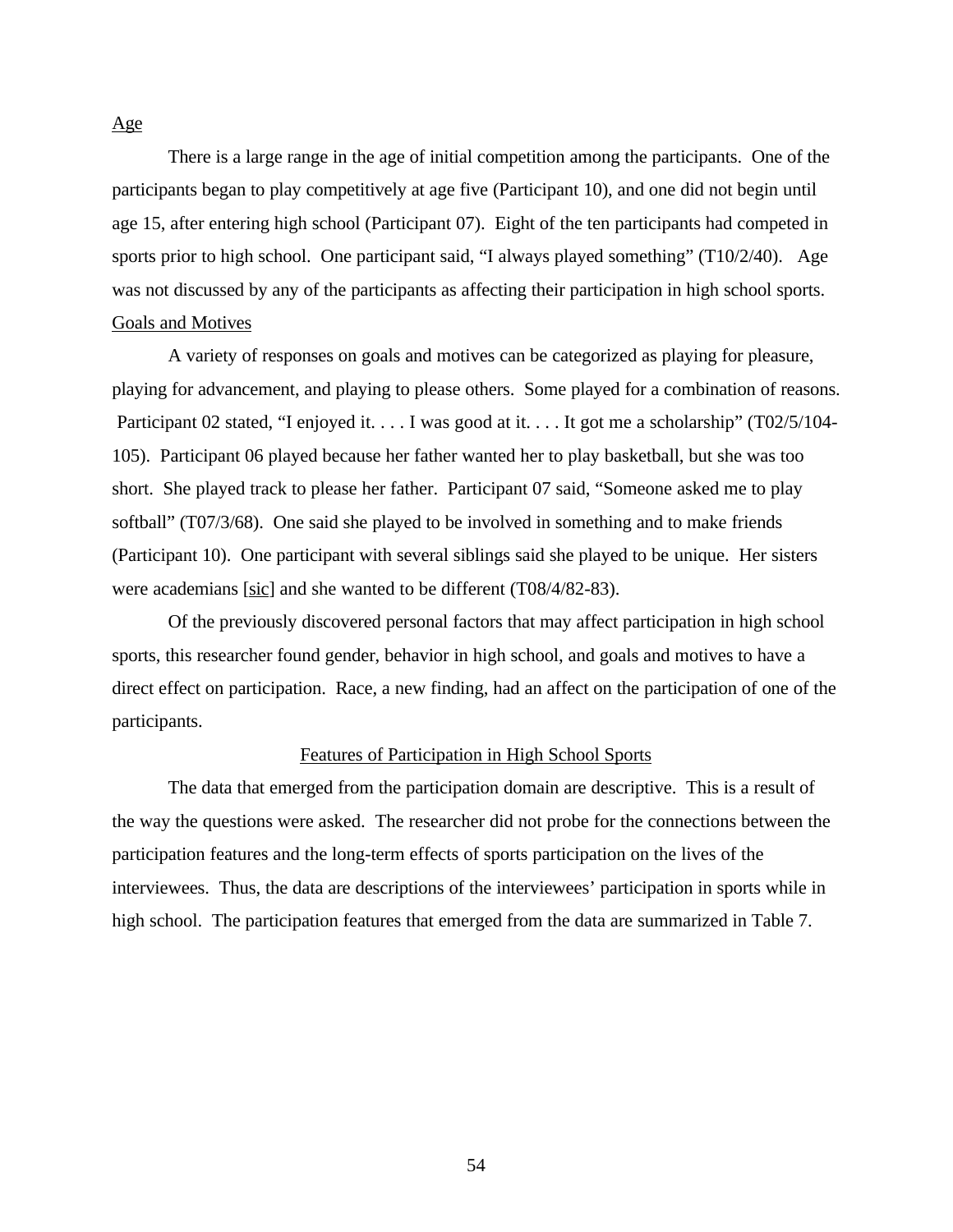# Table 7

# Raw Data Matrix: Features of Participation in High School Sports

| Participant | Sport selected <sup>a</sup> / | <b>Duration of high</b> | <b>Continuity of</b>           | <b>Evaluation of</b> | Time devoted to       | Participation in    | <b>Immediate</b>    |
|-------------|-------------------------------|-------------------------|--------------------------------|----------------------|-----------------------|---------------------|---------------------|
|             | other sports                  | school                  | participation in               | participation        | selected sport        | other activities    | benefits            |
|             | played                        | participation in        | all sports                     |                      |                       |                     |                     |
|             |                               | selected sport          |                                |                      |                       |                     |                     |
| 01          | "Wrestling/                   | 4 years                 | "Baseball, 6 <sup>th</sup> and | "I wouldn't trade    | "Two and a half       | "Choir—all my       | "How to succeed.    |
| Male        | baseball"                     | (T01/2/43)              | $7th$ grades,                  | it for anything. It  | to three hours per    | friends were in     | $\ldots$ How to     |
|             | (T01/2/36,                    |                         | stopped, then                  | was the best thing   | day, except           | the choir"          | overcome            |
|             | YB01).                        |                         | picked it                      | that happened to     | Sunday, during        | $(T01/9/201-203,$   | failures"           |
|             |                               |                         | [wrestling] up in              | meIt showed          | the season            | YB01).              | $(T01/5/113-115)$ . |
|             |                               |                         | $9^{\text{th}}$<br>grade"      | me how to get        | Many holidays         |                     |                     |
|             |                               |                         | $(T01/2/53-54)$ .              | along with others.   | and summer            |                     |                     |
|             |                               |                         |                                | To achieve"          | camps"                |                     |                     |
|             |                               |                         |                                | $(T01/7/164-166)$ .  | $(T01/2/40-43)$ .     |                     |                     |
| 02          | "Football/track,              | 3 years                 | "No, I stopped                 | "Meet new            | "Two hours per        | "Piano              | "Gave me            |
| Male        | soccer"                       | $(T02/3/50-52)$         | during junior year             | peopleCreate         | day $\Gamma$ d say 12 | Church. $\ldots$    | opportunities       |
|             | $(T02/2/34-35,$               |                         | due to falling                 | bonds"               | hours per week"       | Work"               | [college]"          |
|             | YB02).                        |                         | grades"                        | $(T02/7/158)$ .      | $(T02/2/42-43)$ .     | $(T02/9/203-208)$ . | $(T02/5/109)$ .     |
|             |                               |                         | $(T02/3/50-55)$ .              |                      |                       |                     |                     |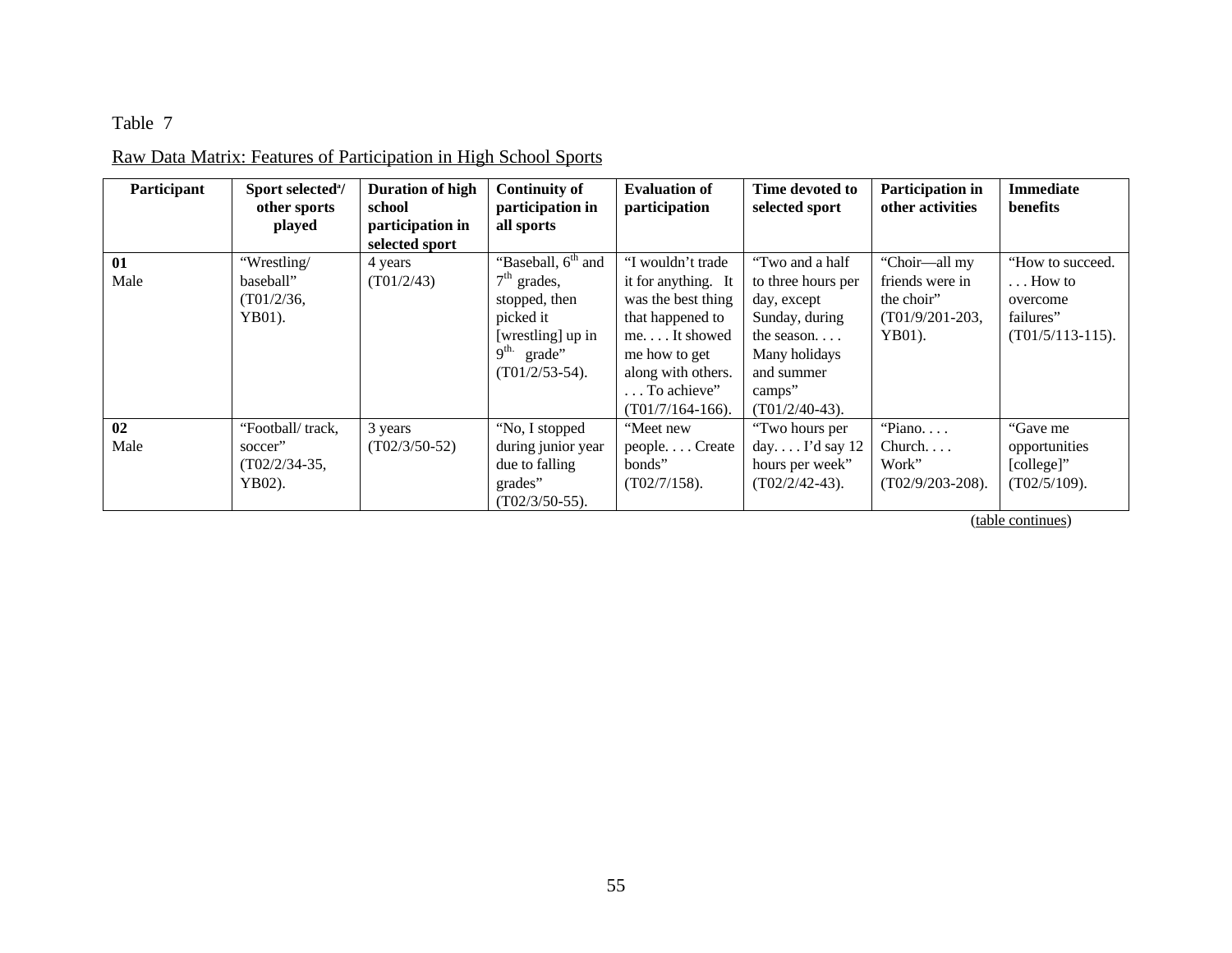| Participant | <b>Sport</b><br>selected <sup>a</sup> /other<br>sports played                                 | <b>Duration of high</b><br>school<br>participation in<br>selected sport | <b>Continuity of</b><br>participation in<br>all sports                                                                    | <b>Evaluation of</b><br>participation                                                      | Time devoted to<br>selected sport                                                                                                                 | Participation in<br>other activities                                                                                      | <b>Immediate</b><br><b>benefits</b>                                                 |
|-------------|-----------------------------------------------------------------------------------------------|-------------------------------------------------------------------------|---------------------------------------------------------------------------------------------------------------------------|--------------------------------------------------------------------------------------------|---------------------------------------------------------------------------------------------------------------------------------------------------|---------------------------------------------------------------------------------------------------------------------------|-------------------------------------------------------------------------------------|
| 03<br>Male  | "Football"<br>(T03/2/26,<br>YB03).                                                            | 3 years<br>(T03/3/28)                                                   | "No. I dropped<br>football my senior<br>year because I<br>wasn't getting<br>enough playing<br>time" $(T03/2/41 -$<br>42). | "I enjoyed it It<br>felt good It<br>was a pleasant<br>experience"<br>$(T03/8/176-178).$    | "Three hours<br>everyday except<br>Sunday<br>Didn't do the<br>things they do<br>now [weight]<br>room]. We just<br>practiced"<br>$(T03/2/30-34)$ . | "Newspaper"<br>$(T03/9/207)$ .                                                                                            | "Personal<br>enjoyment. $\ldots$<br>Good<br>relationships"<br>$(T03/6/131-132)$ .   |
| 04<br>Male  | "Football/<br>wrestling, track,<br>basketball,<br>weightlifting"<br>$(T04/2/36-39,$<br>YB04). | 3 years<br>(T04/2/41)                                                   | "8 <sup>th</sup> grade through<br>graduation"<br>$(T04/2/46-49)$ .                                                        | "Ego booster<br>girls liked guys<br>who started on<br>sports teams"<br>$(T04/5/122-123)$ . | "Two weeks of<br>camp-seven<br>hours a day.<br>Three hours a day<br>during the<br>season"<br>$(T04/2/42-44)$ .                                    | "No clubs or<br>anything but<br>sports It's the<br>reason I wasn't a<br>National Merit<br>Scholar"<br>$(T04/7/149-150)$ . | "Camaraderie<br>being with<br>friends"<br>$(T04/4/91-92)$ .                         |
| 05<br>Male  | "Football/<br>basketball and<br>baseball"<br>(T05/2/30,<br>YB05).                             | 4 years<br>(T05/2/34)                                                   | "Age 10 through<br>high school"<br>$(T05/2/37-40)$ .                                                                      | "I think it was a<br>positive<br>experience"<br>$(T05/5/104)$ .                            | "Two to three"<br>hours August to<br>Thanksgiving.<br>That was the<br>season"<br>$(T05/2/32-34)$ .                                                | "Student Council,<br>Catholic<br>Organization, and<br>work" (T05<br>$/6/134-136$ .                                        | "Self-esteem<br>Some things I<br>didn't think I<br>could do"<br>$(T05/5/106-107)$ . |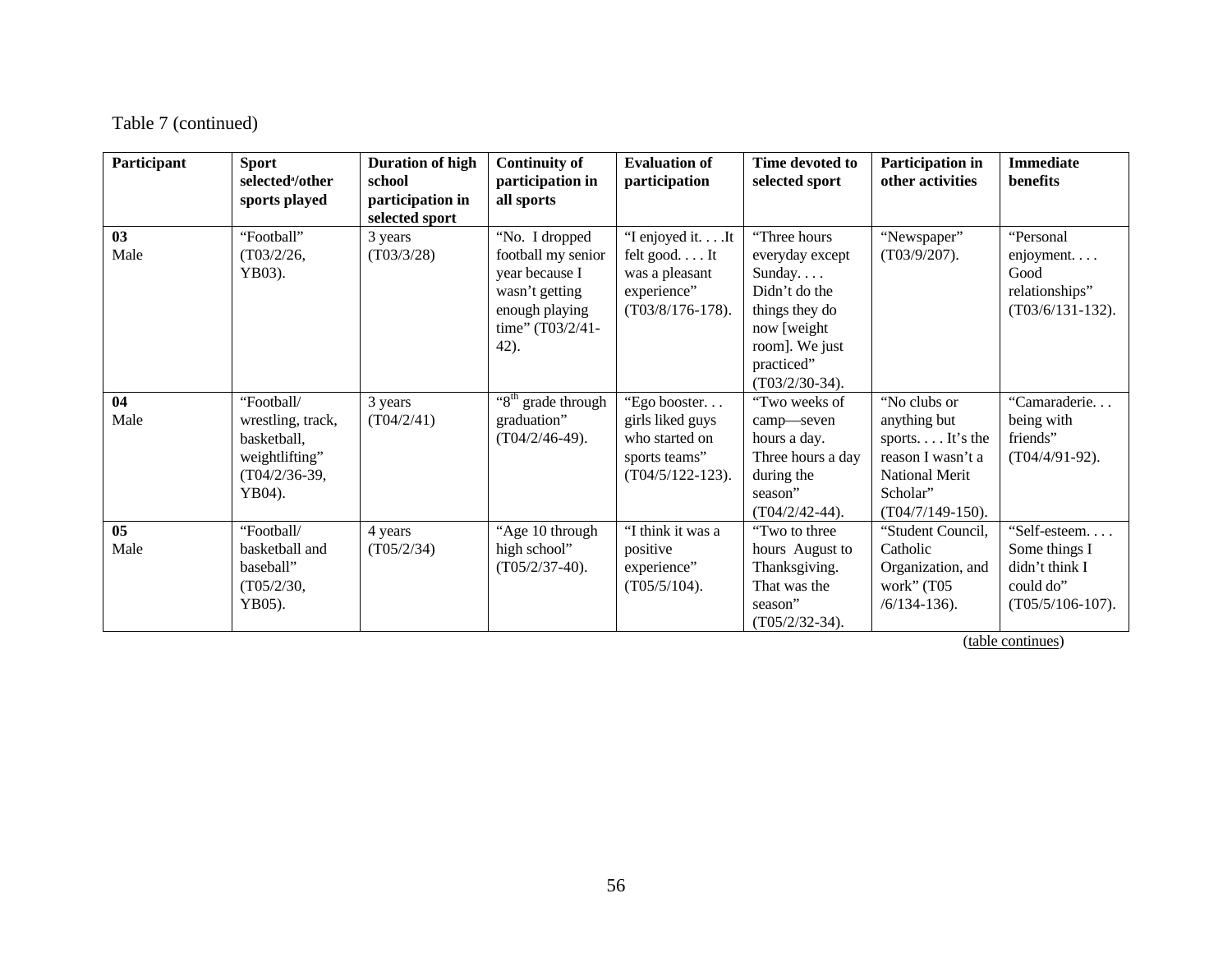| Participant  | <b>Sport</b><br>selected <sup>a</sup> /other<br>sports played                                   | <b>Duration of high</b><br>school<br>participation in | <b>Continuity of</b><br>participation in<br>all sports                                                                                           | <b>Evaluation of</b><br>participation                                                                                                      | Time devoted to<br>selected sport                                                                                                                             | Participation in<br>other activities                                           | <b>Immediate</b><br>benefits                                                              |
|--------------|-------------------------------------------------------------------------------------------------|-------------------------------------------------------|--------------------------------------------------------------------------------------------------------------------------------------------------|--------------------------------------------------------------------------------------------------------------------------------------------|---------------------------------------------------------------------------------------------------------------------------------------------------------------|--------------------------------------------------------------------------------|-------------------------------------------------------------------------------------------|
|              |                                                                                                 | selected sport                                        |                                                                                                                                                  |                                                                                                                                            |                                                                                                                                                               |                                                                                |                                                                                           |
| 06<br>Female | "Track"<br>$(T06/2/270)$ .                                                                      | 2 years--eighth<br>and ninth grade<br>(T06/2/33)      | "I chose [to quit<br>track] to be a<br>majorette"<br>$(T06/2/36)$ "<br>because I was<br>harassed by the<br>guys for beating<br>them" (T06/4/98). | "I wasn't<br>comfortable. The<br>guys who ran<br>didn't think we<br>[females] should<br>be there"<br>$(T06/4/98-99)$ .                     | "Everyday after<br>school for about<br>two hours"<br>(T06/2/31).                                                                                              | "I was a majorette<br>[band] and I sang<br>in the choruses"<br>$(T06/5/121)$ . | "I enjoyed just<br>being outdoors<br>$(T06/3/63)$ It<br>pleased my Dad"<br>$(T06/3/70)$ . |
| 07<br>Female | "Softball"<br>(T07/2/26,<br>YB07).                                                              | 3 years<br>(T07/2/28)                                 | $10^{th}$ grade<br>through $12^{\text{th}}$<br>grade [started late<br>after being asked<br>to play]<br>(T07/2/33,<br>YB07                        | "It made me feel<br>more a part of the<br>school $I$<br>didn't like school.<br>but in the spring it<br>was different"<br>$(T07/4/85-87)$ . | "In season—two<br>and a half hours<br>per day, for five<br>days a week, but I<br>did practice in the<br>winter to keep my<br>arm loose"<br>$(T07/42/29-30)$ . | "Just work"<br>$(T07/5/103)$ .                                                 | "Made school<br>seem betterI<br>didn't like being a<br>teenager"<br>$(T07/2/45-47)$ .     |
| 08<br>Female | "Softball/field<br>hockey,<br>basketball,<br>wrestling<br>manager"<br>$(T08/2/29-32,$<br>YB08). | 4 years<br>(T08/2/35)                                 | "5 <sup>th</sup> grade through<br>$12th$ grade"<br>$(T08/2/35,40)$ .                                                                             | "I'm really glad I<br>did it. It taught<br>me skills I didn't<br>learn in the<br>classroom"<br>$(T08/5/101-102)$ .                         | "Daily, 6 days a<br>week for 4 years"<br>$(T08/2/34-35)$ .                                                                                                    | "Yearbook staff<br>and French club"<br>(T08/6/148,<br>YB08).                   | "Meet new<br>friendsBe<br>unique from my<br>sisters"<br>$(T08/4/82)$ .                    |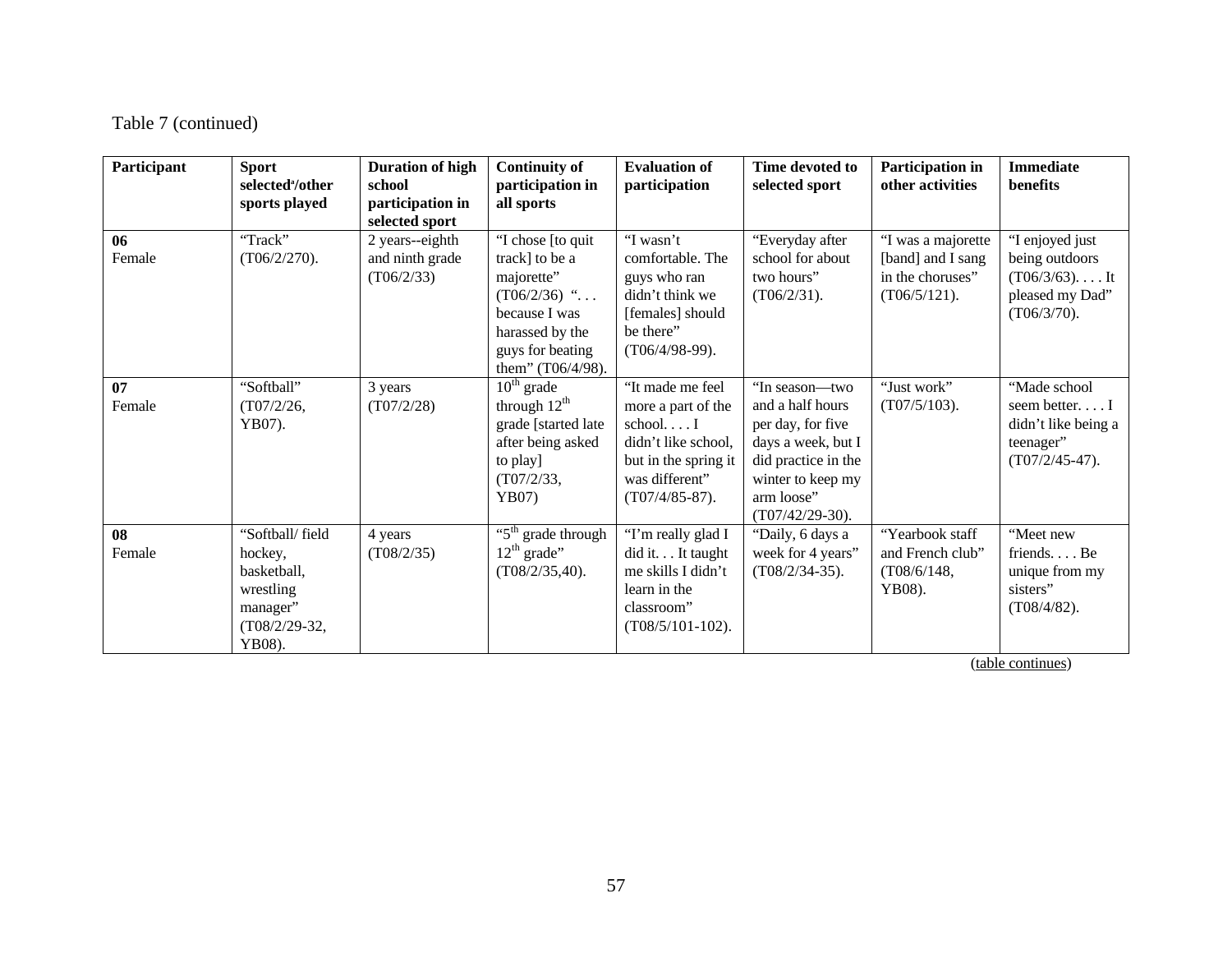| Participant  | <b>Sport</b><br>selected <sup>a</sup> /other<br>sports played | <b>Duration of high</b><br>school<br>participation in<br>selected sport | <b>Continuity of</b><br>participation in<br>all sports                                                                                                                                 | <b>Evaluation of</b><br>participation                                                                                              | Time devoted to<br>selected sport                                                                                                                       | Participation in<br>other activities                                                                                                                    | <b>Immediate</b><br>benefits                    |
|--------------|---------------------------------------------------------------|-------------------------------------------------------------------------|----------------------------------------------------------------------------------------------------------------------------------------------------------------------------------------|------------------------------------------------------------------------------------------------------------------------------------|---------------------------------------------------------------------------------------------------------------------------------------------------------|---------------------------------------------------------------------------------------------------------------------------------------------------------|-------------------------------------------------|
| 09<br>Female | "Cheering/<br>softball"<br>(T09/2/27,<br>YB09).               | 2 years<br>(T09/2/27)                                                   | "There was a<br>break between my<br>freshman and<br>junior years [she<br>wanted cheer on<br>the varsity level<br>and at her school<br>you had to be a<br>junior]"<br>$(T09/2/39-41)$ . | "It was good<br>It gave me lots of<br>self-confidence"<br>$(T09/5/122-123)$ .                                                      | "Practice two<br>nights a week and<br>games on Fridays.<br>. . Basketball had<br>two games a<br>week $I'd$ say<br>20 hours a week"<br>$(T09/2/30-33)$ . | "Flag corp<br>[band], French<br>club, math club,<br>student council,<br>and class vice-<br>president for three<br>years"<br>$(T09/7/155-157,$<br>YB09). | "Attention and<br>friends"<br>$(T09/4/85-86)$ . |
| 10<br>Female | "Volleyball/<br>softball"<br>(T10/2/30,<br>YB10).             | 4 years<br>(T10/2/30,<br>YB10)                                          | "I always played<br>something from<br>age five through<br>$17"$ (T $10/2/40$ ).                                                                                                        | "I was proud to<br>be a part of it<br>I don't know what<br>I would've done if<br>I hadn't played<br>sports"<br>$(T10/5/103-104)$ . | "Team practice<br>five days a week<br>I practiced the<br>other two"<br>$(T10/2/34-35)$ .                                                                | "Just sports"<br>$(T10/6/125)$ .                                                                                                                        | "Friends"<br>$(T10/4/75)$ .                     |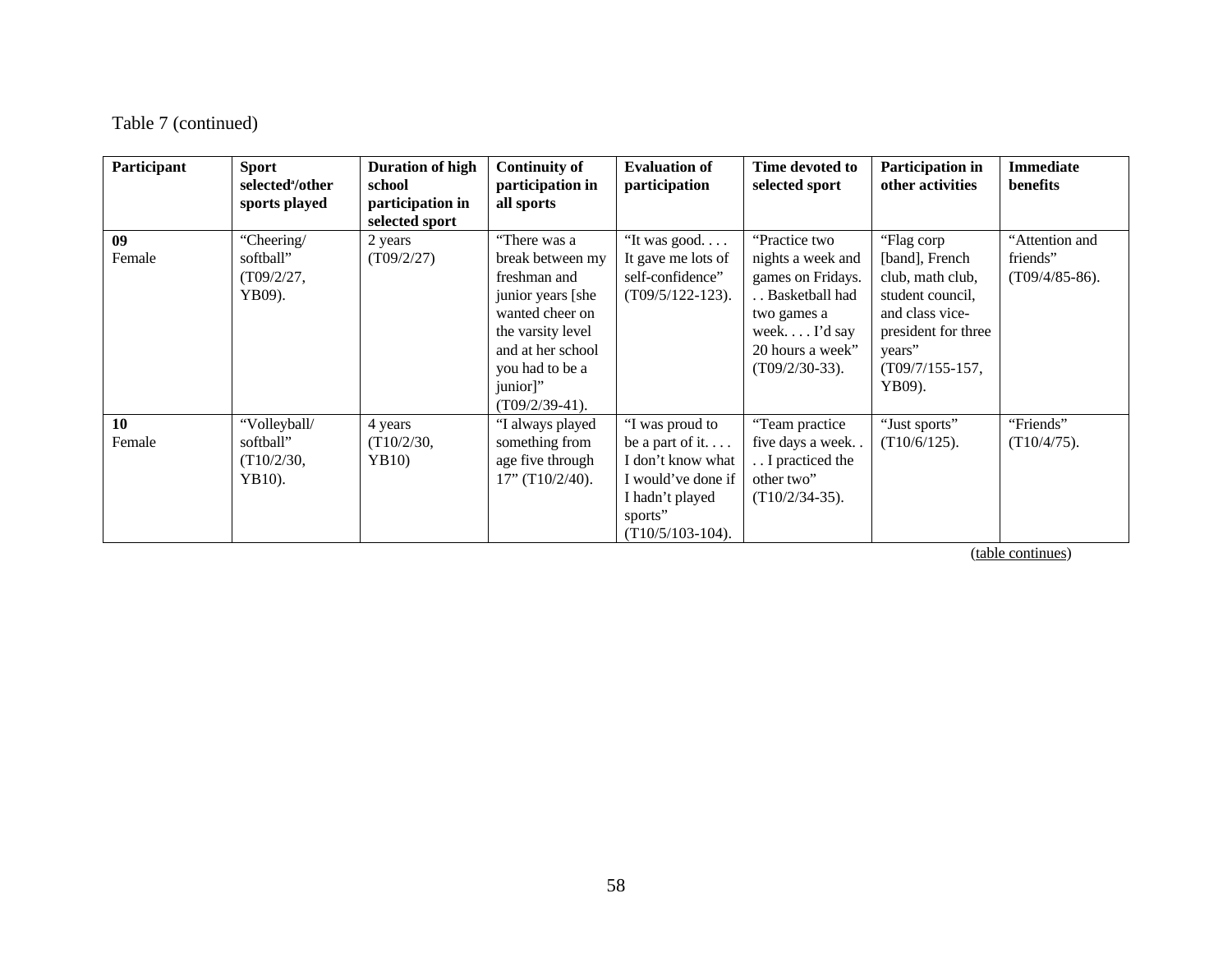| Participant    | <b>Sport</b><br>selected <sup>a</sup> /other                                                                                                                                                                                                                                                                                                                                     | <b>Duration of high</b><br>school                                                                                                                                                                                                                                               | <b>Continuity of</b>                                                                                                                                                                                                                                                                                                                                                                                                                                                                                                                                                                | <b>Evaluation of</b>                                                                                                                                                                                                                                                                                                                                                                                                                      | Time devoted to                                                                                                                                                                                                                                                                                                                                                                                                                                                                                                                          | Participation in<br>other activities                                                                                                                                                                                                                                                                                                                                                                                                                                                                                                                                                                            | <b>Immediate benefits</b>                                                                                                                                                                                                                                                                                                                                                                                                                                                                                                                                         |
|----------------|----------------------------------------------------------------------------------------------------------------------------------------------------------------------------------------------------------------------------------------------------------------------------------------------------------------------------------------------------------------------------------|---------------------------------------------------------------------------------------------------------------------------------------------------------------------------------------------------------------------------------------------------------------------------------|-------------------------------------------------------------------------------------------------------------------------------------------------------------------------------------------------------------------------------------------------------------------------------------------------------------------------------------------------------------------------------------------------------------------------------------------------------------------------------------------------------------------------------------------------------------------------------------|-------------------------------------------------------------------------------------------------------------------------------------------------------------------------------------------------------------------------------------------------------------------------------------------------------------------------------------------------------------------------------------------------------------------------------------------|------------------------------------------------------------------------------------------------------------------------------------------------------------------------------------------------------------------------------------------------------------------------------------------------------------------------------------------------------------------------------------------------------------------------------------------------------------------------------------------------------------------------------------------|-----------------------------------------------------------------------------------------------------------------------------------------------------------------------------------------------------------------------------------------------------------------------------------------------------------------------------------------------------------------------------------------------------------------------------------------------------------------------------------------------------------------------------------------------------------------------------------------------------------------|-------------------------------------------------------------------------------------------------------------------------------------------------------------------------------------------------------------------------------------------------------------------------------------------------------------------------------------------------------------------------------------------------------------------------------------------------------------------------------------------------------------------------------------------------------------------|
|                |                                                                                                                                                                                                                                                                                                                                                                                  |                                                                                                                                                                                                                                                                                 | participation in all                                                                                                                                                                                                                                                                                                                                                                                                                                                                                                                                                                | participation                                                                                                                                                                                                                                                                                                                                                                                                                             | selected sport                                                                                                                                                                                                                                                                                                                                                                                                                                                                                                                           |                                                                                                                                                                                                                                                                                                                                                                                                                                                                                                                                                                                                                 |                                                                                                                                                                                                                                                                                                                                                                                                                                                                                                                                                                   |
|                |                                                                                                                                                                                                                                                                                                                                                                                  |                                                                                                                                                                                                                                                                                 |                                                                                                                                                                                                                                                                                                                                                                                                                                                                                                                                                                                     |                                                                                                                                                                                                                                                                                                                                                                                                                                           |                                                                                                                                                                                                                                                                                                                                                                                                                                                                                                                                          |                                                                                                                                                                                                                                                                                                                                                                                                                                                                                                                                                                                                                 |                                                                                                                                                                                                                                                                                                                                                                                                                                                                                                                                                                   |
| <b>Summary</b> | sports played<br>Four participants<br>selected football,<br>two softball, one<br>wrestling, one<br>cheering, one track,<br>and one volleyball.<br>Other sports that<br>participants played<br>in high school<br>included boys'<br>track, soccer, boys'<br>and girls'<br>basketball.<br>weightlifting,<br>baseball, and field<br>hockey. One served<br>as a wrestling<br>manager. | participation in<br>selected sport<br>Four of the<br>participants played<br>the selected sport<br>for four years in<br>high school. Four<br>of the participants<br>played for three<br>years in high school,<br>and two of them<br>played for only two<br>years in high school. | sports<br>Once they began to<br>play any sport, five<br>of the participants<br>played until high<br>school graduation.<br>Three of the<br>participants changed<br>the sport they<br>played. Once<br>participation began<br>in high school, six<br>continued without<br>interruption until<br>graduation. One<br>stopped due to<br>grades. Another<br>stopped because he<br>was not getting<br>enough playing<br>time. One quit<br>because she was<br>harassed, and one<br>stopped during<br>grades nine and ten<br>because she did not<br>want to be on the<br>junior varsity team. | Nine of the<br>participants felt they<br>had good<br>experiences. Four<br>felt it was a very<br>positive experience.<br>Participants said it<br>was an ego booster,<br>wouldn't trade it, it<br>was the best thing.<br>Five felt it was a<br>positive experience.<br>It made them feel<br>good. They enjoyed<br>it. One spoke<br>negatively of her<br>experience, and quit<br>as a result of the<br>rejection by the<br>guys on her team. | One participant<br>practiced or played<br>seven days a week.<br>Four practiced or<br>played six days a<br>week. Two<br>participated five<br>days a week. One<br>played or practiced<br>three days a week,<br>and two were<br>unclear about the<br>days. The hours per<br>week ranged from<br>10 to 20. One<br>participant said<br>about 20 hours, two<br>said 18, two said<br>12, one said 10, and<br>four were unclear<br>on the number of<br>hours. Two<br>mentioned<br>participating at<br>camps and one<br>practiced on<br>holidays. | Eight of the<br>participants were<br>involved in other<br>activities while<br>playing sports. The<br>activities included<br>work, chorus or<br>choir, student<br>council, flag corp,<br>majorette, church<br>activities, French<br>club, math club,<br>newspaper,<br>yearbook, piano<br>lessons, Catholic<br>organization, and<br>class officers. Two<br>of the participants<br>were involved in no<br>other activities.<br>three participated in<br>one other activity,<br>two participated in<br>two other activities,<br>two participated in<br>three other<br>activities, and one<br>was in five activities | Five participants<br>discussed<br>relationships or<br>friends as an<br>immediate benefit.<br>Two mentioned<br>confidence builders<br>such as being<br>successful or doing<br>things previously<br>thought to be not<br>possible. Two<br>mentioned<br>enjoyment as an<br>immediate benefit.<br>One said it gave<br>them an opportunity<br>for college. The<br>following were<br>immediate benefits<br>mentioned by one<br>participant:<br>overcoming failure,<br>self-esteem, made<br>school seem better,<br>pleased dad, made<br>me unique, brought<br>attention. |
|                |                                                                                                                                                                                                                                                                                                                                                                                  |                                                                                                                                                                                                                                                                                 |                                                                                                                                                                                                                                                                                                                                                                                                                                                                                                                                                                                     |                                                                                                                                                                                                                                                                                                                                                                                                                                           |                                                                                                                                                                                                                                                                                                                                                                                                                                                                                                                                          | other than sports.                                                                                                                                                                                                                                                                                                                                                                                                                                                                                                                                                                                              |                                                                                                                                                                                                                                                                                                                                                                                                                                                                                                                                                                   |

Note. In citations, the T represents transcript. The first number is the participant's identification number, the second number is the page, and the final number is the line number. YB refers to yearbook and the number is the one assigned to the participant.

<sup>a</sup> Selected sport refers to the sport the participant decided to use for discussion in this study. The participant may have played more than one sport, but selected one for focus in the interview.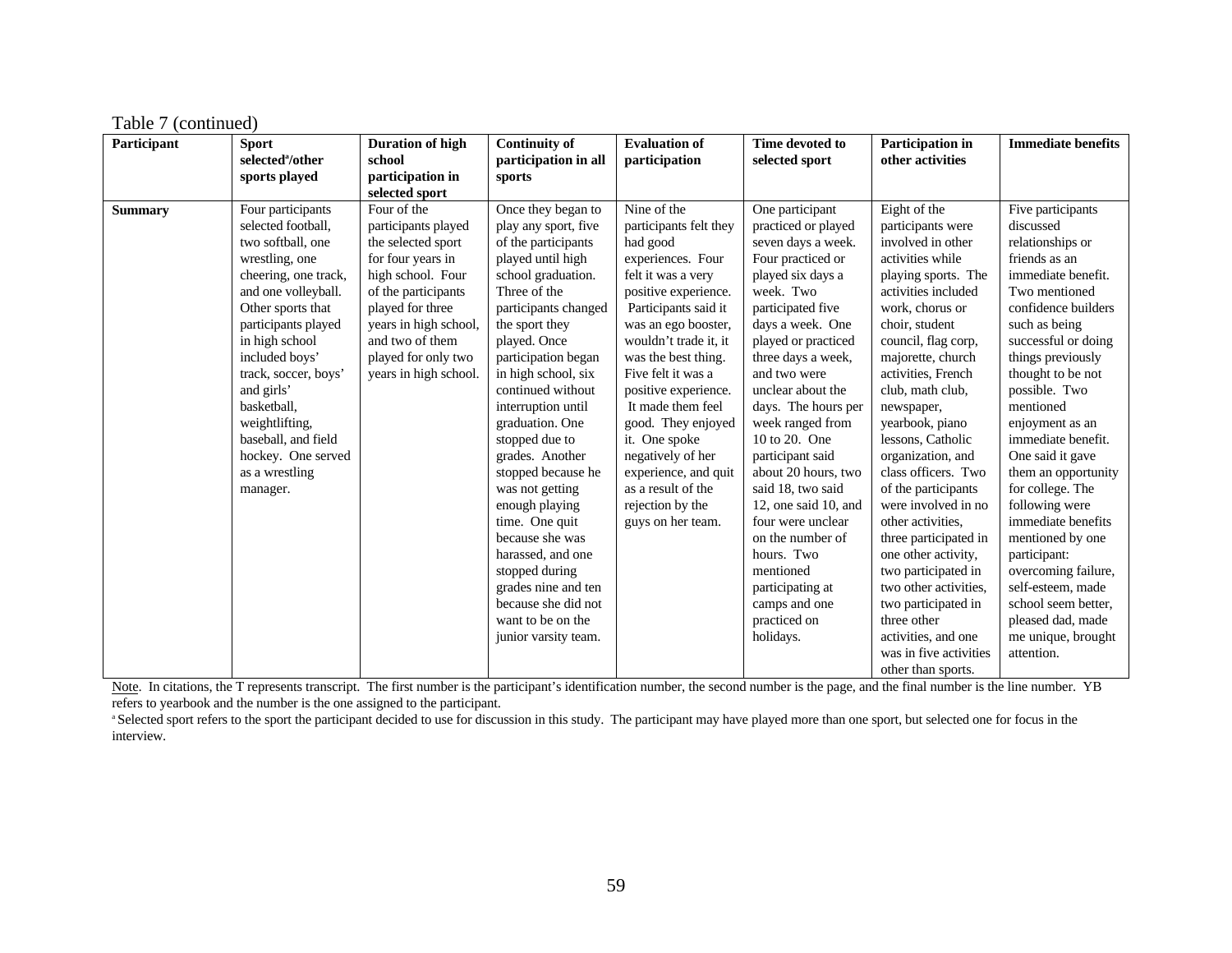## Sport Selected

The data on the sports played do not contain information on how playing particular sports affected the lives of the participants. Some of the participants played more than one sport and in that case they had to select the one they wanted to use for this study. The ten participants played a total of fourteen sports: football, wrestling, boys' track, soccer, boys' basketball, weightlifting, baseball, softball, field hockey, girls' basketball, cheerleading, girls' track, volleyball, and wrestling manager. Six of the ten participated in more than one sport while in high school. Four of the participants chose to discuss football. Three of the four had played another sport, yet selected football for use in this study. Two participants selected softball, one of them participated in another sport. One participant selected cheering over softball for focus during the interview. Three participants played only one sport while in high school, so there was no discussion as to which one they preferred to use. The selected sports of the participants were cheering, football, softball, track, volleyball, and wrestling.

## Duration of High School Participation in Selected Sport

The duration data for the selected sports were more descriptive than useful in determining long-term effects of participation in high school sports. Four of the ten participated during their entire high school career. Four participants played for three years. Two of the participants played only two years. Table 8 contains duration data of the selected sports in years in column three and the grades of participation for all sports in column four.

## Continuity of Participation In All Sports

The data for the continuity factor is descriptive and not related to the long-term effects from participation in high school sports. Once participation began in any sport, five of the participants continued through high school. Once participation started in high school (not until grade 10 for one participant) six of the ten continued uninterrupted through their high school careers. Four of the participants were discontinuous in their participation during high school. Participant 02 had to stop football during his junior year due to falling grades (T02/3/50-55). Participant 03 did not play football his senior year because he thought he wasn't getting enough playing time (T03/2/42-44). Participant 06 stopped running track before her sophomore year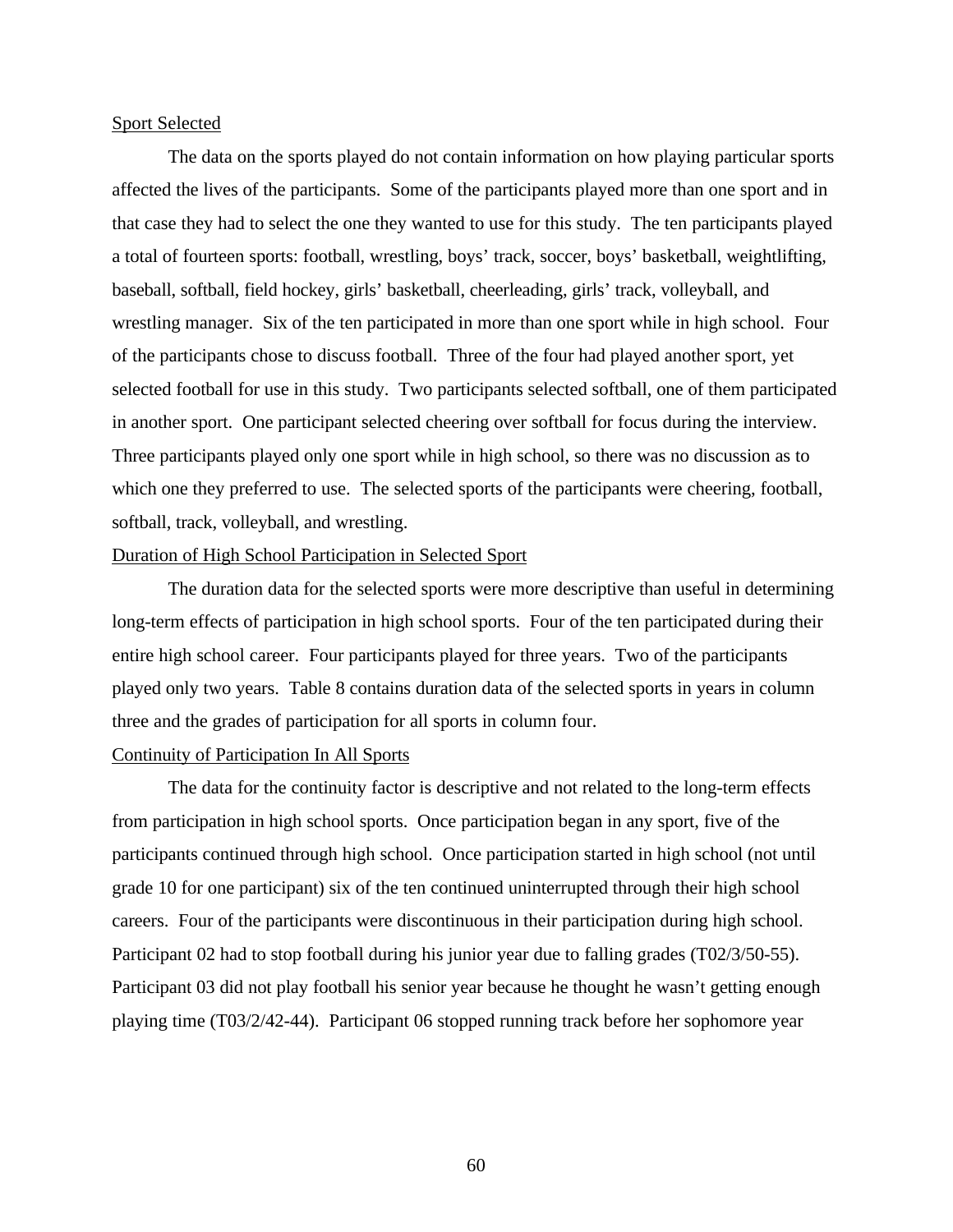| Participant | Gender | Duration in years of<br>selected sport <sup>a</sup> | Grades of participation for all sports   |
|-------------|--------|-----------------------------------------------------|------------------------------------------|
| 01          | Male   | $\overline{4}$                                      | 6, 7, 9, 10, 11, 12                      |
| 02          | Male   | 3                                                   | 8, 9, 10, 12                             |
| 03          | Male   | 3                                                   | 9, 10, 11                                |
| 04          | Male   | 3                                                   | 8, 9, 10. 11                             |
| 05          | Male   | $\overline{4}$                                      | 8, 9, 10, 11, 12                         |
| 06          | Female | $\overline{2}$                                      | 8, 9                                     |
| 07          | Female | 3                                                   | 10, 11, 12                               |
| 08          | Female | $\overline{4}$                                      | 5, 6, 7, 8, 9, 10, 11, 12                |
| 09          | Female | $\overline{2}$                                      | 6, 7, 8, 11, 12                          |
| 10          | Female | $\overline{4}$                                      | K, 1, 2, 3, 4, 5, 6, 7, 8, 9, 10, 11, 12 |

Table 8 Duration of Participation in Selected Sports and Grades of Participation in All Sports by Each Participant

<sup>a</sup>Selected sport refers to the sport that the participant chose to discuss for the purpose of this study.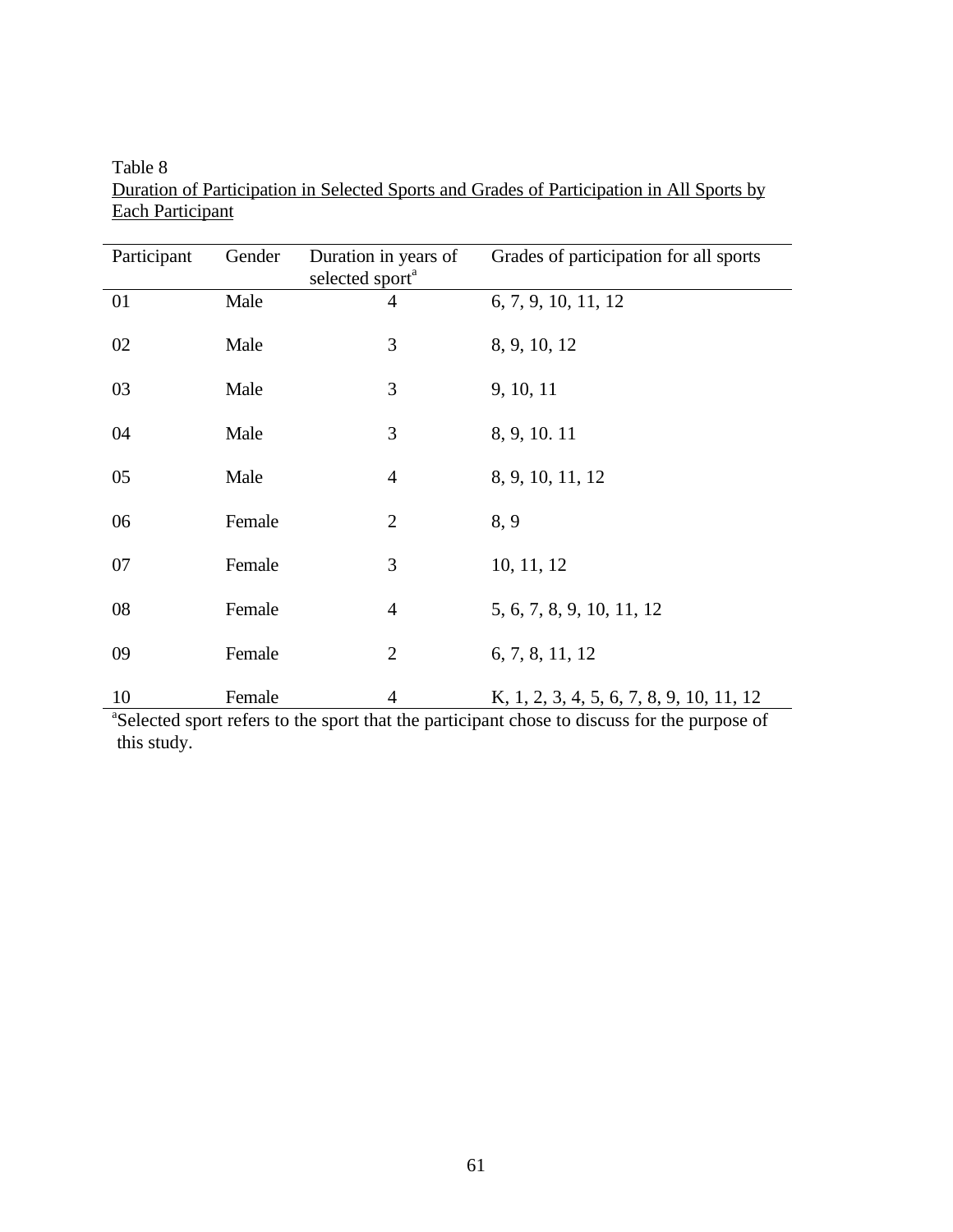because she had experienced harassment from the guys on the team that she beat and felt uncomfortable (T06/4/98). Participant 09 took a break from cheering for her freshman and sophomore years because she wanted to cheer for varsity, and at her school she had to be a junior to be on the varsity squad (T09/2/39-41).

## Evaluation of Participation

The data from the evaluation of participation in sports is descriptive, but there are implications for the long-term effects of participation. Despite varying experiences, nine of the ten participants felt the experience of participating on a high school sports team was good. Participant 02 (who did not play his senior year because he did not get enough playing time during his junior year) still spoke positively about the overall experience, stating it allowed him to "meet new people . . . and create bonds" (T02/7/158).

Four of the participants felt that they had very positive experiences playing sports in high school. Participant 01 stated, "I wouldn't trade it for anything. It was the best thing that happened to me" (T01/7/164-166).

Five of the participants felt playing sports had been a positive experience. The experiences enhanced their self-confidence, improved interpersonal skills, and made them feel better about school. Participant 03 stated, "I enjoyed it. . . . It felt good. . . . It was a pleasant experience" (T10/5/103-104). Participant 07 stated, "It made me feel more a part of the school. . ." (T07/4/85).

Only Participant 06 had a negative evaluation. She stated, "I wasn't comfortable. The guys who ran didn't think we [girls] should be there" (T06/4/98-99). If she happened to be faster than they were, they would harass her continuously. She did not think this negative experience carried over to adult life. Despite her experiences, she encourages her children to participate in little league activities (T06/5/103-108).

### Time Devoted to Selected Sport

The data on time devoted to the selected sport were descriptive rather than related to the long-term effects of sports participation. The participants devoted three days per week to seven days per week to the selected sports. Participant 09 practiced two days per week during the season and played one night (T09/2/30-33). Participants 07 and 10 discussed that they practiced out of season and on Saturdays and Sundays (T07/42/29-30, T10/2/34-35). Participants 01 and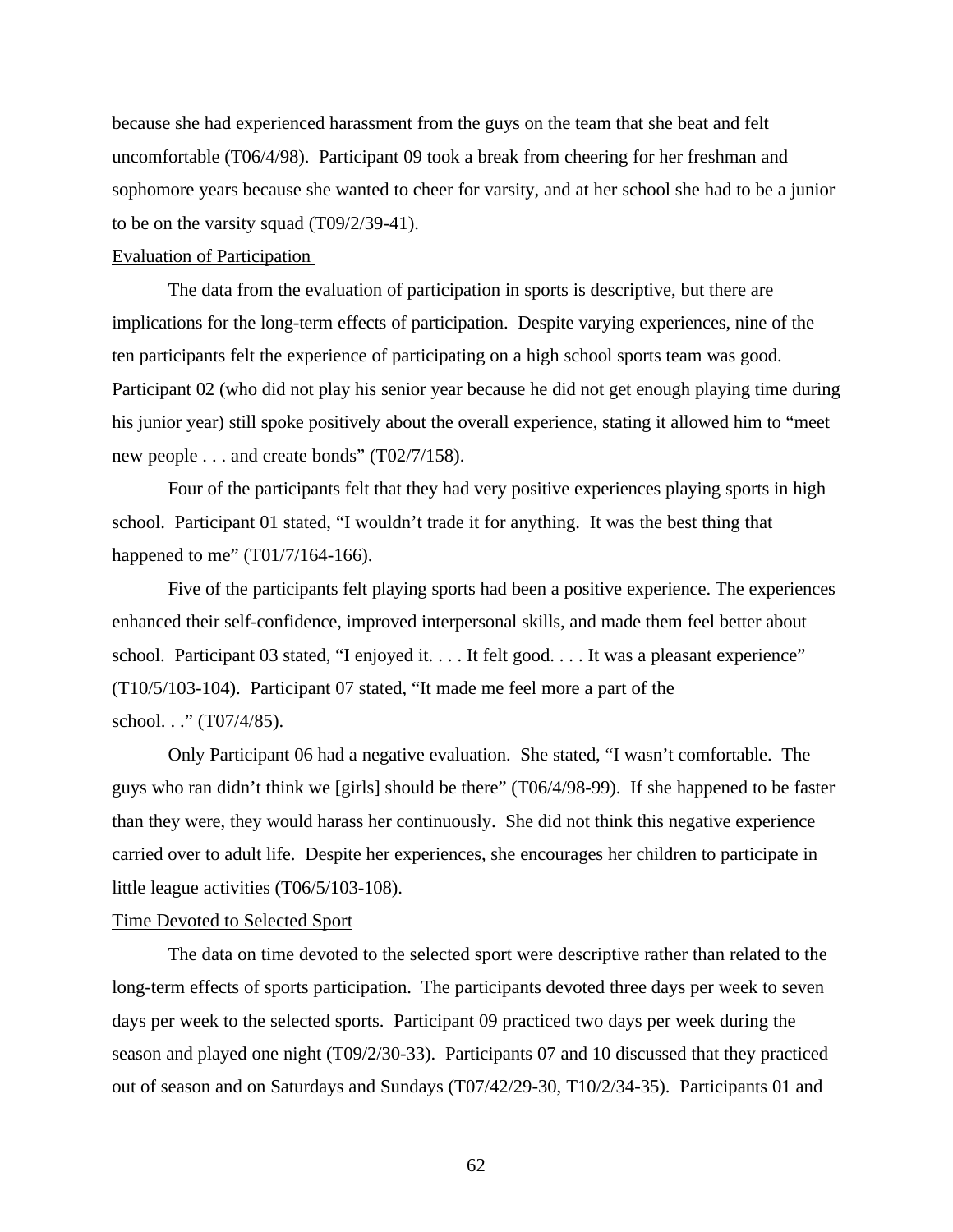04 talked about the summer camps they attended as being intense practices seven days a week (T01/2/40-43, T04/2/42-44). Participant 01 discussed practicing on holidays. Two of the participants were unclear about the number of days they devoted to the sport.

The participants reported devoting from 10 to 20 hours per week to the selected sport. One participant devoted 20 hours per week, two spent 18 hours per week, two spent 12 hours per week, and one devoted 10 hours per week to the selected sport. Four participants were unclear about the number of hours per week devoted to the sport.

#### Participation in Other Activities

Eight of the ten participants were involved in some other school activity while participating in sports. The other activities included school clubs, French and math; school governance organizations, student council and grade-level officers; the arts, flag corp, majorette, chorus, and piano; literary organizations, newspaper and yearbook; church-related activities; and work. Participant 04 only played sports and was told that his lack of participation in other activities was the reason he did not win a National Merit Scholarship (T04/7/149-150). Two of the participants were involved in sports only. Three participants played a sport and were in one other activity. Two were involved in two other activities. Two participants were involved in three activities other than sports. One of the participants played sports and was involved in five other activities. The other activities each respondent participated in while in high school are in Table 9.

### Immediate Benefits of Participation

The participants were asked what they thought the immediate benefits of participation in a high school sport were while they were in high school. The answers varied, but one clear theme related to the making of friends and creating relationships was evident in five of the ten responses (Participants 03, 04, 08, 09, and 10). There is an implication here for the long-term effect of making friends.

Another theme that emerged was the confidence building that sports enhanced. Participants believed that the ability to overcome failure, to succeed, to increase one's opportunity to attend college, and to do what one previously thought could not be done were immediate benefits.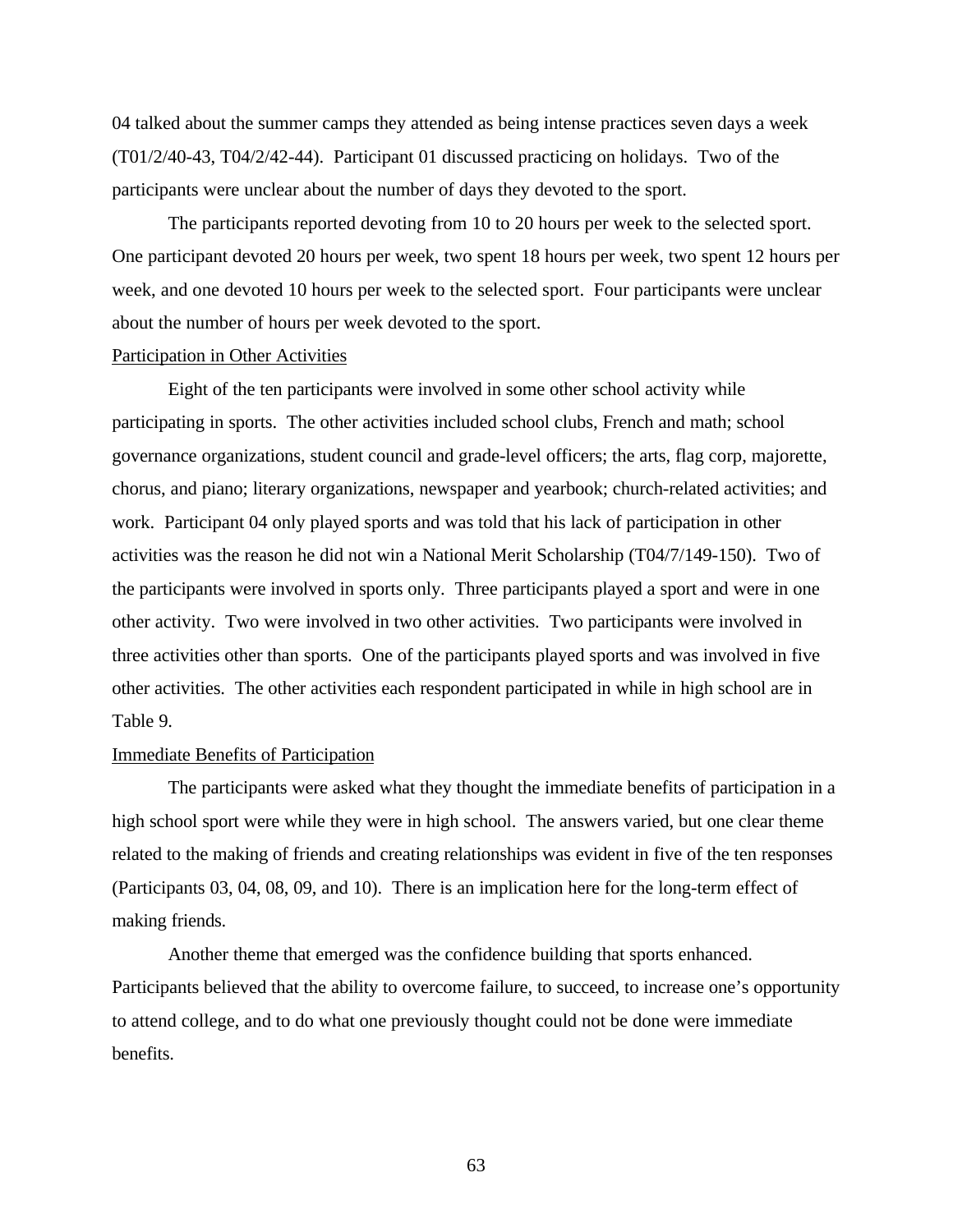Table 9

Activities Participated in Other than Sports While in High School

| Participant | Gender | <b>Other Activities</b>                                                     |
|-------------|--------|-----------------------------------------------------------------------------|
| 01          | Male   | School choir                                                                |
| 02          | Male   | Church activities, work, piano                                              |
| 03          | Male   | Newspaper                                                                   |
| 04          | Male   | None                                                                        |
| 05          | Male   | Student council, Catholic organization, work                                |
| 06          | Female | Majorette, school chorus                                                    |
| 07          | Female | Work                                                                        |
| 08          | Female | Yearbook, French club                                                       |
| 09          | Female | Student council, class vice-president, flag corp,<br>French club, math club |
| 10          | Female | None                                                                        |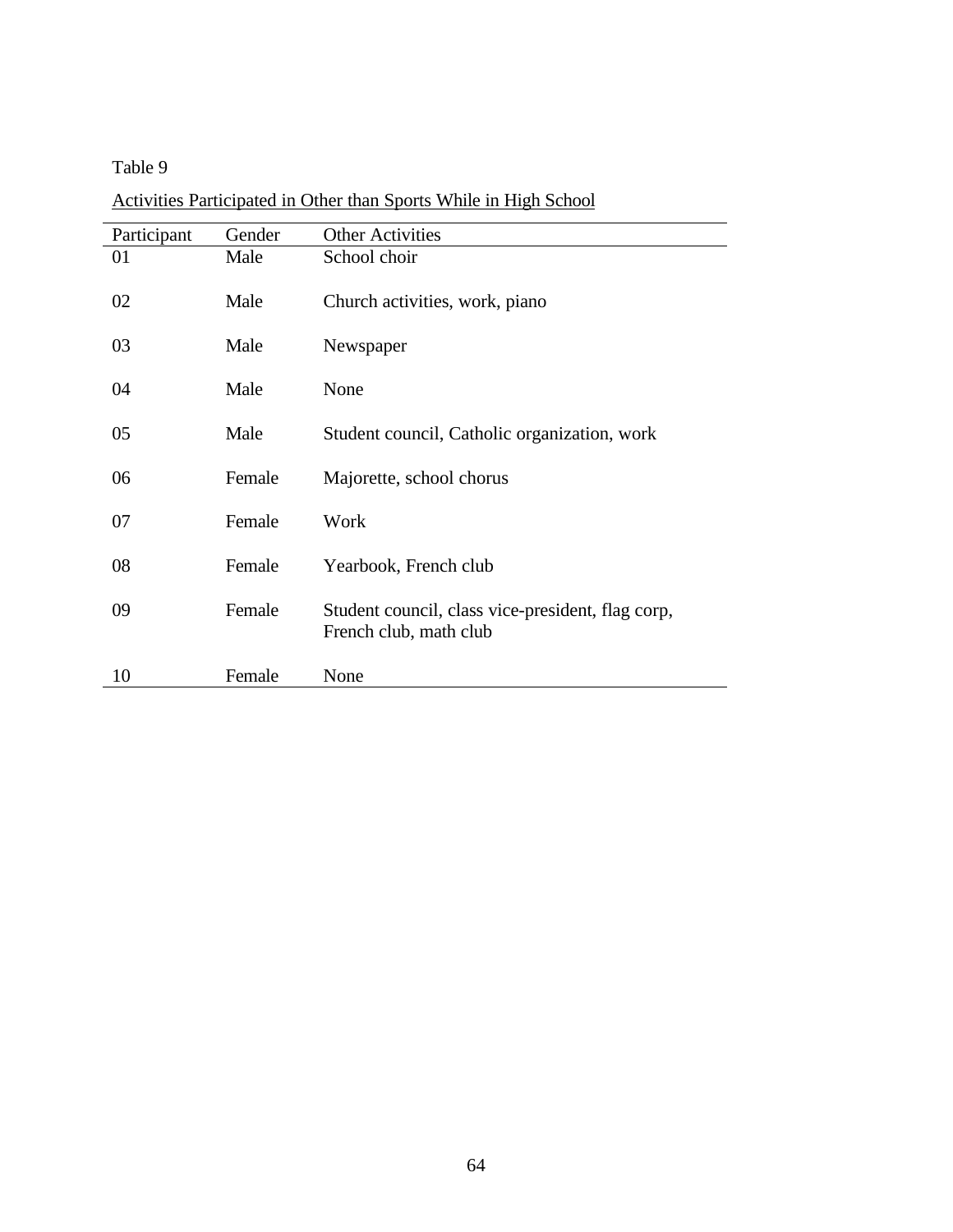Personal enjoyment and attention were additional immediate benefits. Participant 06 stated, "I enjoyed just being outdoors" (T06/3/63). Participant 06 enjoyed the benefit of pleasing her father (T06/3/70). Other benefits mentioned were self-esteem (Participant 05), it made school seem better (Participant 07), made me unique (Participant 08), and brought attention (Participant 09).

#### Participation in High School Sports and Its Long-Term Effects on Adults

The long-term effects of participation in high school sports are presented in this section. A rule statement was established for relating data to a theme in accordance with the constantcomparative analysis method. Unitized data were considered to be a theme if two or more participants mentioned similar long-term effects. The thirteen effects found in this study are: being competitive, being goal oriented, being physically active, making friends, developing leadership skills, enhancing self-esteem, displaying sports paraphernalia, practicing sports philosophy, working as a team, acquiring skills not taught in the classroom, managing time, volunteering, and working with diverse groups. The raw data from each participant and the thirteen themes are in Table 10.

#### Being Competitive

Eight of the ten participants mentioned competitiveness as continuing to be a part of their lives. The participants saw themselves as competitive in their jobs within the Fortune 500 company. Participant 02 stated, "Life is full of winning and losing. Just like in football, life is full of competition" (T02/10/242). Participant 08 said, "I'm as competitive [as I always was], I'm just not as good as I used to be" (T08/6/142-143). Participant 10 stated, "I have a healthy sense of competition here [in the corporate world]" (T10/5/110). The eight participants who felt that competition remained in their lives implied that this competition carried over from their participation in high school sports.

### Being Goal Oriented

Four of the participants implied that being a goal setter both personally and on the job was a lasting effect from high school sports participation. Participant 01 says that the goal setting done in wrestling allowed him to keep an objective in mind and constantly work toward that objective (T01/11/260-261). Participant 02 stated, "You can accomplish anything if you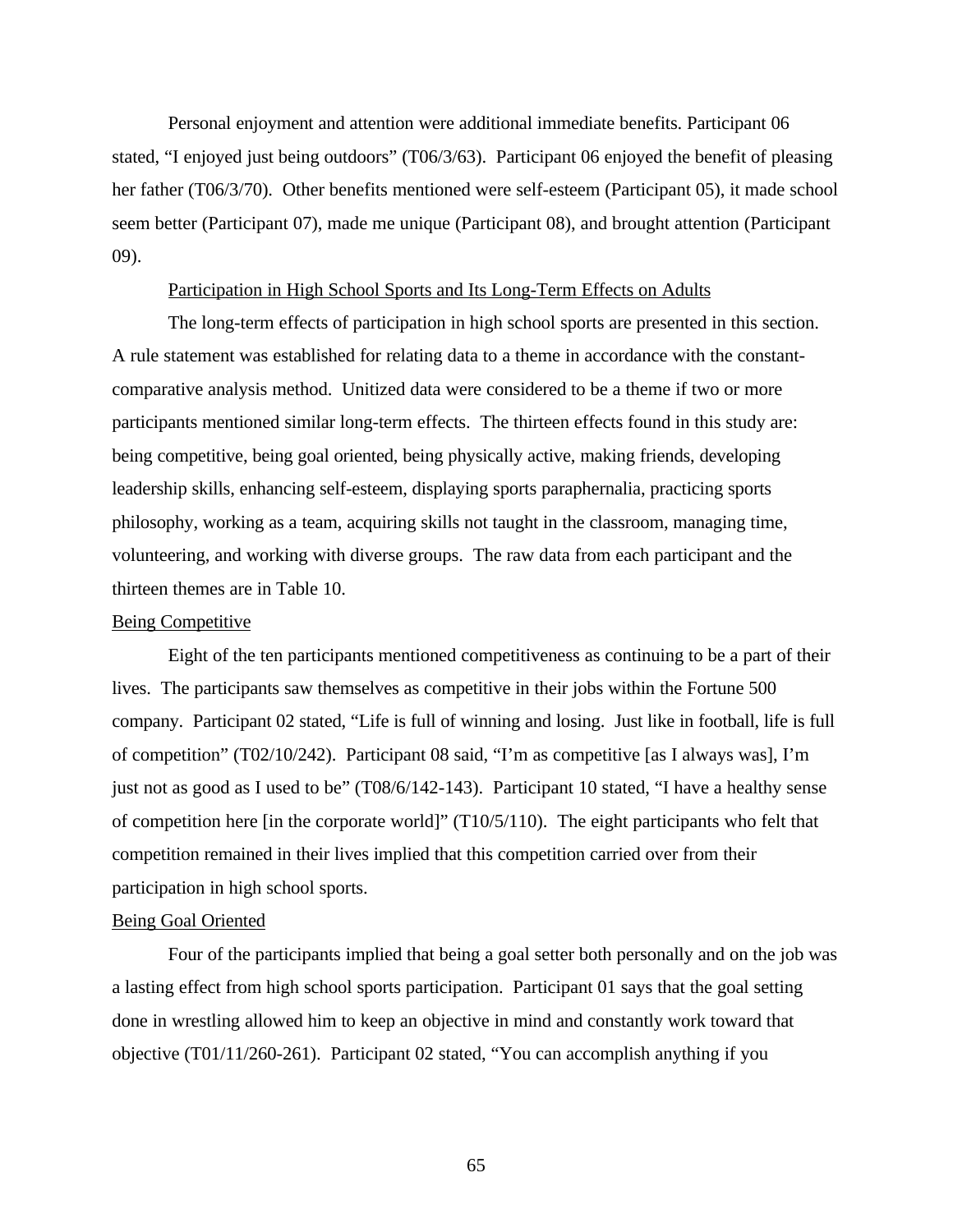# Table 10

Raw Data Matrix: Long-Term Effects of Participation in High School Sports

| Participant and<br><b>Selected sport</b> | Theme one--being competitive                                                                                                   | Theme two--being goal oriented                                                                                                                          |
|------------------------------------------|--------------------------------------------------------------------------------------------------------------------------------|---------------------------------------------------------------------------------------------------------------------------------------------------------|
| 01<br>Male<br>Wrestling                  |                                                                                                                                | "Sports taught me to keep in mind the<br>objective where you want to be and<br>always work toward that objective. I<br>do that today" (T01/11/260-261). |
| 02<br>Male<br>Football                   | "Life is full of winning and losing"<br>(T02/10/242). "Just like in football, life is<br>full of competition" $(T02/11/250)$ . | "You can accomplish anything if you<br>stay after it. A football lesson that's<br>helped me many times in life"<br>$(T02/5/101)$ .                      |
| 03<br>Male<br>Football                   | "Try your best, it is not so much about<br>outcome of the game" (T03/7/153).                                                   | "Just like in football, I still set goals<br>from a work standpoint"<br>(T03/12/289).                                                                   |
| 04<br>Male<br>Football                   |                                                                                                                                |                                                                                                                                                         |
| 05<br>Male<br>Football                   | "Americans love winning. I do not accept<br>less than winning" $(T05/4/84-85)$ .                                               |                                                                                                                                                         |
| 06<br>Female<br>Track                    | "There's much competition [in life]"<br>$(T06/6/140)$ .                                                                        |                                                                                                                                                         |
| 07<br>Female<br>Softball                 | "I'm competitive I like to kick my<br>opponent's ass" (T07/6/130).                                                             |                                                                                                                                                         |
| 08<br>Female<br>Softball                 | "I'm as competitive [as I always was], I'm<br>just not as good as I used to be"<br>$(T08/6/142-143).$                          |                                                                                                                                                         |
| 09<br>Female<br>Cheering                 | "I think the world revolves around<br>competition" (T09/6/134).                                                                |                                                                                                                                                         |
| 10<br>Female<br>Volleyball               | "I have a healthy sense of competition here<br>[in the corporate world]" $(T10/5/110)$ .                                       | "You set goals for yourself in sports<br>In most jobs you set goals for<br>yourself, also" (T10/7/162-163).<br>(table continues)                        |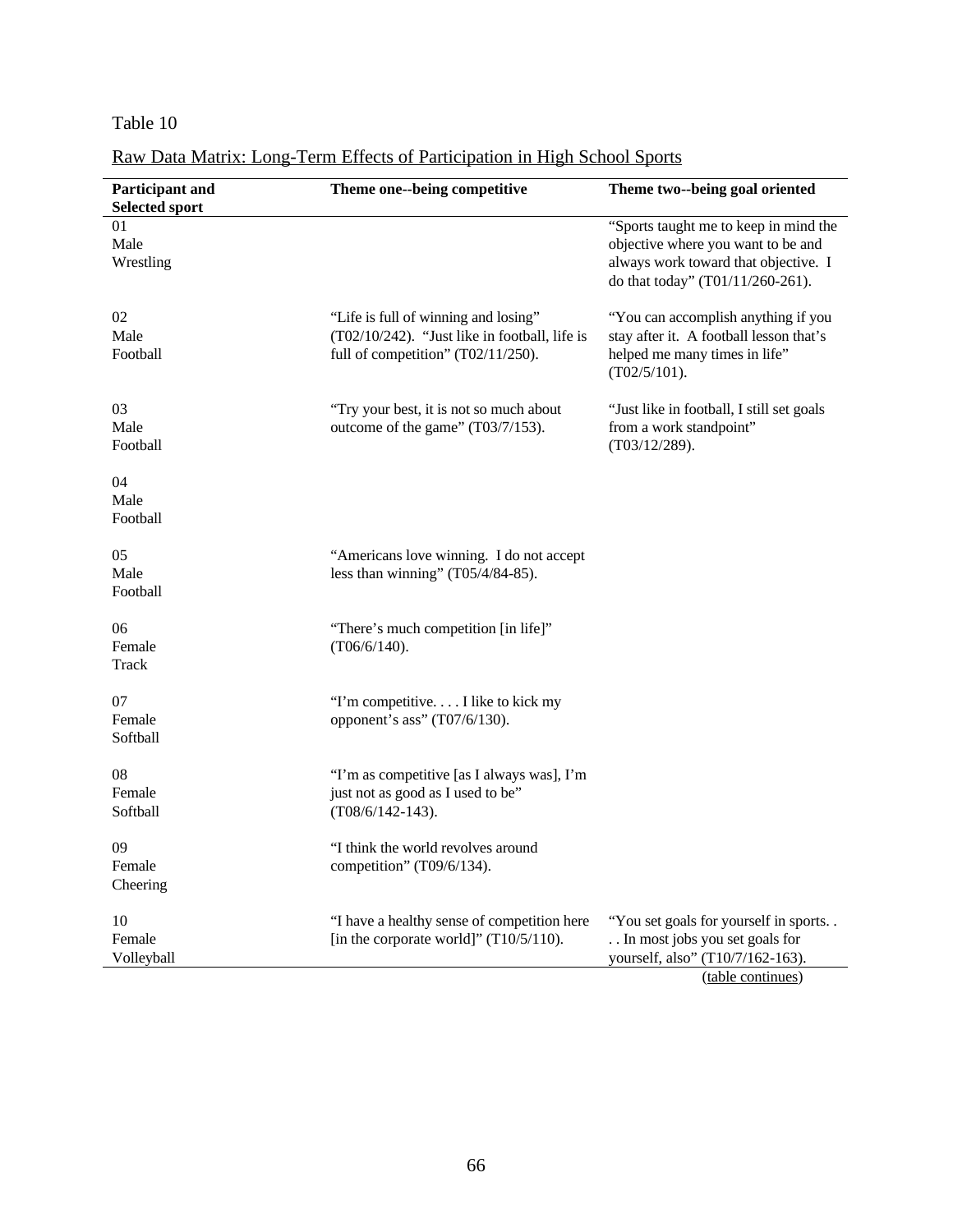| "I play golf, I ski, I play softball and<br>01<br>basketball. I still workout and I jog"<br>Male<br>$(T01/8/196-198).$<br>$(T01/7/165-166)$ .<br>Wrestling<br>02<br>"Take care of your body and health<br>Male<br>I'm in the gym three days a week. I<br>for everything else I've done,<br>workout, run, some weightlifting"<br>Football<br>(T02/8/192-193).<br>$(T02/7/158-159).$<br>03<br>Male<br>Football<br>04<br>"At an advanced age, I'm in better physical<br>Male<br>condition from playing sports than I would<br>be otherwise. The only active sport I<br>Football<br>participate in now is Tae Kwon Do karate"<br>$(T04/8/174-175)$ .<br>"I workout at the YMCA a couple times a<br>Male<br>week--can't play, knees" (T05/6/128-<br>Football<br>129).<br>06<br>Female<br>Track<br>"I golf, I jog" (T07/4/99). "My health is<br>great as far as I know. I keep in shape. I<br>shy before softball" (T07/5/120).<br>would play if there were teams"<br>Softball<br>(T07/6/129).<br>08<br>"I'm really health conscious now"<br>"I meet new friends easily"<br>(T08/9/208). "I run on a regular basis"<br>Female<br>$(T08/4/81-82)$ .<br>Softball<br>$(T08/6/144)$ .<br>09<br>Female<br>Cheering<br>10<br>"Health is a big one. When you quit<br>"I make friends easily now"<br>Female<br>playing, your body transforms into<br>$(T10/7/154)$ .<br>something you don't want. I am playing<br>Volleyball<br>club volleyball" (T10/7/171-172). | Participant and<br>selected sport | Theme three--being physically active | <b>Theme four--making friends</b>                                                |
|-----------------------------------------------------------------------------------------------------------------------------------------------------------------------------------------------------------------------------------------------------------------------------------------------------------------------------------------------------------------------------------------------------------------------------------------------------------------------------------------------------------------------------------------------------------------------------------------------------------------------------------------------------------------------------------------------------------------------------------------------------------------------------------------------------------------------------------------------------------------------------------------------------------------------------------------------------------------------------------------------------------------------------------------------------------------------------------------------------------------------------------------------------------------------------------------------------------------------------------------------------------------------------------------------------------------------------------------------------------------------------------------------------------------------------------------------------|-----------------------------------|--------------------------------------|----------------------------------------------------------------------------------|
|                                                                                                                                                                                                                                                                                                                                                                                                                                                                                                                                                                                                                                                                                                                                                                                                                                                                                                                                                                                                                                                                                                                                                                                                                                                                                                                                                                                                                                                     |                                   |                                      | "Sports allowed me and showed me<br>how to interact with other people"           |
|                                                                                                                                                                                                                                                                                                                                                                                                                                                                                                                                                                                                                                                                                                                                                                                                                                                                                                                                                                                                                                                                                                                                                                                                                                                                                                                                                                                                                                                     |                                   |                                      | "To meet new people The basis<br>including advancement in my career"             |
|                                                                                                                                                                                                                                                                                                                                                                                                                                                                                                                                                                                                                                                                                                                                                                                                                                                                                                                                                                                                                                                                                                                                                                                                                                                                                                                                                                                                                                                     |                                   |                                      |                                                                                  |
| 05<br>07<br>Female                                                                                                                                                                                                                                                                                                                                                                                                                                                                                                                                                                                                                                                                                                                                                                                                                                                                                                                                                                                                                                                                                                                                                                                                                                                                                                                                                                                                                                  |                                   |                                      |                                                                                  |
|                                                                                                                                                                                                                                                                                                                                                                                                                                                                                                                                                                                                                                                                                                                                                                                                                                                                                                                                                                                                                                                                                                                                                                                                                                                                                                                                                                                                                                                     |                                   |                                      |                                                                                  |
|                                                                                                                                                                                                                                                                                                                                                                                                                                                                                                                                                                                                                                                                                                                                                                                                                                                                                                                                                                                                                                                                                                                                                                                                                                                                                                                                                                                                                                                     |                                   |                                      | "I learned about relationships. I think<br>you make friends easier" (T06/6/141). |
|                                                                                                                                                                                                                                                                                                                                                                                                                                                                                                                                                                                                                                                                                                                                                                                                                                                                                                                                                                                                                                                                                                                                                                                                                                                                                                                                                                                                                                                     |                                   |                                      | "I make friends easily now, and I was                                            |
|                                                                                                                                                                                                                                                                                                                                                                                                                                                                                                                                                                                                                                                                                                                                                                                                                                                                                                                                                                                                                                                                                                                                                                                                                                                                                                                                                                                                                                                     |                                   |                                      |                                                                                  |
|                                                                                                                                                                                                                                                                                                                                                                                                                                                                                                                                                                                                                                                                                                                                                                                                                                                                                                                                                                                                                                                                                                                                                                                                                                                                                                                                                                                                                                                     |                                   |                                      |                                                                                  |
|                                                                                                                                                                                                                                                                                                                                                                                                                                                                                                                                                                                                                                                                                                                                                                                                                                                                                                                                                                                                                                                                                                                                                                                                                                                                                                                                                                                                                                                     |                                   |                                      |                                                                                  |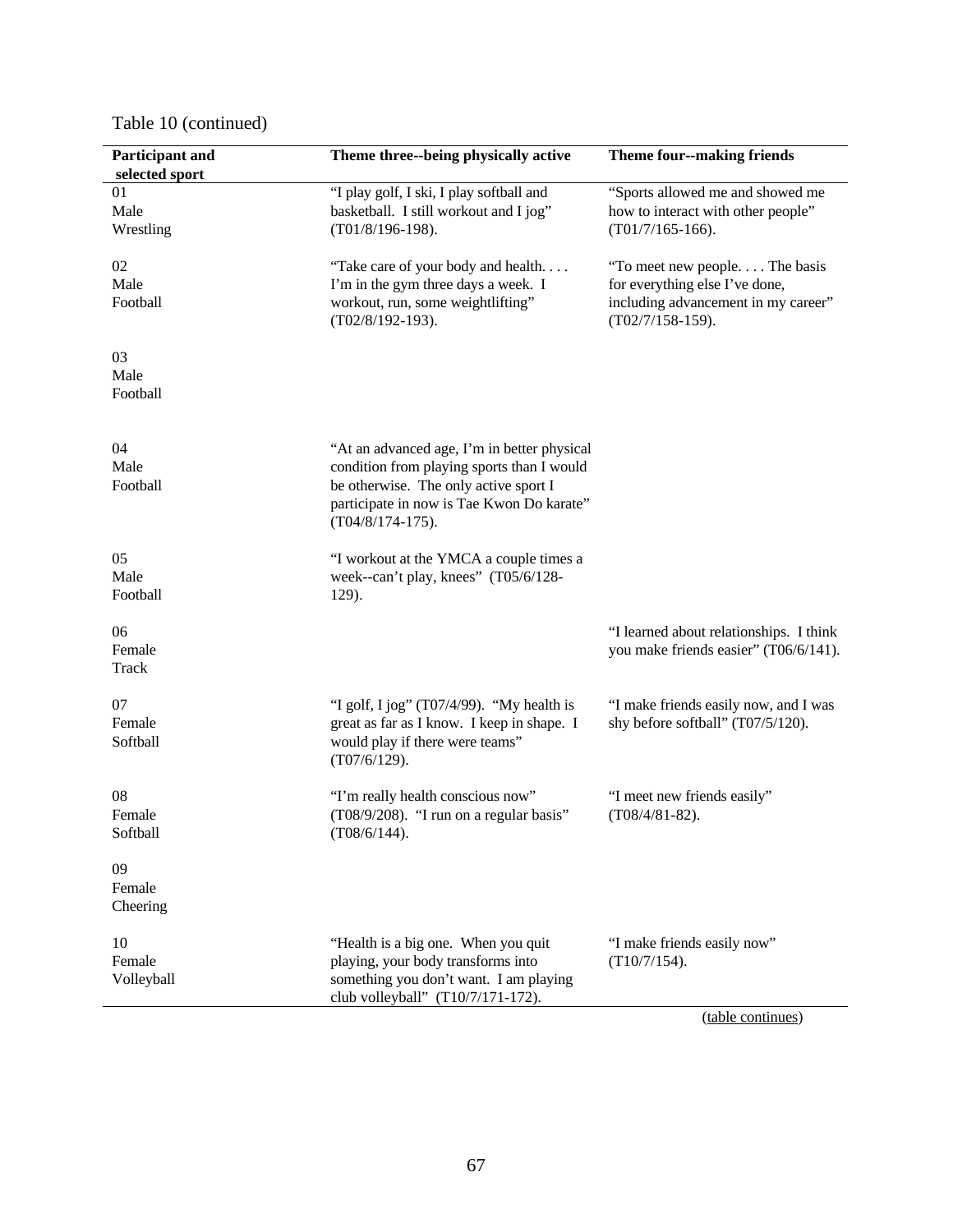| Participant and<br>selected sport | Theme five--developing leadership<br>skills                                                                                                                                                                                                                                                                           | Theme six-enhancing self-esteem                                                                                                  |
|-----------------------------------|-----------------------------------------------------------------------------------------------------------------------------------------------------------------------------------------------------------------------------------------------------------------------------------------------------------------------|----------------------------------------------------------------------------------------------------------------------------------|
| 01<br>Male<br>Wrestling           |                                                                                                                                                                                                                                                                                                                       | "It [wrestling] taught me that I wasn't a<br>failure. Sports gave me the ability to feel<br>good about myself" (T01/12/282-286). |
| 02<br>Male<br>Football            |                                                                                                                                                                                                                                                                                                                       |                                                                                                                                  |
| 03<br>Male<br>Football            |                                                                                                                                                                                                                                                                                                                       |                                                                                                                                  |
| 04<br>Male<br>Football            |                                                                                                                                                                                                                                                                                                                       |                                                                                                                                  |
| 05<br>Male<br>Football            |                                                                                                                                                                                                                                                                                                                       | "Sports gave me self-esteem. Athletics<br>have been one of the fundamental<br>reasons for my success" (T05/5/105-<br>108).       |
| 06<br>Female<br>Track             |                                                                                                                                                                                                                                                                                                                       | "It [participation] gave me confidence<br>and increased my self-esteem"<br>(T06/7/152).                                          |
| 07<br>Female<br>Softball          |                                                                                                                                                                                                                                                                                                                       |                                                                                                                                  |
| 08<br>Female<br>Softball          | "I have leadership skills that I got from<br>sports participation. I learned<br>negotiation skills. I remember<br>getting that nervous feeling in my<br>stomach just like now giving a<br>presentation to your colleagues. You<br>learn skills to get over that nervousness.<br>You learn to lead" (T08/8-9/197-203). |                                                                                                                                  |
| 09<br>Female<br>Cheering          |                                                                                                                                                                                                                                                                                                                       | "As a result of sports activities, I have<br>lots of confidence and self-esteem"<br>$(T09/5/122-123).$                           |
| 10<br>Female<br>Volleyball        | "From sports I learned responsibility as<br>a leadership skill" (T10/8/175).                                                                                                                                                                                                                                          |                                                                                                                                  |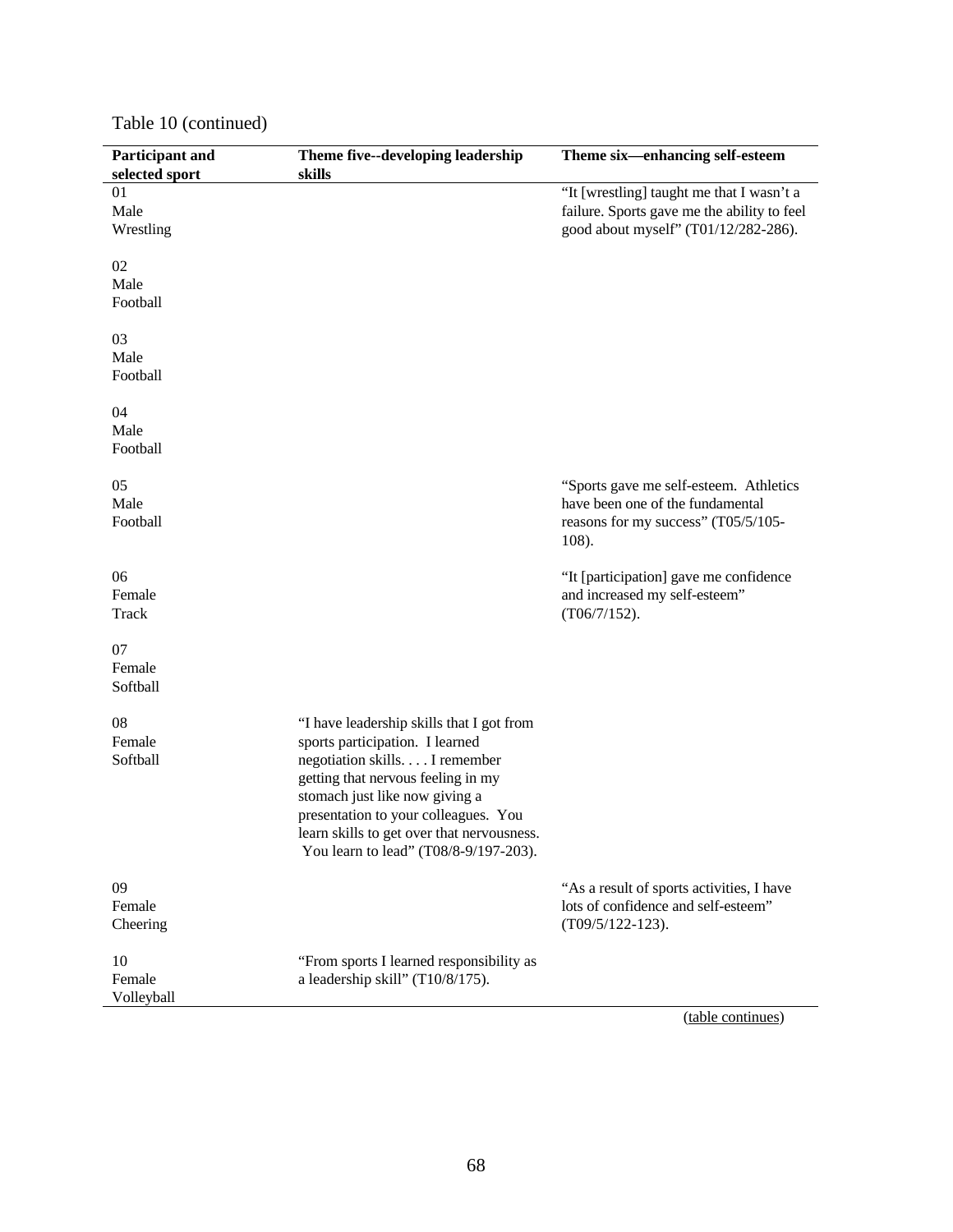| Participant and<br>selected sport | Theme seven--displaying sports paraphernalia                                                                                                                                                                                                                                                                                                                   |
|-----------------------------------|----------------------------------------------------------------------------------------------------------------------------------------------------------------------------------------------------------------------------------------------------------------------------------------------------------------------------------------------------------------|
| 01<br>Male<br>Wrestling           | Plaque from college with record on it from the coach. Plaque with mascot and<br>team record on it (T01/10/228-231).                                                                                                                                                                                                                                            |
| 02<br>Male<br>Football            |                                                                                                                                                                                                                                                                                                                                                                |
| 03<br>Male<br>Football            | Corporate softball trophy, individual tennis trophy, numerous football coaching<br>trophies, Senior Basketball League trophies, sports spectator diploma, Cubs<br>baseball program, Cubs hologram, Atlantic Coast Conference basketball, and a<br>Duke notepad (OBS03/May 23, 2000).                                                                           |
| 04<br>Male<br>Football            |                                                                                                                                                                                                                                                                                                                                                                |
| 05<br>Male<br>Football            | Collects sports hats, but not in office.                                                                                                                                                                                                                                                                                                                       |
| 06<br>Female<br>Track             | Penn State football memorabilia on the desk and bookshelf that her father made<br>for her (OBS06/June 26, 2000).                                                                                                                                                                                                                                               |
| 07<br>Female<br>Softball          | A picture of her racing motorcycles after high school (OBS07/July 1, 2000).                                                                                                                                                                                                                                                                                    |
| 08<br>Female<br>Softball          | "My new office doesn't have all the sports trophies, plaques, and posters that<br>my California office had. Here on the East coast I just have a big, big, big,<br>tennis shoe--the size of Shaquille O'Neal It was an award for a company<br>project It has the autographs of the entire team, technical team of<br>programmers. It is huge" (T08/7/167-172). |
| 09<br>Female<br>Cheering          | "I am a big Dallas Cowboy football fan—you know the cheerleaders and the<br>whole nine yards. I have a football, a picture of Troy Aikman [the<br>quarterback], and a Cowboy helmet" (T09/7/172-174).                                                                                                                                                          |
| 10<br>Female<br>Volleyball        | "I have a lot, but can not keep it here [in the office]" (T10/6/141-142).                                                                                                                                                                                                                                                                                      |
|                                   | (table continues)                                                                                                                                                                                                                                                                                                                                              |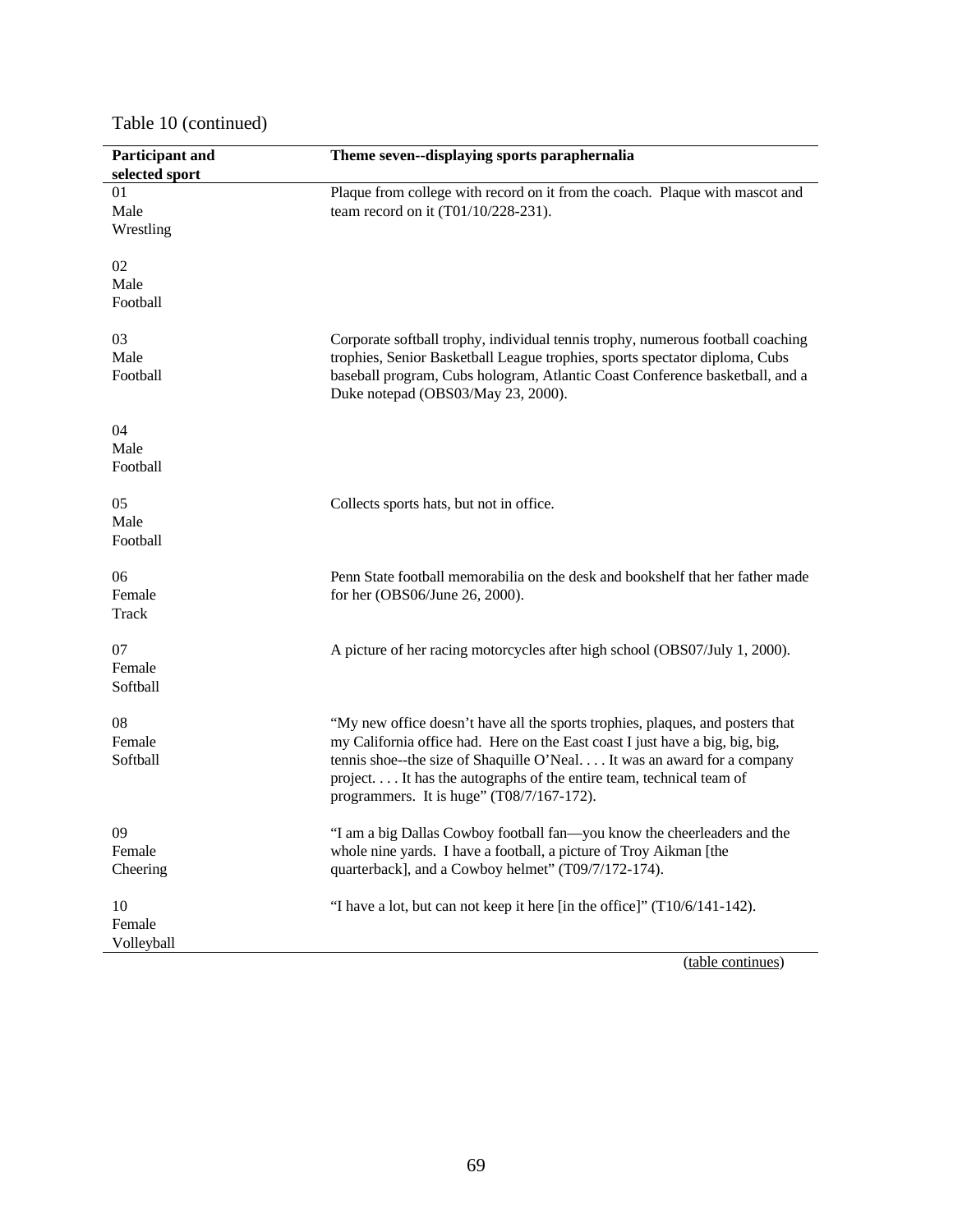| Participant and<br>selected sport | Theme eight-practicing sports philosophy                                                                                                                                                                                                                         |
|-----------------------------------|------------------------------------------------------------------------------------------------------------------------------------------------------------------------------------------------------------------------------------------------------------------|
| 01<br>Male<br>Wrestling           | Expressions "if you think you can't, it's a cinch you won't, and quitters never win<br>and winners never quit" (T01/10/245-250).                                                                                                                                 |
| 02<br>Male<br>Football            | "I teach teamwork in the business Sports values are the same and are<br>expressed in our company value statement. I say to employees and my children,<br>'Step up to the plate'" (T02/10/228-238).                                                               |
| 03<br>Male<br>Football            | "I think sports philosophy has permeated my life forever. I fall back on that basic<br>sports philosophy of trying to accomplish, but not getting distraught when you<br>don't. I also say, 'Time to back up and punt'" (T03/11/256-260).                        |
| 04<br>Male<br>Football            | "I use the expressions, 'Three strikes, you're out' and 'Work together like a<br>team"" (T04/7/166-167).                                                                                                                                                         |
| 05<br>Male<br>Football            | "I tell my son, 'One more rep' I stress closure, finish the job. I learned that in<br>blocking I realize the importance of the cliché, 'There is no I in team,' and I<br>frequently say, 'Step up to the plate'" (T05/7/154-158).                                |
| 06<br>Female<br>Track             | "Just that I am still a fan in my spare time" (T06/6/144-145).                                                                                                                                                                                                   |
| 07<br>Female<br>Softball          | "Encourage working together, and I say 'If you want to play hardball, bring your<br>bat"' (T07/5/114-115).                                                                                                                                                       |
| 08<br>Female<br>Softball          | "I am flexible, driven I'm sensitive to the team players' needs and concerns<br>I say, 'Just do it,' and I use the expressions, 'This isn't a spectator sport' and<br>'Take one for the team'" (T08/8/176-188).                                                  |
| 09<br>Female<br>Cheering          | "I use the expression, 'Time-out' I teach in the corporation  [and] use<br>quotes from Lou Holtz and Don Shula. What coaches use on the fields, the<br>leaders in our company should use in managing people. I say, 'Practice makes<br>perfect" (T09/8/178-198). |
| 10<br>Female<br>Volleyball        | "My number [jersey] was 12 Everytime I am asked for a password or pin<br>number I use 12. My e-mail is moonshine 12. I also say, 'slamdunk'"<br>$(T10/6/144-147)$ .                                                                                              |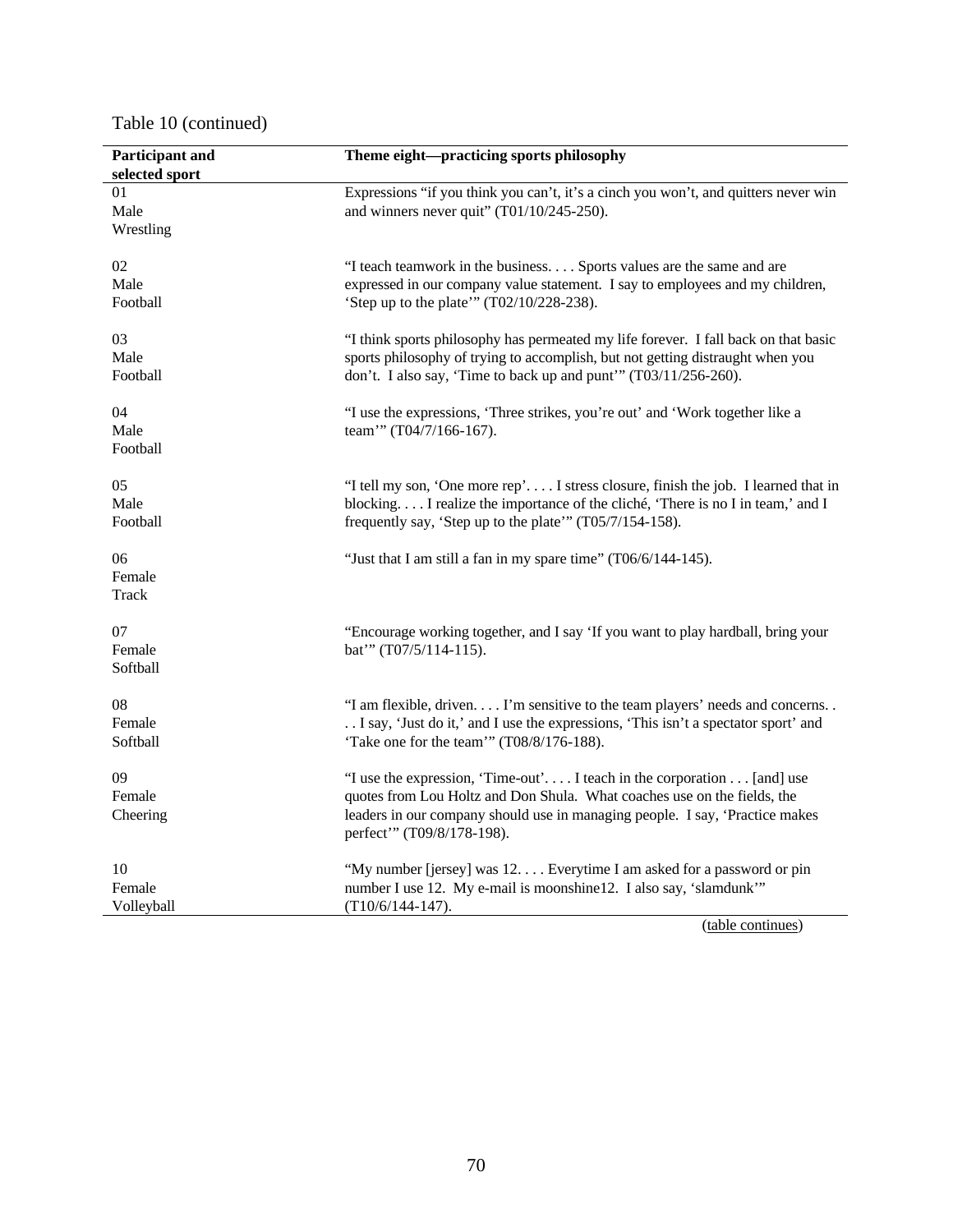| Table 10 (continued)              |                                                                                                                                                                                                                 |                                                                                                                                                                    |
|-----------------------------------|-----------------------------------------------------------------------------------------------------------------------------------------------------------------------------------------------------------------|--------------------------------------------------------------------------------------------------------------------------------------------------------------------|
| Participant and<br>selected sport | Theme nine--working as a team                                                                                                                                                                                   | Theme ten--acquiring skills not<br>taught in a classroom                                                                                                           |
| 01<br>Male<br>Wrestling           | "It was all about working as a team"<br>$(T01/6/127)$ .                                                                                                                                                         | "Sports taught wisdom as opposed to<br>academic knowledge. You don't get<br>that in the classroom" (T01/11/267-<br>270).                                           |
| 02<br>Male<br>Football            | "It [sports] gave me teamwork, which is<br>essential in the business environment"<br>(T02/6/149).                                                                                                               | "Determination, drive, and<br>competitiveness is [sic] learned on<br>the field Administrators and<br>teachers can't do that in the<br>classroom" (T02/12/290-294). |
| 03<br>Male<br>Football            | "In the corporation you have the ability to<br>work with others, to be a part of a group<br>or team" (T03/12/293).                                                                                              |                                                                                                                                                                    |
| 04<br>Male<br>Football            | "I always worked as a team In<br>business now we are a team I learned<br>how to unite as a team" $(T04/6/136-139)$ .                                                                                            |                                                                                                                                                                    |
| 05<br>Male<br>Football            | "Sports provided a concept of working<br>together as a team to achieve a common<br>goal that is used by all of us in this<br>corporation" (T05/5/106).                                                          |                                                                                                                                                                    |
| 06<br>Female<br>Track             |                                                                                                                                                                                                                 |                                                                                                                                                                    |
| 07<br>Female<br>Softball          | "I think sports teaches you how to work<br>with a team, which carries over to every<br>part of your life, especially here at work<br>where that's almost a requirement to<br>experience success" (T07/4/94-97). |                                                                                                                                                                    |
| 08<br>Female<br>Softball          | "I still use the skill of teamwork"<br>(T08/5/118).                                                                                                                                                             | "You learn skills not taught in the<br>classroom. I don't know where<br>students tomorrow will get these<br>skills if sports are cut back"<br>$(T08/5/117-119).$   |
| 09<br>Female<br>Cheering          | "I think that being a part of a team has<br>made me the person I am today"<br>(T09/9/202-203).                                                                                                                  |                                                                                                                                                                    |
| 10<br>Female<br>Volleyball        | "Sports taught me how to be a team<br>player. You've got to get along with<br>everybody or else it doesn't work"<br>$(T10/7/158-159).$                                                                          |                                                                                                                                                                    |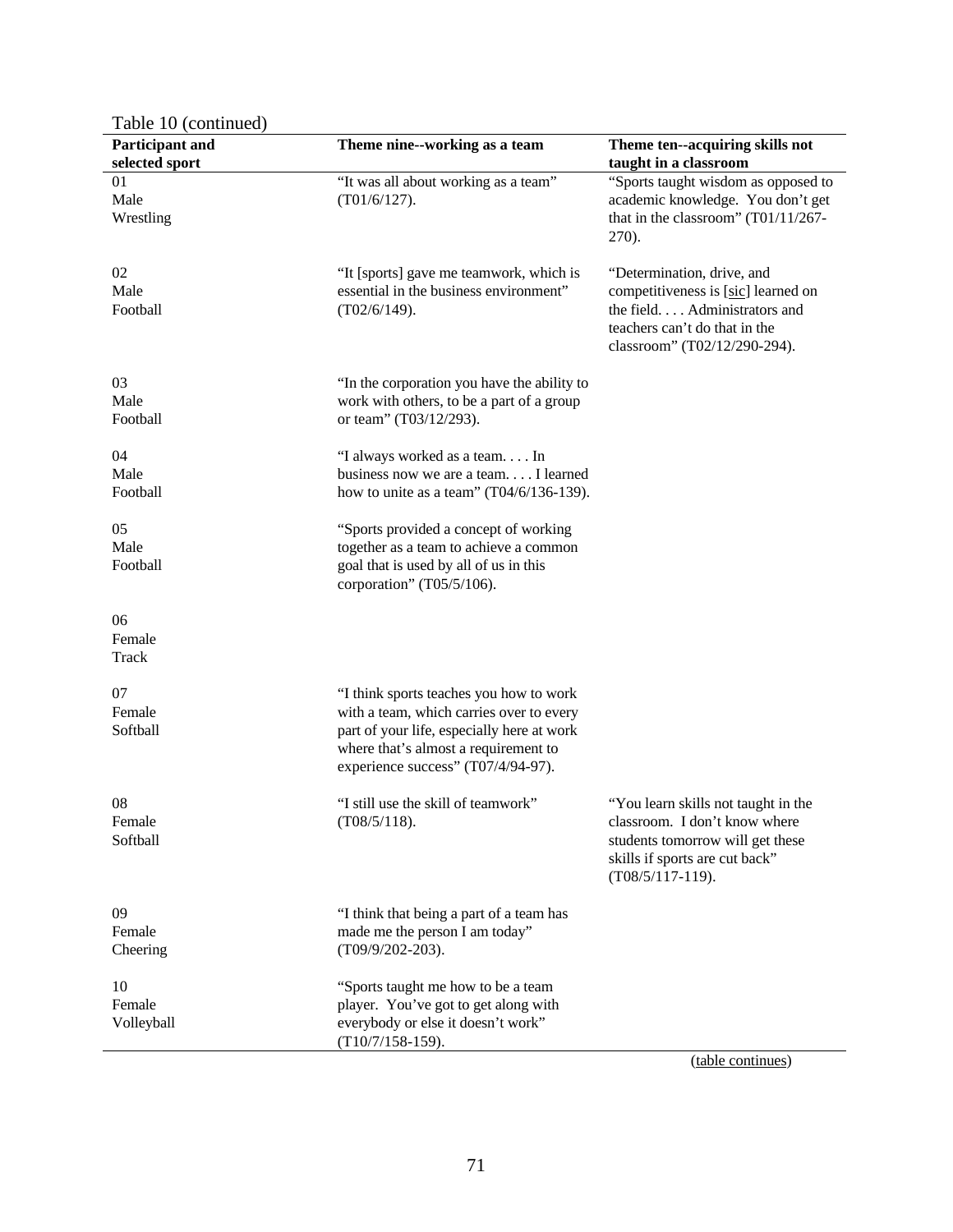| Participant and<br>selected sport | Theme eleven—managing time                                                                                                                  | Theme twelve-volunteering                                                                                                           |
|-----------------------------------|---------------------------------------------------------------------------------------------------------------------------------------------|-------------------------------------------------------------------------------------------------------------------------------------|
| 01<br>Male<br>Wrestling           |                                                                                                                                             |                                                                                                                                     |
| $02\,$<br>Male<br>Football        | "Sports taught me how to deal with<br>multiple facets and make it all work<br>You have to fit all the pieces<br>together" (T02/11/269-270). |                                                                                                                                     |
| 03<br>Male<br>Football            |                                                                                                                                             | "I volunteer for something to get it accomplished. I<br>think this is something that's grown out of sports"<br>$(T03/12/290-292)$ . |
| 04<br>Male<br>Football            | "Because of sports I had to accept<br>responsibility for time commitments"<br>$(T04/8/192)$ .                                               |                                                                                                                                     |
| 05<br>Male<br>Football            |                                                                                                                                             |                                                                                                                                     |
| 06<br>Female<br><b>Track</b>      |                                                                                                                                             | "I still volunteer even though my participation was<br>limited and not very pleasant for my children"<br>(T06/6/144).               |
| 07<br>Female<br>Softball          |                                                                                                                                             |                                                                                                                                     |
| 08<br>Female<br>Softball          |                                                                                                                                             |                                                                                                                                     |
| 09<br>Female<br>Cheering          |                                                                                                                                             |                                                                                                                                     |
| 10<br>Female<br>Volleyball        | "You learn a lot about time<br>management when you have to do a<br>lot of things" (T10/8/177-178).                                          | 1 <sub>1</sub>                                                                                                                      |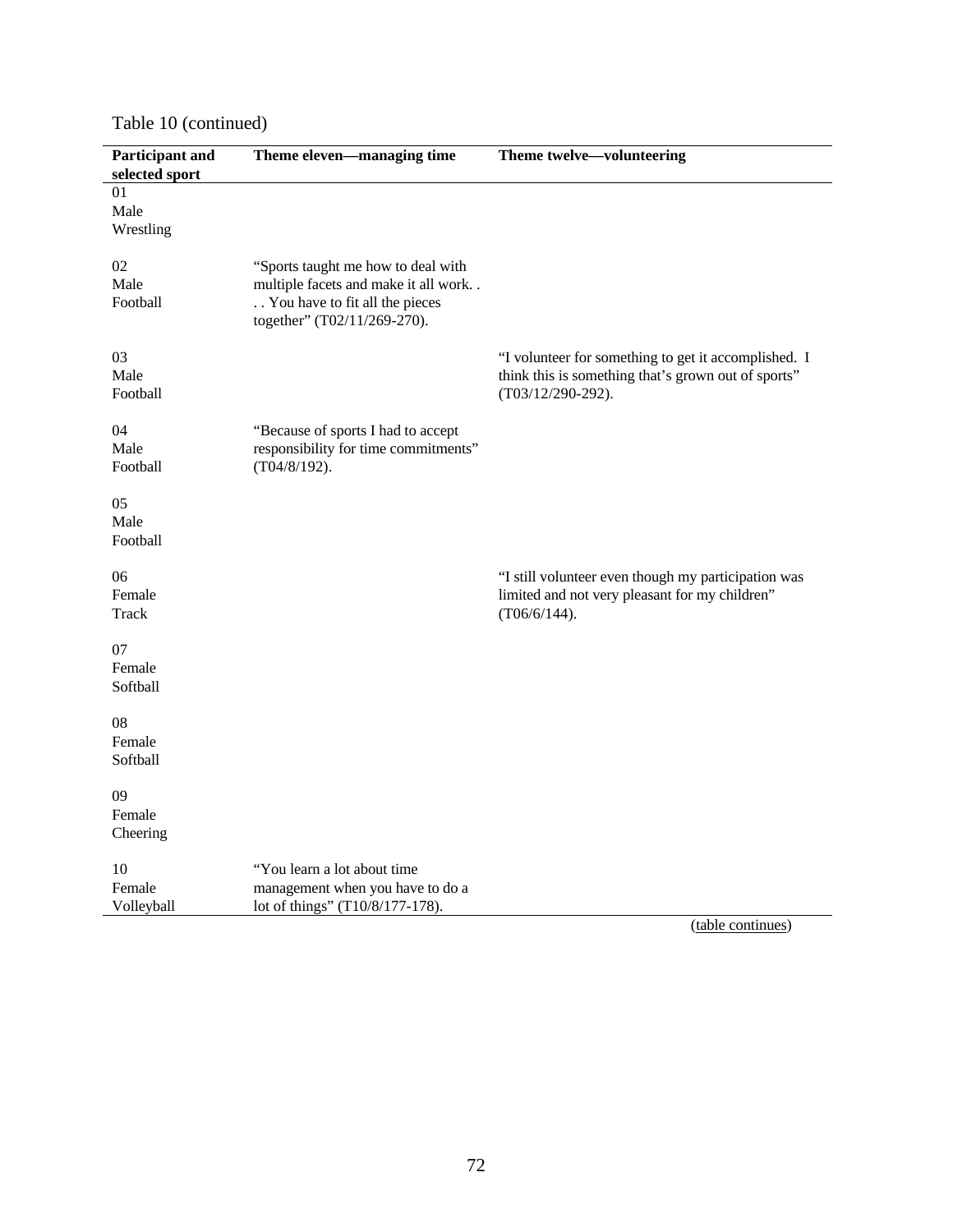| Participant and | Theme thirteen—working with diverse groups                |
|-----------------|-----------------------------------------------------------|
| selected sport  |                                                           |
| 01              | "I learned to get along with white kids . We associated   |
| Male            | together It gave us a common bond. I learned to           |
| Wrestling       | accept others' differences which is a key to my success   |
|                 | with this Fortune 500 company" (T01/8/181-191).           |
|                 |                                                           |
| 02              | "Sports gave me opportunities to know people of different |
| Male            | socio-economic groups, an important value in my           |
| Football        | work" (T02/11/257-263).                                   |
|                 |                                                           |
| 03              |                                                           |
| Male            |                                                           |
| Football        |                                                           |
|                 |                                                           |
| 04              |                                                           |
| Male            |                                                           |
|                 |                                                           |
| Football        |                                                           |
|                 |                                                           |
| 05              |                                                           |
| Male            |                                                           |
| Football        |                                                           |
|                 |                                                           |
| 06              |                                                           |
| Female          |                                                           |
| <b>Track</b>    |                                                           |
|                 |                                                           |
| 07              |                                                           |
| Female          |                                                           |
| Softball        |                                                           |
| 08              |                                                           |
|                 |                                                           |
| Female          |                                                           |
| Softball        |                                                           |
| 09              |                                                           |
|                 | "It [cheering] got me ready for the differences in people |
| Female          | that I run into everyday now" (T09/6/130).                |
| Cheering        |                                                           |
| $10\,$          |                                                           |
| Female          |                                                           |
|                 |                                                           |
| Volleyball      |                                                           |

Note. In the citations, the T represents transcript. The first number is the participant's identification number, the second number is the page number, and the final number is the line number. YB in a citation refers to yearbook and the number is the one assigned to the participant. OBS in a citation refers to an observation and the participant number followed by the date.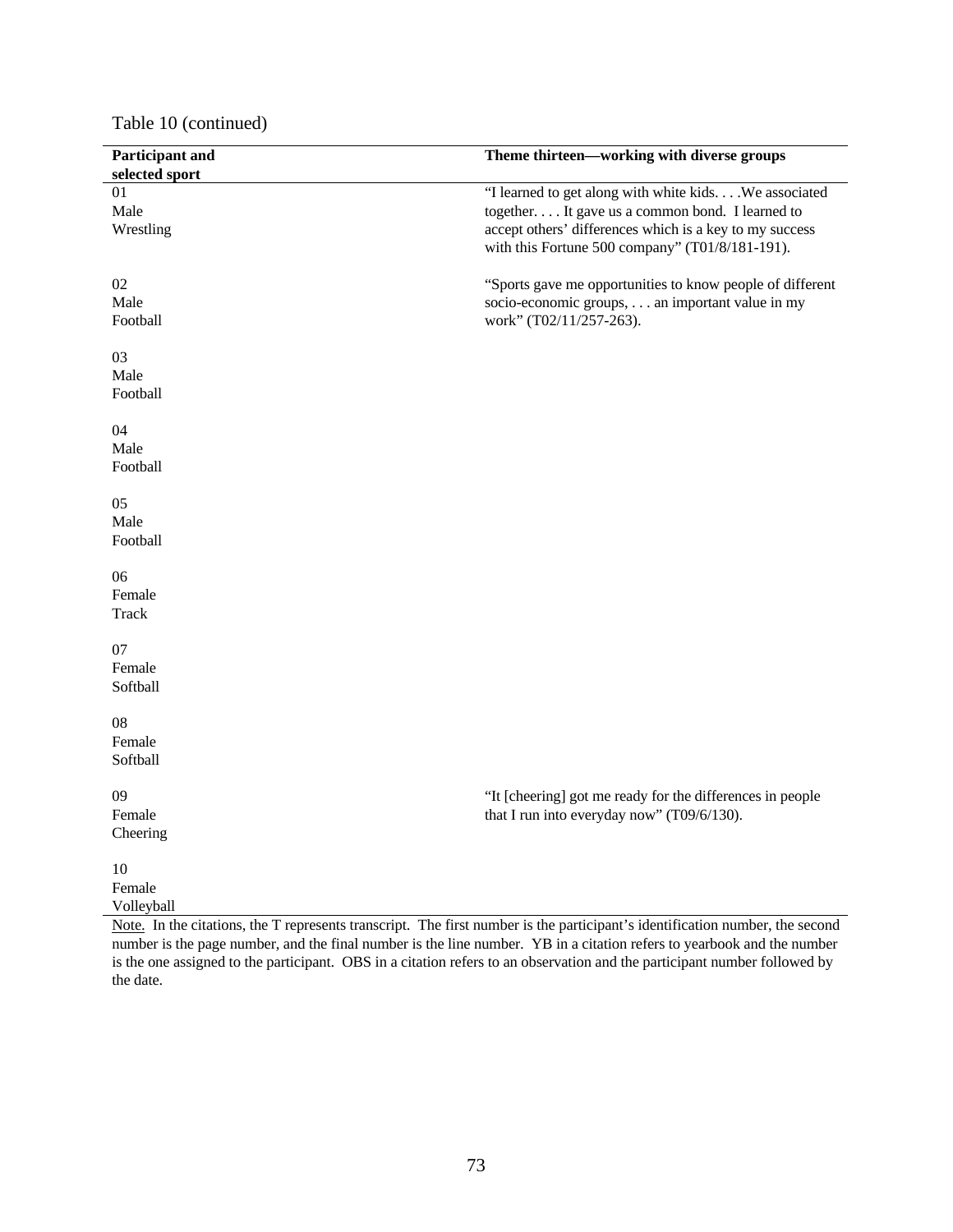stay after it. That's a football lesson that's helped me many times in life" (T02/5/101). Participant 03 stated, "Just like in football, I still set goals from a work standpoint" (T03/12/289). Participant 10 said, "You set goals for yourself in sports. . . . In most jobs you set goals for yourself, also" (T10/7/162-163).

### Being Physically Active

The participants' current involvement in sporting activities led to the long-term effect theme of being physically active. The participants who consider themselves active are involved in individual non-competitive activities, individual competitive sports, or team sports. Seven of the ten participants discussed sports they currently play or physical activities in which they are involved. The other three participants said they did not currently do anything physical or sports related. Four of the participants still jog or run on a regular schedule. Three of the participants work out at a gym facility. Two of the participants play golf. Two of the participants still play team sports. Participant 04 is active in Tae Kwon Do karate. Participant 05 stated that he worked out two or three times a week at the YMCA, but that due to very bad knees, from football, he can't play anything now (T05/6/128-129). Participant 08 stated, "I'm really health conscious now (T08/9/208). . . . I run on a regular basis" (T08/6/144). Participant 01 stated, "I play golf, I ski, I play softball and basketball with my company teams" (T01/8/196-198). Making Friends

The ability to make friends quickly or interact with others was a theme observable in the data of six participants. All of the participants in this study played on a team sport in high school where camaraderie was a key to success. Five of the participants had stated earlier that making friends was an immediate benefit while in high school, but six believed that it is something that has become a long-term effect. It is easier to make friends now was mentioned by four of the participants (Participants 06, 07, 08, and 10). Participant 01 said, "Sports allowed me and showed me how to interact with other people" (T01/7/165-166). Participant 02 shared, "It [sports] taught me to meet new people . . . the basis for everything else I've done, including advancement in my career" (T02/7/158-159).

### Developing Leadership Skills

Participation in high school sports has an effect on the development of leadership skills in an individual. Participants in sports may learn how to be more responsible as well as learn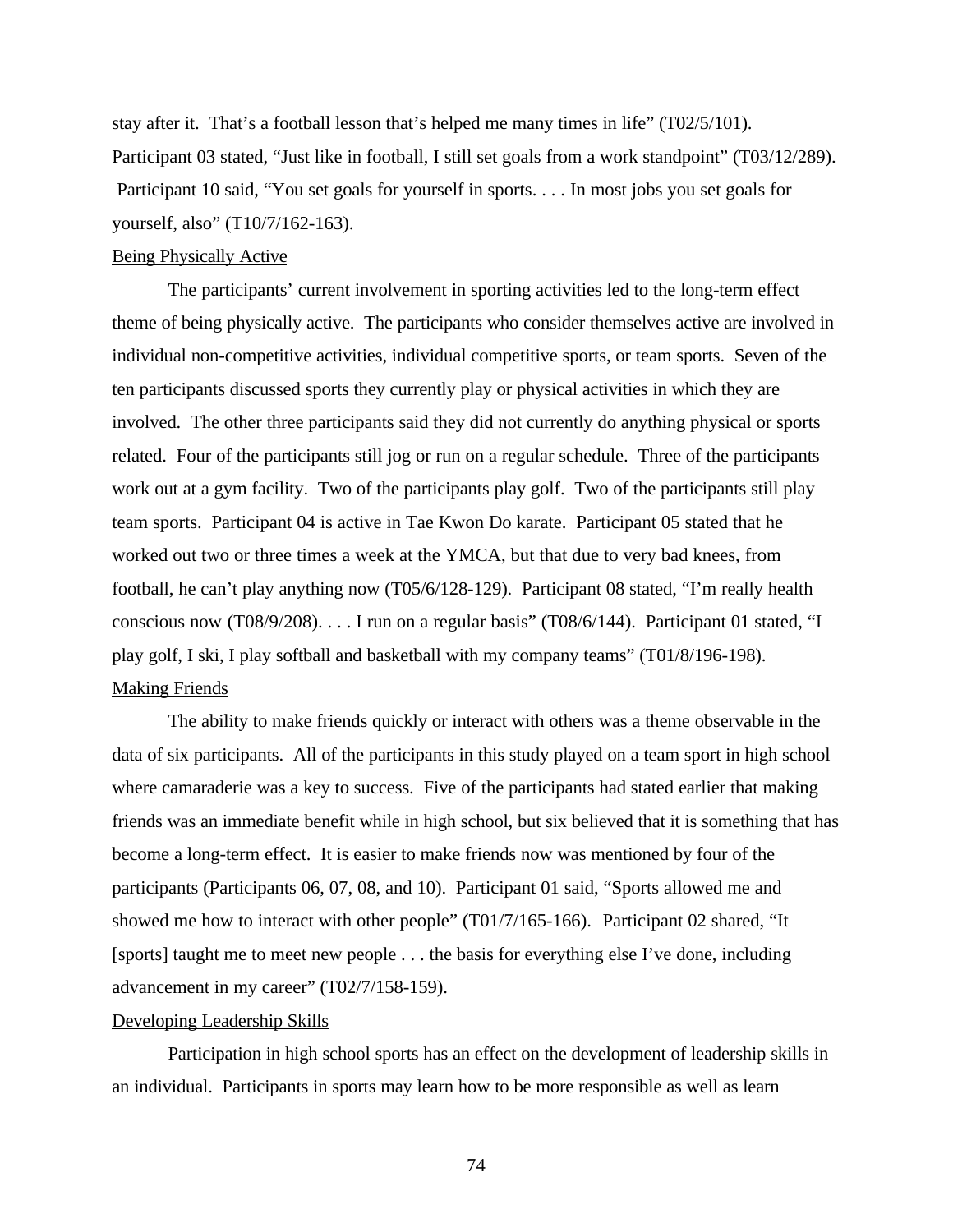techniques for stress reduction. A sports participant may learn skills for successful negotiation. Leadership skills that developed from participation in sports were mentioned by two of the participants. Participant 08 talked at great length about what sports had done for her leadership skills. She stated, "I have leadership skills that I got from sports participation, I learned negotiation skills. . . . I remember [before games] getting that nervous feeling in my stomach just like now when giving a presentation to your colleagues. You learn skills to get over that nervousness. You learn to lead" (T08/8-9/197-203). Participant 10 stated, "From sports I learned responsibility as a leadership skill" (T10/8/175).

#### Enhancing Self-Esteem

The enhancement of self-esteem was a theme in the data from this study. Sports made the participants feel good about themselves and instilled confidence. Four of the ten participants believed that their self-esteem was positively affected by their participation in high school sports. Participant 05 said, "Sports gave me self-esteem. Athletics have been one of the fundamental reasons for my success" (T05/5/105-108). Participant 06 stated, "It [participation in track] gave me confidence and increased my self-esteem" (T06/7/152). Participant 09 felt that sports participation gave her ". . . lots of confidence and self-esteem" (T09/5/122-123).

### Displaying Sports Paraphernalia

The researcher believed that if an employee within a top-ten Fortune 500 company displayed sports paraphernalia in his or her office it symbolized a lasting effect that sports had on his or her life. There were three types of paraphernalia discussed or observed: personal items, team artifacts given by family members, and professional sports artifacts. Eight of the ten participants discussed sports paraphernalia that they owned, but only six displayed it in their offices. Participant 01 discussed the two plaques that were on the wall in his office. One represented his wrestling record in college and was given to him by his coach, and the other one had his team record with the mascot's picture (T01/10/228-231). Participant 03 picked up and described each item as the researcher observed. He discussed a corporate softball trophy, an individual tennis trophy, numerous football coaching trophies, several Senior Basketball League trophies, a sports spectator diploma from his daughter, a Cubs baseball program, an Atlantic Coast Conference basketball, a Cubs baseball team hologram from his granddaughter, and a Duke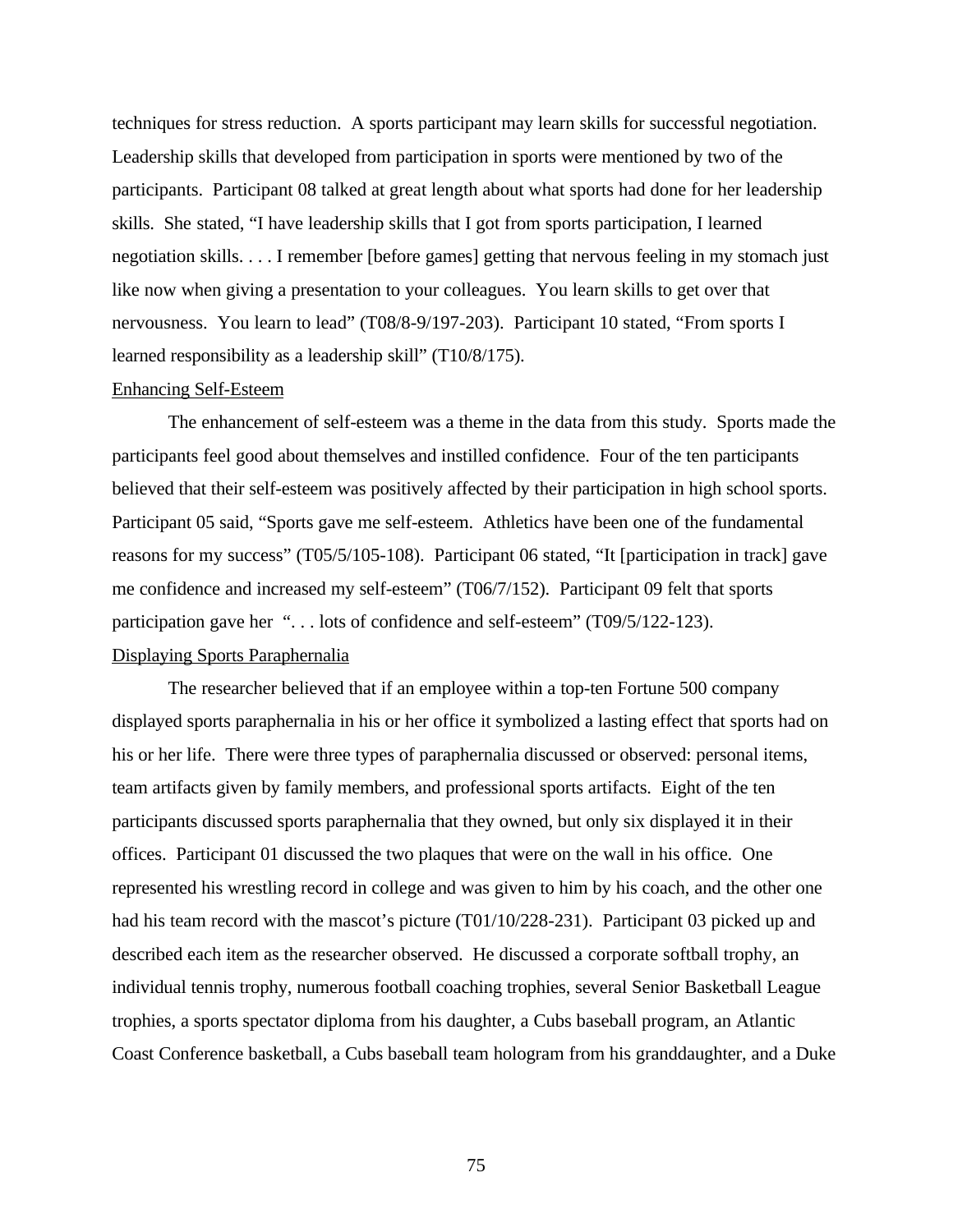University notepad (OBS03/May 23, 2000). Participant 07 showed the researcher a picture on the office wall of her on a racing style motorcycle (OBS07/July 1, 2000).

Participant 06 described and displayed items given to her by her family. She had Penn State football items that her father had made for her on her desk (OBS06/June 26, 2000). The items included a helmet, a football, and a mug.

The professional sports-related artifacts came from Participants 08 and 09. Participant 08 described the story behind the one piece of sports-related paraphernalia currently in her new office. Her office in California had many sports trophies, plaques, and posters, but she had not put them out in the new east-coast office. Her description stated, "I have a big, big, big, tennis shoe. The size of Shaquille O'Neal. . . . It was an award for a company project. . . . It has the autographs of the entire team, technical team of programmers. It is huge" (T08/7/167-172). Participant 09 is a big Dallas Cowboy football fan, and everything in her office is cowboy related. She has a football, a picture of Troy Aikman [the quarterback], and a cowboy football helmet (T09/7/172-174).

The remaining four participants did not have sports-related items in their offices. Two of these four, Participant 05 and Participant 10, stated they had sports paraphernalia displayed in their homes, but not in the offices.

#### Practicing Sports Philosophy

The sports philosophy theme emerged from the data describing the participant's current use of philosophies that relate to sports. This was the only theme in which every participant mentioned something in the interview that fit the theme. Philosophies included using sports expressions, teaching teamwork principles in the company, using sports attitudes on the job, supporting sporting events, and continuing use of the participant's jersey number.

Most of the data were expressions used daily by the participants. Many of the expressions used do not come from the sport played. Some of the expressions used are: "If you think you can't, it's a cinch you won't," "Quitters never win and winners never quit," and "ballpark figure" (Participant 01), "Step up to the plate" (Participants 02 and 05), "It's time to back up and punt" (Participant 03), "Three strikes-you're out" and "Work together like a team" (Participant 04), "If you want to play hardball, bring your bat" (Participant 07), "Just do it" and "Take one for the team" (Participant 08), and "Time-out" and "Practice makes perfect" (Participant 09).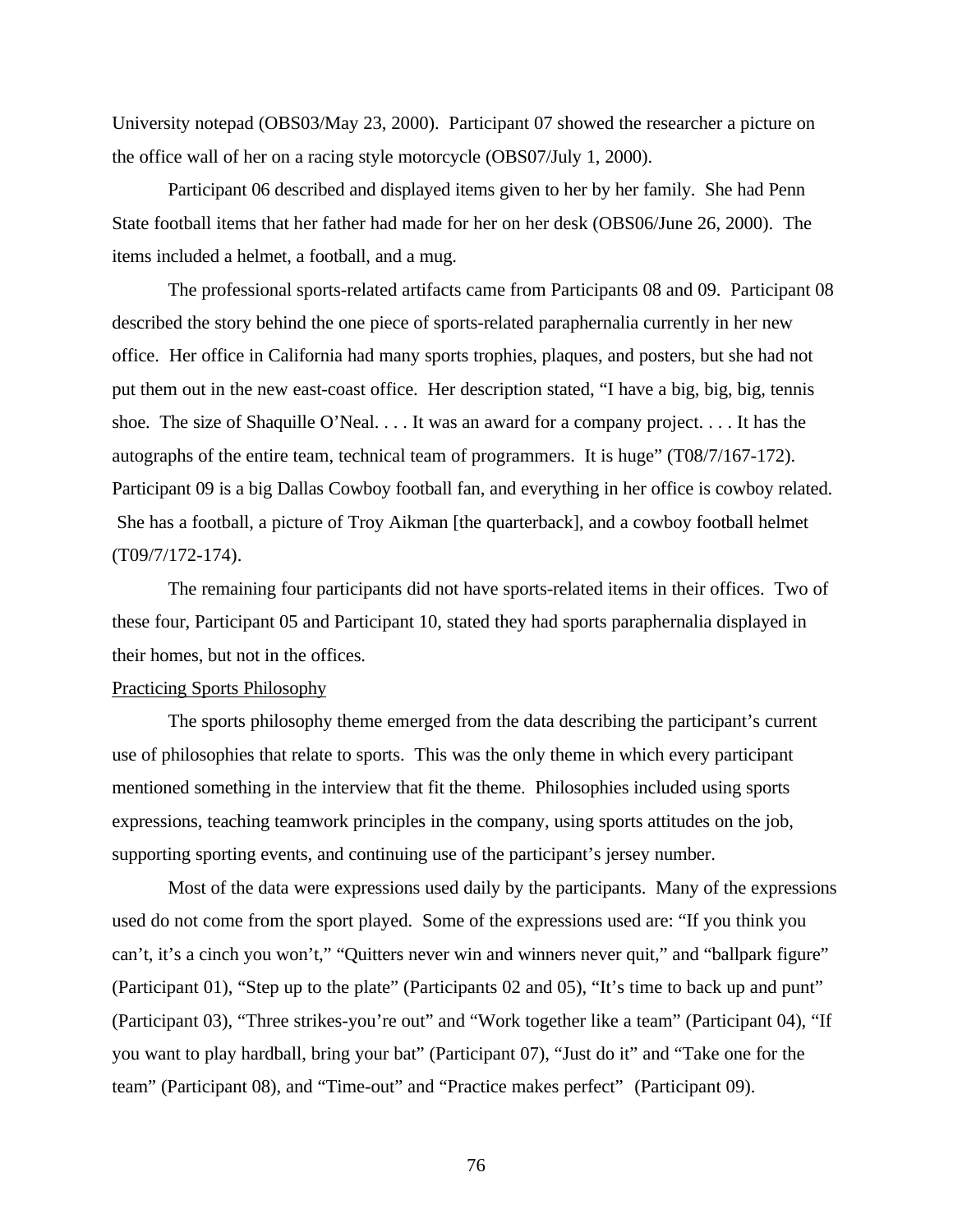Participant 02 taught teamwork for his company and believed that sports values are the same as corporate values and are expressed in his corporation's value statement (T02/10/228- 238). Participant 07 pushed her colleagues to work together as a team and believed that mentality came from sports participation (T07/5/114-115). Participant 08 stated, "I am flexible, driven . . . I'm sensitive to the team players' needs and concerns" (T08/8/176-188). She said this came from her sports experiences in high school. Participant 09 teaches in the corporation and frequently used quotations from coaches Lou Holtz (current football coach at the University of South Carolina) and Don Shula (retired football coach of the Miami Dolphins) in her classes. She stated, "What coaches use on the fields, the leaders in our company should use in managing people" (T09/8/178-179).

Participant 03 stated, "I think sports philosophy has permeated my life forever. I fall back on that basic sports philosophy of trying to accomplish, but not getting distraught when you don't" (T03/11/256-260). Participant 05 stressed closure--finish the job. He believed he learned that from blocking rules in football (T05/7/154-158).

The philosophy of supporting teams was discussed by one participant. Participant 06 supported as many teams as she could in her spare time (T06/6/144-145).

Participant 10 continued to use her jersey number any time she was requested to give a personal identification number or a password. She explained that her number '12' is a part of her e-mail address (T10/6/144-147).

#### Working as a Team

Nine of the ten participants believed that teamwork is something they learned from being a part of a team sport in high school that has carried over into their professional and personal lives. The participants mentioned teamwork as an attribute of their personal or professional lives. All of the participants in this study played a team sport in high school. They learned the effects of teamwork. Participant 02 said, "It [sports] gave me teamwork, which is essential in the business environment" (T02/6/149). Participant 04 stated, "In business now we are a team. . . . I learned how to unite as a team" (T04/6/136-139). Participant 07 added, "I think sports teach you how to work with a team, which carries over to every part of your life, especially here at work where that's almost a requirement to experience success" (T07/4/94-97). Finally, participant 09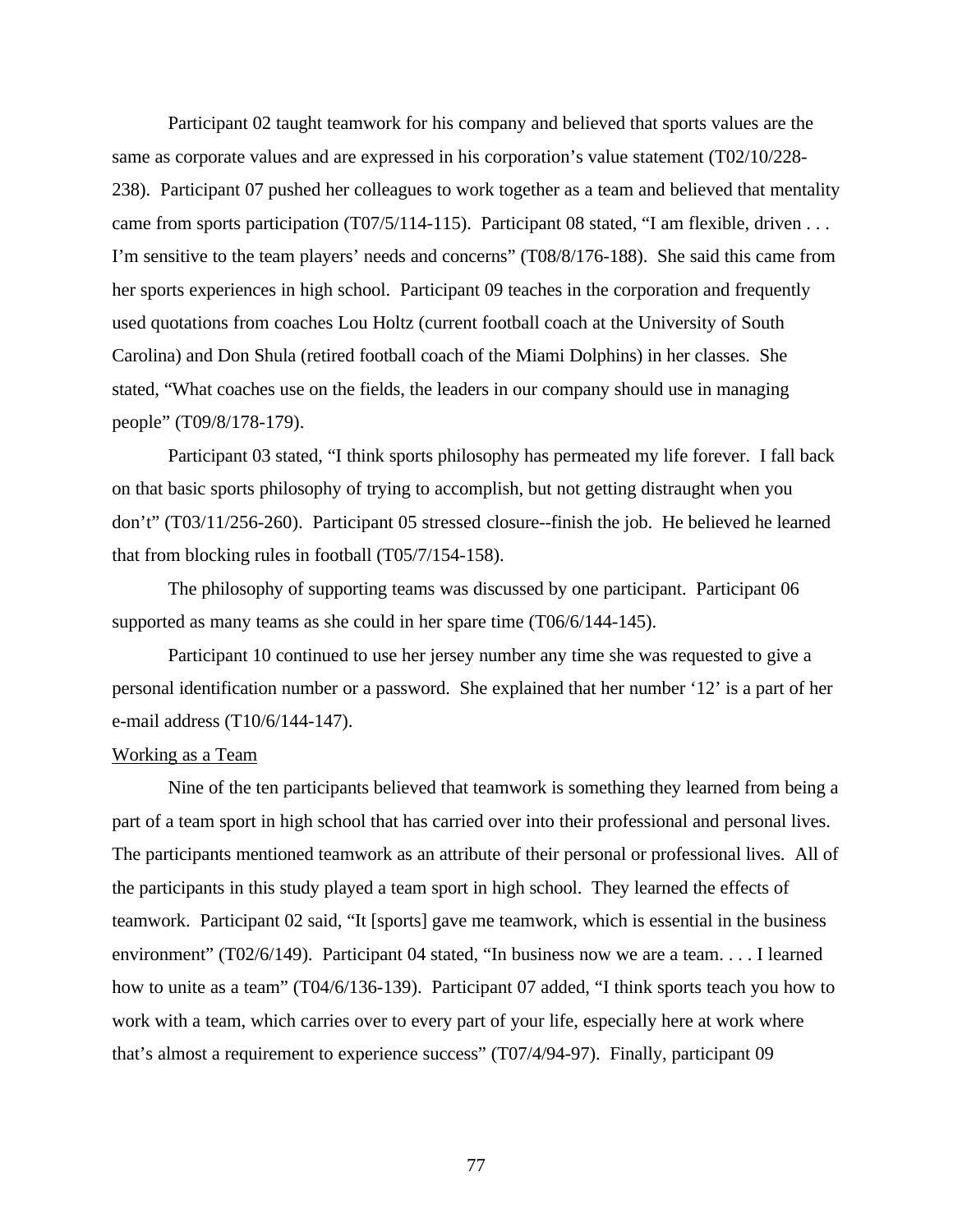believed, "I think that being a part of a team has made me the person I am today" (T09/9/202- 203).

### Acquiring Skills not Taught in the Classroom

Three of the participants believed that sports taught them something they could not have gotten in the classroom. Participant 08 expressed, "You learn skills in sports not taught in the classroom. I don't know where students tomorrow will get these skills if sports are cut back" (T08/5/117-118). Participant 01 said, "Sports taught wisdom as opposed to academic knowledge. You don't get that in the classroom" (T01/11/267-170). Participant 02 stated, "Determination, drive, and competitiveness is [sic] learned on the field. . . . Administrators and teachers can't do that in the classroom" (T02/12/290-294).

### Managing Time

Three of the participants believed that time management was learned as a result of sports participation while in high school and that it is a skill they practice daily. Only one of these participants juggled other activities in addition to academics and sports while in high school. Participant 02 (church, work, piano) revealed, "Sports taught me how to deal with multiple facets and make it all work. . . . You have to fit the pieces together" (T02/11/269-270). Participant 04 stated, "Because of sports I had to accept responsibility for time commitments made" (T04/8/192). Participant 10 said, "You learn a lot about time management when you have to do a lot of things" (T10/8/177-178).

#### Volunteering

Two of the participants felt that their life-long activity of volunteering had stemmed from their participation in sports. Participant 03 said, "I volunteer for something to get it accomplished. I think this is something that's grown out of sports" (T03/12/290-292). Participant 06 felt that her desire to volunteer at her children's events evolved in spite of her limited negative sports involvement in high school (T06/6/144).

#### Working With Diverse Groups

Three of the participants believed that sports gave them the skills needed to work with diverse populations. Diversity was not a part of the high school population for four of the participants. Participant 01 discussed at great length his being black and going to a white high school. He had to wrestle for a white coach. He stated, "I learned to get along with white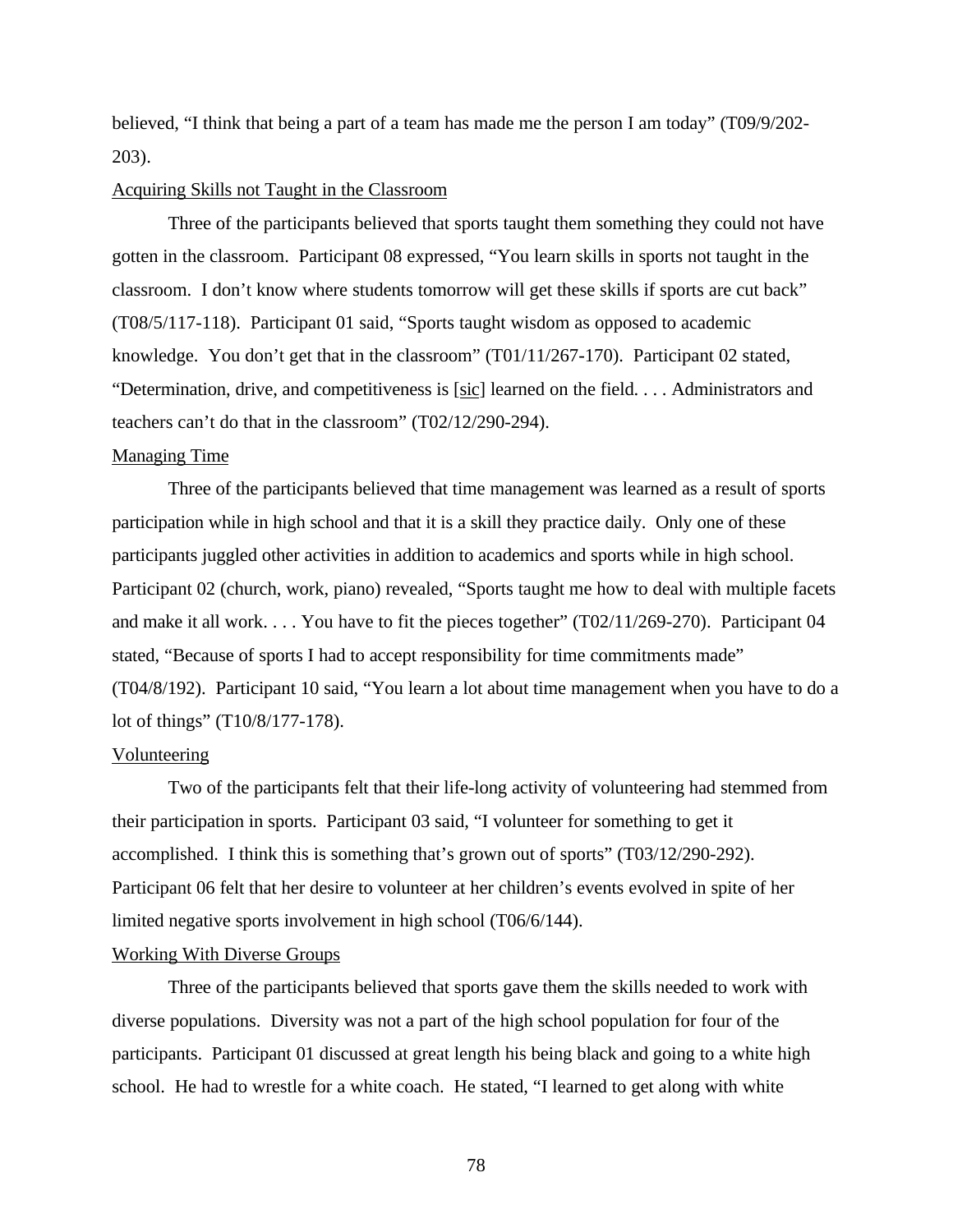kids.... We associated together ... it [sports] gave us a common bond. I learned to accept others' differences, which is a key to my success with this Fortune 500 company" (T01/8/181- 191). Participant 02 stated, "Sports gave me opportunities to know and understand people of different socioeconomic groups, . . . an important value I use in my work" (T02/11/257-263). Participant 09 said, "It [cheering] got me ready for the differences in people that I run into everyday now" (T09/6/130).

## Long-Term Effects of Participation in High School Sports Mentioned by One Participant Only

There were four long-term effects mentioned by one participant, thus they did not qualify as themes. These four effects were being committed, being disciplined, coping with losing, and being patient. The researcher felt they belonged in this report even though they were not themes. The raw data of these effects are in Table 11.

### Being Committed

The ability to commit to something was mentioned by Participant 09 as a long-term effect from her participation in cheering in high school. She believed strongly that her commitment to cheering and the lengthy practices involved helped her stick with her Fortune 500 company. She discussed how hard her job was at first and how tired she always was. She felt what she had learned about commitment from cheering helped her to stick with her job. She stated, "I remember my practicing routine as a cheerleader. . . . Without that ability to commit I would have quit after my first day [with this Fortune 500 company]. . . . Now it is my career" (T09/9/219-221). "My job is like being captain of the cheering squad. We need to work til we get this done" (T09/10/229-230).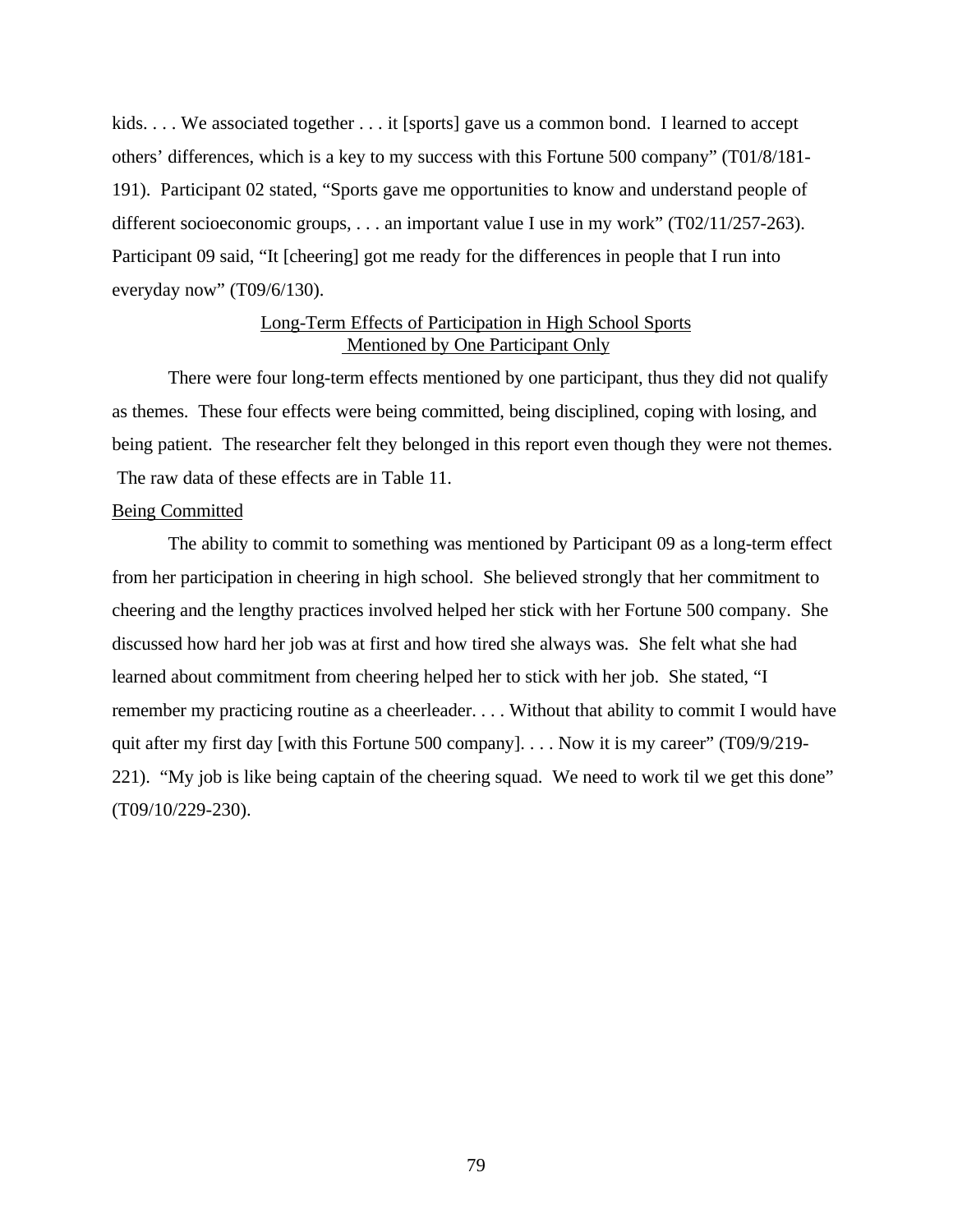## Table 11

Raw Data Matrix: Long-Term Effects of Participation in High School Sports Mentioned by One Participant

| Participant  | Sport selected <sup>a</sup> | <b>Being committed</b>                                                                                                                                                                                                                                                       | <b>Being disciplined</b>                                                            | Coping with losing                                                                                                      | <b>Being patient</b>                                                                                     |
|--------------|-----------------------------|------------------------------------------------------------------------------------------------------------------------------------------------------------------------------------------------------------------------------------------------------------------------------|-------------------------------------------------------------------------------------|-------------------------------------------------------------------------------------------------------------------------|----------------------------------------------------------------------------------------------------------|
| 02<br>male   | Football                    |                                                                                                                                                                                                                                                                              | "It [sports] taught<br>me discipline, that is<br>the main thing"<br>$(T02/7/170)$ . |                                                                                                                         |                                                                                                          |
| 09<br>female | Cheering                    | "Practicing I would<br>have quit after my<br>first day [with this<br>Fortune 500<br>company]. Now it<br>is my career"<br>$(T09/9/219-221)$ .<br>"My job is like being<br>captain of the cheering<br>squad. We need to<br>work til we get this<br>done" (T09/10/229-<br>230). |                                                                                     | "I think the team<br>taught me how to<br>feel when you lose,<br>something you need<br>later in life"<br>$(T09/6/128)$ . |                                                                                                          |
| 10<br>female | Volleyball                  |                                                                                                                                                                                                                                                                              |                                                                                     |                                                                                                                         | "Have patience, not<br>everyone's going to<br>pick things up as<br>quickly as you do"<br>$(T10/7/161)$ . |

Note. In the citations, the T represents transcript. The first number is the participant's identification number, the second number is the page, and the final number is the line number.

<sup>a</sup> Selected sport refers to the sport the participant decided to use for discussion in this study. The participant may have played more than one sport, but selected one for focus in the interview.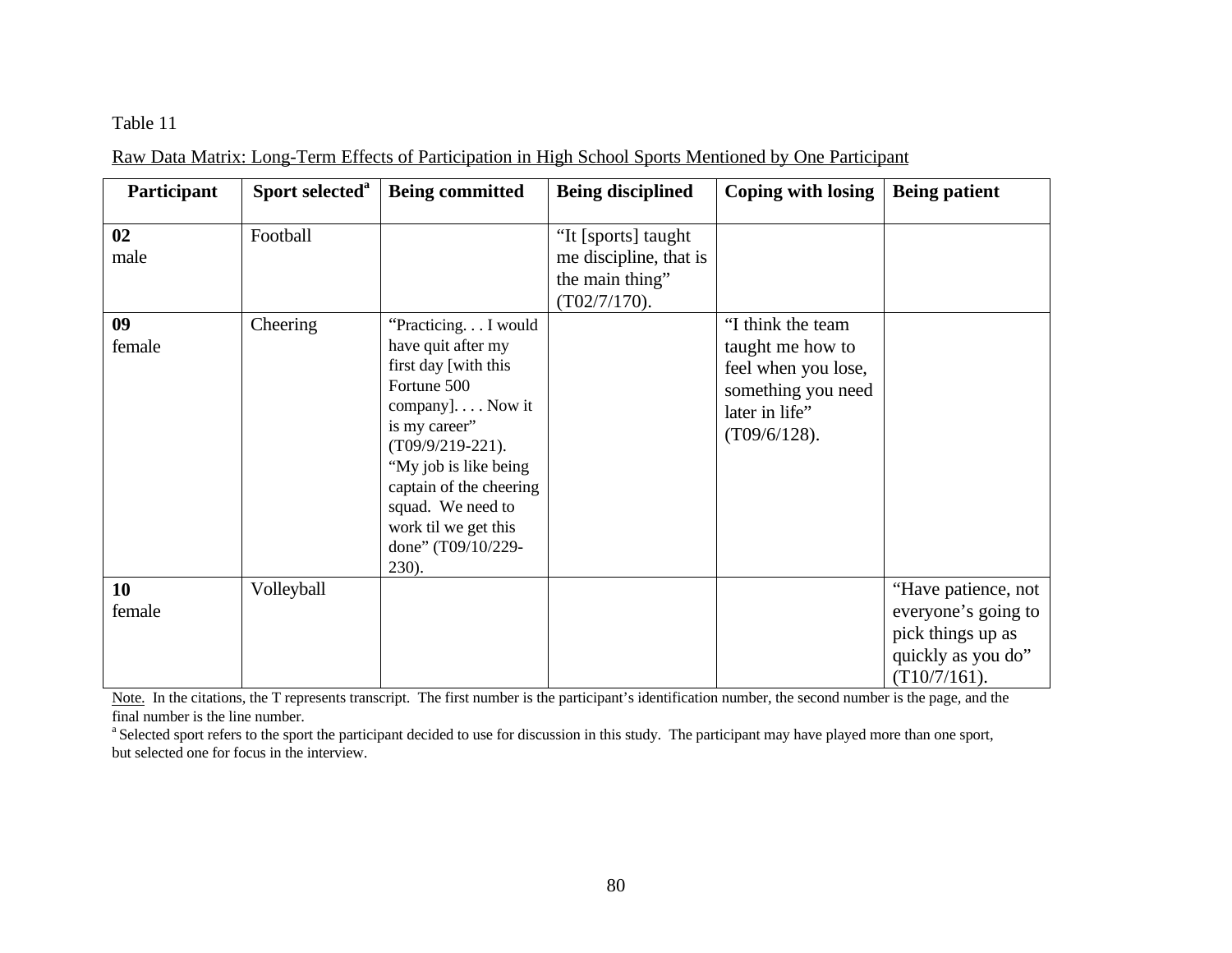#### Being Disciplined

Participant 02 discussed being disciplined as an outcome of sports participation. He believed, "It [sports] taught me discipline; that is the main thing I learned from high school sports" (T02/7/170).

### Coping With Losing

The feelings one gets after a loss in sports and how to cope with them were mentioned by participant 09 as a long-term effect. She felt that as a cheerleader for a losing team she had experienced loss quite often. She stated, "I think the team taught me how to feel when you lose, something I've needed in life" (T09/6/128).

### Being Patient

Participant 10 mentioned patience as something she had maintained from her sports experiences. She believed it is a skill everyone in business must have. She stated, "In business you must have patience, not everyone's going to pick things up as quickly as you do" (T10/7/161).

## Participants' Suggestions on the Best Method to Communicate Long-Term Effects of Participation in High School Sports to School Administrators and Policy Makers

The last guiding question for this study encouraged the ten Fortune 500 company employees to discuss how they thought the information gathered in this study could best be communicated to the audience of school administrators and policy makers. The participants answered this question with specific methods for collection and communication. The suggestions are in Table 12.

The suggestions are categorized for discussion as factual and emotional. Five of the participants gave factual suggestions and five gave emotional suggestions. The factual suggestions included Participant 03 who said to tell school administrators and policy makers that the obvious solution to this athletic problem is fuller funding of overall academic and athletic programs (T03/13/311-315). Participant 04 suggested doing a statistical analysis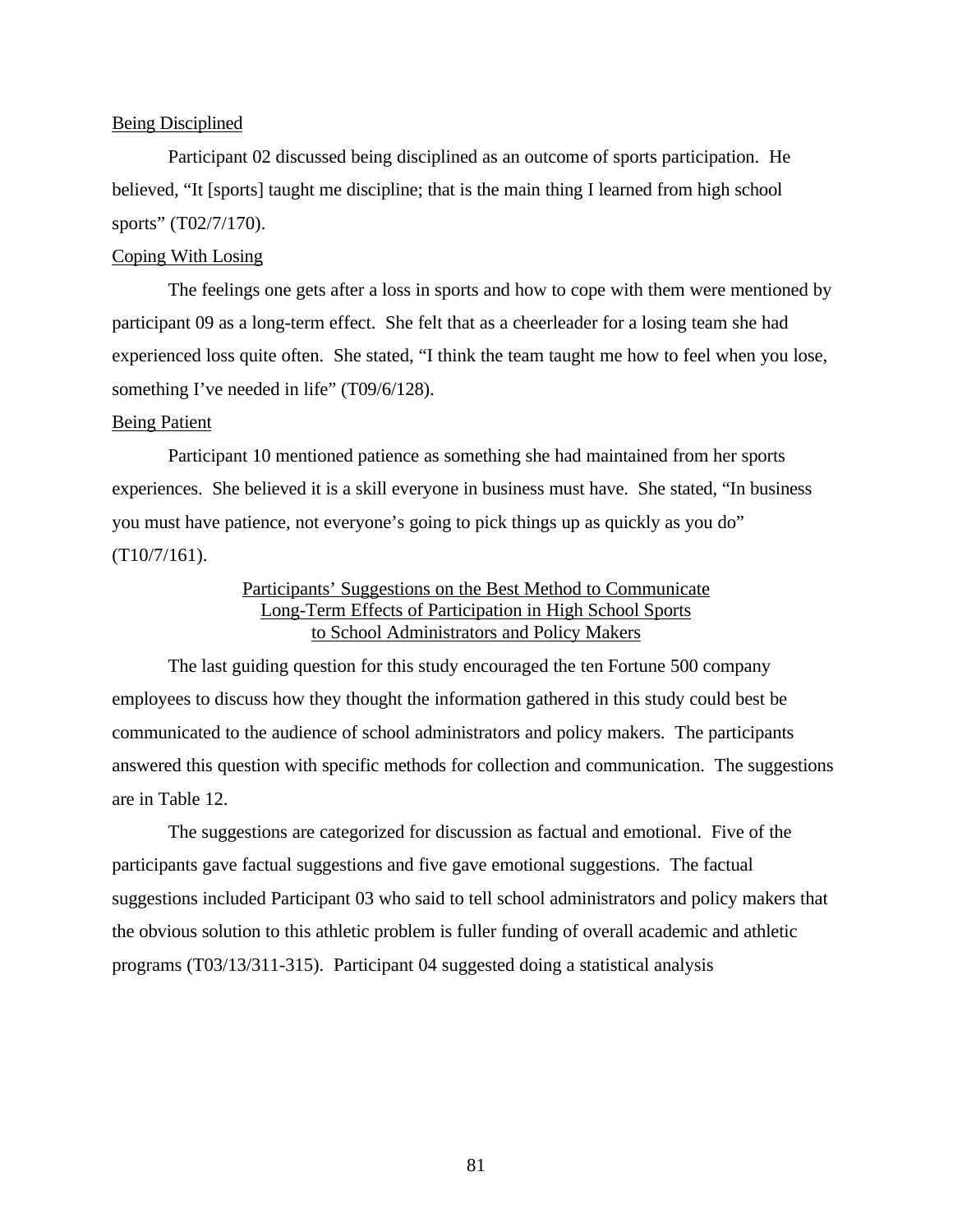### Table 12

Raw Data Matrix: Participants' Suggestions on the Best Method to Communicate Long-Term Effects of Participation in High School Sports to School Administrators and Policy Makers

| Participant | Suggestion                                                                                                                                                                                                                                                     |
|-------------|----------------------------------------------------------------------------------------------------------------------------------------------------------------------------------------------------------------------------------------------------------------|
| 01 Male     | "You need to get the facts, some examples, then draw conclusions" (T01/12/293).                                                                                                                                                                                |
| 02 Male     | "Tell them that giving the children a chance to do something outside of what their normal life would have been will                                                                                                                                            |
|             | open up many opportunities to them they can not get any other way" (T02/13/301-303).                                                                                                                                                                           |
| 03 Male     | "I don't know how you'd communicate it, but it is something people believe it or not The obvious solution to this                                                                                                                                              |
|             | is fuller funding of overall academic and athletic programs" (T03/13/311-315).                                                                                                                                                                                 |
| 04 Male     | "It would be an interesting statistical analysis to compare where those who played sports versus those who didn't are                                                                                                                                          |
|             | today I don't know if you can draw those conclusions from this sample size" (T04/8-9/195-202).                                                                                                                                                                 |
| 05 Male     | "I would use best practices as the theme for communicating. Look at John Glenn and George Bush, they are always                                                                                                                                                |
|             | talking about their extra-curricular activities" (T05/8/180-183).                                                                                                                                                                                              |
| 06 Female   | "Explain that it could be the difference in whether a child gets in trouble, causes trouble, or not" (T06/7/153-156).                                                                                                                                          |
| 07 Female   | "I'd tell them it could change kids' lives to participate Like it did mine" (T07/6/134-136).                                                                                                                                                                   |
| 08 Female   | "I would figure out the non-academic skills you learn while playing on a sporting team, then figure out the types of                                                                                                                                           |
|             | skills you need to succeed in a corporate environment. I'd see if there were any matches I'm very analytical                                                                                                                                                   |
|             | I'd want to see the skills" $(T08/9/214-218)$ .                                                                                                                                                                                                                |
| 09 Female   | "I'd ask them to reflect back on their high school experience. I bet you could line 10 people up in business America                                                                                                                                           |
|             | today and you could say [to them], 'You played sports, and you didn't.' Their personality is stronger, their self-                                                                                                                                             |
|             | esteem, self-confidence, and communication skills are higher. Everything revolves around competition and that's                                                                                                                                                |
|             | what people remember You remember the smell of your team's first football game" $(T09/10/235-246)$ .                                                                                                                                                           |
| 10 Female   | "I am sure there are a lot of rags-to-riches stories to share; we get a lot from sports" (T10/8/181).<br>NEW YORK AND CONTINUES IN A RELEASED FOR THE MILK OF START CONTINUES AND THE AMOUNT CONTINUES. THE CONTINUES OF<br>$-4$ $-2$ $-1$ $-1$ $-1$ $-1$ $-1$ |

Note. In the citations, the T represents the transcript. The first number is the participant's identification number, the second number is the page, and the final number is the line number.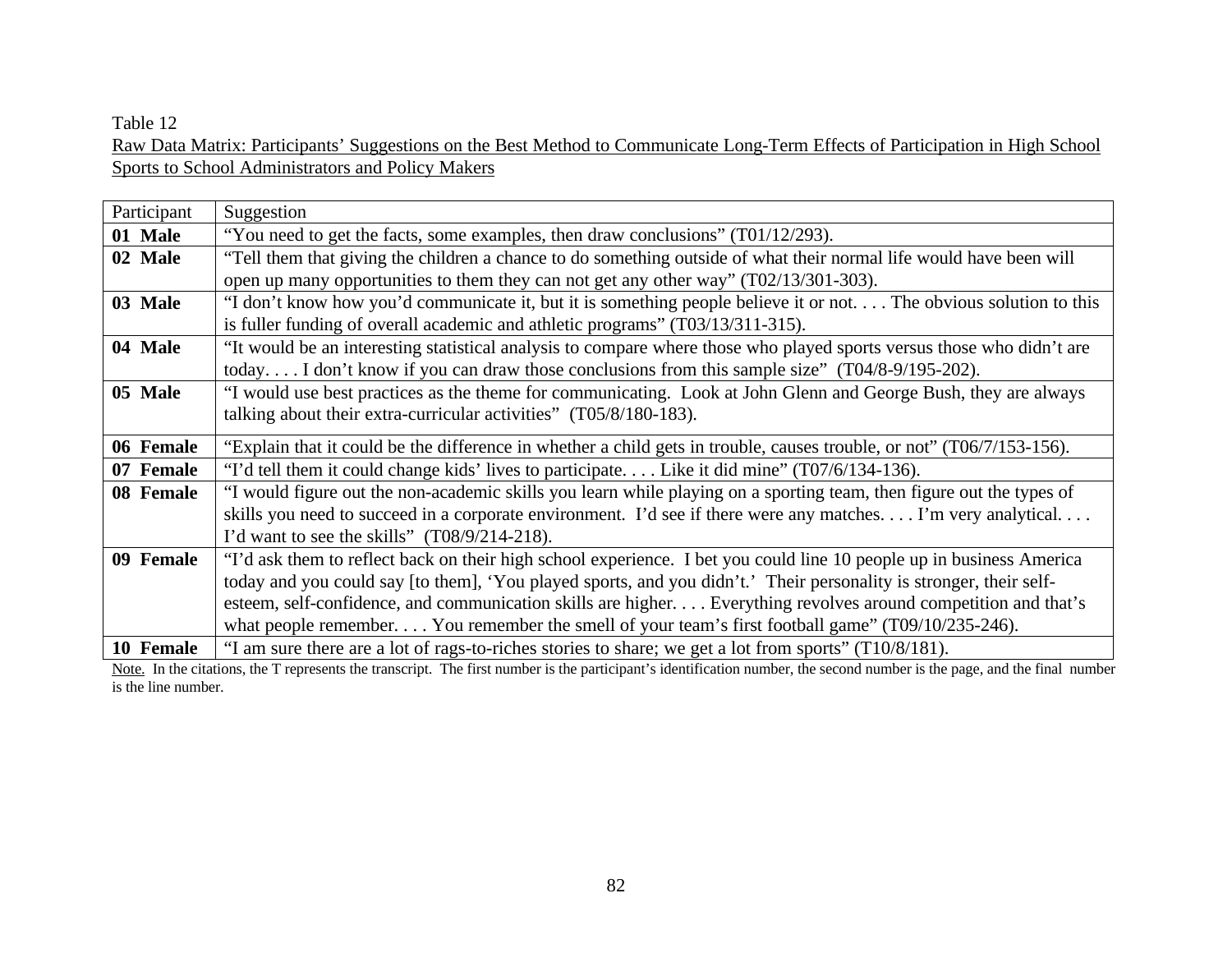comparing where those who played sports are today versus where those who did not play are today. He didn't think this researcher should draw those conclusions from this sample size (T04/8-9/195-202). Participant 05 suggested using a best practices theme of presenting famous persons such as John Glen and George Bush who always talk about their extracurricular activities as examples (T05/8/180-183).

The second category of suggestions was emotional. Participants 06 and 07 wanted to tell the school administrators that sports could keep kids out of trouble and change their lives (T06/7/153-156, T07/6/134-136). Participant 10 wanted the rags-to-riches stories about sports participation shared with the administrators and policy makers (T10/8/181). Finally, participant 09 felt that the researcher should ask each of them [the school administrators and policy makers] to reflect back on their high school days. She stated, "I bet you could line ten people up in business America today and you could say [to them]: you played sports and you didn't. Their personality is stronger, their self-esteem, self-confidence, and communication skills are higher. . . . Everything revolves around competition and that's what people remember. . . . You remember the smell of your team's first football game" (T09/10/235-246).

#### Summary of Findings

The five major guiding questions for this research project were answered according to the final model of the BSPT in Figure 4. The organizational factors that impacted participation were the content of classes, size of school, and influential adults. The personal factors that had an impact on participation were gender, behavior in high school, race, and goals and motives. The participation features were descriptive of the participants' experiences more than influential in determining long-term effects. The long-term effects were being competitive, being goal oriented, being physically active, making friends, developing leadership skills, enhancing self-esteem, displaying sports paraphernalia, practicing sports philosophy, working as a team, acquiring skills not taught in the classroom, managing time, volunteering, and working with diverse groups. There were four long-term effects mentioned by one participant. Those were being committed, being disciplined, coping with losing, and being patient. Data on how to communicate the findings of this study to school administrators and policy makers were categorized as factual and emotional.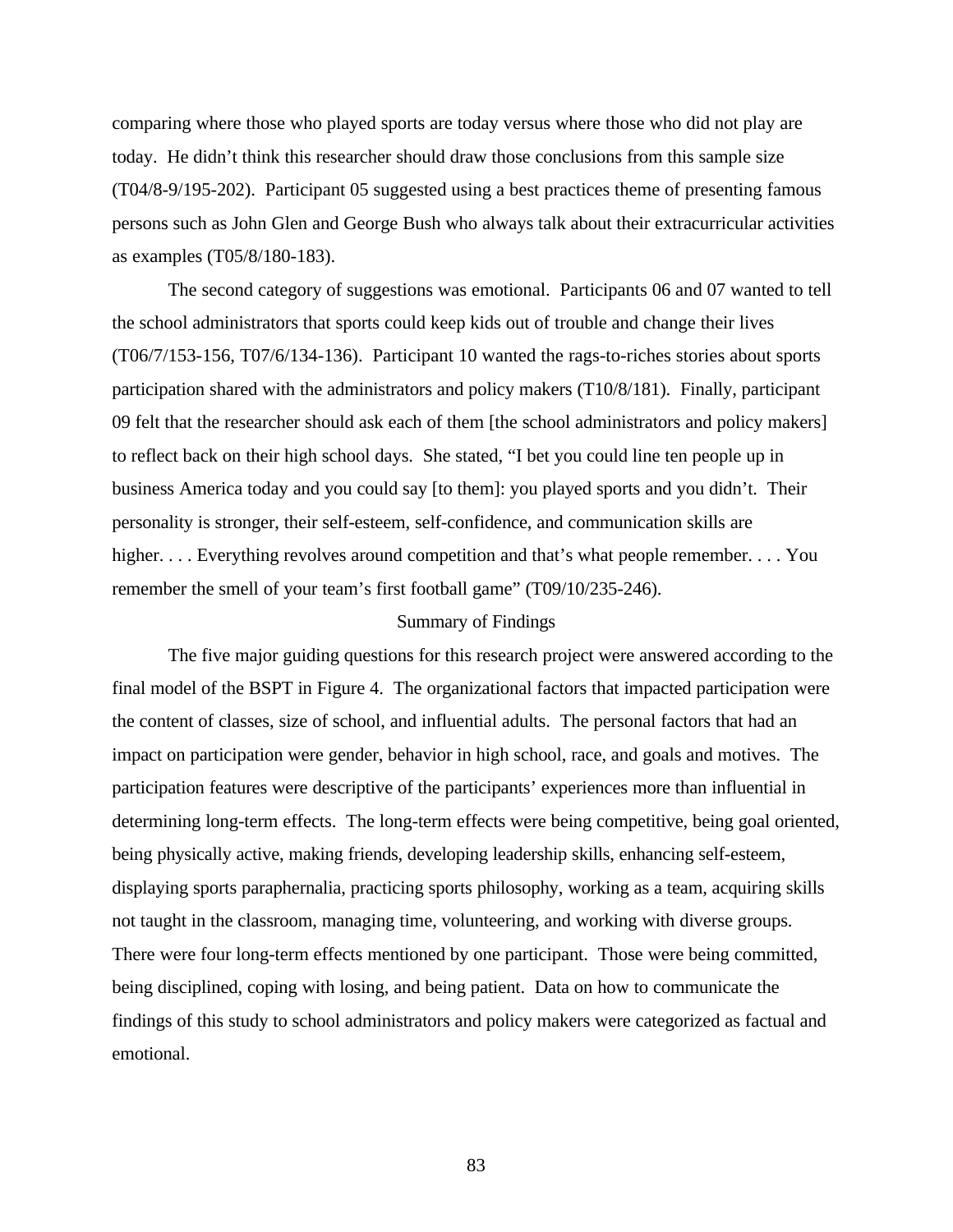

Figure 4. Final conceptual model of the Bechtol Sports Participation Theory identifying the factors that influence high school sports participation and the long-term effects of that participation.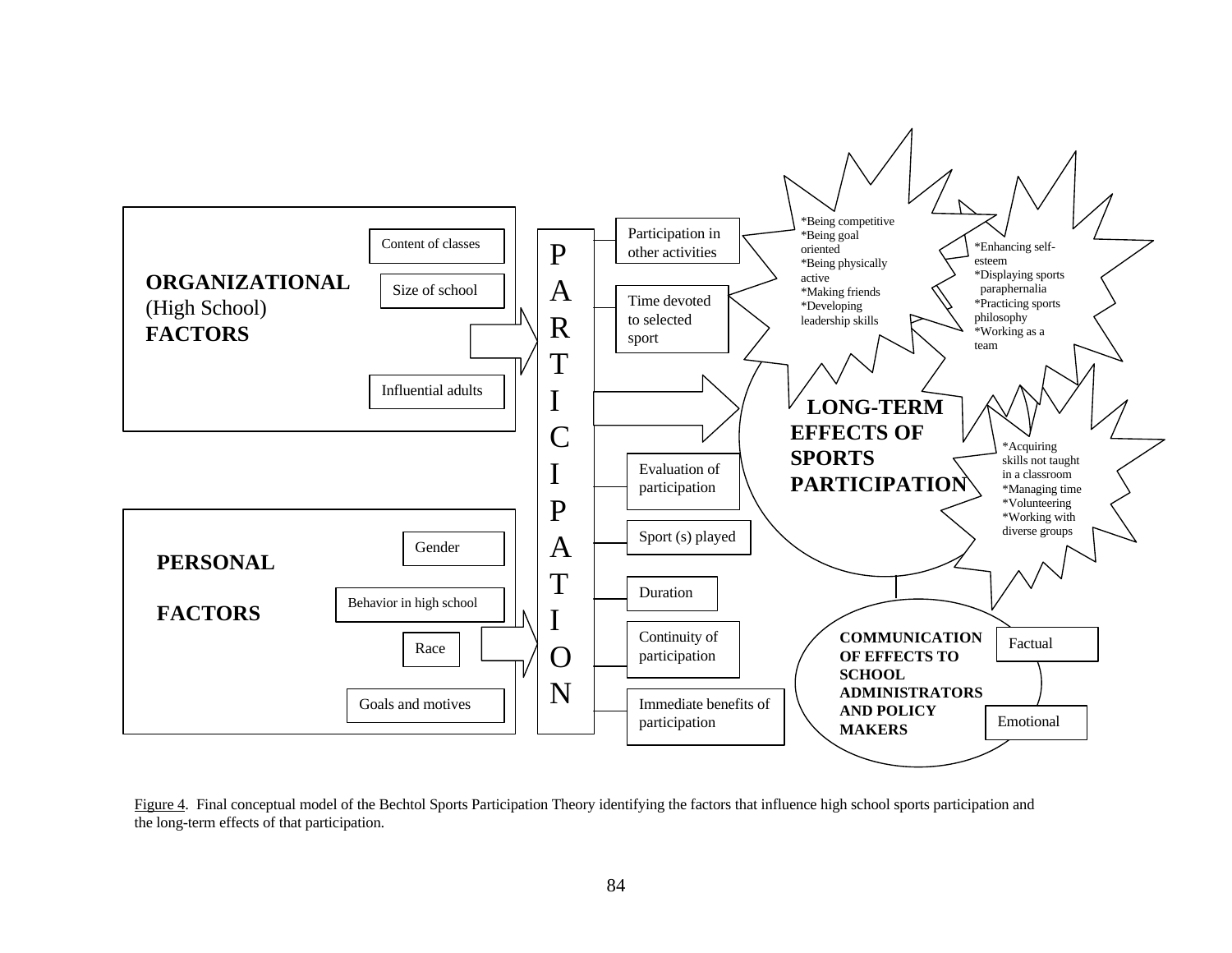#### CHAPTER 4

## CONCLUSIONS, DISCUSSION, IMPLICATIONS FOR  [EDUCATIONAL LEADERS, AND RECOMMENDATIONS FOR](#page-6-0) FURTHER AREAS OF RESEARCH

A qualitative study on the long-term effects of participation in high school sports was conducted. The constant-comparative analysis method was used. In this chapter, the conclusions are explained, the challenges and rewards encountered are discussed, the implications for educational leaders' are explored, and recommendations for further areas of research involving the long-term effects of participation in sports are outlined.

#### **Conclusions**

The conclusions from this study are organized around the five domains of the Bechtol Sports Participation Theory (BSPT). These domains are: organizational factors that affect sports participation in high school, personal factors that affect sports participation in high school, features of participation in high school sports, the long-term effects of sports participation in high school, and the methods to communicate the long-term effects to policy makers and school administrators.

### Organizational Factors Affecting Participation in High School Sports

Previous researchers concluded that there were five organizational factors that may affect the participation of a student in high school sports (Crain, 1981; Grabe, 1976; McClendon, 1998; Slavin & Madden, 1979; Snyder, 1972; and Snyder, 1975). These factors were content of classes, size of the school, influential adults in the school, the geographical location of the school, and the racial mix of the student population. Three of those factors were found to affect this population's participation in high school sports. These factors were size of the school, influential adults, and content of classes.

The size of the high school attended affected participation according to one of the participants. She was the only participant who attended a small school. She felt her school was small, but still competitive with larger schools' teams. Students at her school felt pressure to participate. This finding is consistent with Grabe (1976) who determined that students who attended small schools were more likely to participate in extracurricular activities. Knowing that the size of one's school may affect the participation of students in sports can be beneficial to coaches and administrators who are encouraging youth to participate in high school sports.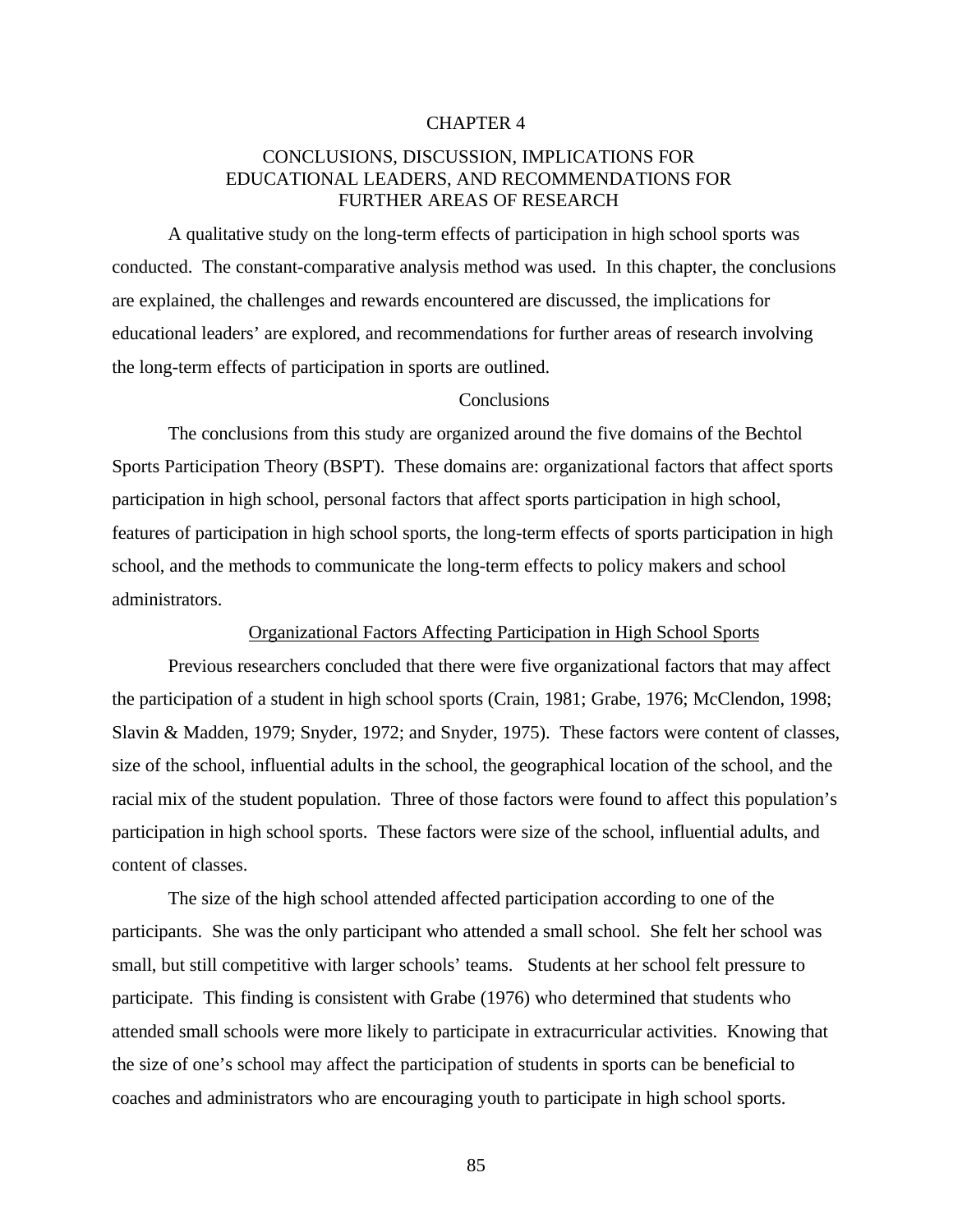Seven participants in this study felt an adult had been influential in their decision to play sports in high school. Four of the ten participants believed their coach was influential in their decision to play and three of the ten felt a parent was most influential in their decision to participate in sports. These data are consistent with Snyder's findings (1972) that varsity seniors felt their coach was influential, but the mother was the most influential with father being second. The coach was third. Parents and coaches must realize how influential they are in a student's decision to participate in sports. Today, many children are being raised by someone other than a parent. This researcher believes that these persons may be as influential as the parents would have been.

Five of the ten participants believed there was a part of their high school curriculum-- two mentioned math, two mentioned gym class, and one mentioned journalism--that affected their participation in sports. They felt there were parts of the curriculum that prepared them for the competitiveness they faced in sports. This adds significance to the work of McClendon (1998) who studied a special program called Promoting Achievement in School Through Sport (PASS) that used sport philosophy in the curriculum and improved student performance in selected California schools. This program not only prepared students for sports participation, but the program used sport culture to enhance nonathletes' performances in other courses.

None of the participants discussed the geographical area, the type of locality, or the racial mix of the student population as factors influencing their participation. Information on these variables was descriptive only.

#### Personal Factors Affecting Participation in High School Sports

The personal factors that affect participation in sports were determined by previous researchers to be gender, behavior in high school, and goals and motives for playing. Gender, behavior in high school, and goals and motives were found in the current research to be influential in the participants' decisions to play sports. This researcher concluded that race of the participant was an additional factor in the decision to participate in sports.

The males believed they were expected to play. The females had different views, but four of them did not feel that being female affected their participation. One female thought she was discriminated against because she was not permitted to play the sport she loved, which was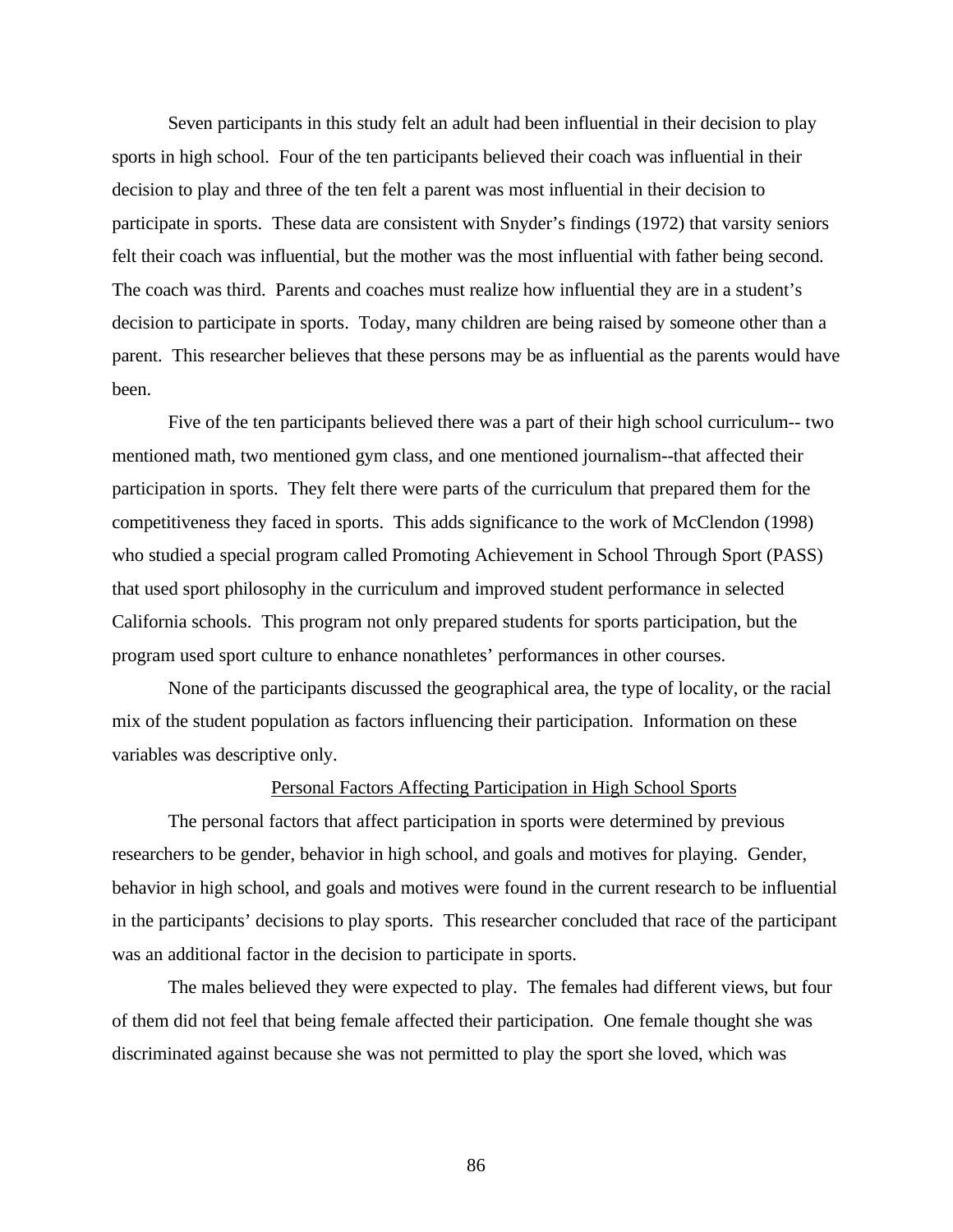baseball. Two of the females felt that more people attended the male events, but that did not deter them from playing.

None of the participants discussed any personal delinquent behavior during high school. They all perceived themselves as good students and rarely got into trouble. One had to quit football because of his grades, but poor discipline did not seem to be an issue with any of the participants in this study. This finding is in agreement with the finding of Whitley and Pressley (1996) that students who participate in a sport are less likely to be discipline problems. Sokol-Katz and Braddock (1999) found sports participation to be the greatest deterrent for delinquent behaviors in high school students. This information is vital to schools where discipline is a problem. This researcher concludes that playing sports may lessen a participant's behavior problems while in high school.

Goals and motives have an effect on the lasting results of sports participation (Ntoumanis & Biddle, 1998; White, Duda, & Keller, 1998). If the reason for playing is task oriented as opposed to ego oriented, the person is more likely to continue participation later in life. Ego reasons were defined as relating to winning and being the best. None of the ten participants in this study believed that to win was why they played. Five of the participants played for the sheer pleasure or enjoyment, four played to make friends, and one played because she was asked. Teaching task orientation in youth sports may increase the likelihood of sports participation later in life.

#### Features of Participation in High School Sports

Nine of the participants felt their experience was good. One quit because of a bad experience, but she is not negative about the overall long-term effects of sports. All of the participants felt there were immediate benefits of sports participation. Making friends, building confidence, and personal enjoyment were some of the immediate benefits mentioned. The other participation features were descriptive. No data connecting them to the long-term effects were gathered.

From the descriptive data, it was found that five of the ten participants played their entire high school careers and five of the ten played continuously from when they began until they graduated. Seven of the ten participants played more than one sport, and eight of the ten participated in activities other than sports while in high school.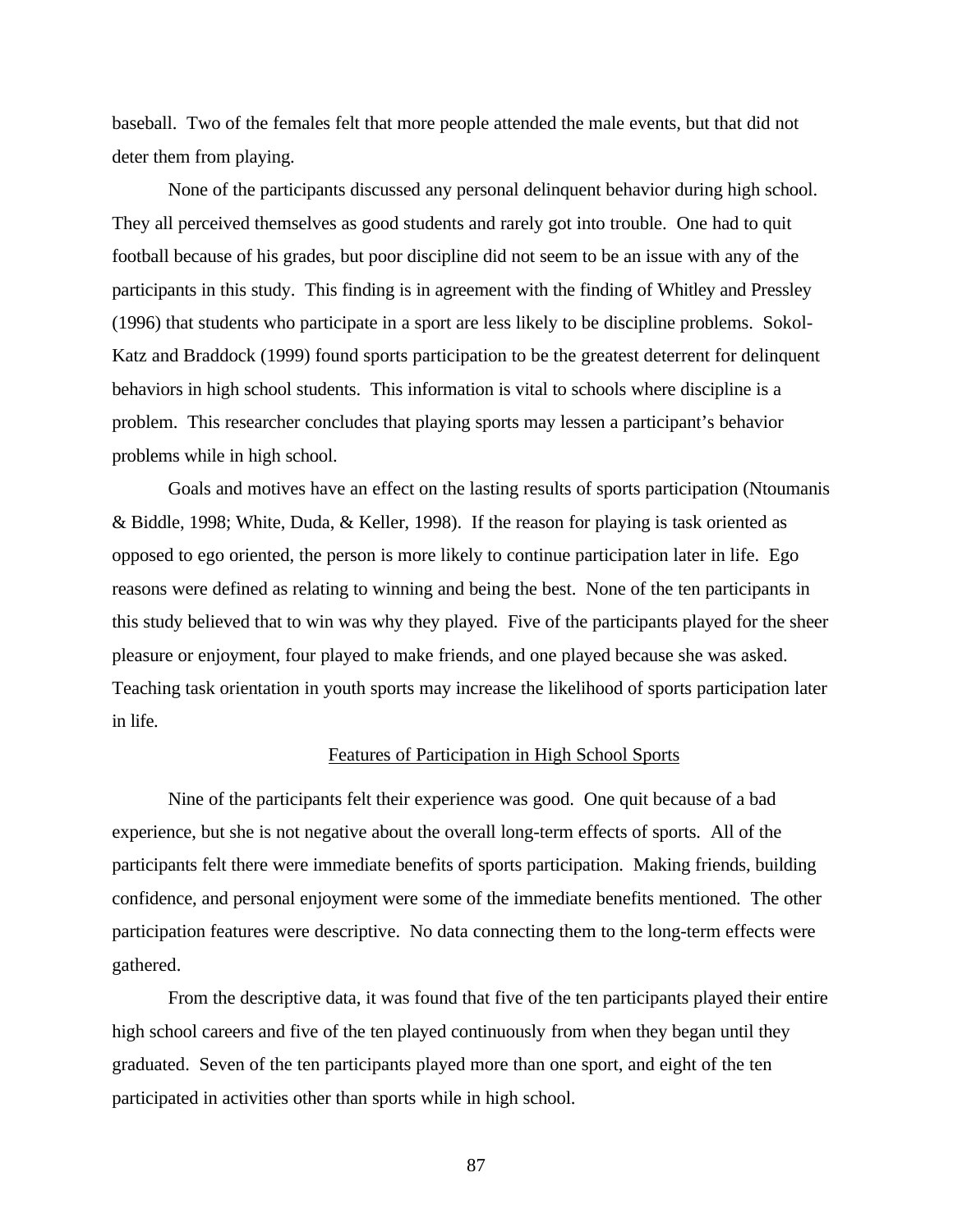#### Long-term Effects of High School Sports Participation

What students retain over time from their participation in sports varies, but 13 themes emerged as long-term effects. The long-term effects are: (1) being competitive, (2) being goal oriented, (3) being physically active, (4) making friends, (5) developing leadership skills, (6) enhancing self-esteem, (7) displaying sports paraphernalia (8) practicing sports philosophy, (9) working as a team,  $(10)$  acquiring skills not taught in the classroom,  $(11)$  managing time,  $(12)$ volunteering, and (13) working with diverse groups. Recognizing these possible effects of sports participation may enable better maintenance and development of high school sports programs and allow school administrators and policy makers to make more informed decisions regarding resources for these programs.

## Communication of Long-Term Effects of High School Sports Participation to School Administrators

The participants in this study had a variety of thoughts on the best manner to convey the findings of this study to the school administrators and policy makers. One participant said to get the facts and show some examples, another wanted a statistical analysis done, and another said to use famous persons who had played a sport in high school as examples. Other participants felt that the personal stories about high school sports experiences should be shared and that the policy makers themselves should be asked to reflect on their high school days. One participant said to have the policy makers and school board members reflect back to the smell of the first fall football game. The participants agreed that the information in this study is worthy of telling to the people who make the decisions for schools. They disagreed on exactly what should be told. This researcher believes that a combination of emotional stories with factual and statistical data would be the best method to communicate the findings of this study to the target audience.

### **Discussion**

In this section, the challenges, rewards, and interesting facts from this study are discussed. Finally, the researcher shares her thoughts on the conclusions from this study.

The first challenge encountered by the researcher was that many of the questions were not asked so as to elicit a response that connected the factor to the participants' participation. In the domain of participation features, the data were descriptive, but that was due to the researcher's error in not connecting the feature to the participation for the interviewee. For example, the researcher asked each participant what age they began to play sports, rather than asking if the age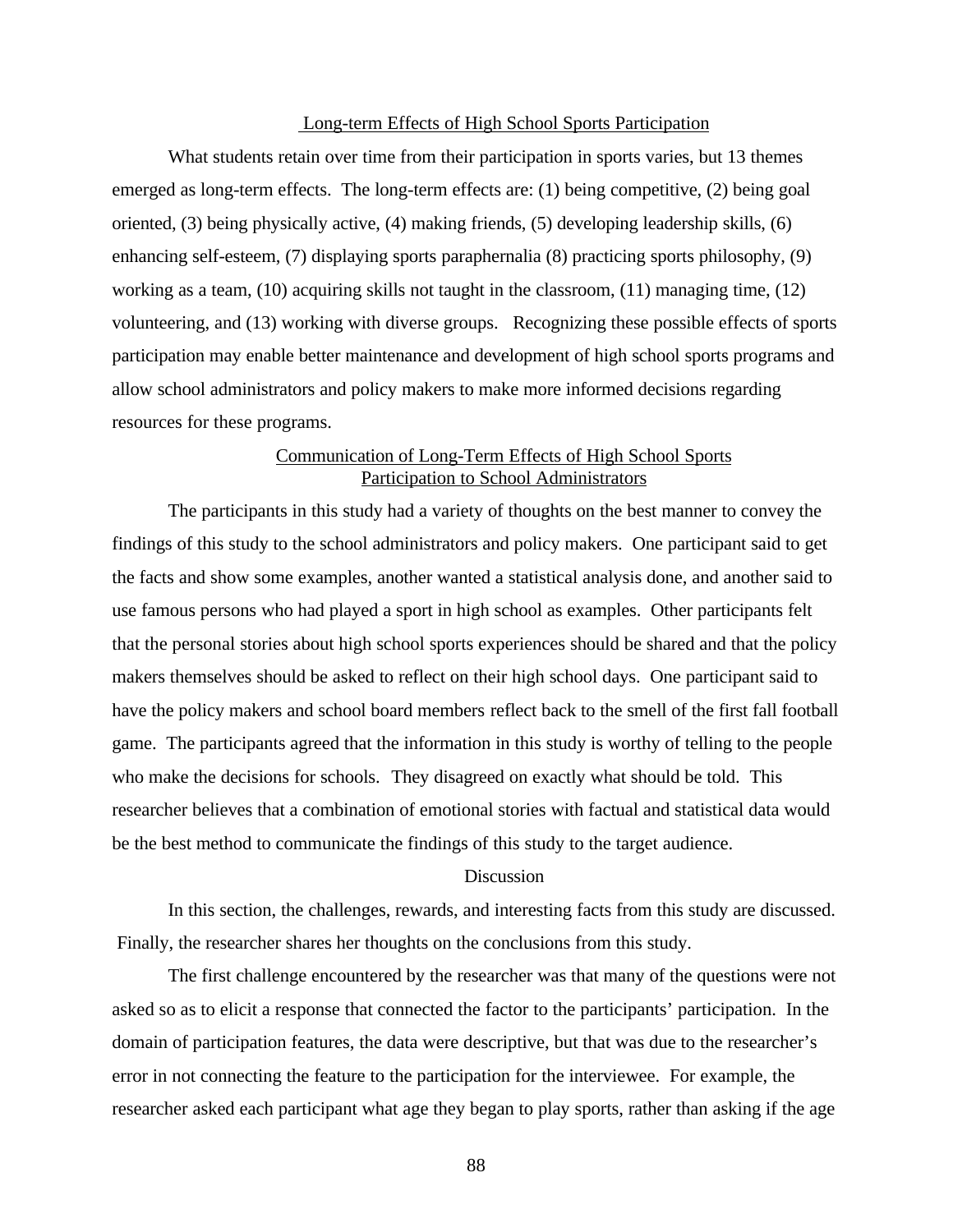they began had an effect on their participation in high school. Another example of error in questioning involves the question of size of high school. The researcher asked the size of the student population, but should have asked, Did the size of your school influence your participation? The flaws in the questions limited the researcher's ability to draw conclusions about the relationships between participation and the long-term effects. The flaws in the questions did not limit the thoughts and perceptions of the participants about the long-term effects of sports participation.

Another challenge in conducting this study was getting in contact with the ten persons from the top-ten Fortune 500 companies. The researcher did not want to go lower than the topten, and this made finding the top-level management persons more difficult. The initial contact via telephone to the corporate headquarters did not work in any of the ten companies. The persons who answer corporate telephones are only interested in whom one needs. The researcher did not always have a name. Lack of a name resulted in a failed connection. Ultimately, the best method of finding people in top management was for the researcher to share the names of her ten Fortune 500 companies with everyone she met on a daily basis. Acquaintances then led the researcher to friends, family, or friends of friends who were working in the appropriate companies. Once a contact was made, if the person was not in top-level management, they helped the researcher find a person who qualified to participate in the study. In addition to phone calls and letters, electronic mail and fax transmissions were used for pre-interview discussions and for establishing the dates and times of the interviews.

A reward that came from this study was the willingness of high school media specialists to share yearbook data with the researcher. While conducting the interviews, five of the participants did not have personal copies of their yearbooks. With permission of the participant, the researcher contacted the high schools, and all five of them sent the needed materials. The researcher was pleased to have such cooperation from the high school personnel.

Another reward for this researcher has been the local and national interest from the athletic associations in the findings of this research. The Virginia High School League and the National Association of Athletic Administrators have requested a copy of the results as soon as they are available.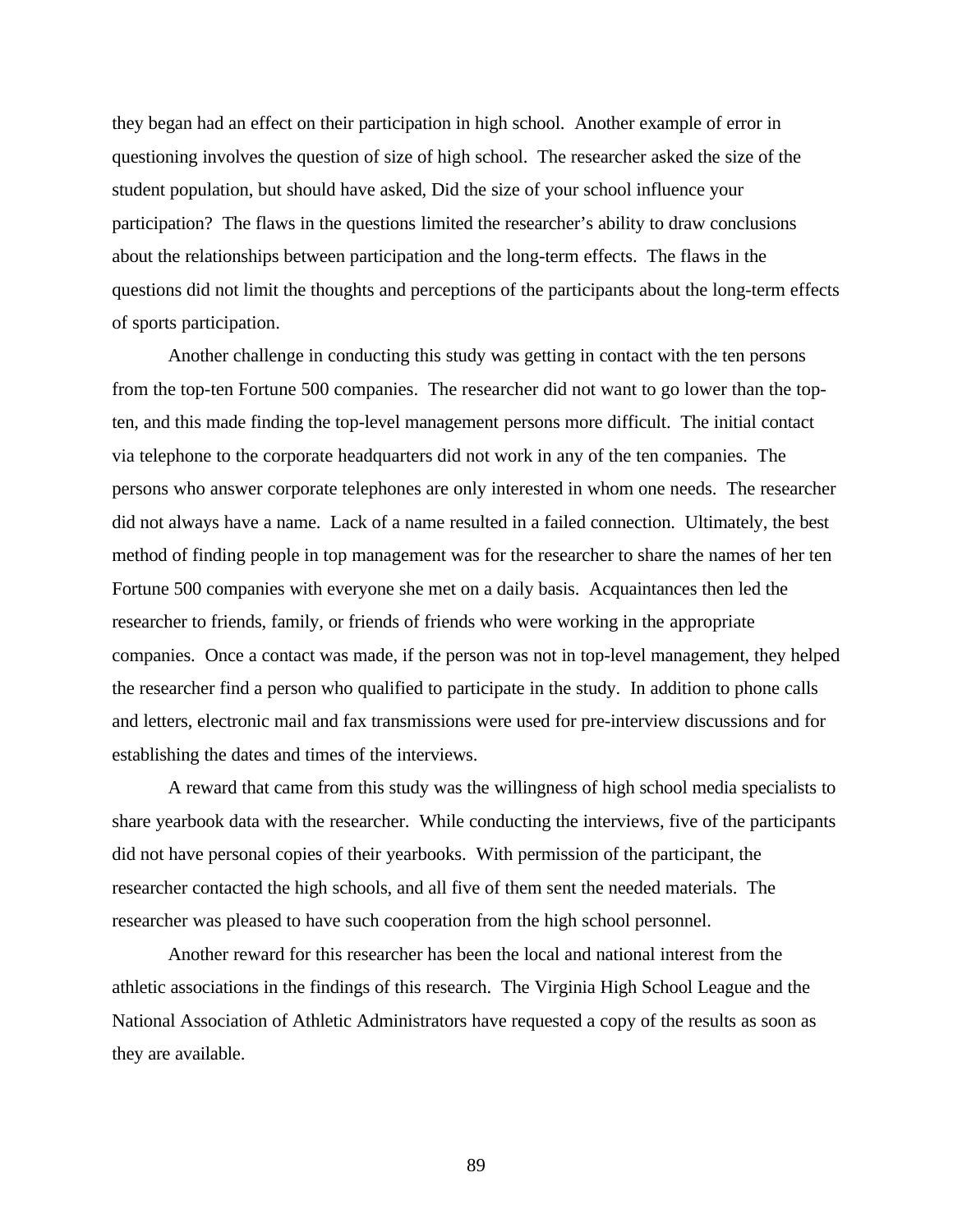An interesting fact that came from this study was that every decade from 1940 to the present was represented by the dates the participants were in high school. Sports opportunities for females changed in the 1970s with Title IX of the Education Act Amendments (1972). None of the females in this study played prior to that date, but some of the males did note that if they had been girls, there would have been no opportunities to play.

Another interesting fact that came out in the analysis of the data was that every participant played on a team sport. None of the participants in this study participated in individual sports. This was not a requirement for the study, but was common to all ten participants.

This researcher believes that while sports may be good for some, they are not the choice of all students. Sports participation and activities that use sport philosophies can be used by school systems to achieve many of the goals for education in Goals 2000.

There are long-term effects from high school sports participation that are positive and leave positive, lasting impressions on those who participate. These positive attributes should be duplicated in some manner for those who do not choose to participate in sports. One way to assure that more students are exposed to these attributes is through the awareness of what the long-term effects can be. When parents, teachers, coaches, and administrators become aware of what the long-term effects are, especially the skills learned, they can better prepare themselves for the task of teaching these skills to every student.

Another way to increase exposure is through a curriculum such as Promoting Achievement in School Through Sport (PASS). This curriculum utilizes sport culture in the classroom to help all students with academics. This may increase the students' positive benefits from sports without increasing the numbers of students who participate in high school sports.

Title IX has increased the awareness of inequities for females in sports. It has opened the doors for many opportunities previously not available for females. While the playing field has not been leveled, resources, exposure, and opportunity are much more equitable for females now than before 1972.

The "no pass-no play" law from Texas and the stricter grade point average requirements for student participation in sports are steps towards addressing the academic accountability issue facing schools in the  $21<sup>st</sup>$  century. This researcher believes that the student athlete should not have to make better grades than the nonathlete, but that they should all have strict grade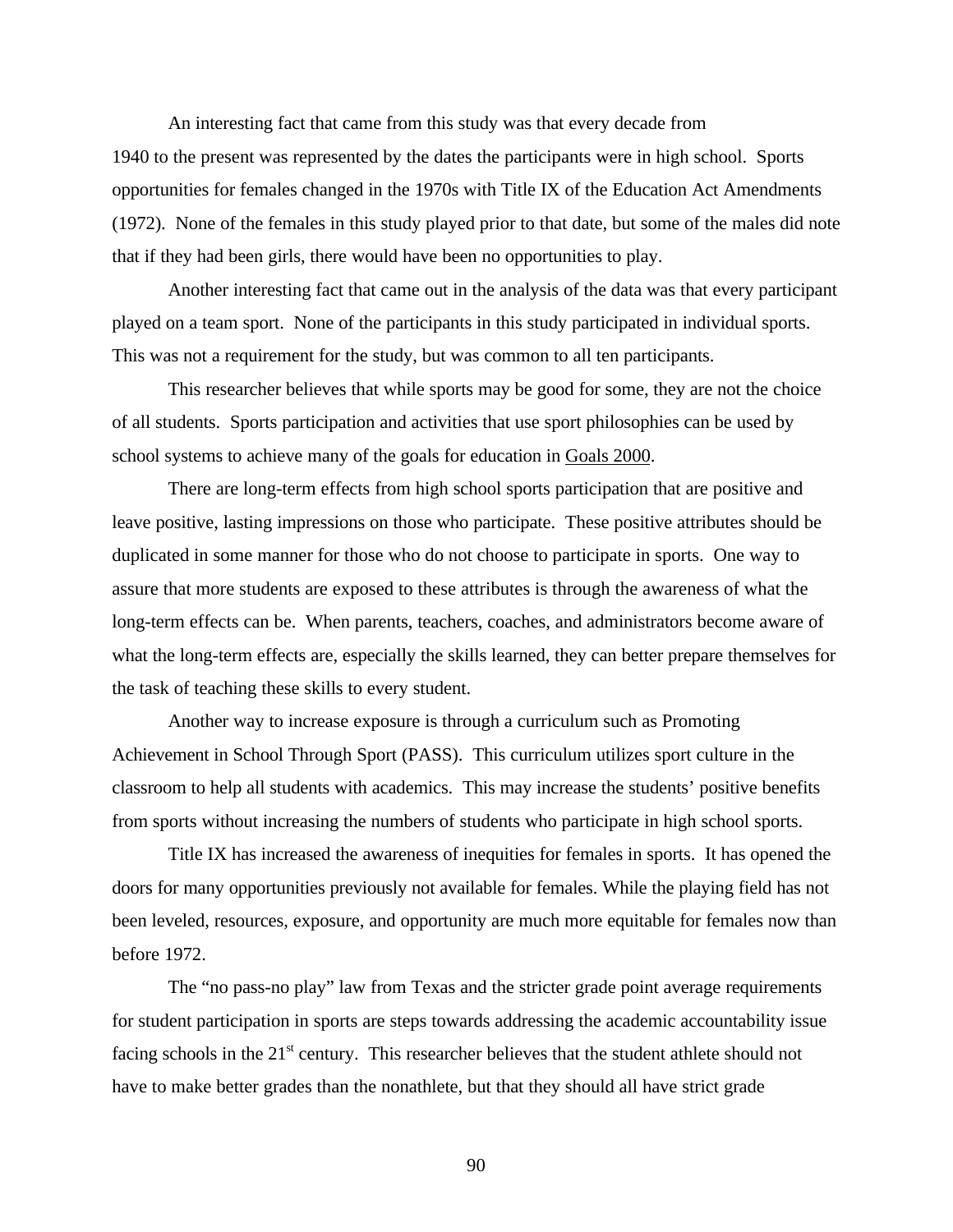requirements. Any student should not be allowed to graduate with a grade point average lower than what is required of the athlete.

High schools faced with budget problems that would mean cutting sports programs need to seek alternative resources to ensure that as many students as possible are exposed to a wide variety of sports. Those systems forced with moving funds from sports programs to academic programs might benefit from looking at the positive outcomes of their athletic programs before making that cut. We do not need a generation of students not afforded the opportunity to participate in high school sports.

#### Implications for Educational Leaders

The long-term effects of participation in high school sports are relevant for today's educators. Knowing the long-term effects of sports participation will make it easier for coaches and athletic directors to choose areas of emphasis for current participants. School system administrators, policy makers, and coaches need to know that the curriculum, the size of the school, the adults who influence the students, the school's geographical location, the racial mix of the student population, the student's gender, the students' behavior in high school, the students' race, the age the student begins competition, and the goals and motives for playing sports might affect the participation rate in their schools. School division policy makers and athletic program supervisors and directors may benefit from knowing that the lasting effects of their high school sports programs on students who participate are being competitive, being goal oriented, being physically active, making friends, developing leadership skills, enhancing self-esteem, displaying sports paraphernalia, practicing sports philosophy, working as a team, acquiring skills that can not be taught in the classroom, managing time, volunteering, and working with diverse groups.

School systems should use these lasting effects as a basis for the focus they put on their sports programs. School systems that are thinking about cutting sports programs may be able to justify keeping them if they can demonstrate the long-term effects. According to this research, playing a sport in high school is much more than winning and losing.

One implication applies to more than just educators. Athletic directors, principals, coaches, and parents need to realize early in a child's life the importance of teaching students to be more task-oriented. Task orientation enhances the students' healthy attitude and encourages physical activity later in life. This study shows that there are 13 perceived lasting effects from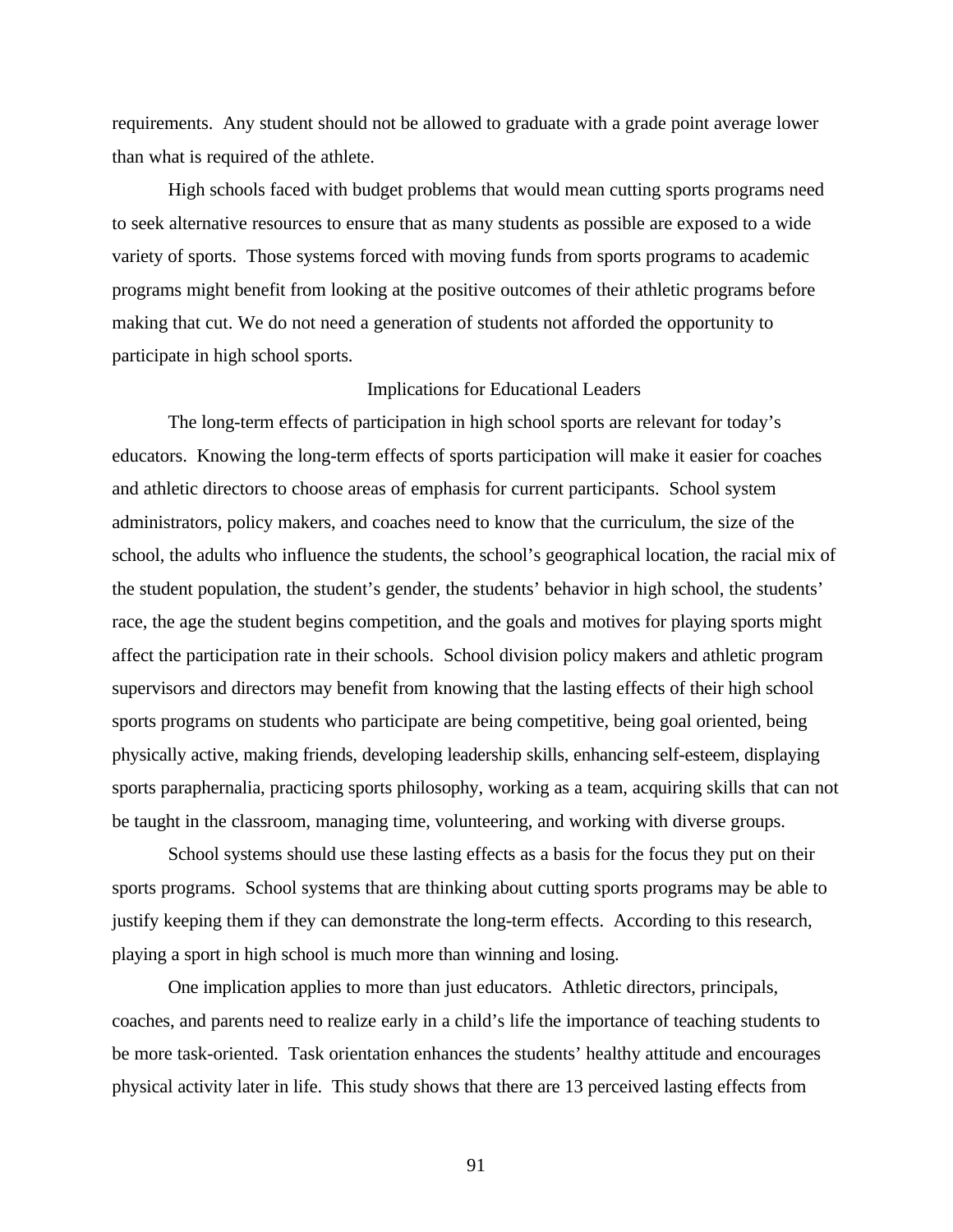sports participation. When asked, every participant said they encouraged or would encourage their own children to participate in sports while in high school.

### Recommendations for Further Areas of Research

While conducting this research, the researcher found several areas that need further investigation. It is suggested that the relationship of coach to student be studied to see if differing relationships while in high school create different long-term effects. Does the gender of the participant or the sport played impact the player-coach relationship and the lasting impact of that relationship?

Although a preponderance of the previous research has been done using students, generally, this researcher suggests a more current study of today's urban youth and the perceived benefits from sports participation. Do sports keep students motivated to stay in school? Does participation in sports cause greater college acceptance? Do students who play sports perform better on standardized tests than those who do not participate? Does the specific sport played make a difference in the long-term effects? Why do students today participate in sports?

Another research project would be to use the findings of this study as the variables to do a comparison between Fortune 500 company executives who played a sport and those who did not. Would the executives who did not play a sport in high school exhibit any of the effects found from this study despite having not played a sport in high school?

Finally, this researcher suggests conducting a qualitative study that investigates the effects Title IX, stricter accountability initiatives, "no pass-no play" laws, and mandatory grade point averages have had on sports at the high school level. This research could be done using interviews, observations, and analysis of documents housed in the schools.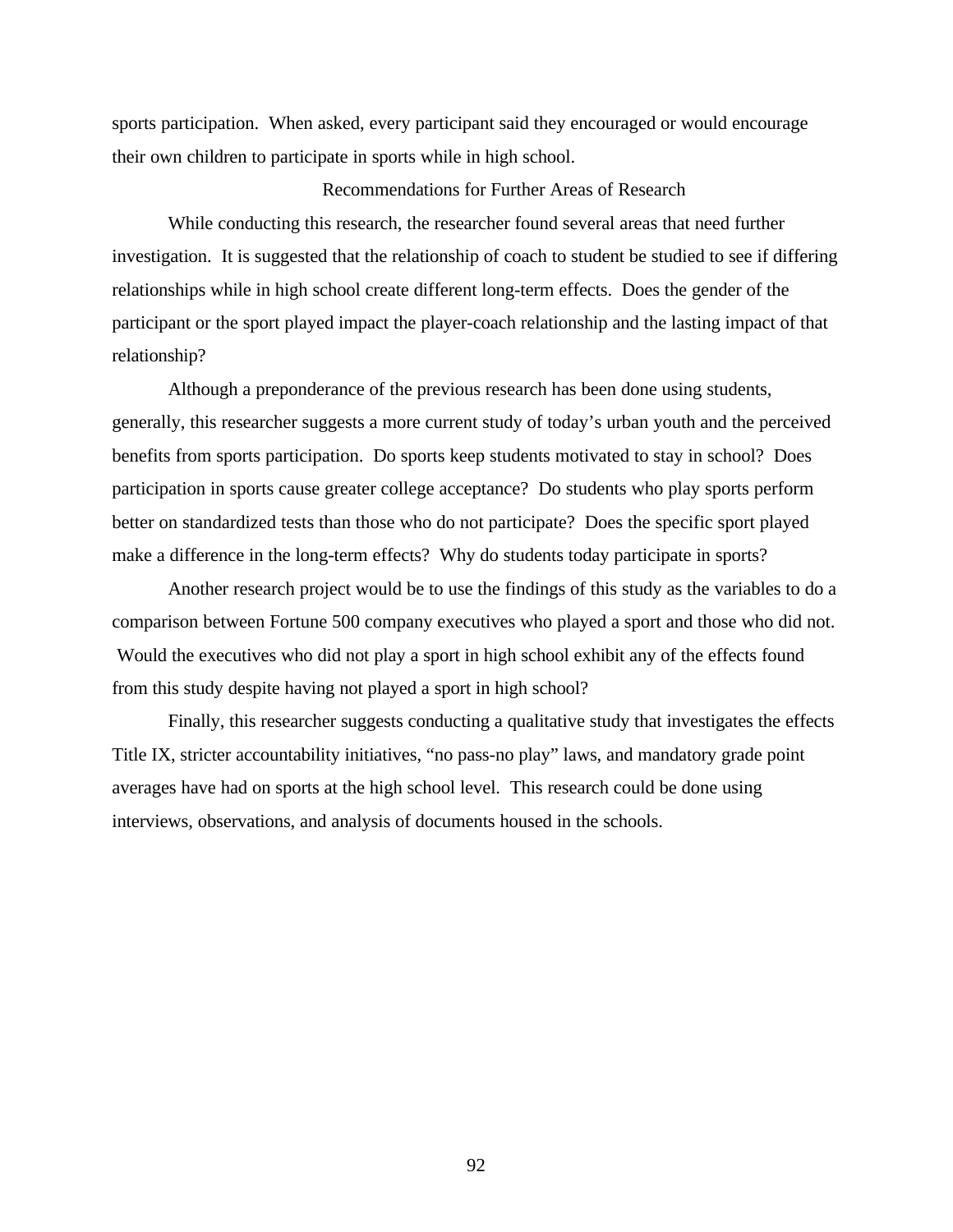#### [REFERENCES](#page-6-0)

American Sports Institute. (1998). An invitation to PASS. (Available from American Sports Institute, P. O. Box 1837, Mill Valley, CA 94942).

Basinger, L. B. (1999, April). School-based athletic participation and academic achievement. Paper presented at the annual meeting of the American Educational Research Association, Montreal, Canada.

Barron, J. M., Ewing, B. T., & Waddell, G. R. (2000). The effects of high school athletic participation on education and labor market outcomes. Review of Economics and Statistics, 82, 409-421.

Crain, R. L. (1981). Making desegregation work: Extracurricular activities. Urban Review, 13, 121-126.

Diringer, T. P. (1993). The relationship between interscholastic athletic participation and academic achievement among high school students (Doctoral dissertation, University of Akron, 1993). Dissertation Abstracts International, 54-07A, 2400.

Dowell, L., Badgett, J., & Hunkler, R. (1972). The relationship between high school athletic achievement and the variables of self-concept and academic achievement. Psychology, 9 (4), 48-52.

Duda, J. L., & Tappe, M. K. (1988). Predictors of personal investment in physical activity among middle-aged and older adults. Perceptual and Motor Skills, 66, 543-549.

Education Act Amendments of 1972, 20 U.S.C. Title IX § 1681(West 2000).

Feltz, D. L., & Weiss, M. R. (1984). The impact of girls= interscholastic sport participation on academic orientation. Research Quarterly for Exercise and Sport, 55, 332-339.

Fullan, M. G., & Steigelbauer, S. (1991). The new meaning of educational change  $(2^{nd}$ ed.). New York: Teachers College Press.

Gill, D. L., Williams, L., Dowd, D. A., Beaudoin, C. M., & Martin, J. J. (1996). Competitive orientations and motives of adult sport and exercise participants. Journal of Sport Behavior, 19, 307-318.

Goals 2000: Educate America Act of 1994, 20 U.S.C. § 5801(West 2000).

Goodenow, C., & Grady, K. (1994). The relationship of school belonging and friends= values to academic motivation among urban adolescent students. Journal of Experimental Education, 62, 60-71.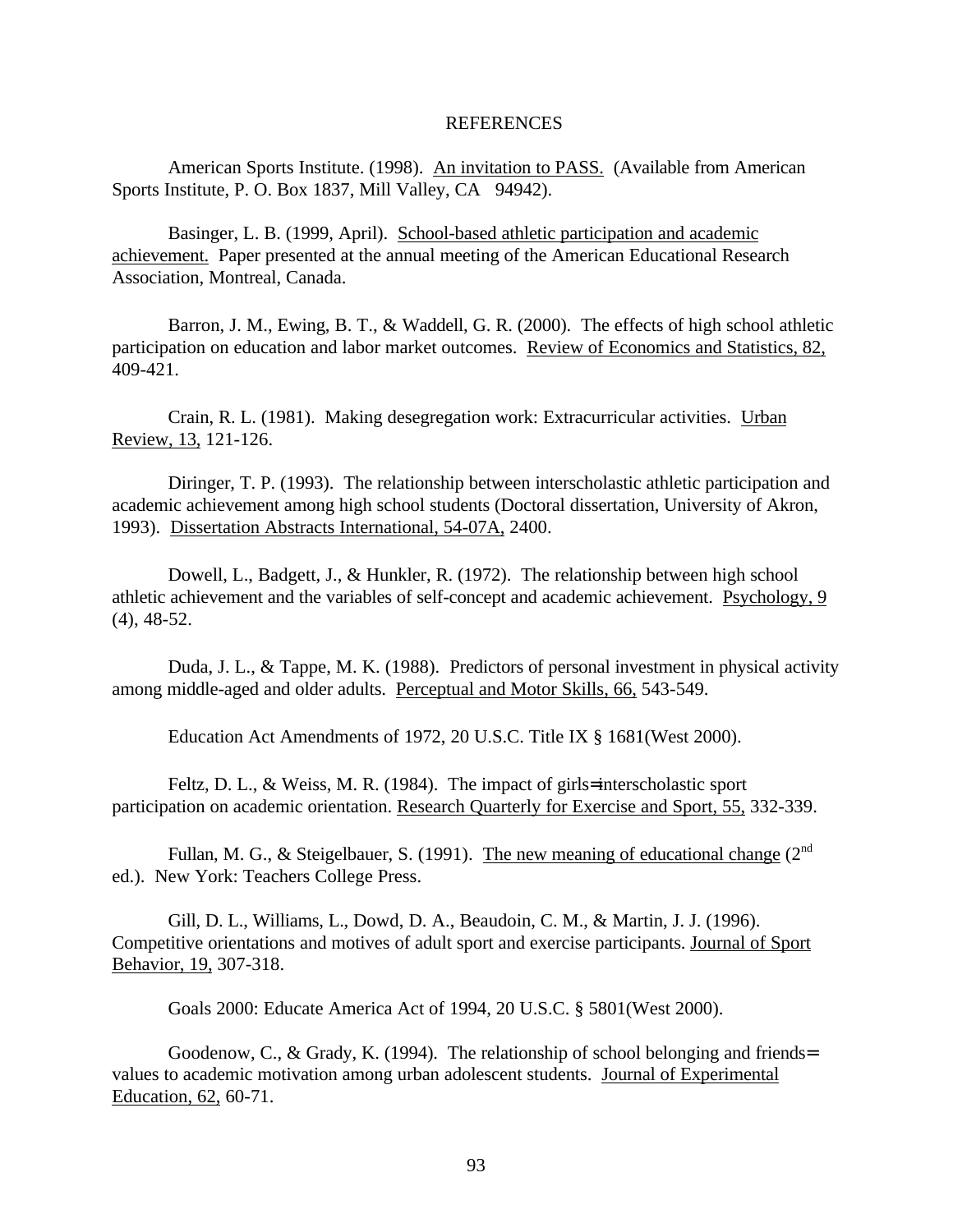Grabe, M. (1976). Big school, small school: Impact of the high school environment. Contemporary Educational Psychology, 1, 20-25.

Gray-Lee, J. W., & Granzin, K. L. (1997). Understanding participation in exercise and sport: An extended application of personal investment theory. Journal of Sport Behavior, 20, 37-53.

Hanks, M. (1981). Youth, voluntary associations and political socialization. Social Forces, 60, 211-233.

Hardy, L. (1997). Pay to play. American School Board Journal, 184 (8), 25-27.

Haskell, W. L. (1996). Physical activity, sport, and health: Toward the next century. Research Quarterly for Exercise and Sport, 67 (supplement to No. 3), 37-47.

Holland, A., & Andre, T. (1987). Participation in extracurricular activities in secondary school: What is known, what needs to be known? Review of Educational Research, 57, 437-466.

International Society of Sport Psychologists. (1992). Physical activity and psychological benefits. Physician and Sportsmedicine, 20 (10), 179-184.

Kavanaugh, T., & Shephard, R. J. (1990). Can regular sports participation slow the aging process? Data on masters athletes. Physician and Sportsmedicine, 18 (6), 94-102.

Kirsch, S. (1999, April). Promoting Achievement in School Through Sport (PASS): A description and evaluation study. Paper presented at the annual meeting of the American Educational Research Association, Montreal, Canada.

Landers, D. M., & Landers, D. M. (1978). Socialization via interscholastic athletics: Its effects on delinquency. Sociology of Education, 51, 299-303.

Lewin, K. (1947). Group decision and social change. In T. N. Newcomb  $\&$  E. L. Hartley (Eds.), Readings in social psychology. Troy, MO: Holt, Rinehart, & Winston.

Lindsay, P. (1984). High school size, participation in activities, and young adult social participation: Some enduring effects of schooling. Educational Evaluation and Policy Analysis, 6, 73-83.

Maehr, M. L., & Braskamp, L. A. (1986). The motivation factor: A theory of personal investment. Lexington, MA: Lexington Books.

Maslow, A. (1943). A theory of human motivation. Psychological Review, 50, 370-396.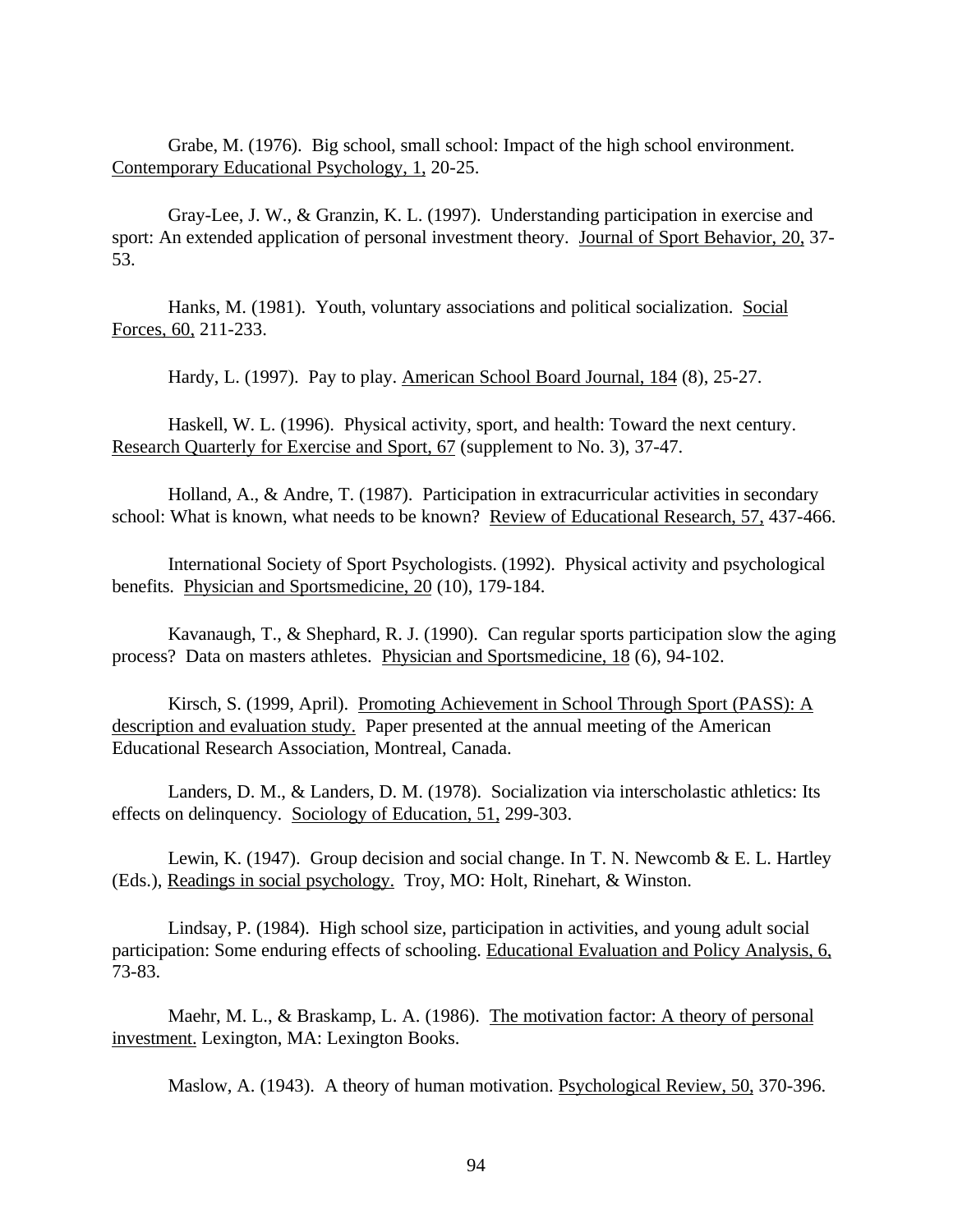Maykut, P., & Morehouse, R. (1994). Beginning qualitative research: A philosophic and practical guide. Washington, DC: The Falmer Press.

McClendon, C. Y. (1998). Promoting Achievement in School through Sport (PASS): An evaluation study. Unpublished doctoral dissertation, University of Maryland.

McCombs, B., & Lauer, P. (1998). PASS passes the learner-centered test. Auroa, CO: Mid-Continent Regional Educational Laboratory.

Merriam, S. (1998). Qualitative research and case study applications in education. San Francisco, CA: Jossey-Bass.

Miles, M. B., & Huberman, A. M. (1994). Qualitative data analysis: An expanded sourcebook  $(2<sup>nd</sup>$  ed.). Thousand Oaks, CA: SAGE.

National Association of Secondary School Principals. (1996). An executive summary of breaking ranks: Changing an American institution. Reston, VA: Author.

National Center for Chronic Disease Prevention and Health Promotion, Centers for Disease Control and Prevention. (1997). Guidelines for school and community programs to promote lifelong physical activity among young people. Journal of School Health, 67, 202-219.

National Federation of High School Associations. (1998). 1998-1999 handbook. Kansas City, MO: Author.

National Federation of High School Associations. (1999). 1999-2000 handbook. Kansas City, MO: Author.

"No pass-no play" Act of 1984, Vernon's Tex. Code, Education Code § 33.081 (West, WESTLAW through end of 1999 reg. sess.).

Ntoumanis, N., & Biddle, S. (1998). The relationship between competitive anxiety, achievement goals, and motivational climate. Research Quarterly for Exercise and Sport, 69, 176-187.

Pate, R. R., Pratt, M., Blair, S. N., Haskell, W. L., Macera, C. A., Bouchard, C., Buchner, D., Ettinger, W., Heath, G. W., King, A. C., Kriska, A., Leon, A. S., Marcus, B. H., Morris, J., Paffenbarger, R. S., Patrick, K., Pollock, M. L., Rippe, J. M., Sallis, J., & Gilmore, J. H. (1995). Physical activity and public health. Journal of the American Medical Association, 273, 402-407.

Phillips, J. C. (1993). Sociology of sport. Boston: Allyn and Bacon.

Ravitch, D. (1995). National standards in American education. Washington, DC: Brookings Institution.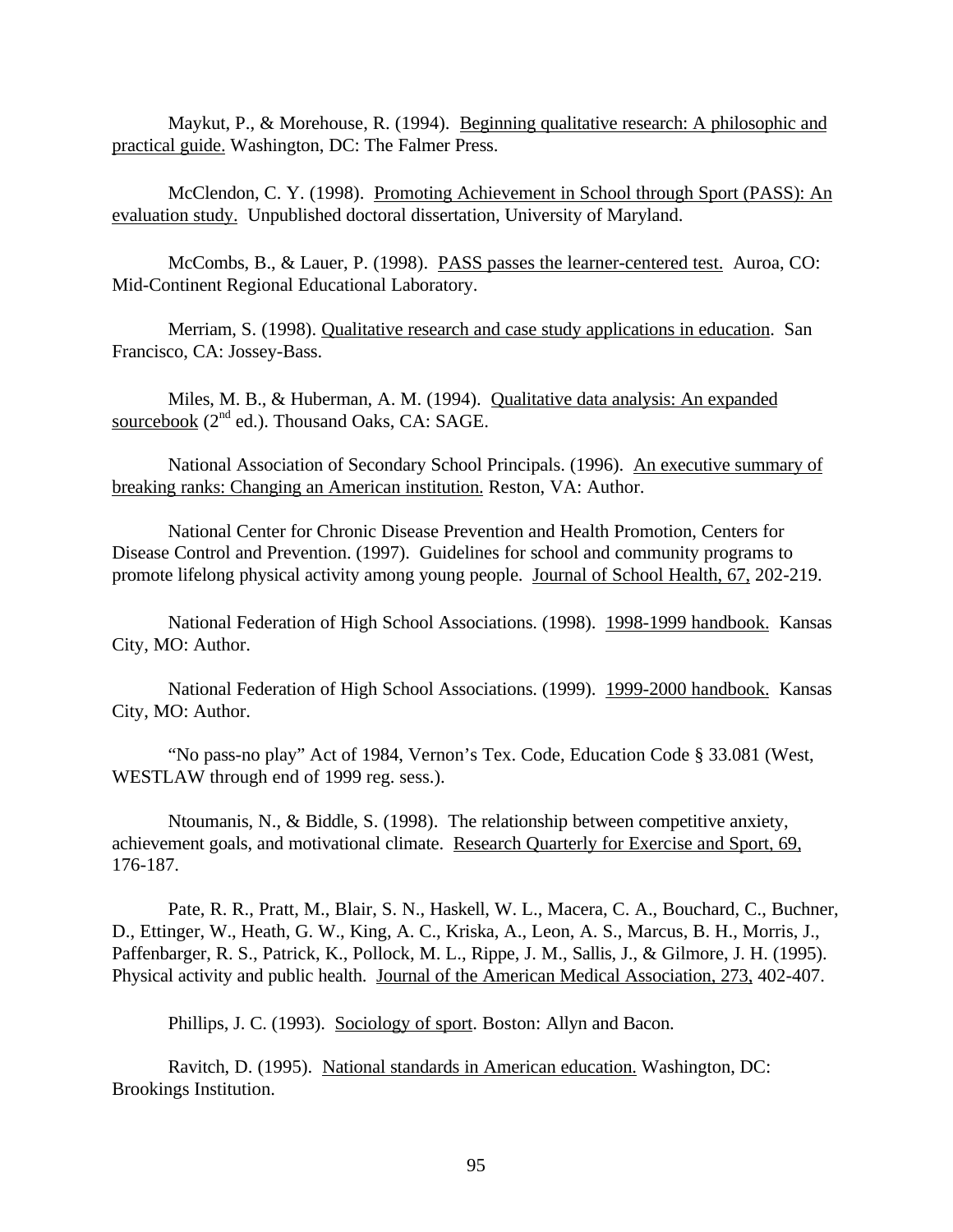Roberts, G. C. (1992). Motivation in sport and exercise. Champaign, IL: Human Kinetics Publishers.

Robinson, J. P. (1993). As we like it. American Demographics, 15 (2), 44-48.

Slavin, R. E., & Madden, N. A. (1979). School practices that improve race relations. American Educational Research Journal, 16, 169-180.

Snyder, E. E. (1972). High school athletes and their coaches: Educational plans and advice. Sociology of Education, 45, 313-325.

Snyder, E. E. (1975). Athletic team involvement, educational plans, and the coach-player relationship. Adolescence, X, 191-200.

Sokol-Katz, J., & Braddock, J. H. (1999, April). Interscholastic sport participation and school delinquency. Paper presented at the annual meeting of the American Educational Research Association, Montreal, Canada.

Southern Regional Education Board. (1992). Making high schools work. Atlanta, GA: Author.

Sports Illustrated. (1995). Sports illustrated presents: That perfect season, Penn State 1994, A special collector's edition. New York: Time.

United States Congress. (1994). Goals 2000: Educate America Act. Washington, DC: U. S. Government Printing Office.

United States Department of Health and Human Services. (1996). Physical activity and health: A report of the surgeon general. Atlanta, GA: U.S. Department of Health and Human Services, Centers for Disease Control and Prevention, National Center for Chronic Disease Prevention and Health Promotion.

Virginia Department of Education. (1998). Virginia board of education statement [Press Release]. Richmond, VA: Author. Retrieved October 16, 1998, from the World Wide Web: http://141.1104.22.210/VDOE/NewHome/pressreleases/solscors.html

Virginia High School League. (1997). The Leaguer, 37, 1.

Virginia High School League. (1999). Handbook 1999-2000. Charlottesville, VA: Author.

White, S. A., Duda, J. L., & Keller, M. R. (1998). The relationship between goal orientation and perceived purposes of sport among youth sport participants. Journal of Sport Behavior, 21, 474-483.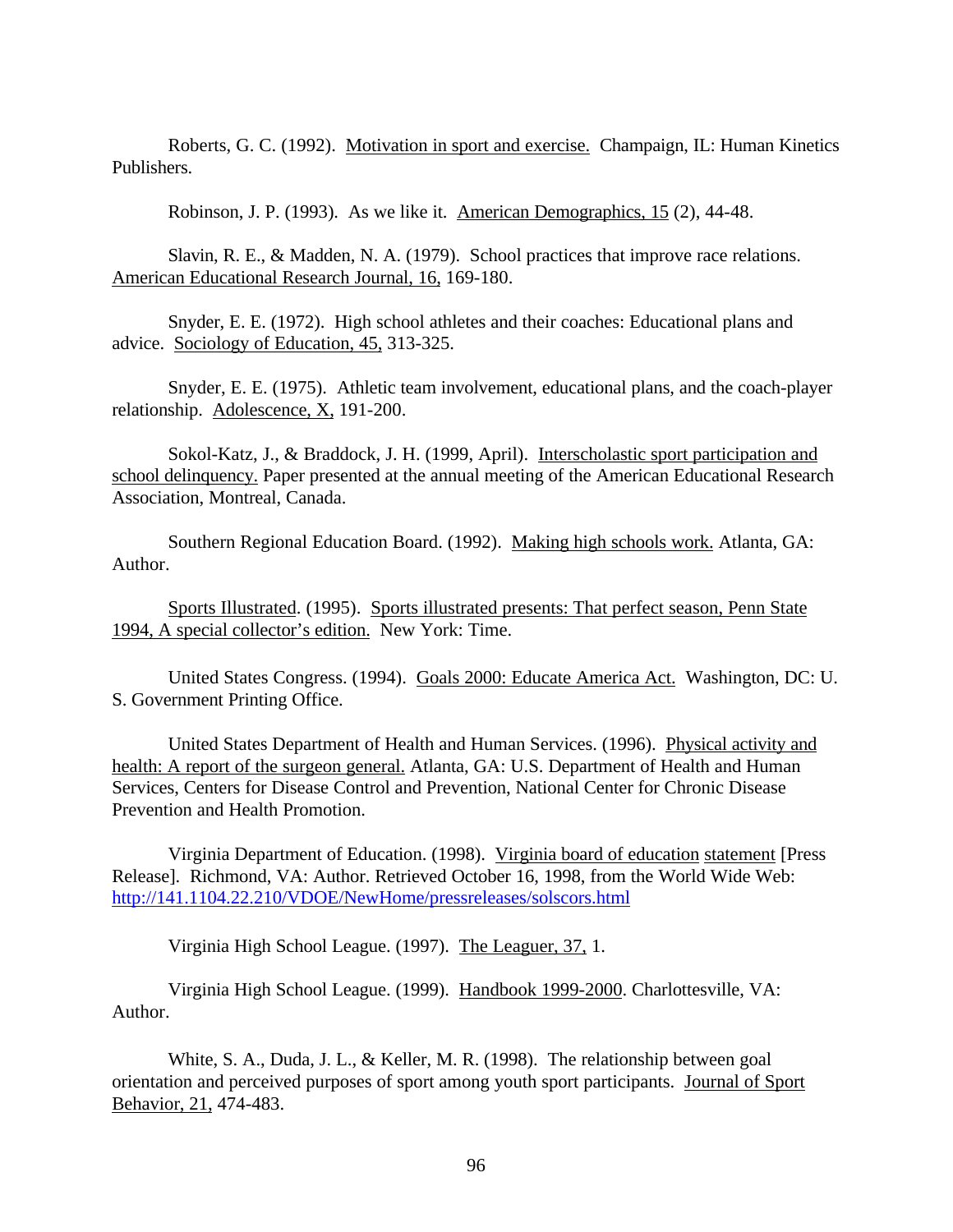Whitley, R., & Pressley, J. (1996). A comparison of the educational performance of athletes sand nonathletes in 133 North Carolina high schools. National FORUM Journal. Retrieved November 4, 1998, from the World Wide Web: http://www.nationalforum.com/WHITLYaer10e3.html

Yin, R. (1994). Case study research design and methods  $(2^{nd}$  ed.). Thousand Oaks, CA: SAGE.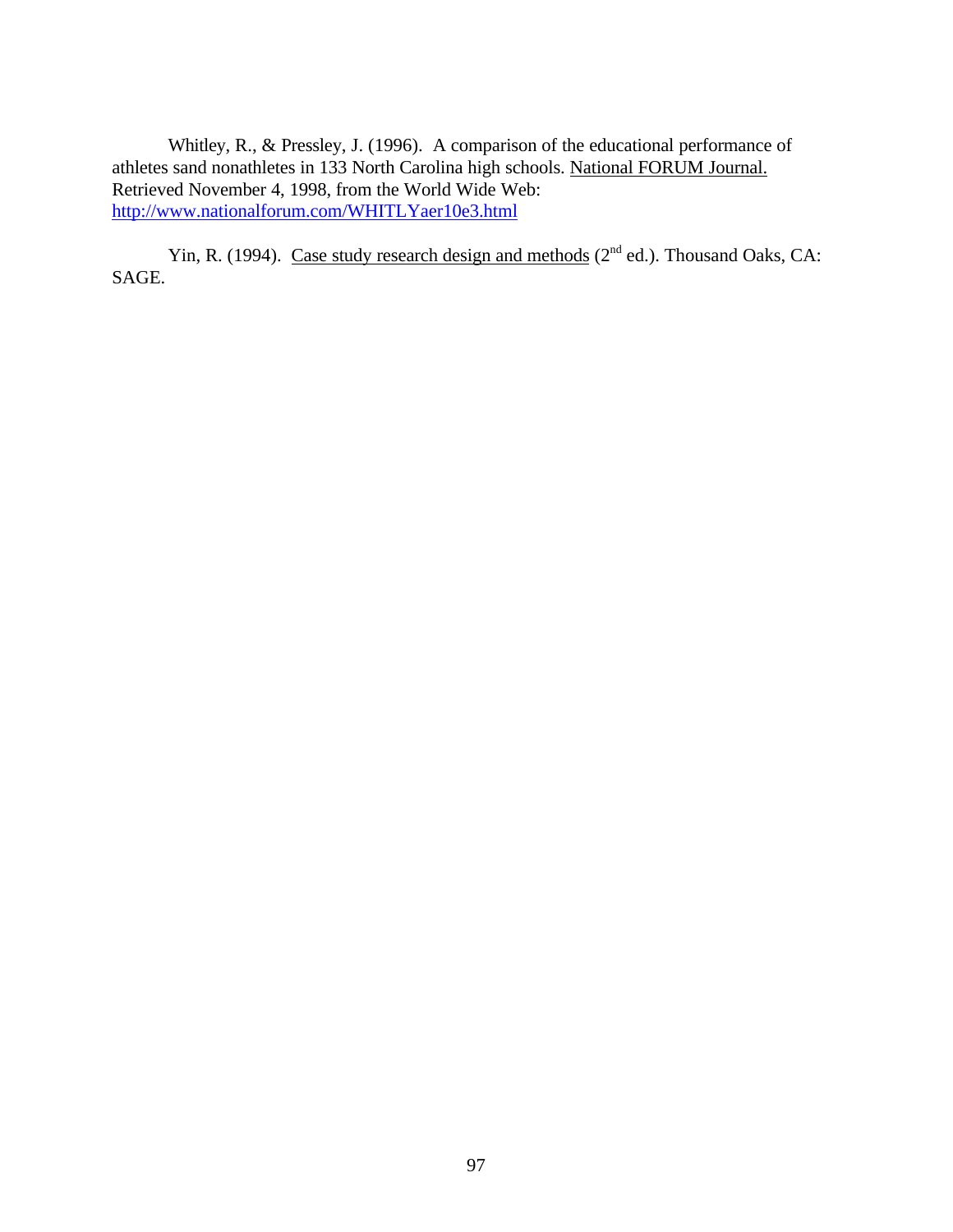# APPENDIX A TABLE A1 SUMMARY OF STUDIES AND FINDINGS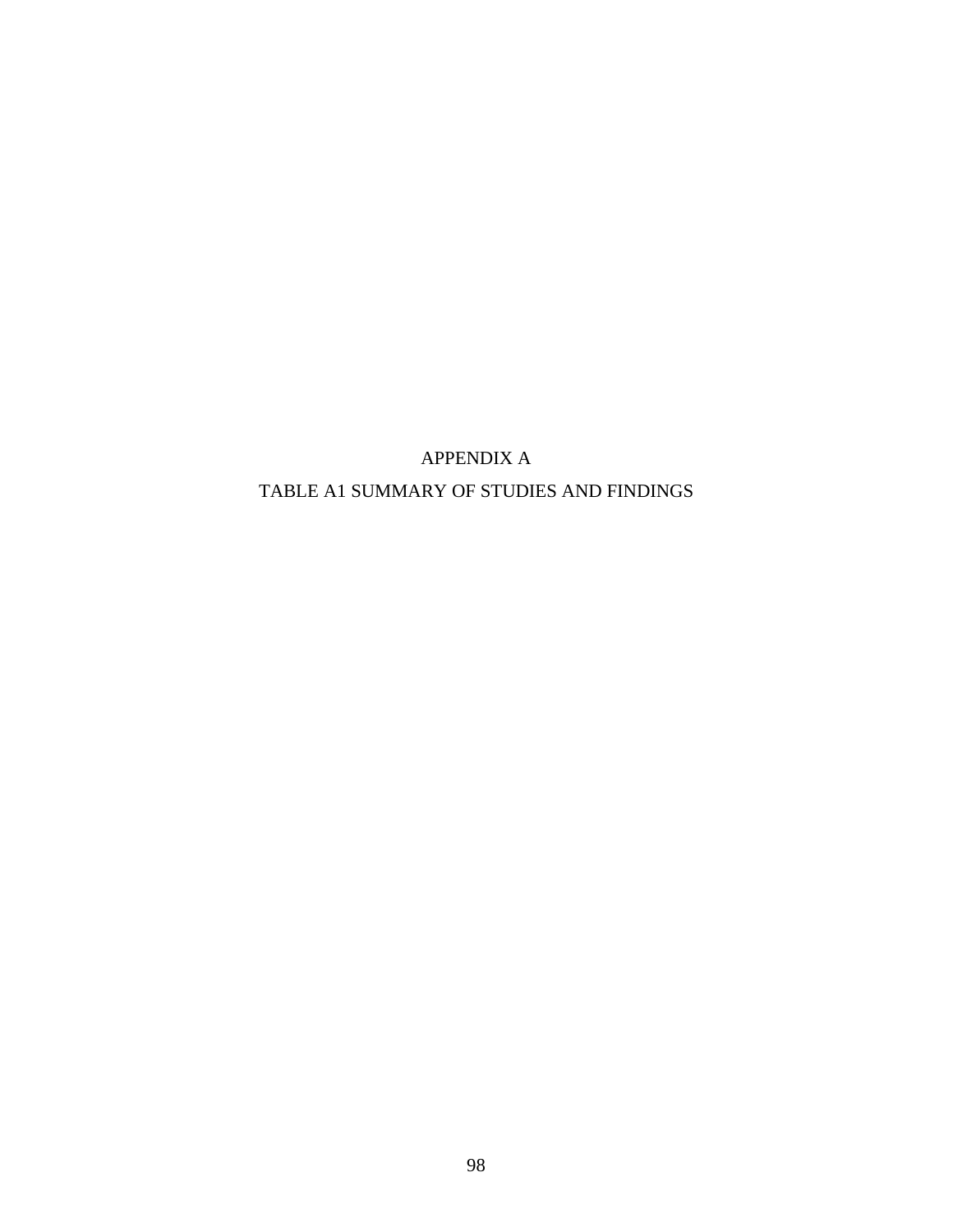## Table A1

Summary of Studies and Findings

| Author                            |        | Analytical method   | Summary of findings                                                                                                                                                                      |
|-----------------------------------|--------|---------------------|------------------------------------------------------------------------------------------------------------------------------------------------------------------------------------------|
| Crain (1981)                      | 10,000 | Multiple regression | High rate of activity participation greater<br>predictor of improved racial relations.                                                                                                   |
| Dowell, Badgett, & Hunkler (1972) | 475    | Pearson correlation | Athletic achievement correlated positively with<br>physical and emotional self-concept, but<br>negatively with intellectual self-concept.                                                |
| Duda & Tappe $(1988)$             | 47     | Multiple regression | Greatest predictor of personal investment is<br>current level of exercise and future level of<br>activity; incentive of recognition was the greatest<br>predictor for physical activity. |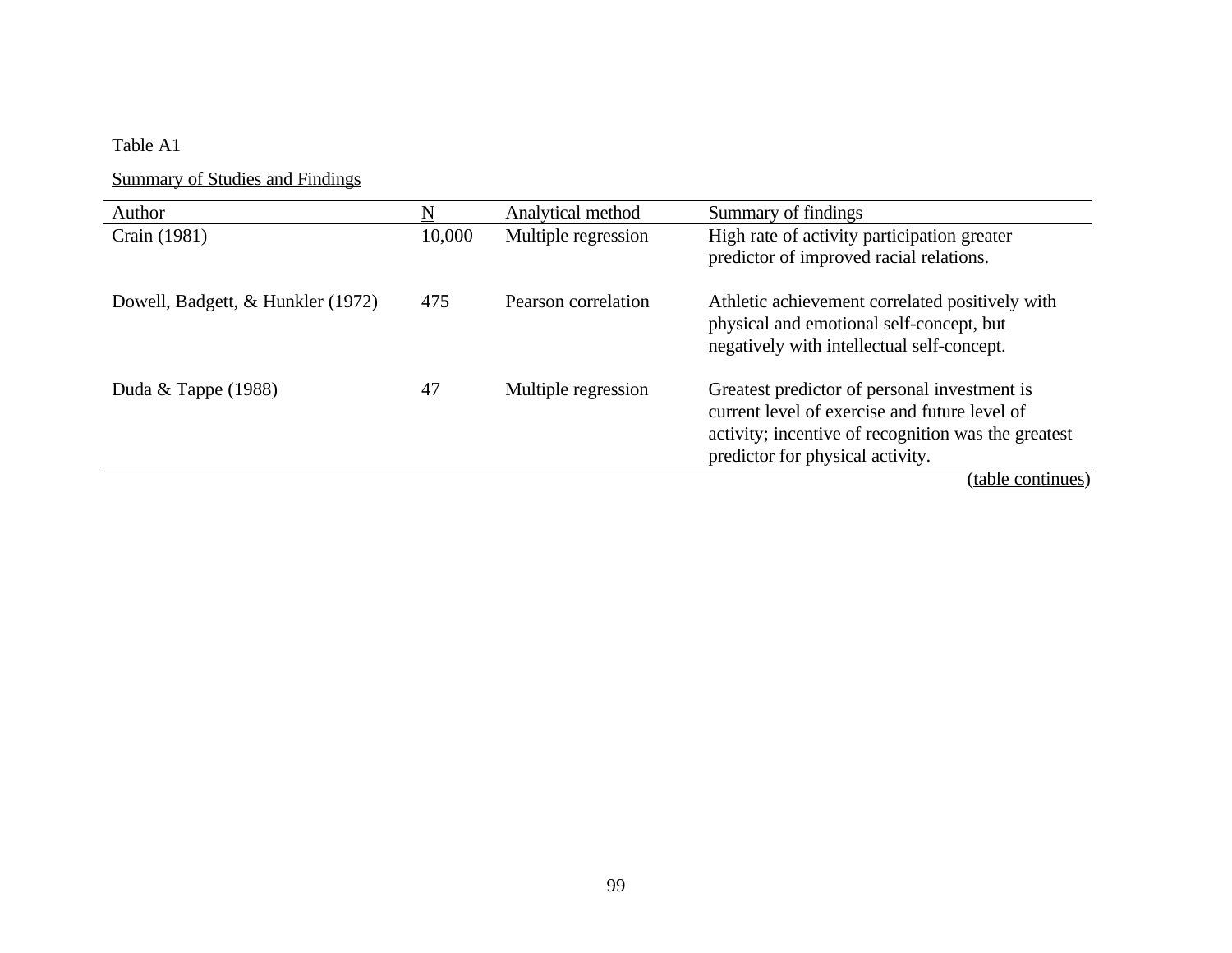| Author                                                    | $\underline{\mathbf{N}}$ | Analytical method      | Summary of findings                                                                                                                                                                                                                                                                                                          |
|-----------------------------------------------------------|--------------------------|------------------------|------------------------------------------------------------------------------------------------------------------------------------------------------------------------------------------------------------------------------------------------------------------------------------------------------------------------------|
| Feltz & Weiss $(1984)$                                    | 934                      | Analysis of covariance | Athlete-only had lowest scores on the American<br>College Test (ACT). Athletics participation and five<br>other activities accounted for the most variability in<br>ACT scores.                                                                                                                                              |
| Gill, Williams, Dowd, Beaudoin, &<br><b>Martin</b> (1996) | 209                      | <b>MANOVA</b>          | Gender by sample MANOVA on three<br>competitiveness scores-gender $\underline{F}(3.99)=6.73, \underline{p} \le$<br>.001 and sample $\underline{F}(6,198)=3.82, \underline{p} \le .001$ .<br>MANOVA on motivation scores-gender $\underline{F}(10,85) =$<br>3.77, $p \le 0.001$ and sample $F(20,170)=3.09$ , $p \le 0.001$ . |
| Goodenow & Grady (1994)                                   | 301                      | Correlation            | School belonging correlated with friends' values<br><u>r</u> =.44, $p \leq .001$ , value of school work <u>r</u> =.55, $p \leq .001$ ,<br>and motivation r=.46, $p < .001$ .                                                                                                                                                 |
| Grabe (1976)                                              | 759                      | Analysis of variance   | Small schools reported more variability in number of<br>sports participants than large schools $\overline{F}$<br>$(1,1054)=12.59, p \le .01.$                                                                                                                                                                                |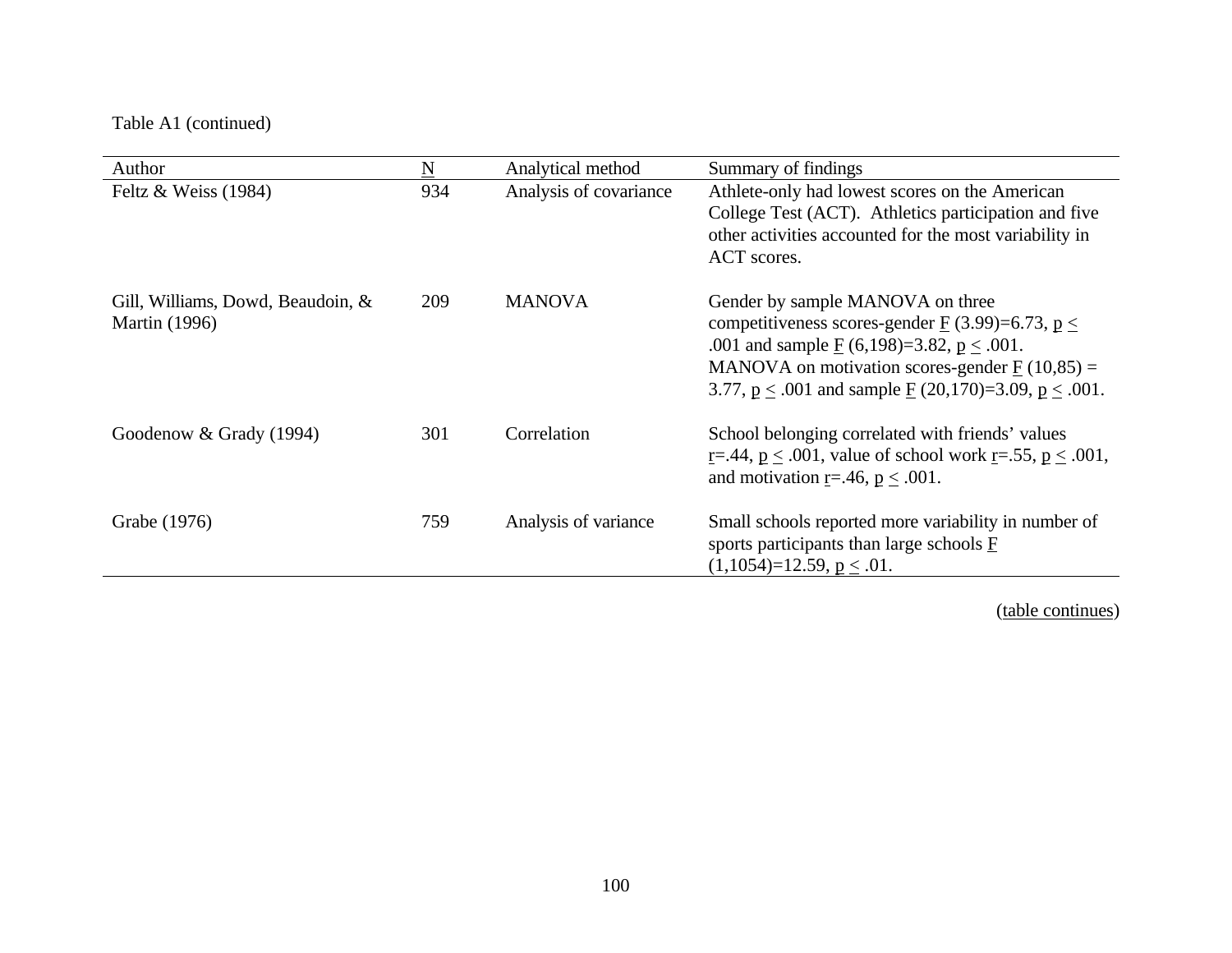| Author                    | $\underline{N}$ | Analytical method                         | Summary of findings                                                                                                                                                                                                                                                                                                                            |
|---------------------------|-----------------|-------------------------------------------|------------------------------------------------------------------------------------------------------------------------------------------------------------------------------------------------------------------------------------------------------------------------------------------------------------------------------------------------|
| Gray-Lee & Granzin (1997) | 211             | Analysis of variance and<br><b>MANOVA</b> | Three measures of participation with the 11<br>constructs of Personal Investment Theory gave a<br>Wilks' lambda (multivariate F) of .571, $p<.001$ ;<br>ANOVA found an interaction between SES and the<br>group with greatest participation.                                                                                                   |
| Hanks (1981)              | 10,245          | Multiple regression and<br>path analysis  | Participants in clubs, yearbook, and had greater<br>political involvement than participants in just sports.                                                                                                                                                                                                                                    |
| Holland $&$ Andre (1987)  | $NR^a$          | $NR^a$                                    | Review of literature on extracurricular<br>participation and school success. Sports<br>participation correlated with higher levels<br>of self-esteem, improved race relations,<br>involvement in social activity as an adult,<br>academic ability and grades, educational<br>aspirations, feelings of control, and<br>lower delinquency rates. |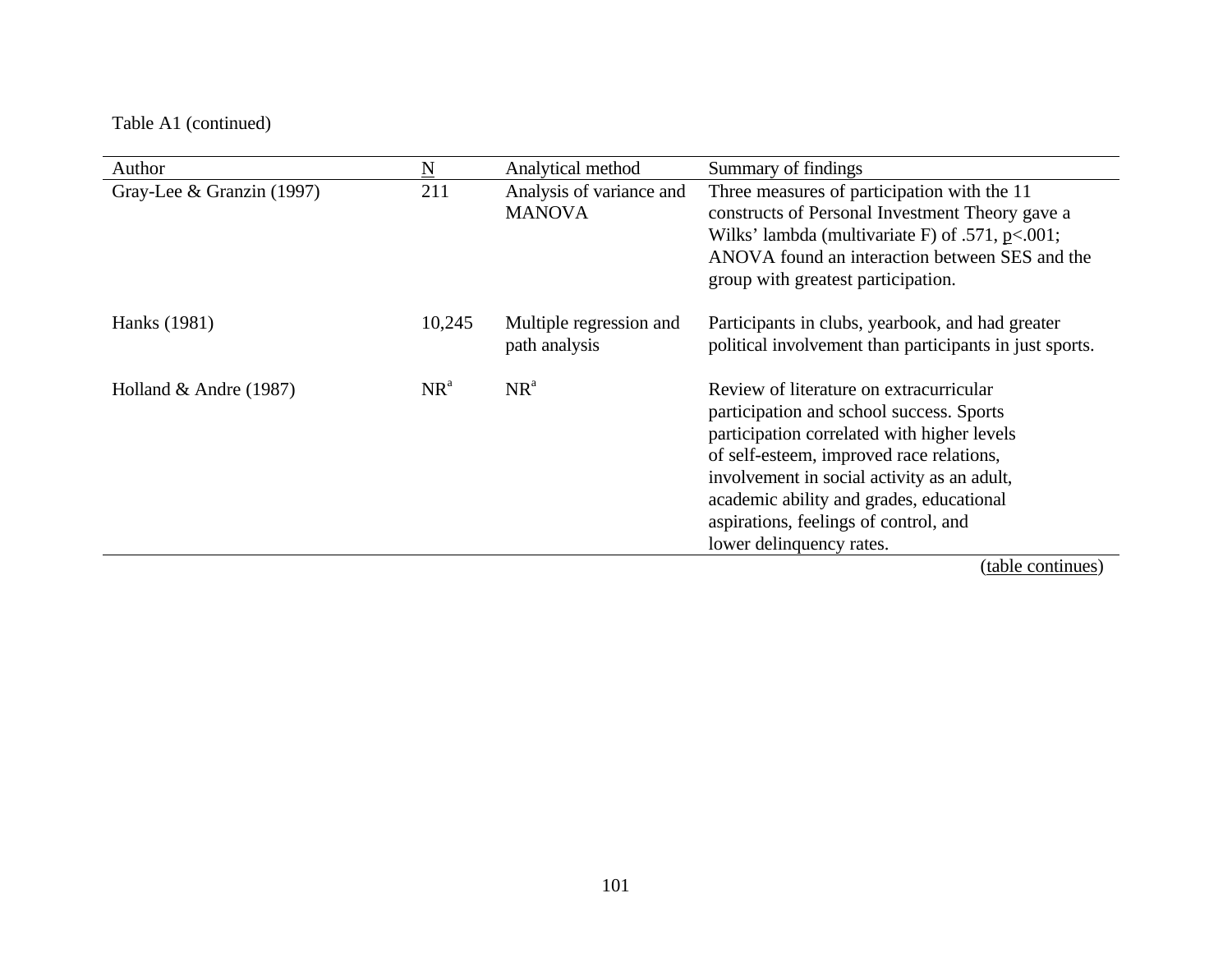| Table A1 (continued)         |        |                      |                                                                                                                                                                                                                         |
|------------------------------|--------|----------------------|-------------------------------------------------------------------------------------------------------------------------------------------------------------------------------------------------------------------------|
| Author                       | N      | Analytical method    | Summary of findings                                                                                                                                                                                                     |
| Kavanaugh $&$ Shepard (1990) | 756    | Comparisons by age   | Summary of physical activities that will slow the aging<br>process. Moderate sports participation is positively<br>associated with enhanced physical functioning.                                                       |
| <b>Kirsch</b> (1999)         | $NR^a$ | Means                | Comparison of students in Promoting Achievement in<br>School through Sport (PASS) program and those not<br>in a PASS program. PASS students mean scores<br>were higher than non PASS students in all areas<br>measured. |
| Landers $&$ Landers (1978)   | 521    | Analysis of variance | No significant difference between sports participants<br>and non participants with respect to delinquent acts.                                                                                                          |
|                              |        |                      | (table continues)                                                                                                                                                                                                       |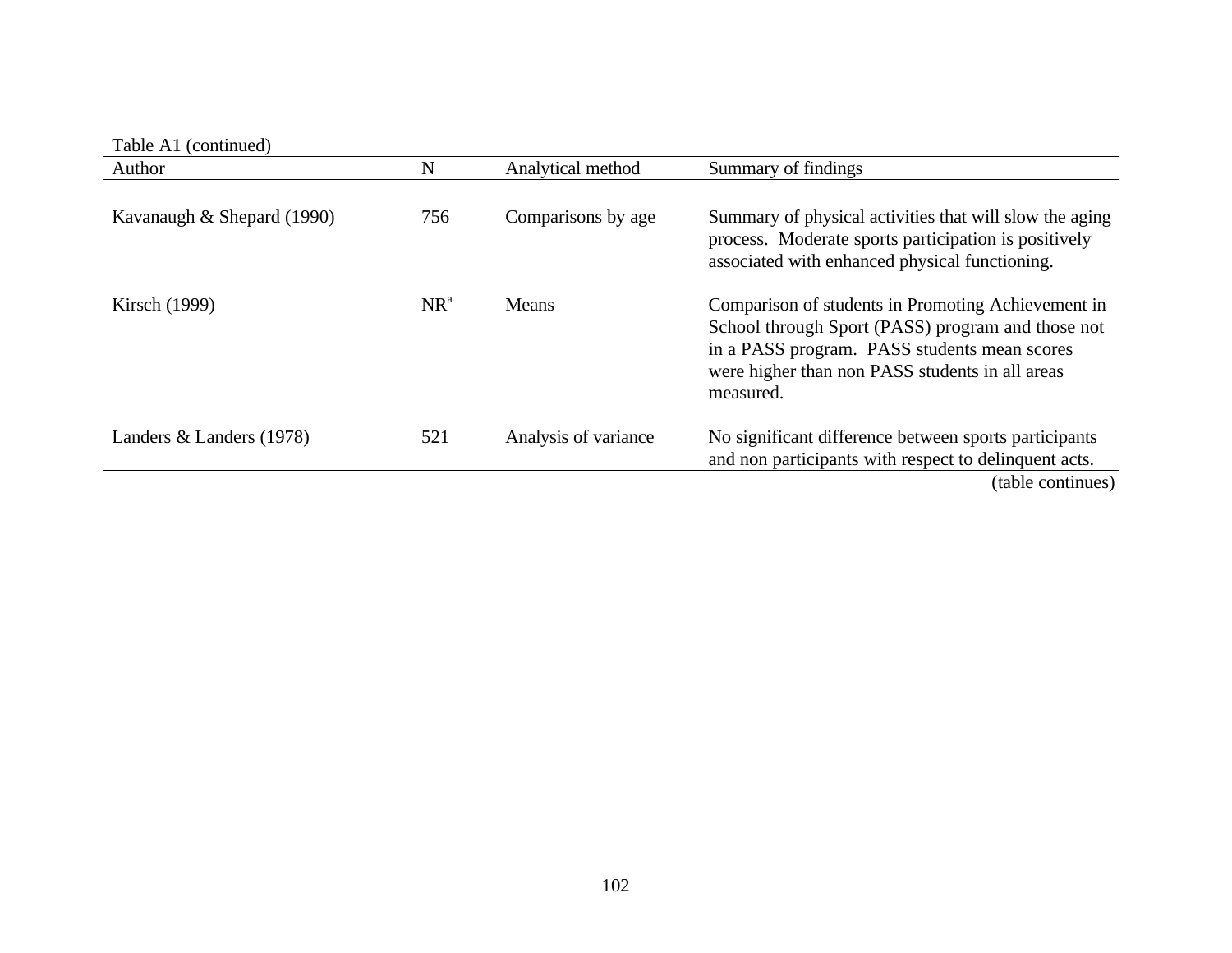| Author                                                                                                                                 | N                 | Analytical method                        | Summary of findings                                                                                                                               |
|----------------------------------------------------------------------------------------------------------------------------------------|-------------------|------------------------------------------|---------------------------------------------------------------------------------------------------------------------------------------------------|
| Lindsay $(1984)$                                                                                                                       | 8,952             | Multiple regression and<br>path analysis | High school sports participation was the greatest<br>predictor of young adult social participation.                                               |
| Maehr & Braskamp (1986)                                                                                                                | NR <sup>a</sup>   | $NR^a$                                   | Book explaining Personal Investment Theory. It<br>helped to explain why people participate in<br>sports.                                          |
| <b>Maslow</b> (1943)                                                                                                                   | $NR^a$            | $NR^a$                                   | Book on theory of hierarchy of needs.                                                                                                             |
| McClendon (1998)                                                                                                                       | 900               | t-tests                                  | Promoting Achievement in School through Sports<br>(PASS) students had better grades and attendance<br>than non PASS students.                     |
| McCombs $& Lauer(1998)$                                                                                                                | 4 PASS<br>classes | Survey                                   | PASS classes were found to be learner-centered and<br>recognized as a model for total school reform by the<br>California Department of Education. |
| <b>National Center for Chronic Disease</b><br>Prevention and Health Promotion,<br>Centers for Disease Control and<br>Prevention (1997) | $NR^a$            | $NR^a$                                   | Guidelines for promoting lifelong physical activity an<br>expected effect of sport participation.                                                 |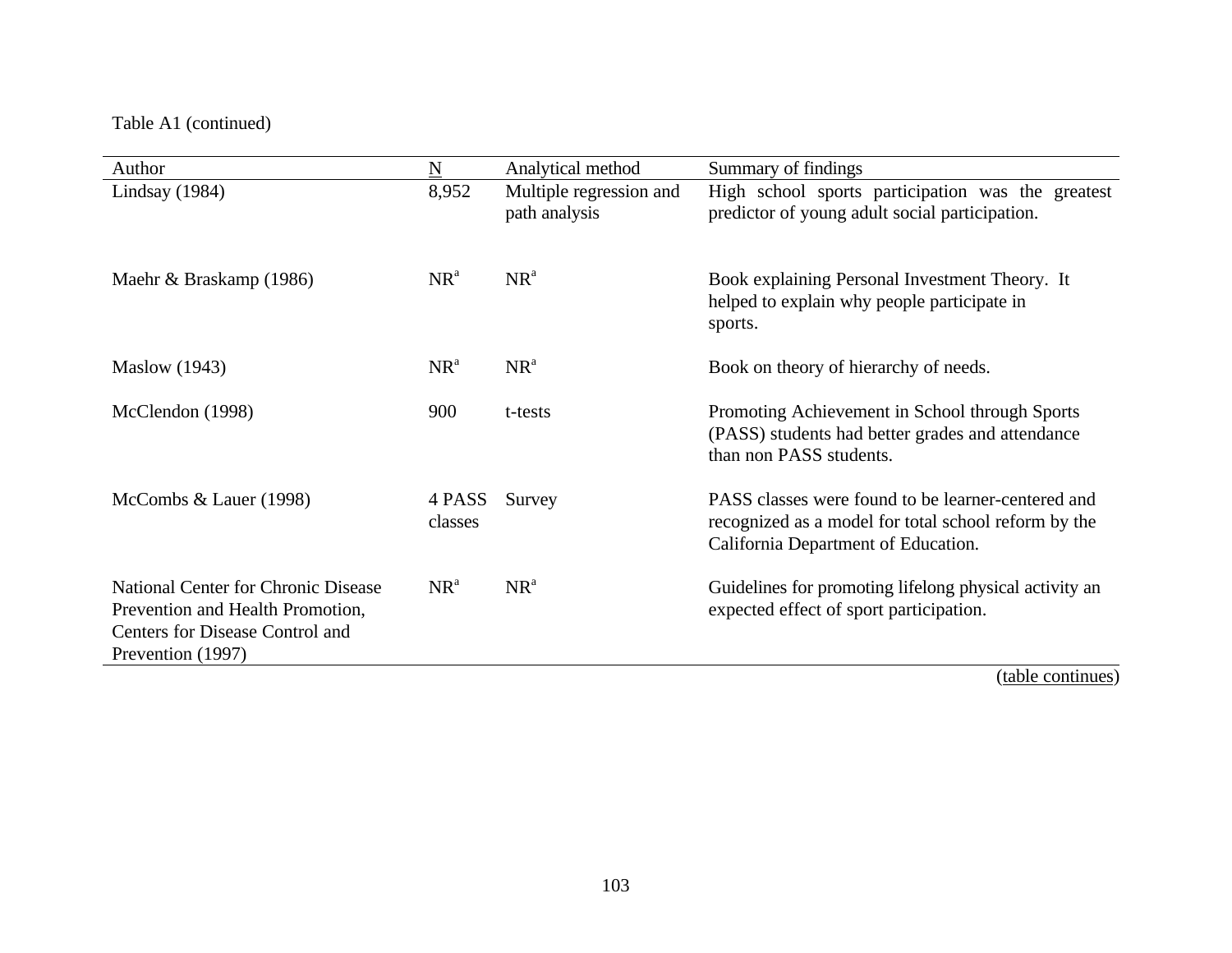| Author                    | N                                | Analytical method                        | Summary of findings                                                                                                                                 |
|---------------------------|----------------------------------|------------------------------------------|-----------------------------------------------------------------------------------------------------------------------------------------------------|
| Ntoumanis & Biddle (1998) | 146                              | Descriptive statistics and<br>regression | Task-oriented people are mastery conscious and<br>concerned about personal improvement and ego-<br>oriented people are performance conscious.       |
| Pate, et al. (1995)       | $NR^a$                           | $NR^a$                                   | A recommendation from a panel of 20 experts on<br>physical activity for life.                                                                       |
| Robinson (1993)           | 2,500                            | Means converted to<br>scale scores       | Survey to find activities most liked by Americans.<br>Playing sports ranked second in the total list scoring a<br>9.2 on a 10.0 scale.              |
| Slavin & Madden $(1979)$  | 2,384                            | Multiple regression                      | Working with other races in classes and on teams was<br>greatest predictor variable for improved race relations.                                    |
| Snyder (1972)             | 270<br>players<br>174<br>coaches |                                          | Students ranked mother, father, coach, respectively, in<br>amount of influence. Coaches ranked their coach then<br>mother and father, respectively. |
| Snyder (1975)             | 300                              | Gamma                                    | Team involvement and status were positively related to<br>plans, advice, and perception.                                                            |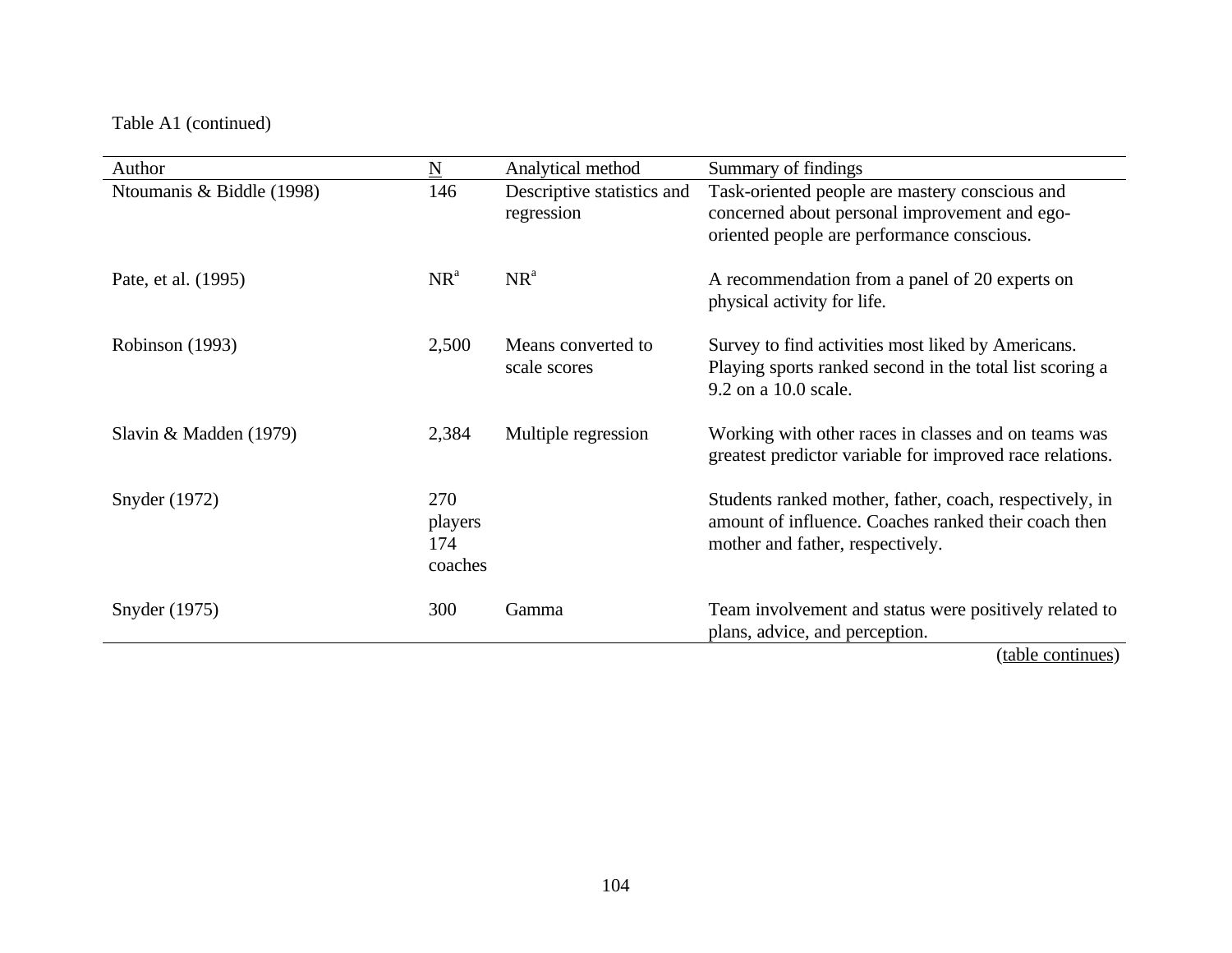| Author                                                      | N                                  | Analytical method          | Summary of findings                                                                                                                                  |
|-------------------------------------------------------------|------------------------------------|----------------------------|------------------------------------------------------------------------------------------------------------------------------------------------------|
| Sokol-Katz & Braddock (1999)                                | 4,035<br>females<br>3,746<br>males | Multiple regression        | Varsity sports participation was the greatest predictor<br>of delinquent acts in school. Sports participants had<br>fewer delinquent acts in school. |
| White, Duda, & Keller (1998)                                | 192                                | MANOVA and<br>correlations | Task-oriented students saw success as mastery and<br>ego-oriented students saw success as being the best in<br>the sport.                            |
| Whitley $&$ Pressley (1996)<br>$\mathbf{M}$ at $\mathbf{M}$ | 126,000                            | t-tests                    | Athletes' grade point average, drop-out rate,<br>attendance, graduation rate, and discipline statistically<br>better than nonathletes'.              |

Note.  ${}^{\text{a}}\text{NR}$  = not reported.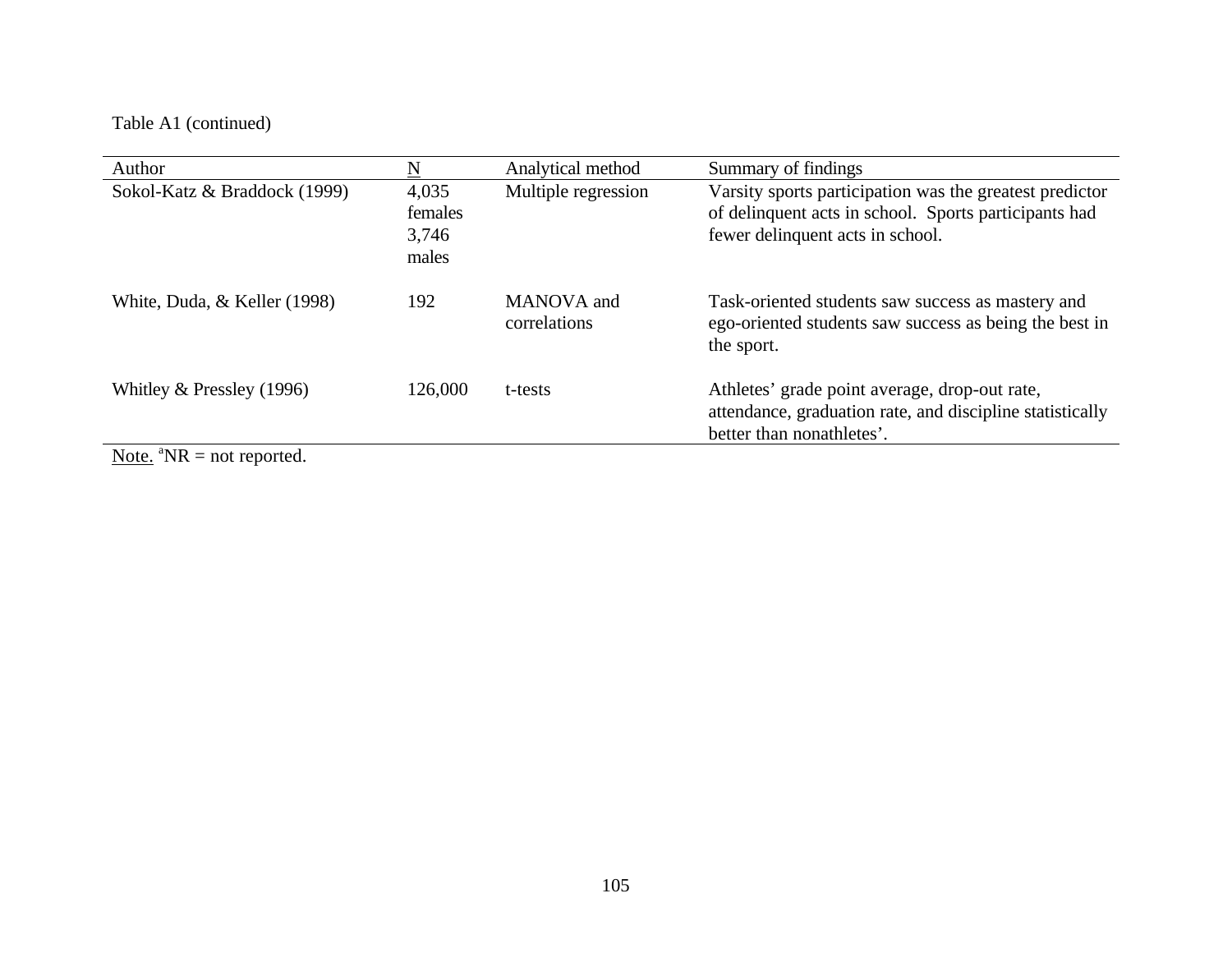# APPENDIX B

# LETTER OF SUPPORT FROM THE VIRGINIA HIGH SCHOOL LEAGUE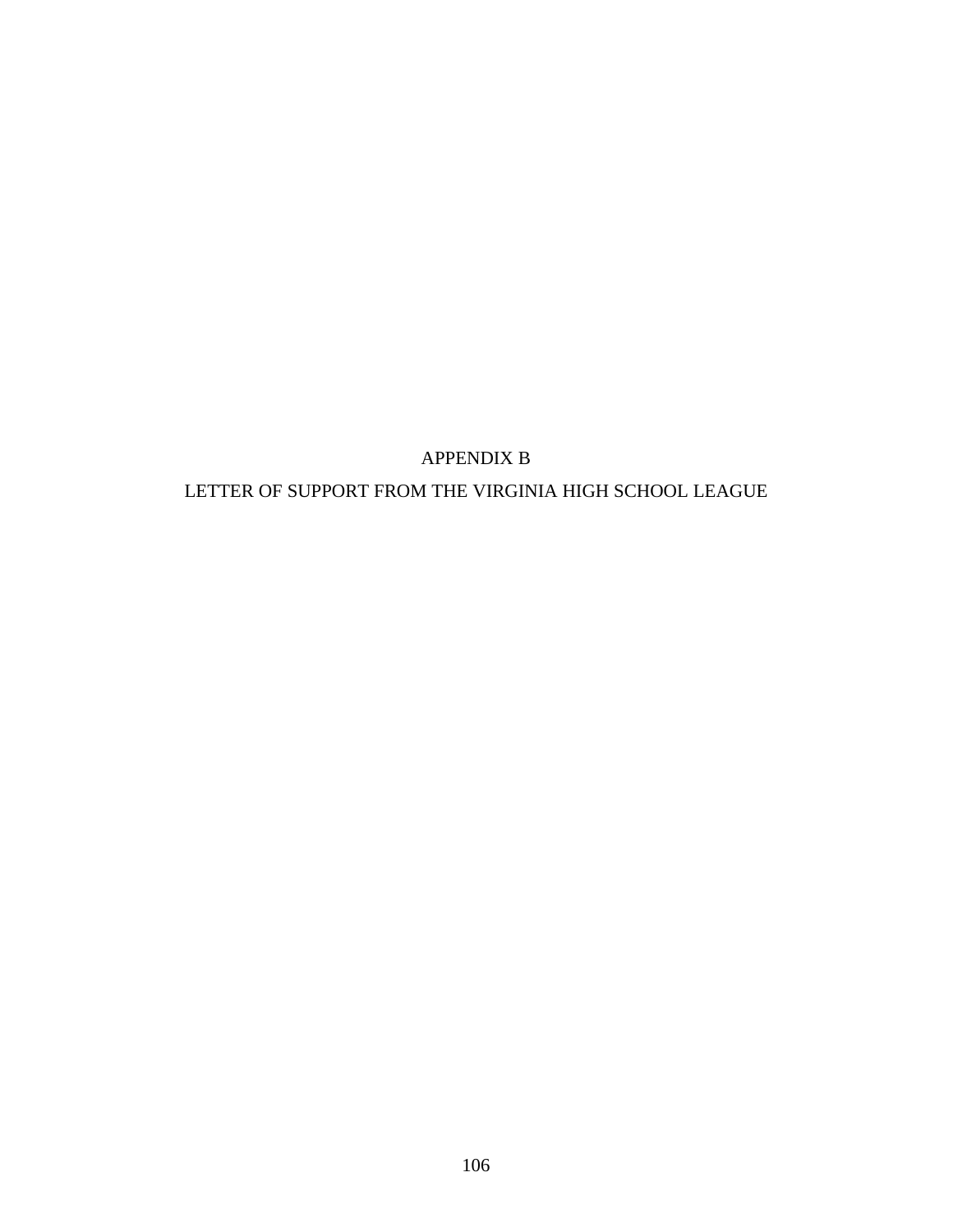

# **VIRGINIA HIGH SCHOOL LEAGUE, INC.**

1642 State Farm Blvd., Charlottesville, Virginia 22911-8809

804-977-8475 • 804-977-5943 (fax) • www.vhsl.org • admin@vhsl.org



EXECUTIVE DIRECTOR Kenneth G. Tilley ASSISTANT DIRECTORS Claudia L. Dodson Larry Johnson Robert L. Button April 2000 DIRECTOR OF DEVELOPMENT Hannah Catherine Munro

Dear Fortune 500 Executive:

Even though I know your schedule is extremely busy and your time is precious, I hope you will take a few minutes to assist Susan Bechtol in her project relative to the long-term effects of participation in high school sports.

Your input will be of tremendous value because people respect your accomplishments and are interested in knowing what experiences and values were instrumental in shaping your career success.

Those of us who work directly with interscholastic sports and activities have always believed them to be worthwhile in providing direction to boys and girls at a time when they most need such guidance. We feel that young people learn lessons on the playing fields and courts that will last a lifetime and that can help them become better citizens and community leaders.

I hope you agree that your experiences as a high school athlete were positive ones and that you will take time to participate in this project. Thank you for considering this request to meet with Susan Bechtol and be part of her study on the effects of high school sports participation. I can assure you that the results of this study will benefit all of us in the fields of education and athletic administration.

Sincerely,

Kenneth G. Tilley

Kenneth G. Tilley

KGT/lbb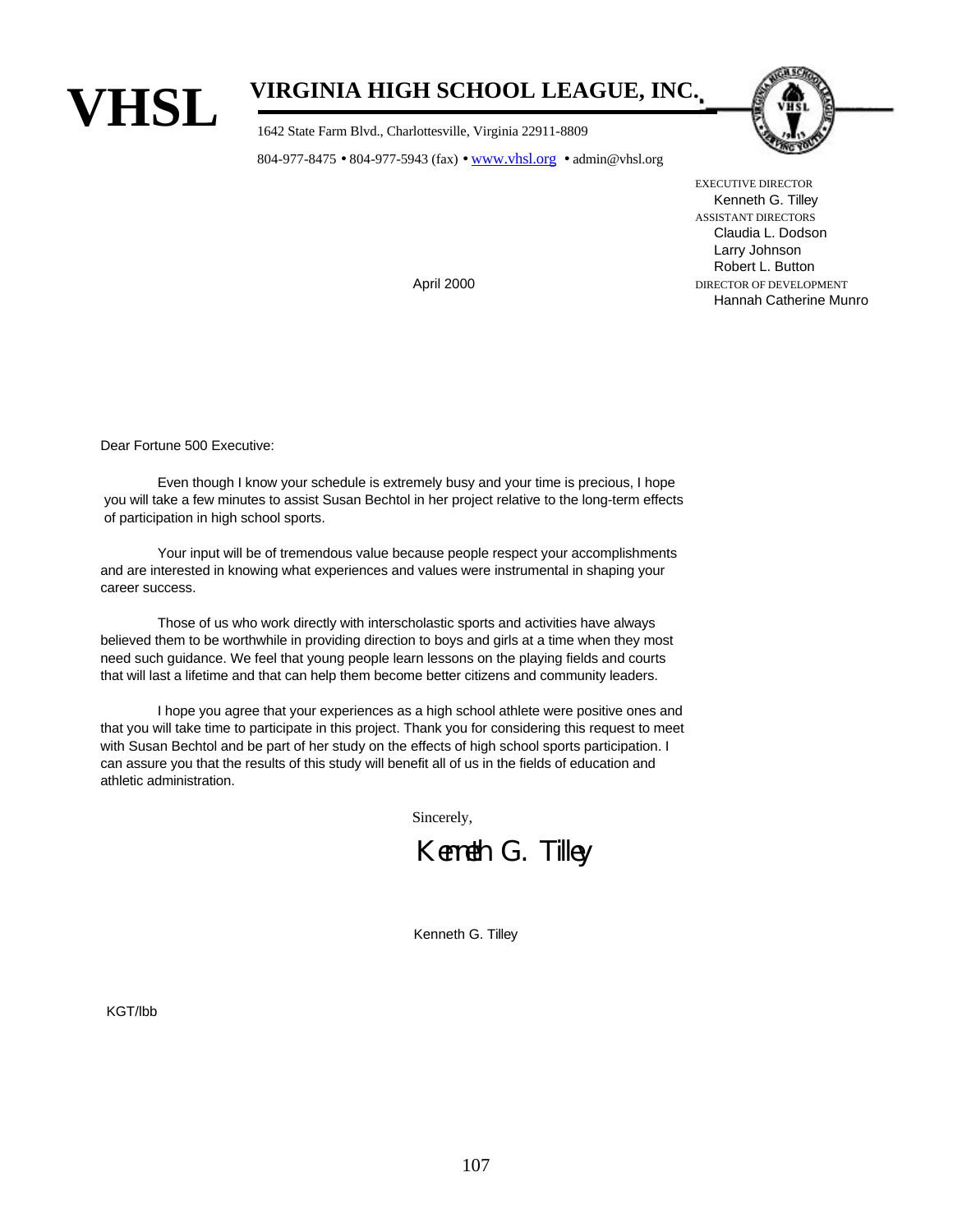APPENDIX C THE CONTENT VALIDITY INSTRUMENT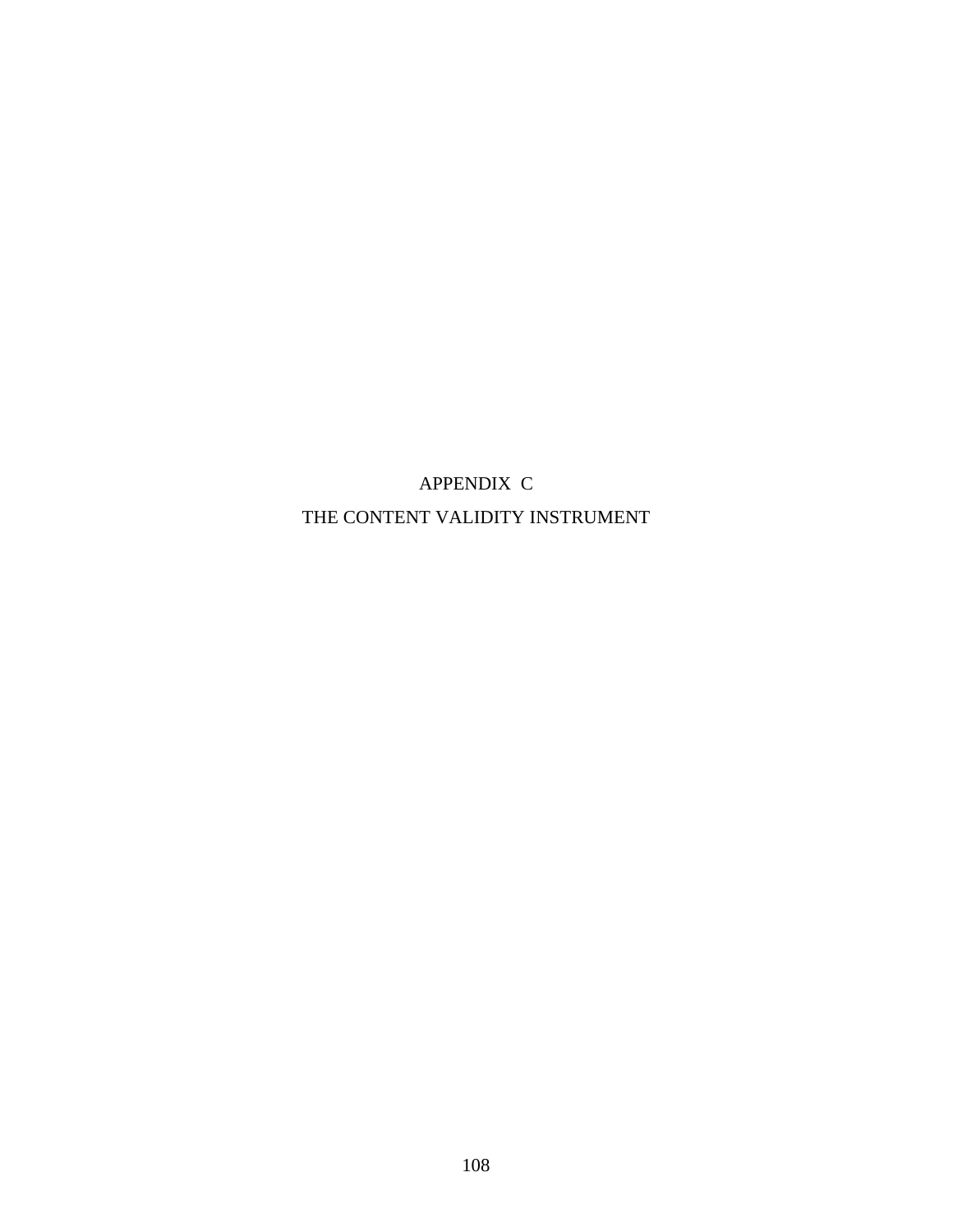# THE LONG-TERM EFFECTS OF HIGH SCHOOL SPORTS PARTICIPATION ON ADULTS Content Validation for Interview Protocol

This content validation instrument is designed to assist Susan Bechtol with the development of an interview protocol. This instrument will be used in a study that will investigate the long-term effects of high school sports participation on adults. Items on this instrument are in five major categories with 15 sub-domains: (1) organizational factors--*size, location, and ethnicity of school*; *classes taken*; and *adults who had an impact on students while in school*; (2) personal factors--*gender, goals and motives, positive or negative experiences*, and *discipline*; (3) participation--*which sports, how much time, age, and other activities*; (4) *effects on adults;* and *(5) communication of effects to school administrators.*

### **Instructions**

Please review the contents of the items and respond as follows:  $\bullet$  Select and print the number of the domain  $(1-15)$  in which you think the item fits best. **@Rate how strongly you think** the item is associated with that domain.  $\bigcirc$ Rate the clarity of the item.  $\bigcirc$ Finally, please complete the demographic items at the conclusion of the instrument. Thank you for your cooperation.

#### Domains and Definitions

Using the definitions below, categorize each item by placing the domain number in the column labeled ADomain.@ Leave blank any item that does not fit a domain. Listed below are the 15 domains and their definitions.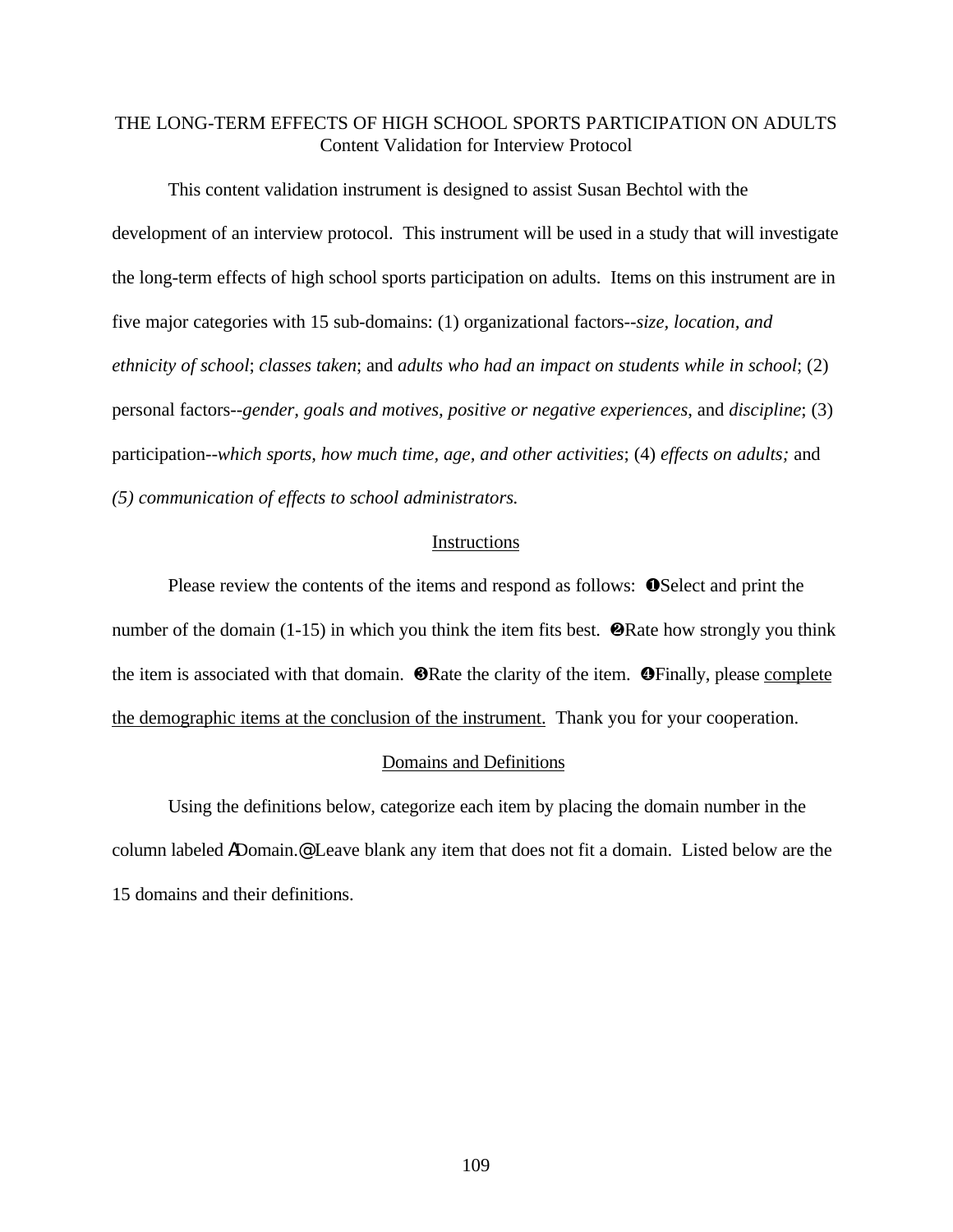# **DOMAIN DEFINITION**

| Organizational                          |                                                                                                                         |
|-----------------------------------------|-------------------------------------------------------------------------------------------------------------------------|
| 1. Size                                 | Refers to the size of the high school<br>population and division size of your high<br>school teams                      |
| 2. Location                             | Refers to the geographic location of your<br>high school                                                                |
| 3. Ethnicity                            | Refers to the ethnicity of the school<br>population at the time you attended                                            |
| 4. Adults who had an impact on students | Any adult that made an impact on you while<br>in high school                                                            |
| 5. Classes                              | Any references to the classes you took while<br>in high school                                                          |
| <b>Personal</b>                         |                                                                                                                         |
| 6. Gender                               | You are male or female                                                                                                  |
| 7. Goals and motives                    | The reasons you played or your motives for<br>participation, what about sports was<br>important to you then             |
| 8. Positive or negative experience      | Your evaluation of the sports experience                                                                                |
| 9. Discipline                           | Refers to your behavior while in high school                                                                            |
| Participation                           |                                                                                                                         |
| 10. Sport                               | Refers to the names and records of the sports<br>teams you participated in while in high<br>school                      |
| 11. Time                                | Refers to your amount of daily time, or<br>number of years, or your playing time, and<br>the decade in which you played |
| 12. Age                                 | The age you began to play competitive<br>sports                                                                         |
| 13. Other activities                    | Any reference to other school activities you<br>participated in while in high school                                    |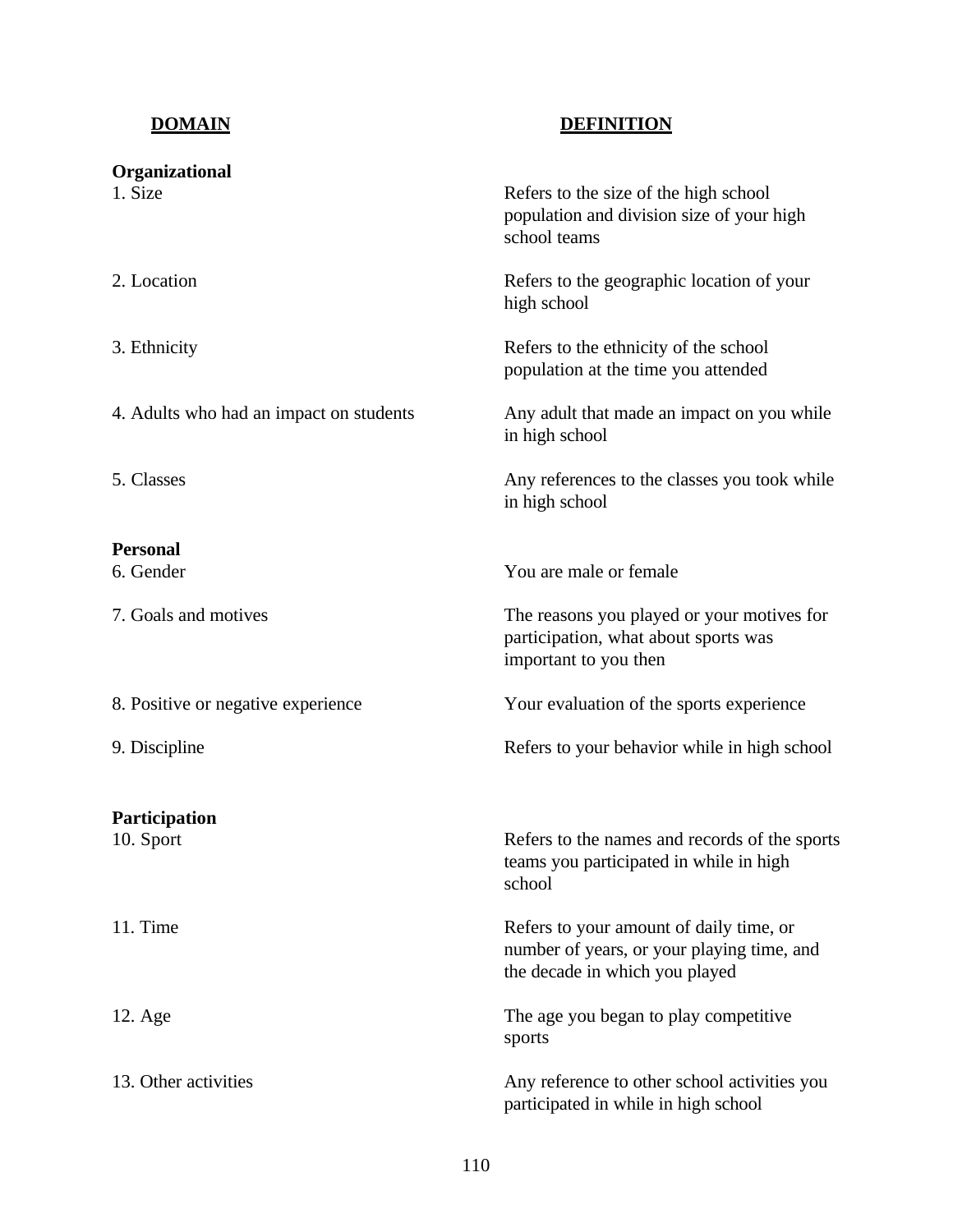14. **Effects on adults** Any reference to an effect, belief, opinion, practice, attitude, activity, or philosophy that you currently use; physical artifacts or memorabilia, verbal expressions, or physical actions

# **15. Communication of effects to school administrators Refers to any manner or method of**

communicating long-term effects to school administrators or policy makers

#### Association Rating

Please indicate how strongly you feel that each item is associated with the domain in which you categorized it. Place an  $\times$  on the appropriate number in the column labeled AAssociation.<sup>@</sup> Use the following scale to make your determination:  $1 =$ very weak,  $2 =$  weak,  $3 =$  strong, and  $4 =$  very strong.

### Clarity Rating

In the column labeled AClarity,  $\mathcal Q$  indicate how clear you think the item is by placing an  $\times$ on the appropriate number using the following scale:  $1 = not clear$ , (delete);  $2 =$  somewhat clear, revise; and  $3 =$  clear, leave as is.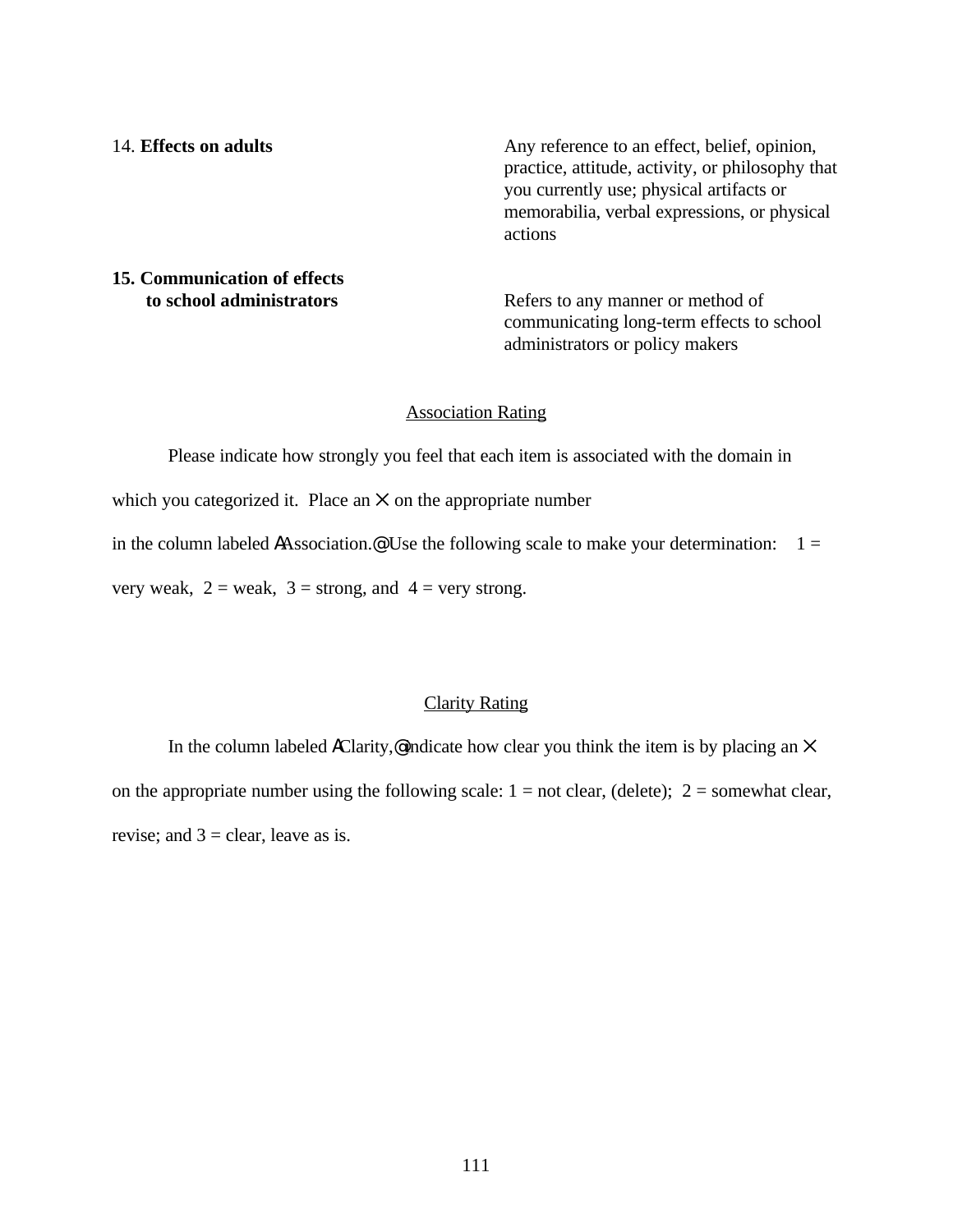# THE LONG-TERM EFFECTS OF HIGH SCHOOL SPORTS PARTICIPATION ON ADULTS Directions: Write in the domain number and place an  $\times$  on the number of the appropriate response.

# Domain: *1-size, 2-location, 3-ethnicity, 4-adult who had an impact on student, 5-classes, 6-gender, 7-goals and motives, 8-positive or negative experience, 9-discipline, 10-sport, 11-time, 12-age, 13-other activities, 14-effects on adults, and 15-communication of effects to school administrators.*

Association rating:  $1 = \text{very weak}, 2 = \text{weak}, 3 = \text{strong}, 4 = \text{very strong}$ 

Clarity rating:  $1 = not clear$ , (delete);  $2 = somewhat clear$ , revise;  $3 = clear$ , leave as is  *If you rate an item a 1 or 2, please make recommendations for changes. Use the back of the sheet if necessary.*

| <b>ITEM</b> |                                                                                                                                          | <b>DOMAIN</b> | <b>ASSOCIATION</b>                                         | <b>CLARITY</b>            |
|-------------|------------------------------------------------------------------------------------------------------------------------------------------|---------------|------------------------------------------------------------|---------------------------|
| 1.          | While in high school in what activities other than sports did you<br><i>participate?</i>                                                 |               | $^{\circledR}$<br>$\circled{3}$<br>$\left(4\right)$<br>(1) | $Q$ $Q$<br>O              |
| 2.          | Let- $\frac{1}{2}$ focus for a few minutes on your involvement in (baseball, for<br>example). How much time did you put into this sport? |               | $^{\circledR}$<br>$\circled{3}$<br>(4)<br>(1)              | <b>0 0</b>                |
| 3.          | How old were you when you began playing competitive sports?                                                                              |               | $^{\circledR}$<br>$\circled{3}$<br>$\circ$<br>(1)          | Q 0<br>Œ                  |
| 4.          | Was your participation time continuous from when you began to<br>play until the end of high school?                                      |               | $\circled{2}$<br>$\circled{3}$<br>$\circ$<br>$\circ$       | <b>00</b><br>$\mathbf{r}$ |
| 5.          | Describe the ethnicity of the students in your high school.                                                                              |               | $^{\circledR}$<br>$\circled{3}$<br>$\left(4\right)$<br>(1) | <b>00</b><br>O            |
|             | 6. Describe your high school locality as urban, rural, or suburban?                                                                      |               | $^{\circledR}$<br>$\circled{3}$<br>$\circ$<br>$\circ$      | <b>00</b><br>Œ            |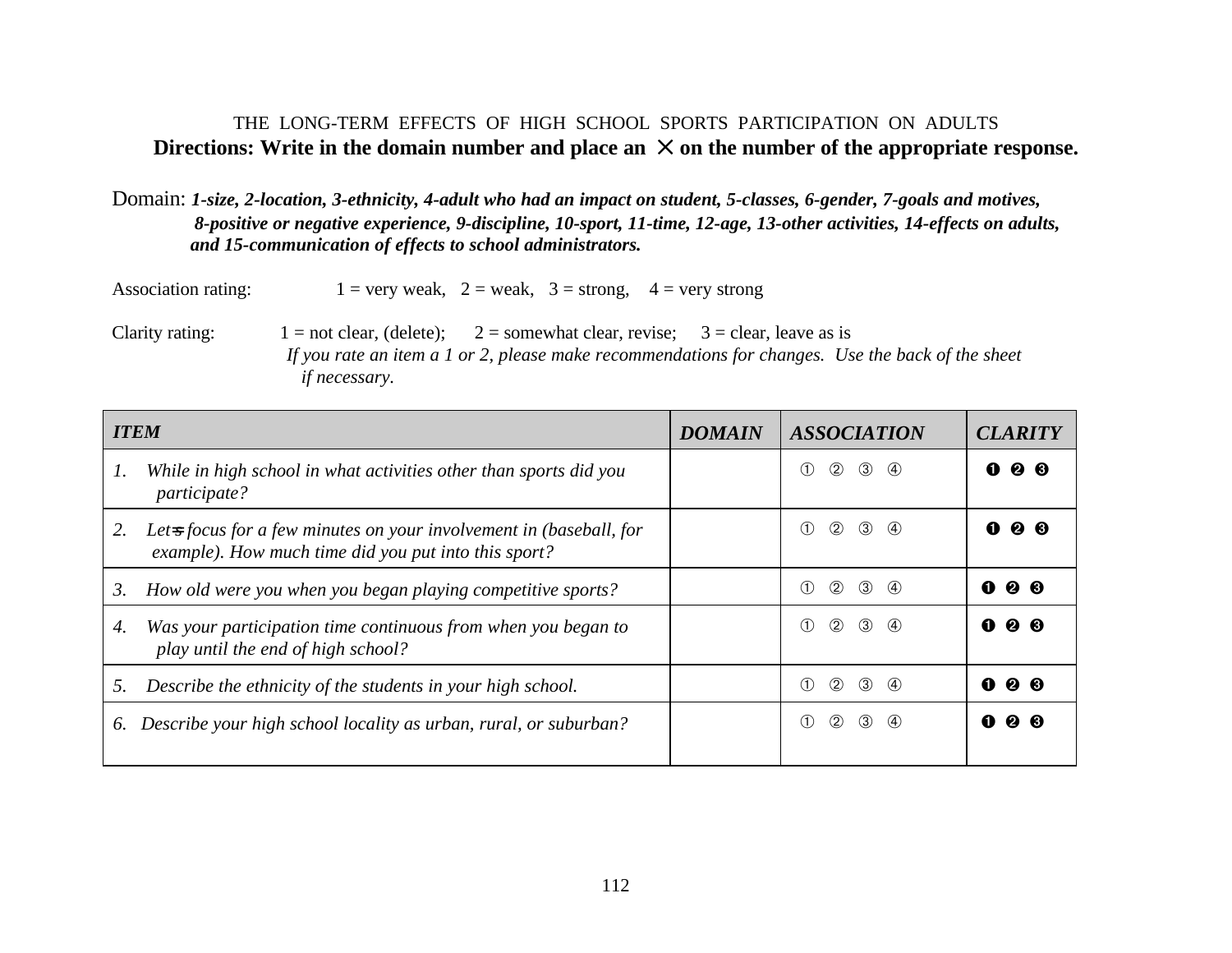| <b>ITEM</b>                                                                                                                                                                              | <b>DOMAIN</b> | <b>ASSOCIATION</b>                                               | <b>CLARITY</b>           |
|------------------------------------------------------------------------------------------------------------------------------------------------------------------------------------------|---------------|------------------------------------------------------------------|--------------------------|
| Tell me what you remember most about your coach.<br>7.                                                                                                                                   |               | $\circled{2}$<br>$\circled{3}$<br>4<br>$\circled{\pi}$           | $Q$ $Q$<br>O             |
| 8.<br>If you currently have any sports paraphernalia or memorabilia in<br>your office, talk to me about what it is and why you keep these<br>items around you.                           |               | $\circled{3}$<br>$\circled{2}$<br>$\circ$<br>$\circled{\pi}$     | $Q$ $Q$<br>$\mathbf 0$   |
| Tell me about your current daily physical or sport-related activity.<br>9.                                                                                                               |               | $^{\circledR}$<br>$\circled{3}$<br>$\circled{1}$<br>4            | 0<br>00                  |
| 10. How could you convey your current philosophy and attitude to<br>school administrators who are considering sports cut backs or<br>abolishment?                                        |               | $\circled{2}$<br>$\circled{3}$<br>$\circled{1}$<br>$\circ$       | <b>00</b>                |
| 11. What is your current opinion on what would be lost to adults if<br>schools were to cut back on sports offerings?                                                                     |               | $^{\circledR}$<br>$\bigcirc$<br>$\circled{3}$<br>(4)             | 0<br>Ø.                  |
| 12. How did sports participation affect your adult life?                                                                                                                                 |               | $\circled{2}$<br>$\circled{1}$<br>$\circled{3}$<br>$\circled{4}$ | $Q$ $Q$<br>$\bullet$     |
| 13. Do you feel that sports participation was a positive or negative<br>experience and why?                                                                                              |               | (2)<br>$\circled{3}$<br>$\circ$<br>$\bigcirc$                    | ๏<br>O                   |
| 14. Tell me about the classes you took while in high school. Were they<br>college preparatory, vocational, business, or just general, and did<br>they help you in your sports endeavors? |               | $\circled{2}$<br>$\circled{3}$<br>$\circled{1}$<br>$\circled{4}$ | $\mathbf 0$<br><b>00</b> |
| 15. Tell me some of the more common ways you implement sport<br>philosophy into your current lifestyle (physical, verbal, or written<br>terms, child-rearing)?                           |               | $\circled{2}$<br>$\circled{3}$<br>$\circled{1}$<br>$\circ$       | O                        |
| 16. Respond to: Winning was the most important thing about sports to<br>me when I was in high school.                                                                                    |               | $\circled{1}$<br>$\circled{2}$<br>$\circled{3}$<br>(4)           | O                        |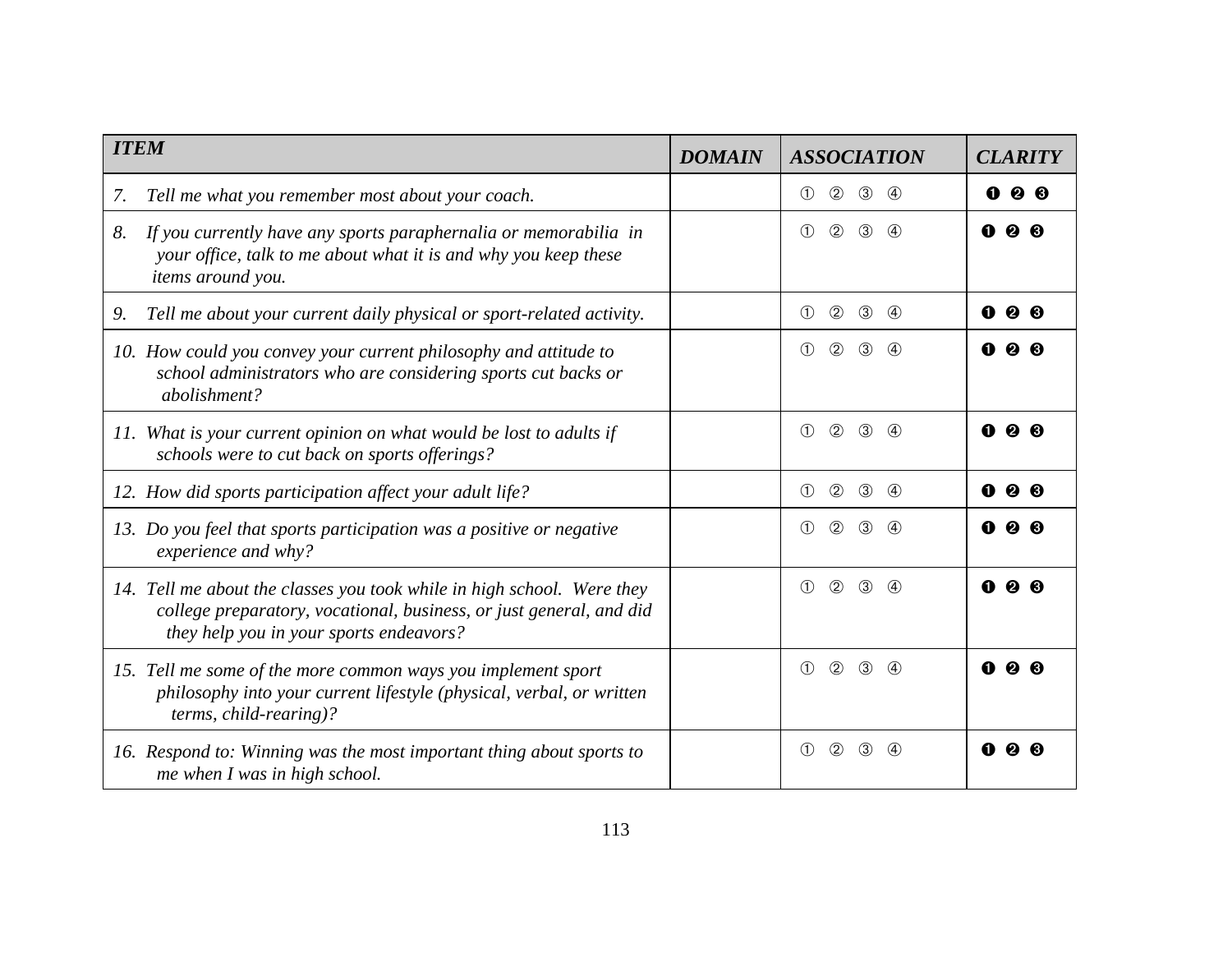| <b>ITEM</b>                                                                                                                                                                                   | <b>DOMAIN</b> | <b>ASSOCIATION</b>                                                             | <b>CLARITY</b>           |
|-----------------------------------------------------------------------------------------------------------------------------------------------------------------------------------------------|---------------|--------------------------------------------------------------------------------|--------------------------|
| 17. Talk with me about ways to communicate to schools the lasting<br>effects of participation in high school sports on adults.                                                                |               | $\circled{2}$<br>$\circled{3}$<br>$\circ$<br>$\circ$                           | <b>00</b><br>O           |
| 18. What would you say to students in the United States regarding<br>the long-term effects of sports participation in high school?                                                            |               | (2)<br>$\circled{3}$<br>$\circled{1}$<br>$\circ$                               | $\mathbf 0$<br><b>00</b> |
| 19. If you could share your current opinions with policy makers in<br>school divisions regarding participating in sports in their schools,<br>what would you say about the long-term effects? |               | $\circled{1}$<br>$\circled{2}$<br>$\circled{3}$<br>$\circled{4}$               | O                        |
| 20. Did you have any adults in your life while in high school<br>who played a significant role in your decision to play sports? If<br>so, tell me about those persons.                        |               | (2)<br>(3)<br>$\bigcirc$<br>$\circled{4}$                                      | O<br>❷.                  |
| 21. Describe your behavior in terms of how much trouble you were in<br>while in high school.                                                                                                  |               | (2)<br>$\circ$<br>$\circled{3}$<br>$\circ$                                     | $\bf o$<br>❷             |
| 22. Tell me about the reasons you played sports.                                                                                                                                              |               | (2)<br>(3)<br>$\circled{1}$<br>$\circ$                                         | $Q$ $Q$<br>$\mathbf 0$   |
| 23. Where in the United States did you attend high school?                                                                                                                                    |               | (2)<br>$\bigcirc$<br>(3)<br>(4)                                                | മ                        |
| 24. How many students were in your high school?                                                                                                                                               |               | $\circled{2}$<br>$\circled{1}$<br>$\circled{3}$<br>$\left( \widehat{4}\right)$ | O                        |
| 25. Gender: male or female. (Not an interview item)                                                                                                                                           |               | (2)<br>$\circled{3}$<br>$\circled{1}$<br>$\circ$                               | 00<br>O                  |
| 26. While in high school, on what sports teams were you a member?                                                                                                                             |               | (2)<br>$\circled{3}$<br>$\circ$<br>(4)                                         |                          |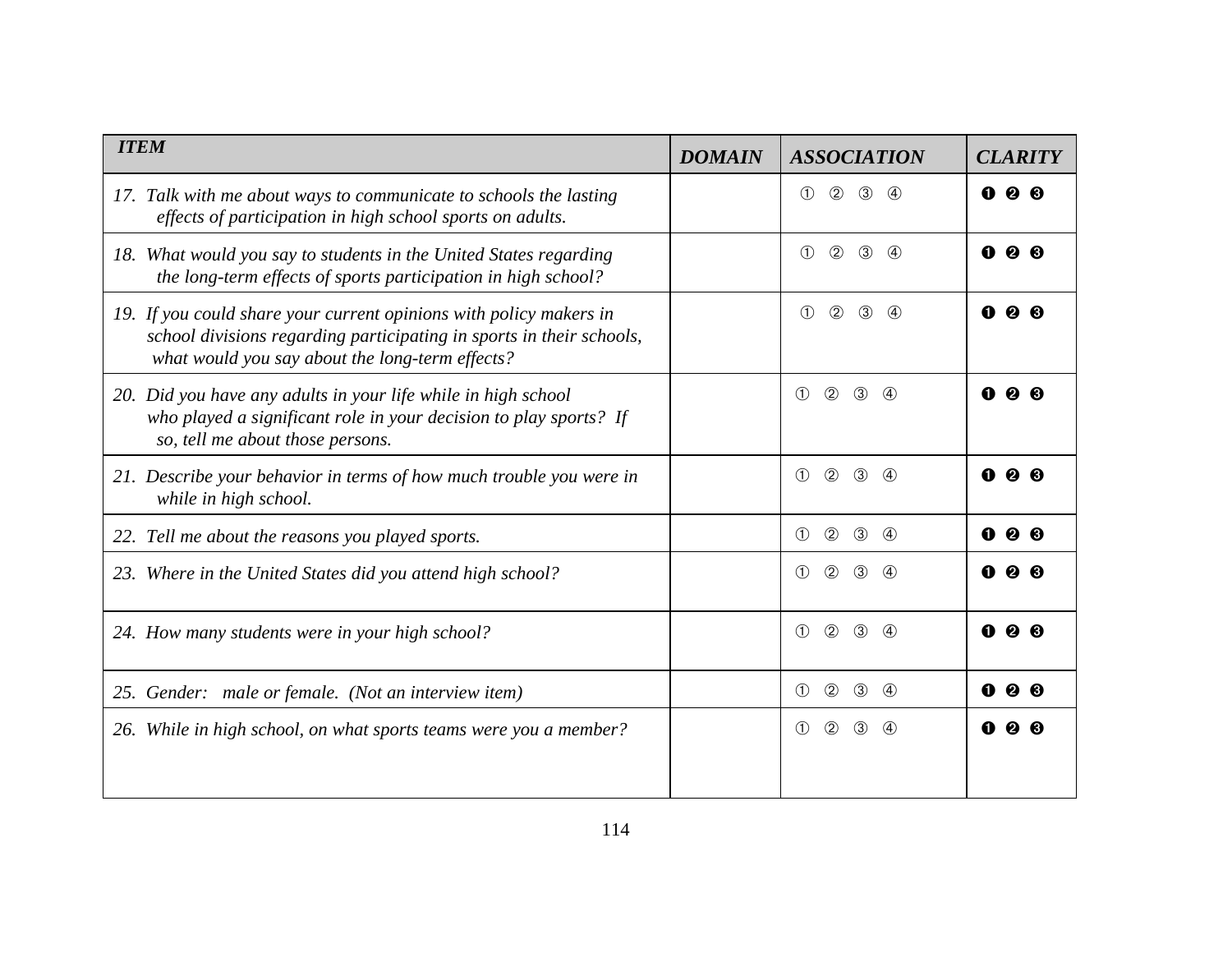| <b>ITEM</b>                                                                                                                                      | <b>DOMAIN</b> | <b>ASSOCIATION</b>                                                    | <b>CLARITY</b>         |
|--------------------------------------------------------------------------------------------------------------------------------------------------|---------------|-----------------------------------------------------------------------|------------------------|
| 27. How successful was your team? What was your record? Did you<br>win any championships?                                                        |               | $^{\circledR}$<br>$\circled{3}$<br>$\circ$<br>$\circ$                 | 00<br>0                |
| 28. Was there an adult in your high school life who impacted the rest<br>of your life? Tell me more about that person and what he or she<br>did? |               | $\circled{2}$<br>$\circled{3}$<br>$\circled{1}$<br>4                  | <b>00</b>              |
| 29. Would you describe your playing time as reserve, regular, or<br>starter and why?                                                             |               | $^{\circledR}$<br>$\circled{3}$<br>$\bigcirc$<br>$\circ$              | <b>p</b> ®             |
| 30. Tell me how your gender may have inhibited or enhanced your<br>participation in sports while in high school.                                 |               | $\circled{2}$<br>$\circled{3}$<br>(1)<br>$\circ$                      | $\bullet$<br><b>28</b> |
| 31. Describe your current attitude towards high school sports.                                                                                   |               | $\bigcirc$<br>$\circled{2}$<br>$\circled{3}$<br>$\circ$               | ❷<br>8<br>O            |
| 32. In what years did you attend high school?                                                                                                    |               | $\circled{2}$<br>$\circled{3}$<br>$\bigcirc$<br>$\circ$               | $0\;0\;0$              |
| 33. Do you recall the division level your school played in such as 1A,<br>2A; 1, 2, 3; or A, AA, AAA?                                            |               | $^{\circledR}$<br>$\circled{3}$<br>$\circled{1}$<br>$\left( 4\right)$ | ❷<br>O                 |

Please complete the following demographic data concerning yourself:

| Gender: | Male | Female | I participated in a competitive sport in high school. | Yes | N <sub>0</sub> |
|---------|------|--------|-------------------------------------------------------|-----|----------------|
|         |      |        | Indicate the sports in which you participated.        |     |                |

Ethnicity: Caucasian African American Hispanic Other

My current job position and company is\_\_\_\_\_\_\_\_\_\_\_\_\_\_\_\_\_\_\_\_\_\_\_\_\_\_\_\_\_\_\_\_\_\_\_\_\_\_\_\_\_\_\_\_\_\_\_\_\_\_\_\_\_\_\_.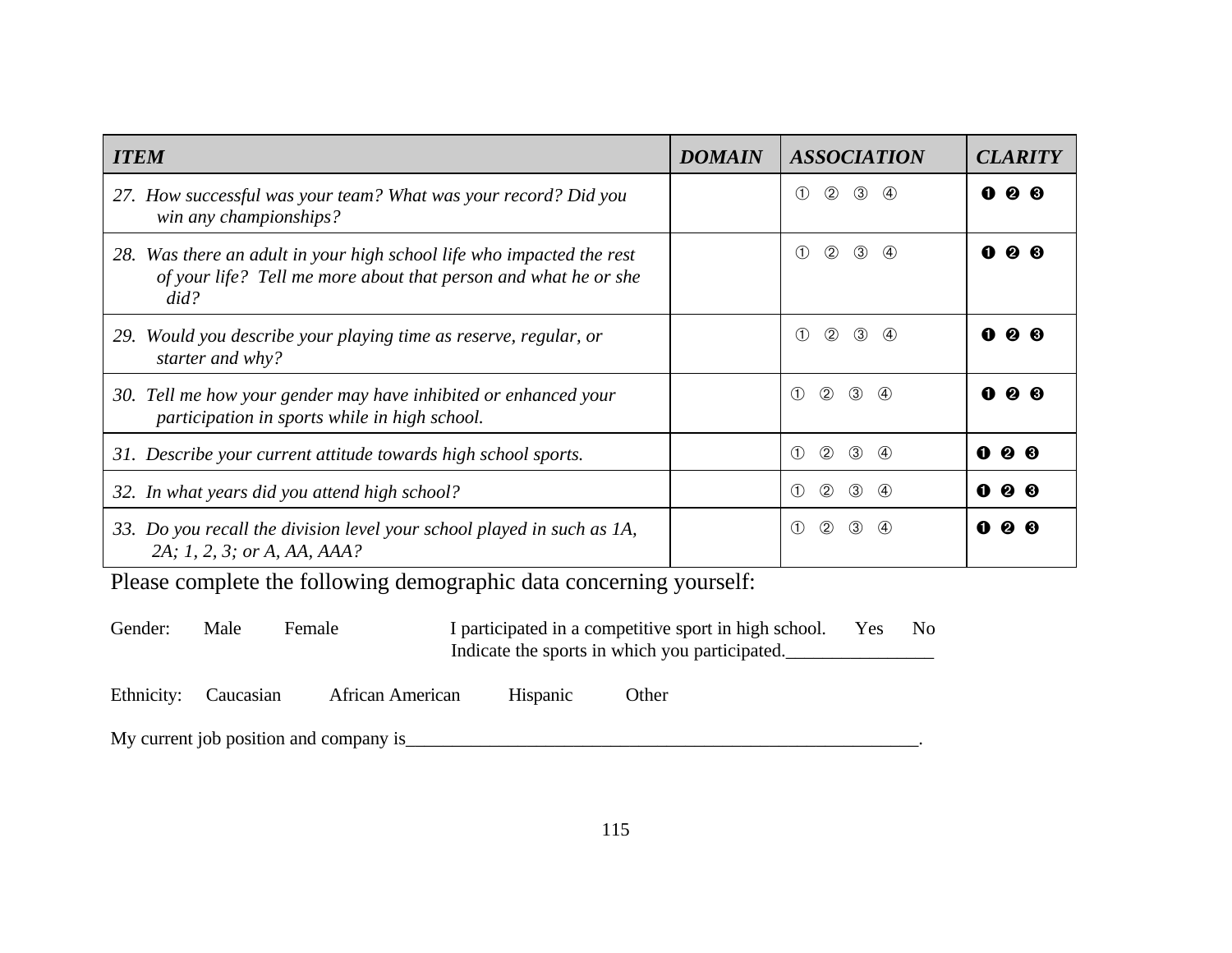APPENDIX D THE INTERVIEW PROTOCOL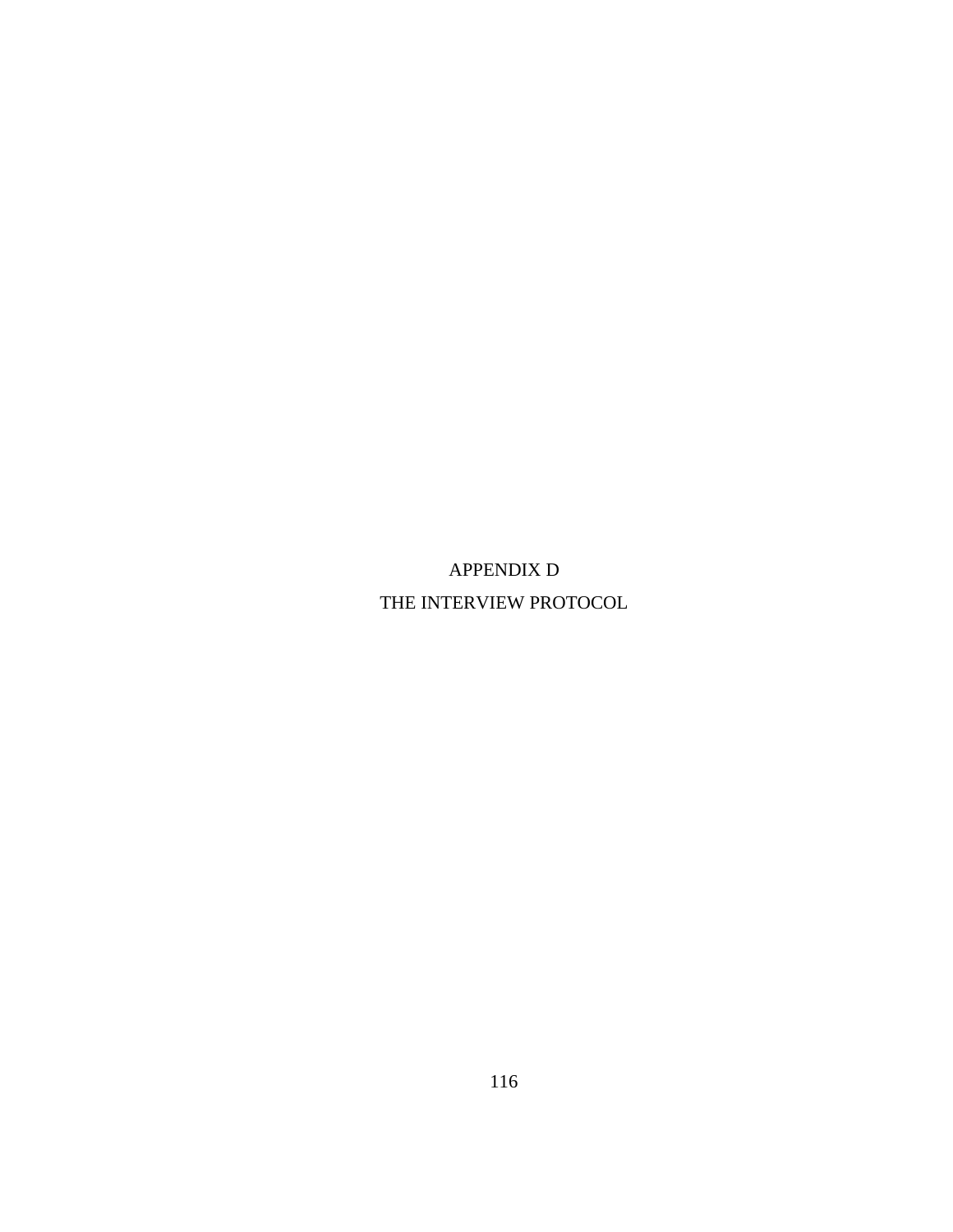#### INTERVIEW PROTOCOL

#### Introduction

ABefore beginning the interview questions, I would like to thank you for allowing me this opportunity to speak with you concerning your participation in high school sports. I have an agreement for you to read and sign that promises to maintain your confidentiality. On behalf of Virginia Tech, the Department of Educational Leadership and Policy Studies, and my committee chairman, Dr. Parks, I thank you ahead of time for signing this form. As we discussed earlier, I will be audio recording this interview for later transcription. During the interview, feel free to refer me to pictures from the yearbooks that I asked you to bring to today=s meeting. Do you have any questions before we get started?@

#### **Ouestions**

- 1. Would you please state your name, current employer, and position within the corporation?
- 2. Where in the United States did you attend high school?
- 3. Was your high school locality urban, rural, or suburban?
- 4. How many students were in your high school?
- 5. In what years did you attend high school?
- 6. Describe the racial mix of students in your high school. Probes: Was your student population predominately white? Was your population predominately black? Approximately what percentage was black and what percentage was white?
- 7. While in high school, on what sports teams were you a member?
- 8. Let is focus for a few minutes on your involvement in (name the sport). How much practice and play time did you put into this sport? Daily? Years?
- 9. How old were you and in what grade when you began to play competitive sports?
- 10. Was your participation time continuous from when you began to play until the end of high school? Probes: Tell me about why or why not? How many years did you play?
- 11. Describe your experiences while in high school. Probes: Tell me about your social life, your relationships with other students, and your relationships with teachers and administrators. Tell me about the worst times. Tell me about the best times. How would you describe your behavior in high school? How would teachers describe your behavior?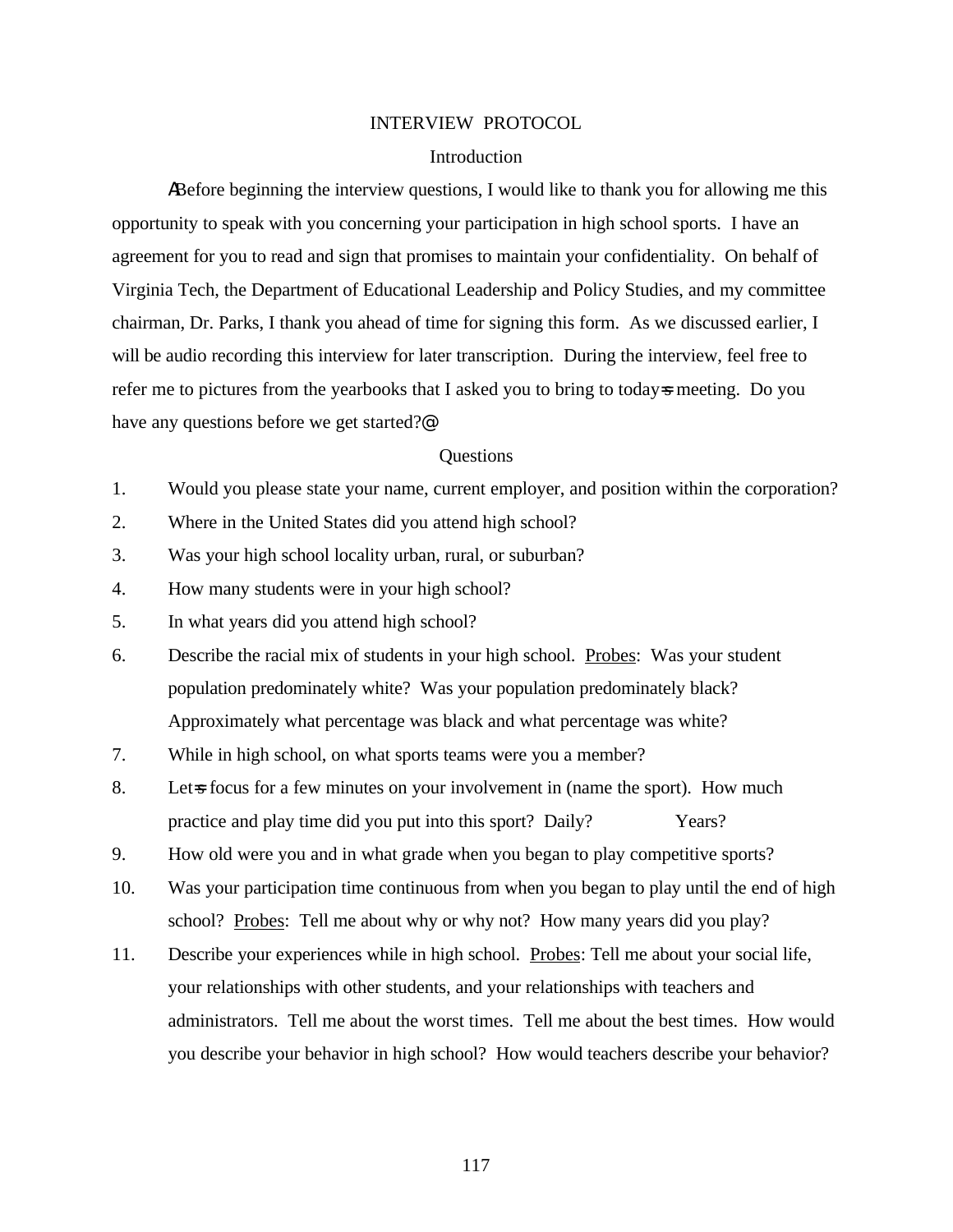- 12. How successful were your teams? What were your records? Did you win any championships?
- 13. Do you recall the division level of your school 1A, 2A; 1,2,3; or A, AA, AAA?
- 14. Would you describe your playing time as reserve, regular, or starter, and why?
- 15. Tell me what you remember most about your coach.
- 16. Tell me about the reasons you played sports. Probes: Why did you play sports? How important were sports to you? What did you receive from playing sports?
- 17. I am going to give you a statement and I would like you to respond: Winning was the most important thing about sports to me when I was in high school.
- 18. Did any of the classes you took in high school prepare you better than others for competition in your sports endeavors? How?
- 19. Tell me how being (male, female) may have affected your participation in sports while in high school.
- 20. Did you have any adults in your life while in high school who played a significant role in your decision to play sports? If so, tell me about those persons.
- 21. Looking back to your high school days, how did you feel about your participation in sports? Why?
- 22. What do you think about high school sports today? Would you want your son or daughter to play competitive sports in high school? Why or why not?
- 23. What do you think would be lost to adults if schools were to cut back on sports offerings?
- 24. Tell me about your current physical and sports-related activities. Probes: Do you still play? Are you a spectator? Are you a supporter? Do you coach?
- 25. While in high school, in what activities other than sports did you participate? Probe: Rank these activities from most enjoyable to least enjoyable.
- 26. Was there an adult in your high school life who impacted the rest of your life? Tell me more about that person and what he or she did for you. Probe: Who were the adults that influenced you while you were in high school?
- 27. If you currently have any sports paraphernalia or memorabilia in your office, tell me about it. Probes: What meaning do they have for you? Do others ask about them?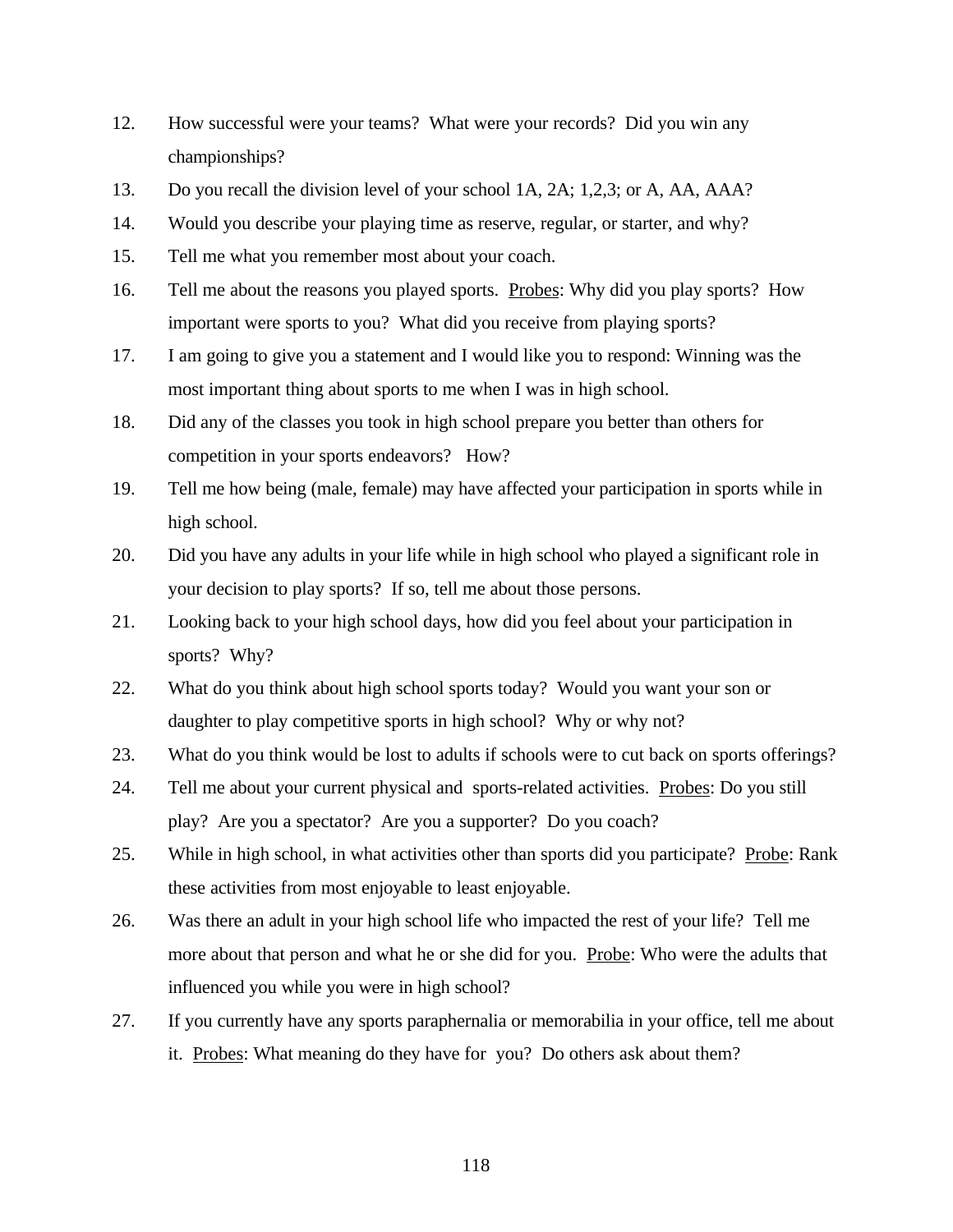- 28. Tell me some of the ways sports philosophy has become part of your life (physical, verbal or written expressions, child-rearing).
- 29. What would you say to students in the United States regarding the long-term effects of participating in competitive sports in high school?
- 30. If you could share your current opinions with policy makers in school districts regarding participating in competitive sports in their schools, what would you say about the longterm effects?
- 31. How did sports participation affect your adult life? Probes: health, physical, relationships, time management, career, volunteerism, commitment, leisure, leadership, communication, or opportunities?
- 32. What advice can you give me on how I might best communicate the long-term effects of participation in competitive high school sports to school administrators and school boards?
- 33. This concludes the questions I have for you. Are there any questions you have for me?

AAgain, I want to thank you for your time today. I look forward to reviewing your information. Upon completion of the transcript of today=s interview, I will send you a copy for verification. I will be happy to provide you with a final report on the study. My projected date of completion is May 2001.@

| DEMOGRAPHIC DATA |  |
|------------------|--|
|------------------|--|

|                                               |             | Date                                                |  |  |
|-----------------------------------------------|-------------|-----------------------------------------------------|--|--|
|                                               | Corporation |                                                     |  |  |
|                                               |             | Position Resilient Resilient Age Relational degrees |  |  |
|                                               |             | Gender Marital status Children                      |  |  |
| How many hours per week do you work? Leisure? |             |                                                     |  |  |
| How do you spend these leisure hours?         |             |                                                     |  |  |